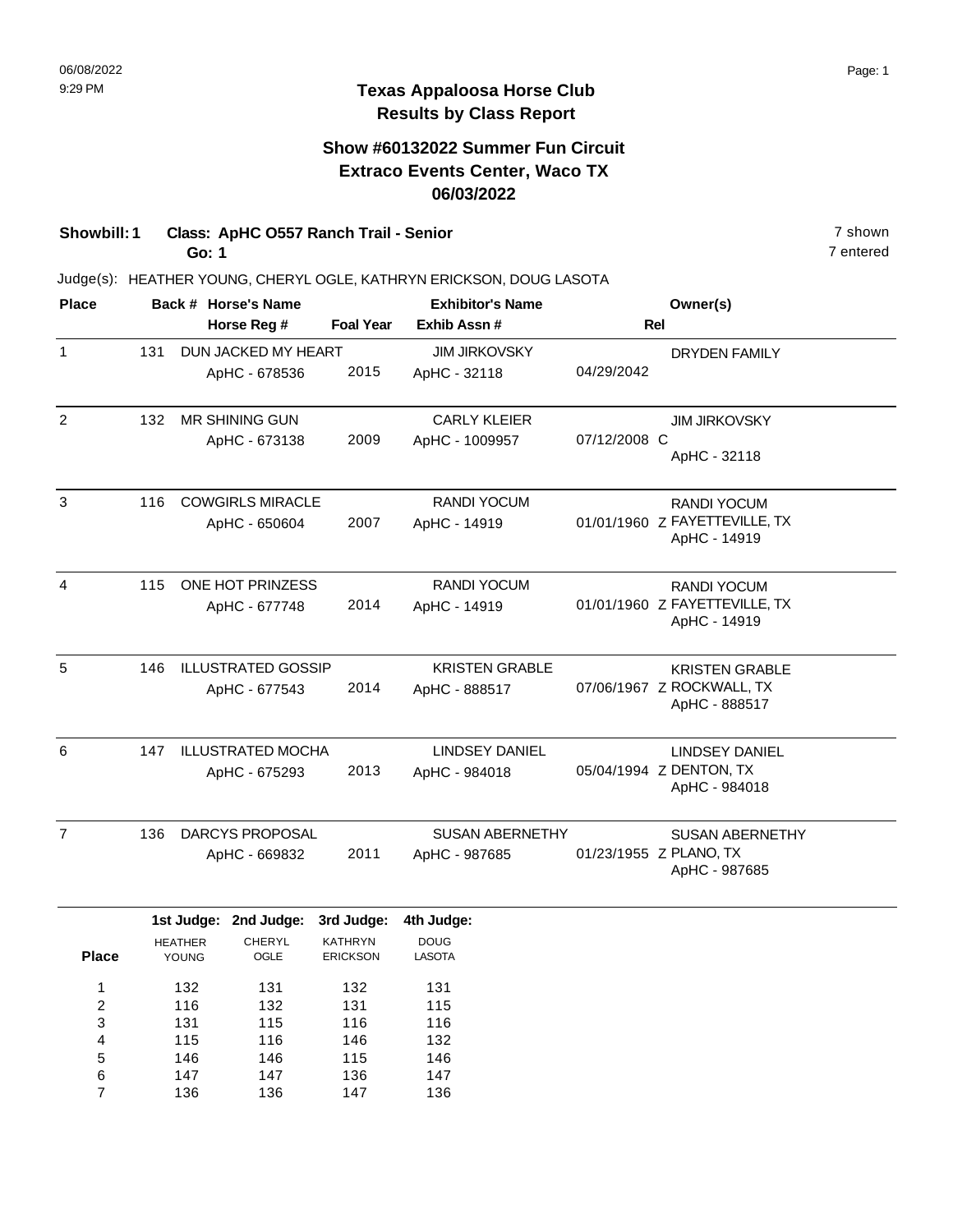### **Show #60132022 Summer Fun Circuit Extraco Events Center, Waco TX 06/03/2022**

**Showbill: 2 Class: ApHC N670 Non-Pro Ranch Trail 5 Shown 5 Shown 5 shown** 

**Go: 1**

146

5

146

146

136

Judge(s): HEATHER YOUNG, CHERYL OGLE, KATHRYN ERICKSON, DOUG LASOTA

| <b>Place</b>            |     |                          | Back # Horse's Name       |                  | <b>Exhibitor's Name</b> | Owner(s)                      |
|-------------------------|-----|--------------------------|---------------------------|------------------|-------------------------|-------------------------------|
|                         |     |                          | Horse Reg #               | <b>Foal Year</b> | Exhib Assn #            | <b>Rel</b>                    |
| $\mathbf{1}$            | 116 |                          | <b>COWGIRLS MIRACLE</b>   |                  | <b>RANDI YOCUM</b>      | <b>RANDI YOCUM</b>            |
|                         |     |                          | ApHC - 650604             | 2007             | ApHC - 14919            | 01/01/1960 Z FAYETTEVILLE, TX |
|                         |     |                          |                           |                  |                         | ApHC - 14919                  |
| $\overline{2}$          | 115 | ONE HOT PRINZESS         |                           |                  | <b>RANDI YOCUM</b>      | <b>RANDI YOCUM</b>            |
|                         |     |                          | ApHC - 677748             | 2014             | ApHC - 14919            | 01/01/1960 Z FAYETTEVILLE, TX |
|                         |     |                          |                           |                  |                         | ApHC - 14919                  |
| 3                       | 147 | <b>ILLUSTRATED MOCHA</b> |                           |                  | <b>LINDSEY DANIEL</b>   | <b>LINDSEY DANIEL</b>         |
|                         |     |                          | ApHC - 675293             | 2013             | ApHC - 984018           | 05/04/1994 Z DENTON, TX       |
|                         |     |                          |                           |                  |                         | ApHC - 984018                 |
| 4                       | 136 | DARCYS PROPOSAL          |                           |                  | <b>SUSAN ABERNETHY</b>  | <b>SUSAN ABERNETHY</b>        |
|                         |     | ApHC - 669832            |                           | 2011             | ApHC - 987685           | 01/23/1955 Z PLANO, TX        |
|                         |     |                          |                           |                  |                         | ApHC - 987685                 |
| 5                       | 146 |                          | <b>ILLUSTRATED GOSSIP</b> |                  | <b>KRISTEN GRABLE</b>   | <b>KRISTEN GRABLE</b>         |
|                         |     |                          | ApHC - 677543             | 2014             | ApHC - 888517           | 07/06/1967 Z ROCKWALL, TX     |
|                         |     |                          |                           |                  |                         | ApHC - 888517                 |
|                         |     |                          | 1st Judge: 2nd Judge:     | 3rd Judge:       | 4th Judge:              |                               |
|                         |     | <b>HEATHER</b>           | <b>CHERYL</b>             | <b>KATHRYN</b>   | <b>DOUG</b>             |                               |
| <b>Place</b>            |     | YOUNG                    | OGLE                      | <b>ERICKSON</b>  | <b>LASOTA</b>           |                               |
| 1                       |     | 115                      | 116                       | 116              | 116                     |                               |
| $\overline{\mathbf{c}}$ |     | 116                      | 115                       | 115              | 115                     |                               |
| 3                       |     | 136                      | 147                       | 147              | 147                     |                               |
| 4                       |     | 147                      | 136                       | 136              | 146                     |                               |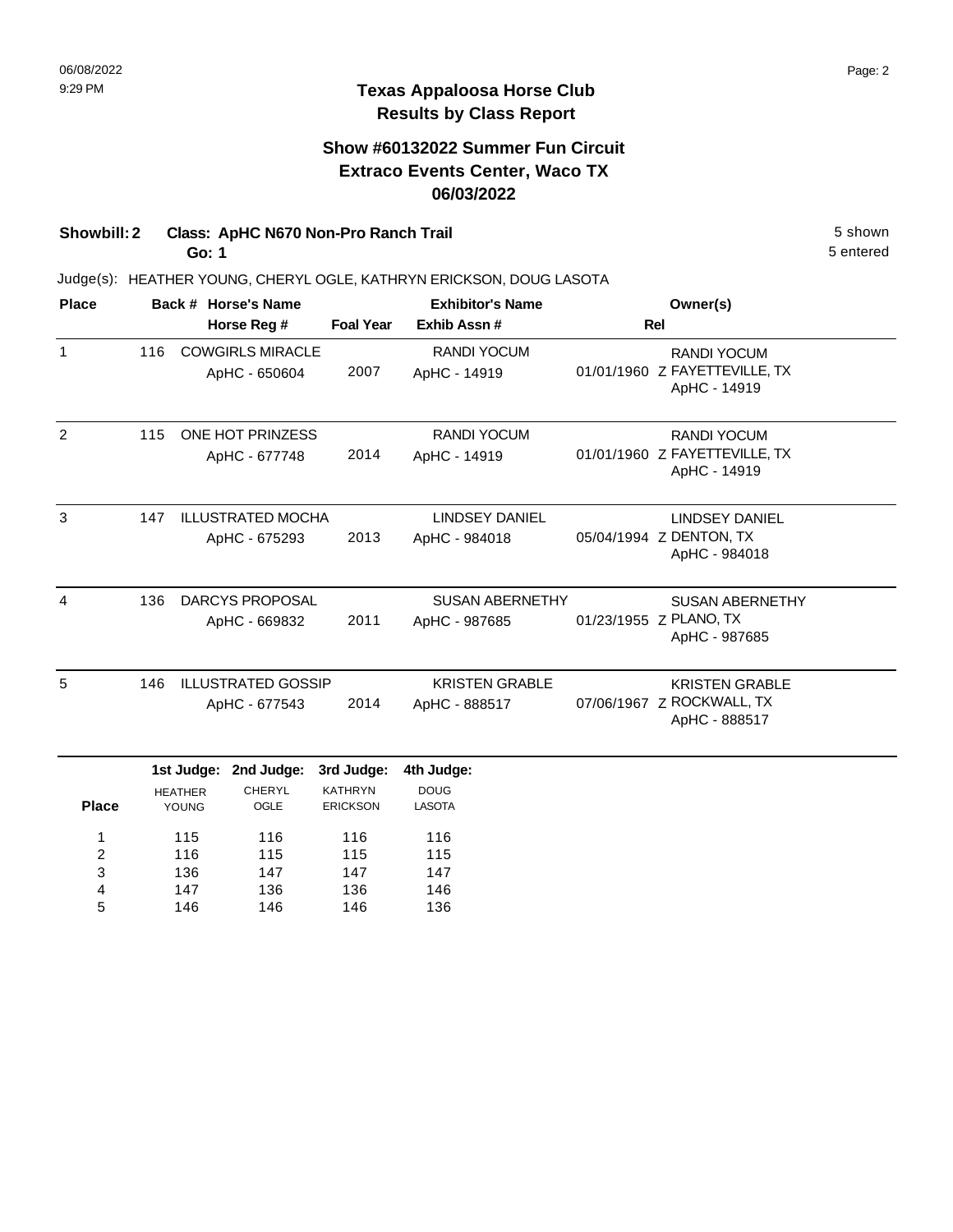## **Show #60132022 Summer Fun Circuit Extraco Events Center, Waco TX 06/03/2022**

**Showbill: 5 Class: ApHC 0559 Ranch Rail Pleasure - Senior** 4 shown 4 shown **Go: 1**

Judge(s): HEATHER YOUNG, CHERYL OGLE, KATHRYN ERICKSON, DOUG LASOTA

| <b>Place</b>            |     |                                                    | Back # Horse's Name   |                                   | <b>Exhibitor's Name</b>      |              | Owner(s)                                   |
|-------------------------|-----|----------------------------------------------------|-----------------------|-----------------------------------|------------------------------|--------------|--------------------------------------------|
|                         |     |                                                    | Horse Reg #           | <b>Foal Year</b>                  | Exhib Assn#                  | Rel          |                                            |
| $\mathbf{1}$            | 131 |                                                    | DUN JACKED MY HEART   |                                   | <b>JIM JIRKOVSKY</b>         |              | <b>DRYDEN FAMILY</b>                       |
|                         |     |                                                    | ApHC - 678536         | 2015                              | ApHC - 32118                 | 04/29/2042   |                                            |
| 2                       | 130 | <b>BETSHEZAHOTIMPULSE</b>                          |                       |                                   | <b>SANDY JIRKOVSKY</b>       |              | <b>ERIN GREATHOUSE</b>                     |
|                         |     |                                                    | ApHC - N680508        | 2016                              | ApHC - 579741                | 08/25/1955   | BAIRD, TX<br>ApHC - 1023066                |
| 3                       | 132 |                                                    | <b>MR SHINING GUN</b> |                                   | <b>CARLY KLEIER</b>          |              | <b>JIM JIRKOVSKY</b>                       |
|                         |     |                                                    | ApHC - 673138         | 2009                              | ApHC - 1009957               | 07/12/2008 C | ApHC - 32118                               |
| $\overline{4}$          | 146 | <b>ILLUSTRATED GOSSIP</b><br>2014<br>ApHC - 677543 |                       |                                   | <b>KRISTEN GRABLE</b>        |              | <b>KRISTEN GRABLE</b>                      |
|                         |     |                                                    |                       |                                   | ApHC - 888517                |              | 07/06/1967 Z ROCKWALL, TX<br>ApHC - 888517 |
|                         |     | 1st Judge:                                         | 2nd Judge:            | 3rd Judge:                        | 4th Judge:                   |              |                                            |
| <b>Place</b>            |     | <b>HEATHER</b><br>YOUNG                            | <b>CHERYL</b><br>OGLE | <b>KATHRYN</b><br><b>ERICKSON</b> | <b>DOUG</b><br><b>LASOTA</b> |              |                                            |
| 1                       |     | 131                                                | 130                   | 131                               | 131                          |              |                                            |
| $\overline{\mathbf{c}}$ |     | 130                                                | 131                   | 130                               | 132                          |              |                                            |
| 3                       |     | 132                                                | 132                   | 132                               | 130                          |              |                                            |
| 4                       |     | 146                                                | 146                   | 146                               | 146                          |              |                                            |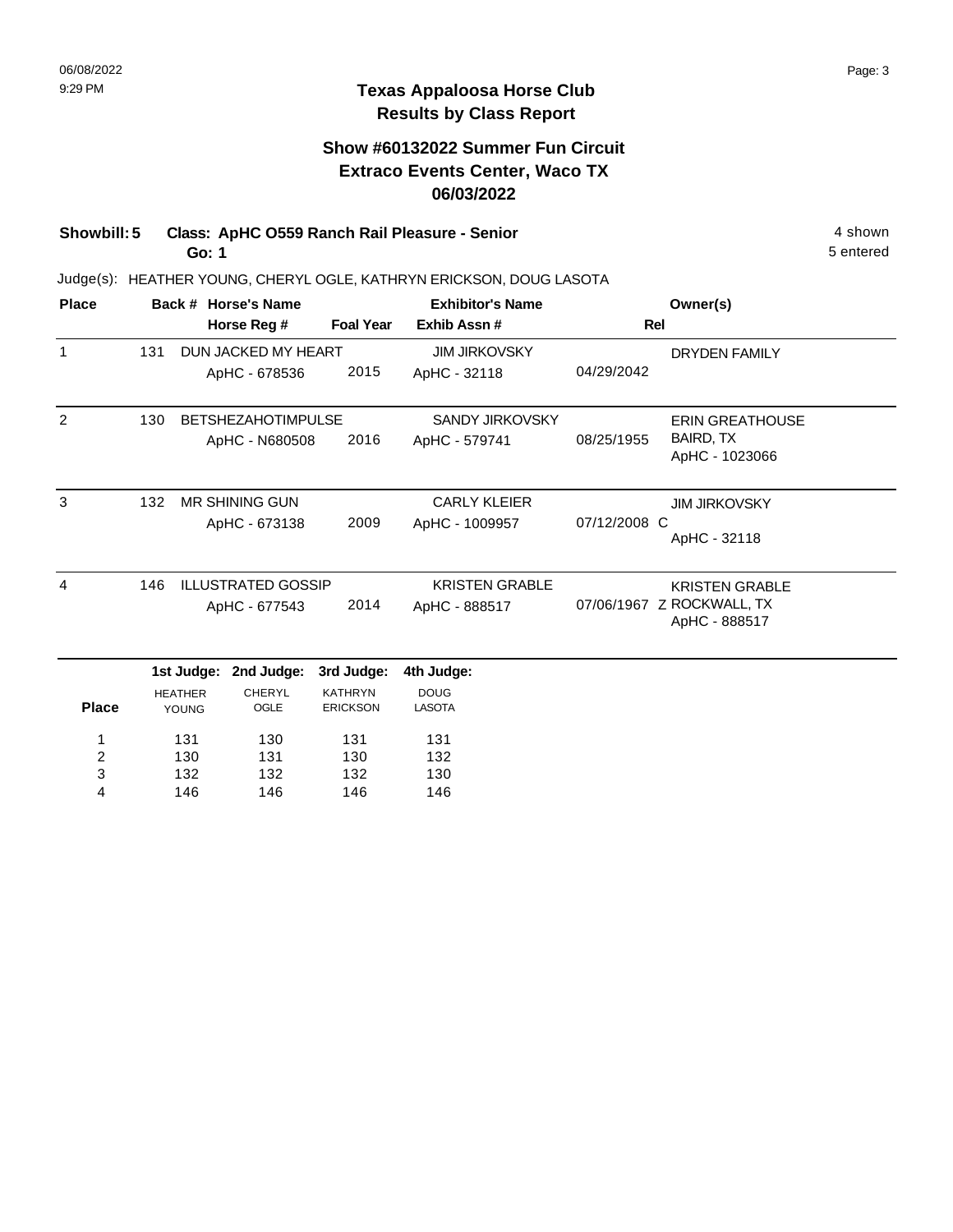### **Show #60132022 Summer Fun Circuit Extraco Events Center, Waco TX 06/03/2022**

**Showbill: 6 Class: ApHC N660 Non-Pro Ranch Rail Pleasure** 5 Shown 5 shown **Go: 1**

Judge(s): HEATHER YOUNG, CHERYL OGLE, KATHRYN ERICKSON, DOUG LASOTA

| <b>Place</b>   |     |                                              | Back # Horse's Name                           |                                                 | <b>Exhibitor's Name</b>                    |            | Owner(s)                                                             |
|----------------|-----|----------------------------------------------|-----------------------------------------------|-------------------------------------------------|--------------------------------------------|------------|----------------------------------------------------------------------|
|                |     |                                              | Horse Reg #                                   | <b>Foal Year</b>                                | Exhib Assn#                                |            | Rel                                                                  |
| $\mathbf{1}$   | 138 |                                              | <b>TATTOOSCONQUISTADORA</b><br>ApHC - N675426 | 2011                                            | <b>KATHERINE ENSOR</b><br>ApHC - 1038836   |            | <b>SUSAN ENSOR</b><br>07/08/1996 C WEATHERFORD, TX<br>ApHC - 1037519 |
| $\overline{2}$ | 116 |                                              | <b>COWGIRLS MIRACLE</b><br>ApHC - 650604      | 2007                                            | <b>RANDI YOCUM</b><br>ApHC - 14919         |            | <b>RANDI YOCUM</b><br>01/01/1960 Z FAYETTEVILLE, TX<br>ApHC - 14919  |
| 3              | 129 |                                              | <b>MR PEPPA ROANIE</b><br>ApHC - 686063       | 2018                                            | <b>CHRIS BUSBOOM</b><br>ApHC - 827414      | 10/18/1959 | <b>DENNIS &amp; CHRIS BUSBOOM</b>                                    |
| 4              | 134 | SAUL GOOD                                    | ApHC - 682355                                 | 2016                                            | <b>MEREDITH BUCKNER</b><br>ApHC - 926930   | 01/01/1990 | <b>CANDACE KREBS</b><br>ROUND TOP, TX<br>ApHC - 926929               |
| 5              | 146 |                                              | <b>ILLUSTRATED GOSSIP</b><br>ApHC - 677543    | 2014                                            | <b>KRISTEN GRABLE</b><br>ApHC - 888517     |            | <b>KRISTEN GRABLE</b><br>07/06/1967 Z ROCKWALL, TX<br>ApHC - 888517  |
| <b>Place</b>   |     | 1st Judge:<br><b>HEATHER</b><br><b>YOUNG</b> | 2nd Judge:<br><b>CHERYL</b><br>OGLE           | 3rd Judge:<br><b>KATHRYN</b><br><b>ERICKSON</b> | 4th Judge:<br><b>DOUG</b><br><b>LASOTA</b> |            |                                                                      |
| 1              |     | 138                                          | 138                                           | 138                                             | 138                                        |            |                                                                      |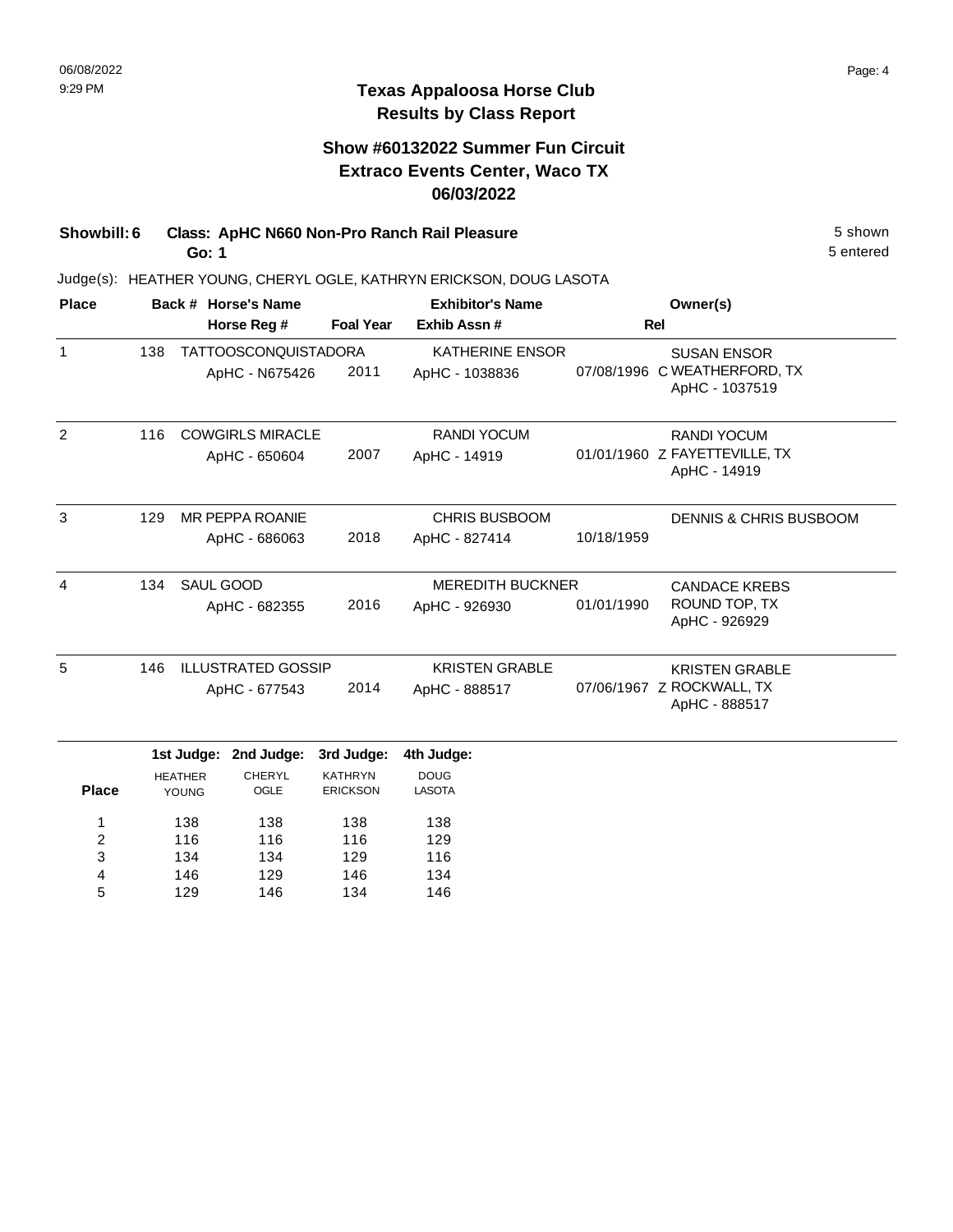## **Show #60132022 Summer Fun Circuit Extraco Events Center, Waco TX 06/03/2022**

### **Showbill: 8 Class: ApHC O558 Ranch Rail Pleasure - Junior** 2 shown **Go: 1**

Judge(s): HEATHER YOUNG, CHERYL OGLE, KATHRYN ERICKSON, DOUG LASOTA

| <b>Place</b> |     | Back # Horse's Name<br>Horse Reg #      | <b>Foal Year</b> | <b>Exhibitor's Name</b><br>Exhib Assn# | Owner(s)<br>Rel                                  |
|--------------|-----|-----------------------------------------|------------------|----------------------------------------|--------------------------------------------------|
| 1            | 129 | MR PEPPA ROANIE<br>ApHC - 686063        | 2018             | <b>JIM JIRKOVSKY</b><br>ApHC - 32118   | <b>DENNIS &amp; CHRIS BUSBOOM</b><br>04/29/2042  |
| 1            | 137 | <b>JUSTACHICSDREAM</b><br>ApHC - 684410 | 2017             | <b>LESLIE TEMPLE</b><br>ApHC - 968494  | LESLIE TEMPLE<br>Z GRANBURY, TX<br>ApHC - 968494 |
|              |     | 1st Judge: 2nd Judge: 3rd Judge:        |                  | 4th Judge:                             |                                                  |

|              |                | 1st Judge: 2nd Judge: 3rd Judge: 4th Judge: |                 |               |
|--------------|----------------|---------------------------------------------|-----------------|---------------|
|              | <b>HEATHER</b> | <b>CHERYL</b>                               | <b>KATHRYN</b>  | <b>DOUG</b>   |
| <b>Place</b> | <b>YOUNG</b>   | <b>OGLE</b>                                 | <b>ERICKSON</b> | <b>LASOTA</b> |
| 1.           | 137            | 129                                         | 129             | 137           |
| 2            | 129            | 137                                         | 137             | 129           |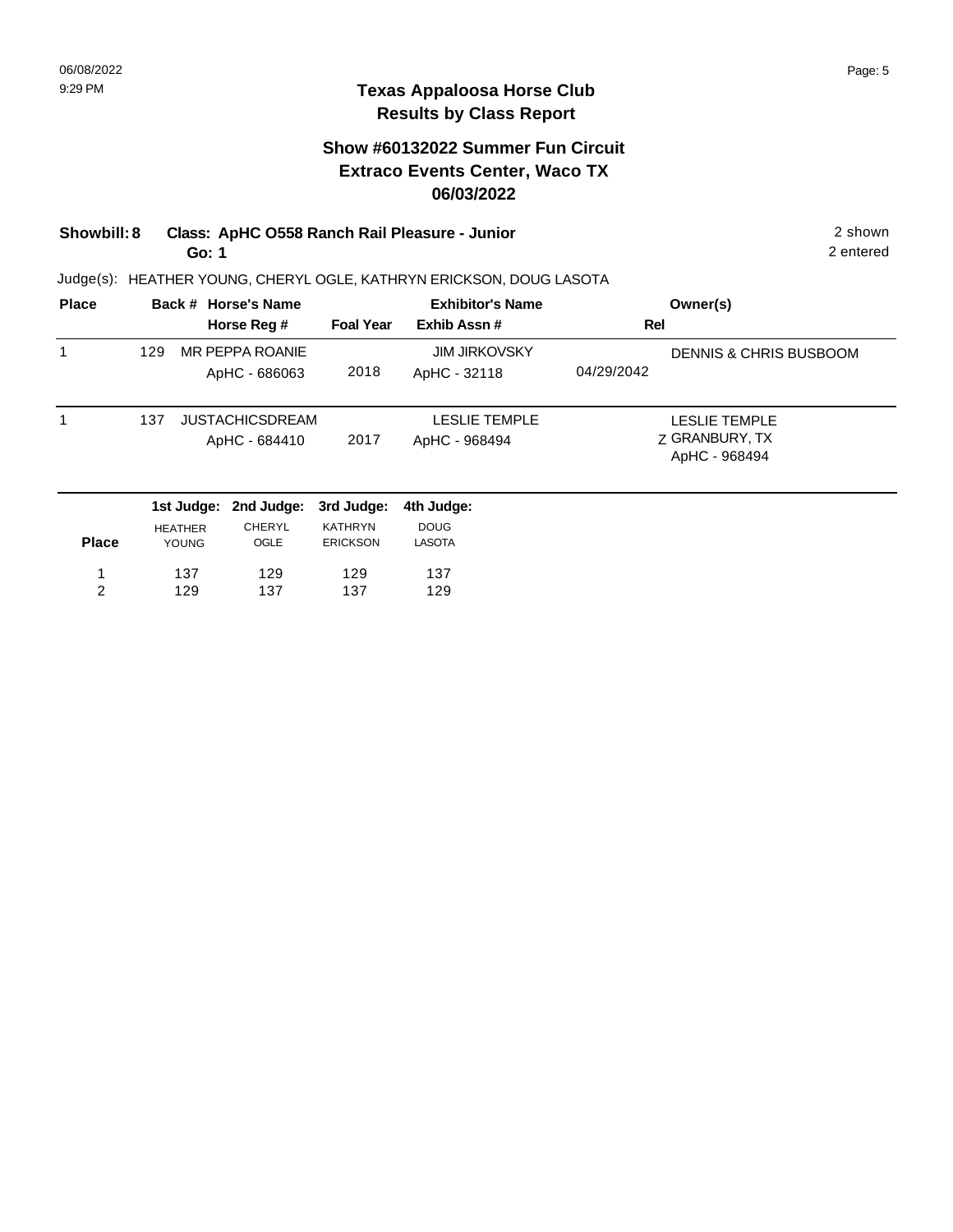### **Show #60132022 Summer Fun Circuit Extraco Events Center, Waco TX 06/03/2022**

**Showbill: 9 Class: ApHC O555 Ranch Riding - Senior** 7 shown **Go: 1**

> 132 115 136

5 6 7

132 115 136

132 115 136 132 115 136

Judge(s): HEATHER YOUNG, CHERYL OGLE, KATHRYN ERICKSON, DOUG LASOTA

| <b>Place</b>   |                                |                | Back # Horse's Name         |                  | <b>Exhibitor's Name</b> |              | Owner(s)                                      |
|----------------|--------------------------------|----------------|-----------------------------|------------------|-------------------------|--------------|-----------------------------------------------|
|                |                                |                | Horse Reg #                 | <b>Foal Year</b> | Exhib Assn #            |              | <b>Rel</b>                                    |
| $\mathbf{1}$   | 131                            |                | DUN JACKED MY HEART         |                  | <b>JIM JIRKOVSKY</b>    |              | <b>DRYDEN FAMILY</b>                          |
|                |                                |                | ApHC - 678536               | 2015             | ApHC - 32118            | 04/29/2042   |                                               |
| $\overline{2}$ | 138                            |                | <b>TATTOOSCONQUISTADORA</b> |                  | <b>LESLIE TEMPLE</b>    |              | <b>SUSAN ENSOR</b>                            |
|                |                                |                | ApHC - N675426              | 2011             | ApHC - 968494           |              | <b>WEATHERFORD, TX</b><br>ApHC - 1037519      |
| 3              | <b>COWGIRLS MIRACLE</b><br>116 |                |                             |                  | <b>RANDI YOCUM</b>      |              | <b>RANDI YOCUM</b>                            |
|                |                                |                | ApHC - 650604               | 2007             | ApHC - 14919            |              | 01/01/1960 Z FAYETTEVILLE, TX<br>ApHC - 14919 |
| 3              | 130                            |                | <b>BETSHEZAHOTIMPULSE</b>   |                  | SANDY JIRKOVSKY         |              | <b>ERIN GREATHOUSE</b>                        |
|                |                                |                | ApHC - N680508              | 2016             | ApHC - 579741           | 08/25/1955   | BAIRD, TX<br>ApHC - 1023066                   |
|                |                                |                |                             |                  |                         |              |                                               |
| 5              | 132                            |                | <b>MR SHINING GUN</b>       |                  | <b>CARLY KLEIER</b>     |              | <b>JIM JIRKOVSKY</b>                          |
|                |                                |                | ApHC - 673138               | 2009             | ApHC - 1009957          | 07/12/2008 C | ApHC - 32118                                  |
| 6              | 115                            |                | ONE HOT PRINZESS            |                  | RANDI YOCUM             |              | <b>RANDI YOCUM</b>                            |
|                |                                |                | ApHC - 677748               | 2014             | ApHC - 14919            |              | 01/01/1960 Z FAYETTEVILLE, TX<br>ApHC - 14919 |
| $\overline{7}$ | 136                            |                | DARCYS PROPOSAL             |                  | <b>SUSAN ABERNETHY</b>  |              | <b>SUSAN ABERNETHY</b>                        |
|                |                                |                | ApHC - 669832               | 2011             | ApHC - 987685           |              | 01/23/1955 Z PLANO, TX<br>ApHC - 987685       |
|                |                                |                | 1st Judge: 2nd Judge:       | 3rd Judge:       | 4th Judge:              |              |                                               |
|                |                                | <b>HEATHER</b> | CHERYL                      | <b>KATHRYN</b>   | <b>DOUG</b>             |              |                                               |
| <b>Place</b>   |                                | YOUNG          | OGLE                        | <b>ERICKSON</b>  | <b>LASOTA</b>           |              |                                               |
| 1              |                                | 131            | 131                         | 131              | 138                     |              |                                               |
| 2              |                                | 116            | 130                         | 138              | 131                     |              |                                               |
| 3<br>4         |                                | 130<br>138     | 116<br>138                  | 116<br>130       | 130<br>116              |              |                                               |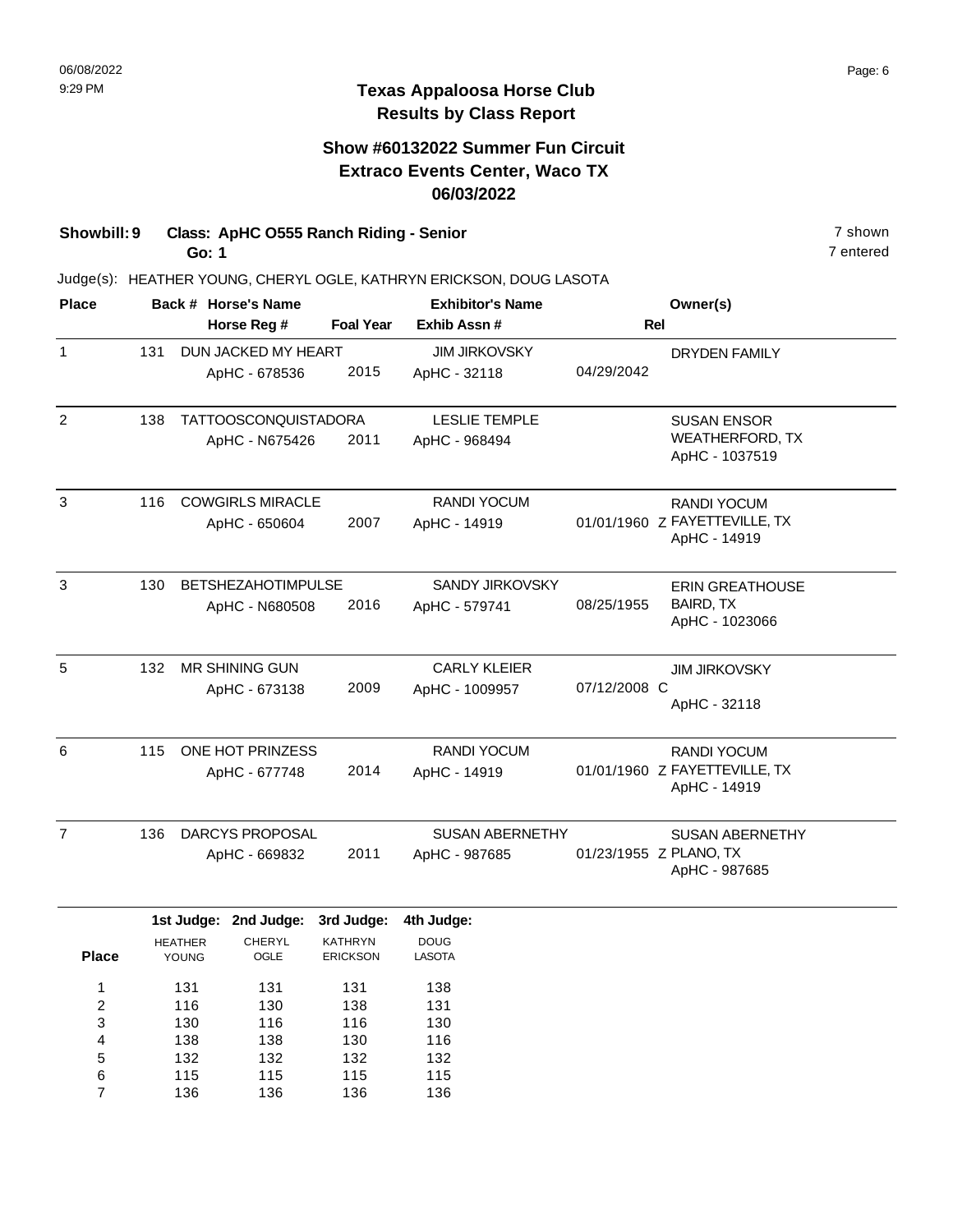### **Show #60132022 Summer Fun Circuit Extraco Events Center, Waco TX 06/03/2022**

# **Showbill: 10 Class: ApHC N680 Non-Pro Ranch Riding 7 Shown 7 shown**

**Go: 1**

Judge(s): HEATHER YOUNG, CHERYL OGLE, KATHRYN ERICKSON, DOUG LASOTA

| <b>Place</b>   |     |                         | Back # Horse's Name                           |                                                 | <b>Exhibitor's Name</b>                    |            | Owner(s)                                                             |
|----------------|-----|-------------------------|-----------------------------------------------|-------------------------------------------------|--------------------------------------------|------------|----------------------------------------------------------------------|
|                |     |                         | Horse Reg #                                   | <b>Foal Year</b>                                | Exhib Assn #                               |            | <b>Rel</b>                                                           |
| $\mathbf{1}$   | 138 |                         | <b>TATTOOSCONQUISTADORA</b><br>ApHC - N675426 | 2011                                            | <b>KATHERINE ENSOR</b><br>ApHC - 1038836   |            | <b>SUSAN ENSOR</b><br>07/08/1996 C WEATHERFORD, TX<br>ApHC - 1037519 |
| $\overline{2}$ | 116 |                         | <b>COWGIRLS MIRACLE</b><br>ApHC - 650604      | 2007                                            | RANDI YOCUM<br>ApHC - 14919                |            | <b>RANDI YOCUM</b><br>01/01/1960 Z FAYETTEVILLE, TX<br>ApHC - 14919  |
| 3              | 115 |                         | ONE HOT PRINZESS<br>ApHC - 677748             | 2014                                            | <b>RANDI YOCUM</b><br>ApHC - 14919         |            | <b>RANDI YOCUM</b><br>01/01/1960 Z FAYETTEVILLE, TX<br>ApHC - 14919  |
| 4              | 134 | SAUL GOOD               | ApHC - 682355                                 | 2016                                            | <b>MEREDITH BUCKNER</b><br>ApHC - 926930   | 01/01/1990 | <b>CANDACE KREBS</b><br>ROUND TOP, TX<br>ApHC - 926929               |
| 5              | 146 |                         | <b>ILLUSTRATED GOSSIP</b><br>ApHC - 677543    | 2014                                            | <b>KRISTEN GRABLE</b><br>ApHC - 888517     |            | <b>KRISTEN GRABLE</b><br>07/06/1967 Z ROCKWALL, TX<br>ApHC - 888517  |
| 6              | 129 |                         | <b>MR PEPPA ROANIE</b><br>ApHC - 686063       | 2018                                            | <b>CHRIS BUSBOOM</b><br>ApHC - 827414      | 10/18/1959 | <b>DENNIS &amp; CHRIS BUSBOOM</b>                                    |
| $\overline{7}$ | 136 |                         | DARCYS PROPOSAL<br>ApHC - 669832              | 2011                                            | <b>SUSAN ABERNETHY</b><br>ApHC - 987685    |            | <b>SUSAN ABERNETHY</b><br>01/23/1955 Z PLANO, TX<br>ApHC - 987685    |
| <b>Place</b>   |     | <b>HEATHER</b><br>YOUNG | 1st Judge: 2nd Judge:<br>CHERYL<br>OGLE       | 3rd Judge:<br><b>KATHRYN</b><br><b>ERICKSON</b> | 4th Judge:<br><b>DOUG</b><br><b>LASOTA</b> |            |                                                                      |

| 'lace | YOUNG | <b>OGLE</b> | <b>ERICKSON</b> | <b>LASOTA</b> |  |
|-------|-------|-------------|-----------------|---------------|--|
| 1     | 138   | 138         | 116             | 138           |  |
| 2     | 116   | 116         | 115             | 116           |  |
| 3     | 115   | 115         | 138             | 115           |  |
| 4     | 134   | 134         | 134             | 134           |  |
| 5     | 129   | 146         | 146             | 146           |  |
| 6     | 146   | 129         | 129             | 129           |  |

136

136

136

136

7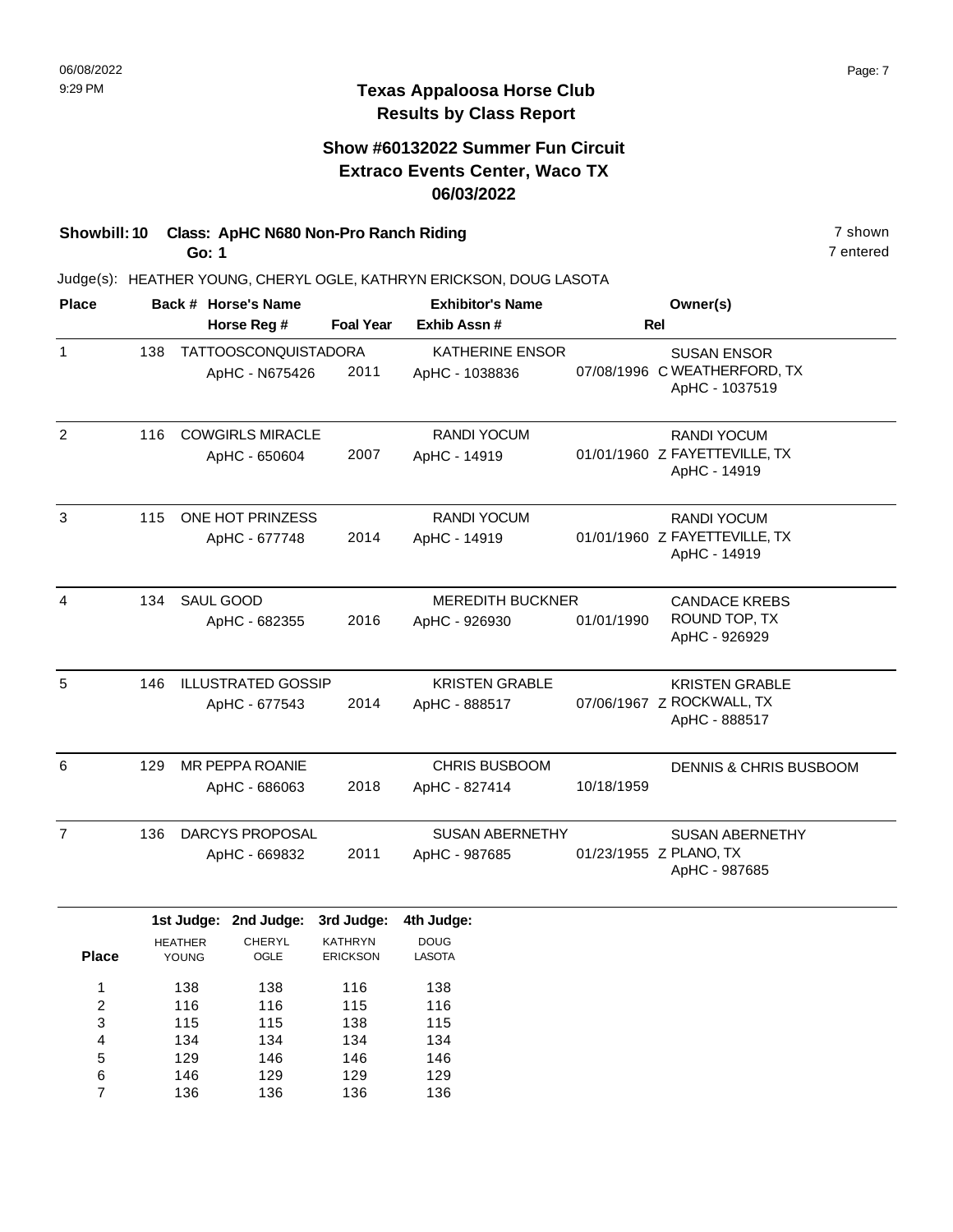## **Show #60132022 Summer Fun Circuit Extraco Events Center, Waco TX 06/03/2022**

# **Showbill: 11 Class: ApHC O554 Ranch Riding - Junior** 3 shown

**Go: 1**

Judge(s): HEATHER YOUNG, CHERYL OGLE, KATHRYN ERICKSON, DOUG LASOTA

| <b>Place</b>   |     |                | Back # Horse's Name    |                  | <b>Exhibitor's Name</b> | Owner(s)                          |
|----------------|-----|----------------|------------------------|------------------|-------------------------|-----------------------------------|
|                |     |                | Horse Reg #            | <b>Foal Year</b> | Exhib Assn#             | Rel                               |
| 1              | 129 |                | MR PEPPA ROANIE        |                  | <b>JIM JIRKOVSKY</b>    | <b>DENNIS &amp; CHRIS BUSBOOM</b> |
|                |     |                | ApHC - 686063          | 2018             | ApHC - 32118            | 04/29/2042                        |
| 2              | 137 |                | <b>JUSTACHICSDREAM</b> |                  | <b>LESLIE TEMPLE</b>    | <b>LESLIE TEMPLE</b>              |
|                |     |                | ApHC - 684410          | 2017             | ApHC - 968494           | Z GRANBURY, TX                    |
|                |     |                |                        |                  |                         | ApHC - 968494                     |
| 3              | 140 |                | <b>TWO TIMING CHEX</b> |                  | <b>LESLIE TEMPLE</b>    | <b>CANDYE ANDERSON</b>            |
|                |     | ApHC - 684177  |                        | 2017             | ApHC - 968494           | ApHC - 822772                     |
|                |     | 1st Judge:     | 2nd Judge:             | 3rd Judge:       | 4th Judge:              |                                   |
|                |     | <b>HEATHER</b> | <b>CHERYL</b>          | <b>KATHRYN</b>   | <b>DOUG</b>             |                                   |
| <b>Place</b>   |     | YOUNG          | OGLE                   | <b>ERICKSON</b>  | <b>LASOTA</b>           |                                   |
| 1              |     | 129            | 129                    | 137              | 129                     |                                   |
| $\overline{c}$ |     | 140            | 137                    | 129              | 140                     |                                   |
| 3              |     | 137            | 140                    | 140              | 137                     |                                   |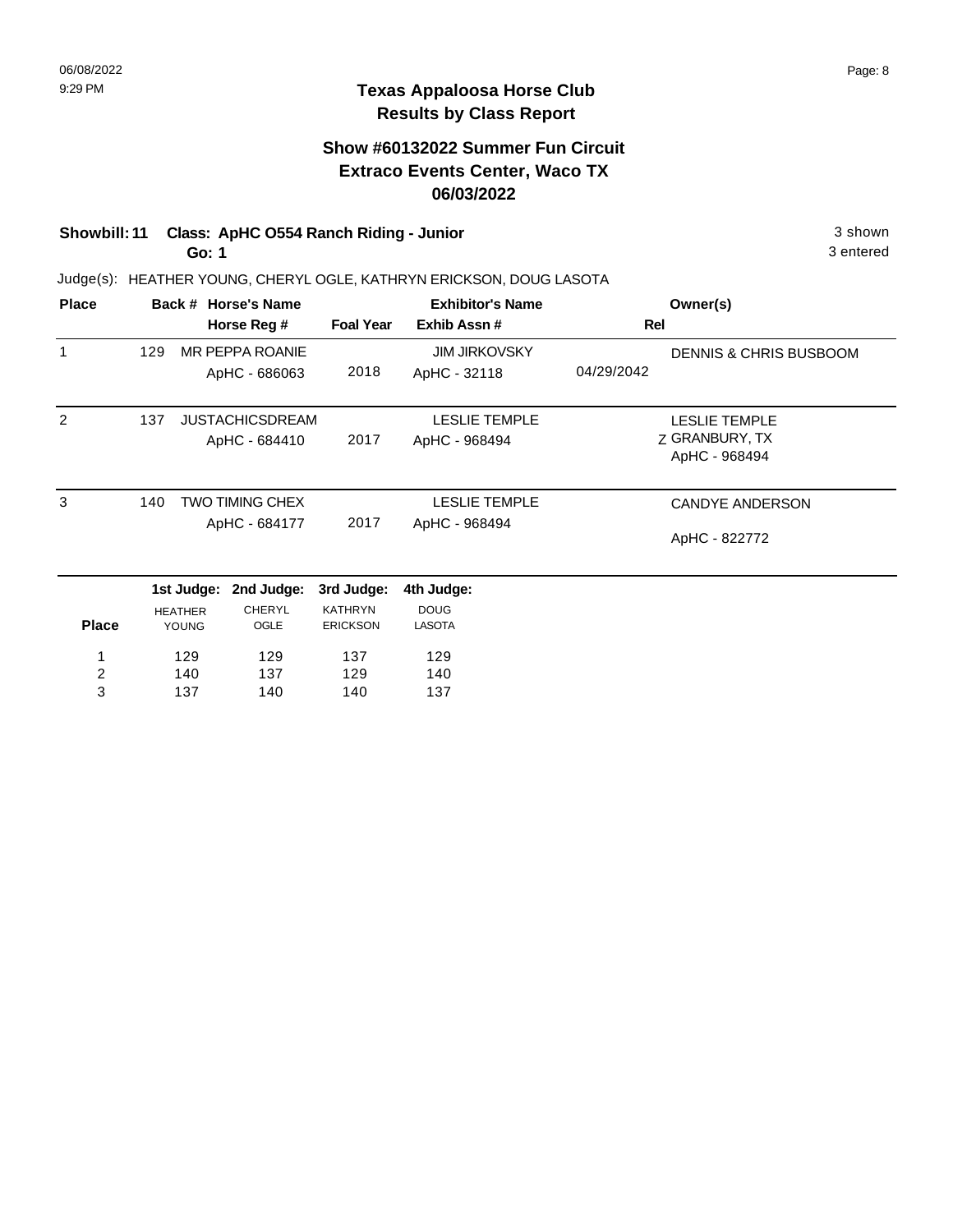## **Show #60132022 Summer Fun Circuit Extraco Events Center, Waco TX 06/03/2022**

# **Showbill: 14 Class: ApHC 0543 Ranch Reining - All Ages** 3 shown 3 shown

**Go: 1**

Judge(s): HEATHER YOUNG, CHERYL OGLE, KATHRYN ERICKSON, DOUG LASOTA

| <b>Place</b>                 |     |                         | Back # Horse's Name                           |                                   | <b>Exhibitor's Name</b>               | Owner(s)                                                       |
|------------------------------|-----|-------------------------|-----------------------------------------------|-----------------------------------|---------------------------------------|----------------------------------------------------------------|
|                              |     |                         | Horse Reg #                                   | <b>Foal Year</b>                  | Exhib Assn#                           | Rel                                                            |
| 1                            | 138 |                         | <b>TATTOOSCONQUISTADORA</b><br>ApHC - N675426 | 2011                              | <b>LESLIE TEMPLE</b><br>ApHC - 968494 | <b>SUSAN ENSOR</b><br><b>WEATHERFORD, TX</b><br>ApHC - 1037519 |
| $\overline{2}$               | 137 |                         | <b>JUSTACHICSDREAM</b><br>ApHC - 684410       | 2017                              | <b>LESLIE TEMPLE</b><br>ApHC - 968494 | <b>LESLIE TEMPLE</b><br>Z GRANBURY, TX<br>ApHC - 968494        |
| 3                            | 132 |                         | <b>MR SHINING GUN</b><br>ApHC - 673138        | 2009                              | <b>CARLY KLEIER</b><br>ApHC - 1009957 | <b>JIM JIRKOVSKY</b><br>07/12/2008 C<br>ApHC - 32118           |
|                              |     | 1st Judge:              | 2nd Judge:                                    | 3rd Judge:                        | 4th Judge:                            |                                                                |
| <b>Place</b>                 |     | <b>HEATHER</b><br>YOUNG | <b>CHERYL</b><br>OGLE                         | <b>KATHRYN</b><br><b>ERICKSON</b> | <b>DOUG</b><br><b>LASOTA</b>          |                                                                |
| $\overline{\mathbf{c}}$<br>3 |     | 138<br>137<br>132       | 138<br>137<br>132                             | 138<br>137<br>132                 | 138<br>137<br>132                     |                                                                |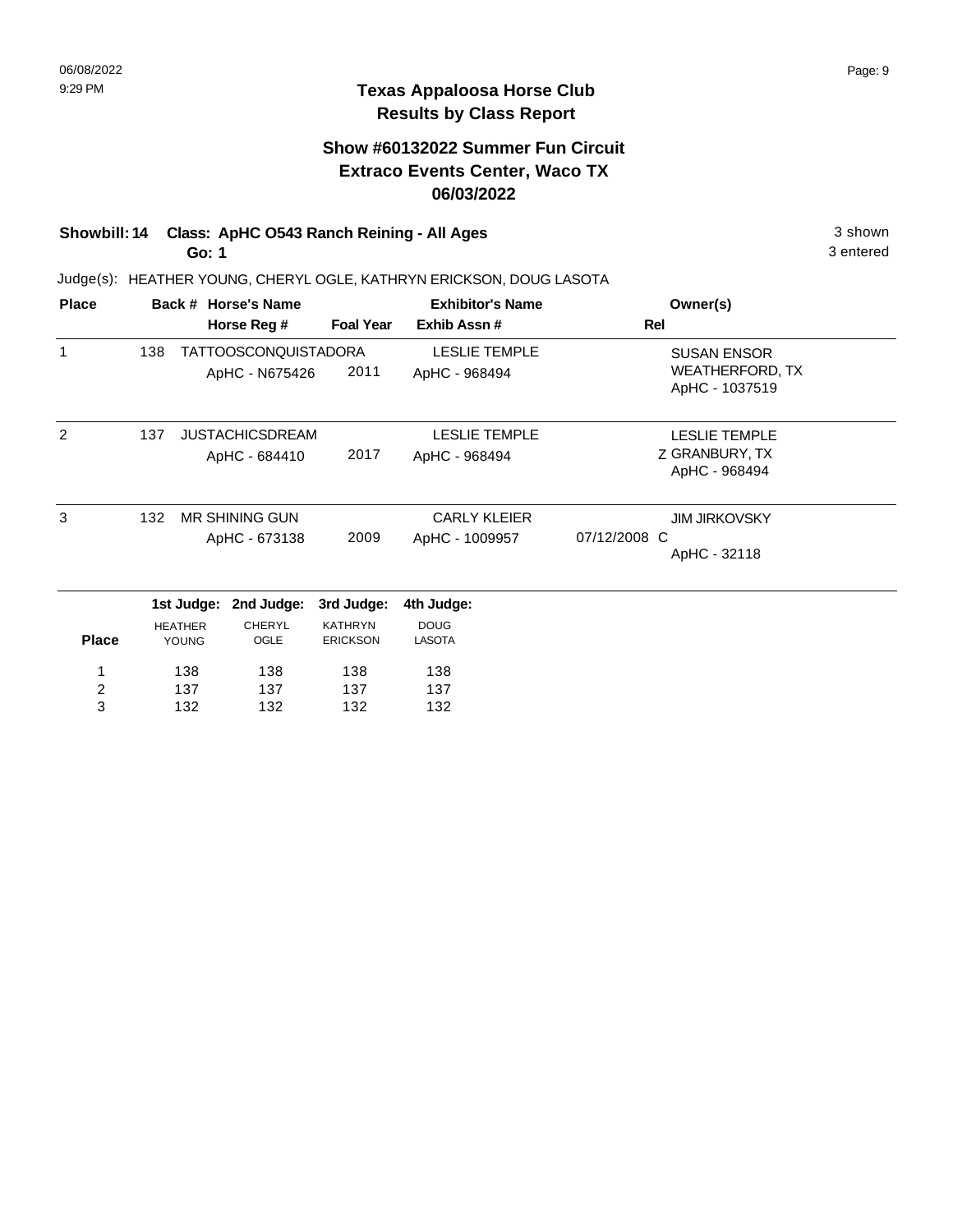## **Show #60132022 Summer Fun Circuit Extraco Events Center, Waco TX 06/03/2022**

# **Showbill: 15 Class: ApHC N690 Non-Pro Ranch Reining 1 shown 1 shown**

**Go: 1**

1 entered

| <b>Place</b> | Back # Horse's Name                            |                  | <b>Exhibitor's Name</b>           | Owner(s)                                                             |  |
|--------------|------------------------------------------------|------------------|-----------------------------------|----------------------------------------------------------------------|--|
|              | Horse Reg #                                    | <b>Foal Year</b> | Exhib Assn #                      | Rel                                                                  |  |
|              | TATTOOSCONQUISTADORA<br>138.<br>ApHC - N675426 | 2011             | KATHERINE ENSOR<br>ApHC - 1038836 | <b>SUSAN ENSOR</b><br>07/08/1996 C WEATHERFORD, TX<br>ApHC - 1037519 |  |
|              | 1st Judge: 2nd Judge: 3rd Judge:               |                  | 4th Judqe:                        |                                                                      |  |

|              | .                              |                       |                                   |                       |  |
|--------------|--------------------------------|-----------------------|-----------------------------------|-----------------------|--|
| <b>Place</b> | <b>HEATHER</b><br><b>YOUNG</b> | <b>CHERYL</b><br>OGLE | <b>KATHRYN</b><br><b>ERICKSON</b> | <b>DOUG</b><br>LASOTA |  |
|              | 138                            | 138                   | 138                               | 138                   |  |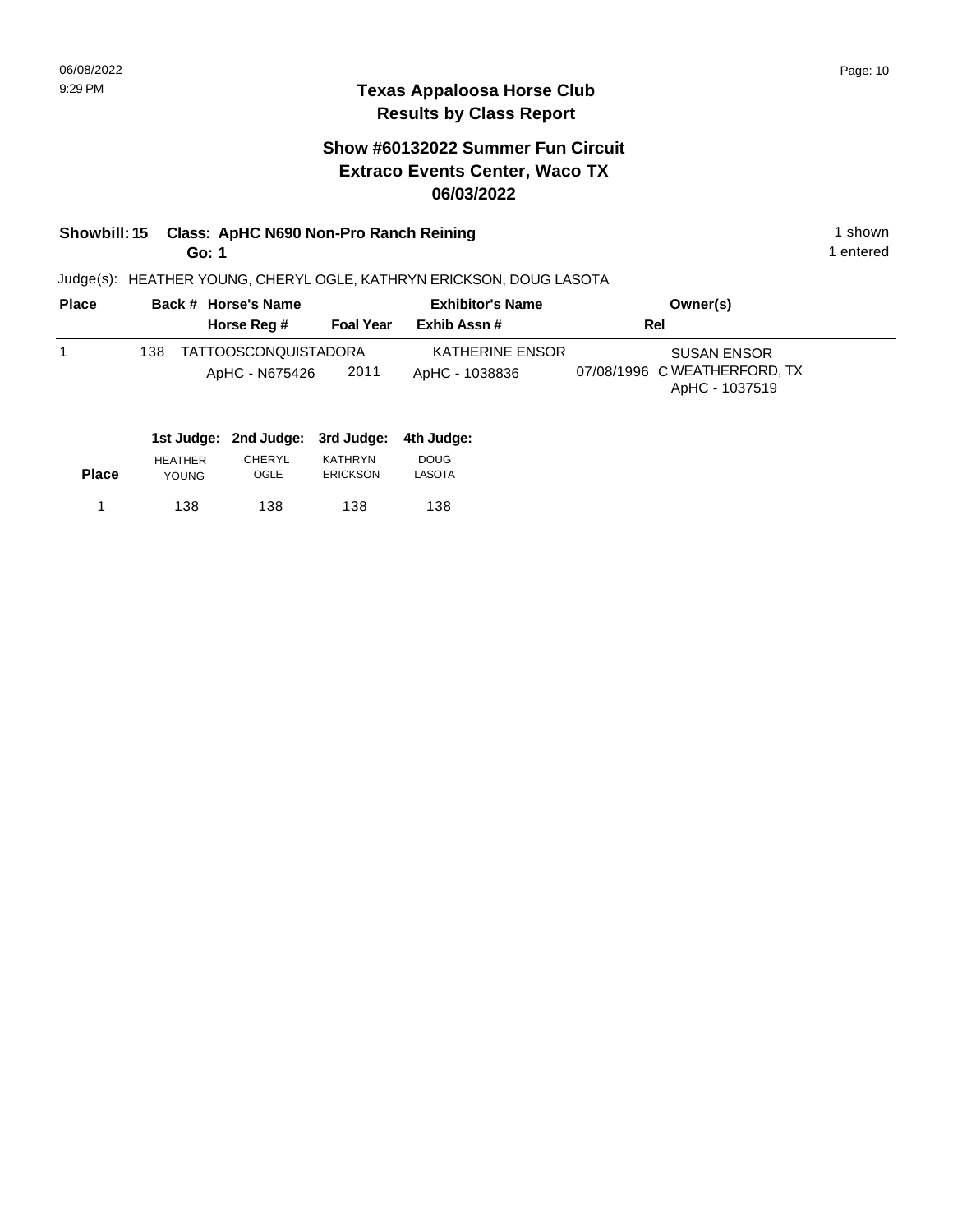## **Show #60132022 Summer Fun Circuit Extraco Events Center, Waco TX 06/03/2022**

### **Showbill: 17 Class: ApHC O365 Green Western Riding, All Ages** 2 shown **Go: 1**

Judge(s): HEATHER YOUNG, CHERYL OGLE, KATHRYN ERICKSON, DOUG LASOTA

| <b>Place</b> |     |                | Back # Horse's Name |                  | <b>Exhibitor's Name</b>  | Owner(s)                |
|--------------|-----|----------------|---------------------|------------------|--------------------------|-------------------------|
|              |     |                | Horse Reg #         | <b>Foal Year</b> | Exhib Assn#              | Rel                     |
|              | 113 |                | STYLIST CHOCOLATE   |                  | <b>MACKENZIE FALLIS</b>  | <b>STEFANIE SALINAS</b> |
|              |     |                | ApHC - N675460      | 2013             | ApHC - 897017            | ABILENE, TX             |
|              |     |                |                     |                  |                          | ApHC - 1026446          |
| 2            | 149 |                | MOVE OVER BOYS      |                  | <b>SHANE CHRISTENSEN</b> | NANCY KING              |
|              |     |                | ApHC - 681828       | 2016             | ApHC - 990143            | SANDIA PARK, NM         |
|              |     |                |                     |                  |                          | ApHC - 937459           |
|              |     | 1st Judge:     | 2nd Judge:          | 3rd Judge:       | 4th Judge:               |                         |
|              |     | <b>HEATHER</b> | <b>CHERYL</b>       | <b>KATHRYN</b>   | <b>DOUG</b>              |                         |
| <b>Place</b> |     | <b>YOUNG</b>   | OGLE                | <b>ERICKSON</b>  | <b>LASOTA</b>            |                         |
|              |     | 113            | 113                 | 113              | 113                      |                         |
| 2            |     | 149            | 149                 | 149              | 149                      |                         |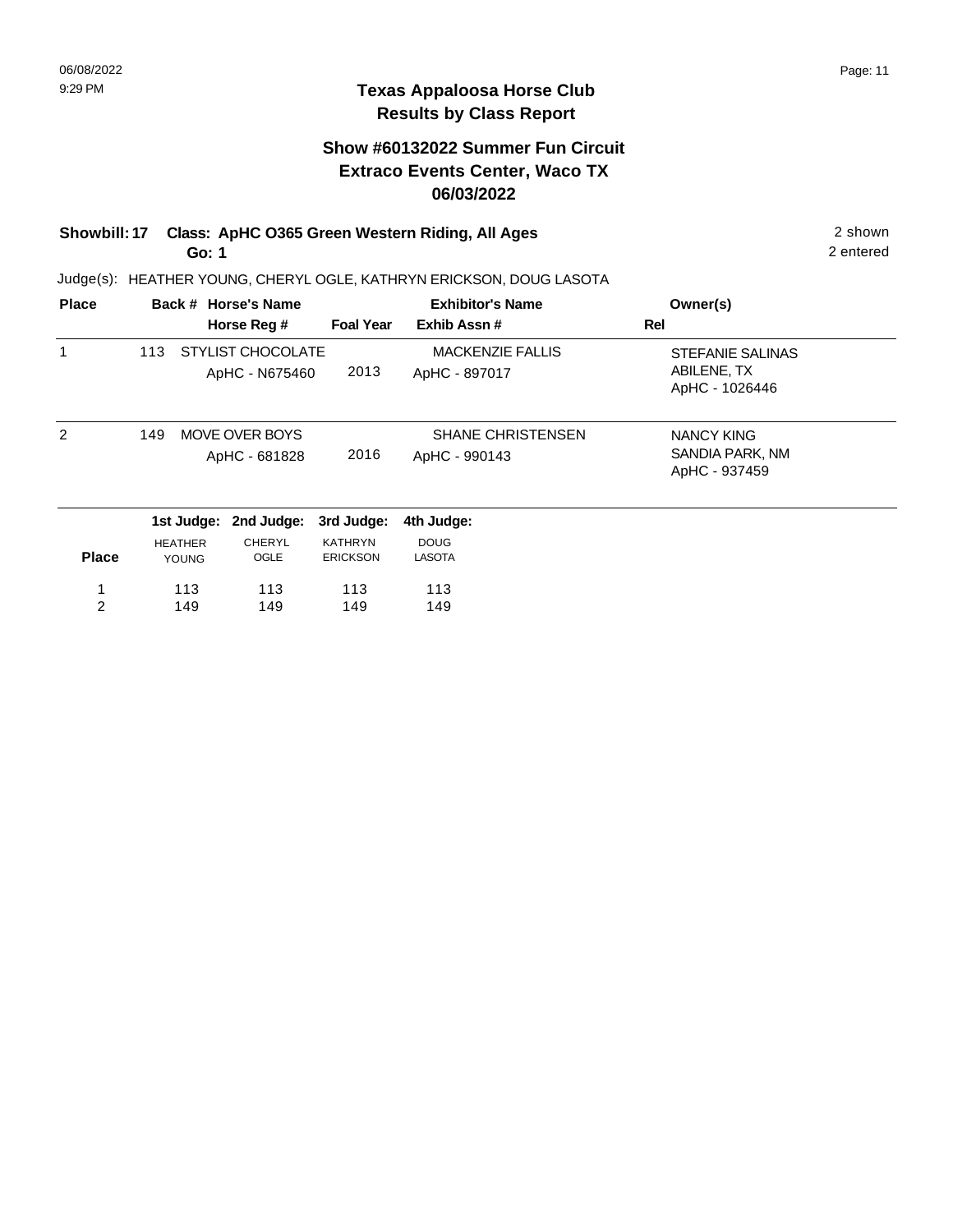### **Show #60132022 Summer Fun Circuit Extraco Events Center, Waco TX 06/03/2022**

# **Showbill: 18 Class: ApHC O362 Senior Western Riding 3 shown 3 shown** 3 shown

**Go: 1**

Judge(s): HEATHER YOUNG, CHERYL OGLE, KATHRYN ERICKSON, DOUG LASOTA

| <b>Place</b>   |     |                | Back # Horse's Name      |                  | <b>Exhibitor's Name</b> | Owner(s)                |
|----------------|-----|----------------|--------------------------|------------------|-------------------------|-------------------------|
|                |     |                | Horse Reg #              | <b>Foal Year</b> | Exhib Assn #            | Rel                     |
| 1              | 105 |                | <b>WILLIE B AN AGGIE</b> |                  | <b>LONNIE CRUSE</b>     | <b>BRANDY KINES</b>     |
|                |     |                | ApHC - 664630            | 2010             | ApHC - 606529           | BRYAN, TX               |
|                |     |                |                          |                  |                         | ApHC - 706196           |
| 2              | 104 |                | ZIPS JOYFUL GLOW         |                  | LONNIE CRUSE            | <b>MARIANN R SLOCUM</b> |
|                |     |                | ApHC - 668031            | 2011             | ApHC - 606529           | SANTA FE, TX            |
|                |     |                |                          |                  |                         | ApHC - 949929           |
| 2              | 142 |                | <b>RIPPLE N ZIP</b>      |                  | LONNIE CRUSE            | <b>KRISTI ALBIN</b>     |
|                |     |                | ApHC - N641644           | 2005             | ApHC - 606529           | SAN ANTONIO, TX         |
|                |     |                |                          |                  |                         | ApHC - 873952           |
|                |     | 1st Judge:     | 2nd Judge:               | 3rd Judge:       | 4th Judge:              |                         |
|                |     | <b>HEATHER</b> | <b>CHERYL</b>            | <b>KATHRYN</b>   | <b>DOUG</b>             |                         |
| <b>Place</b>   |     | YOUNG          | OGLE                     | <b>ERICKSON</b>  | <b>LASOTA</b>           |                         |
| 1              |     | 105            | 105                      | 105              | 105                     |                         |
| $\overline{c}$ |     | 142            | 104                      | 142              | 104                     |                         |
| 3              |     | 104            | 142                      | 104              | 142                     |                         |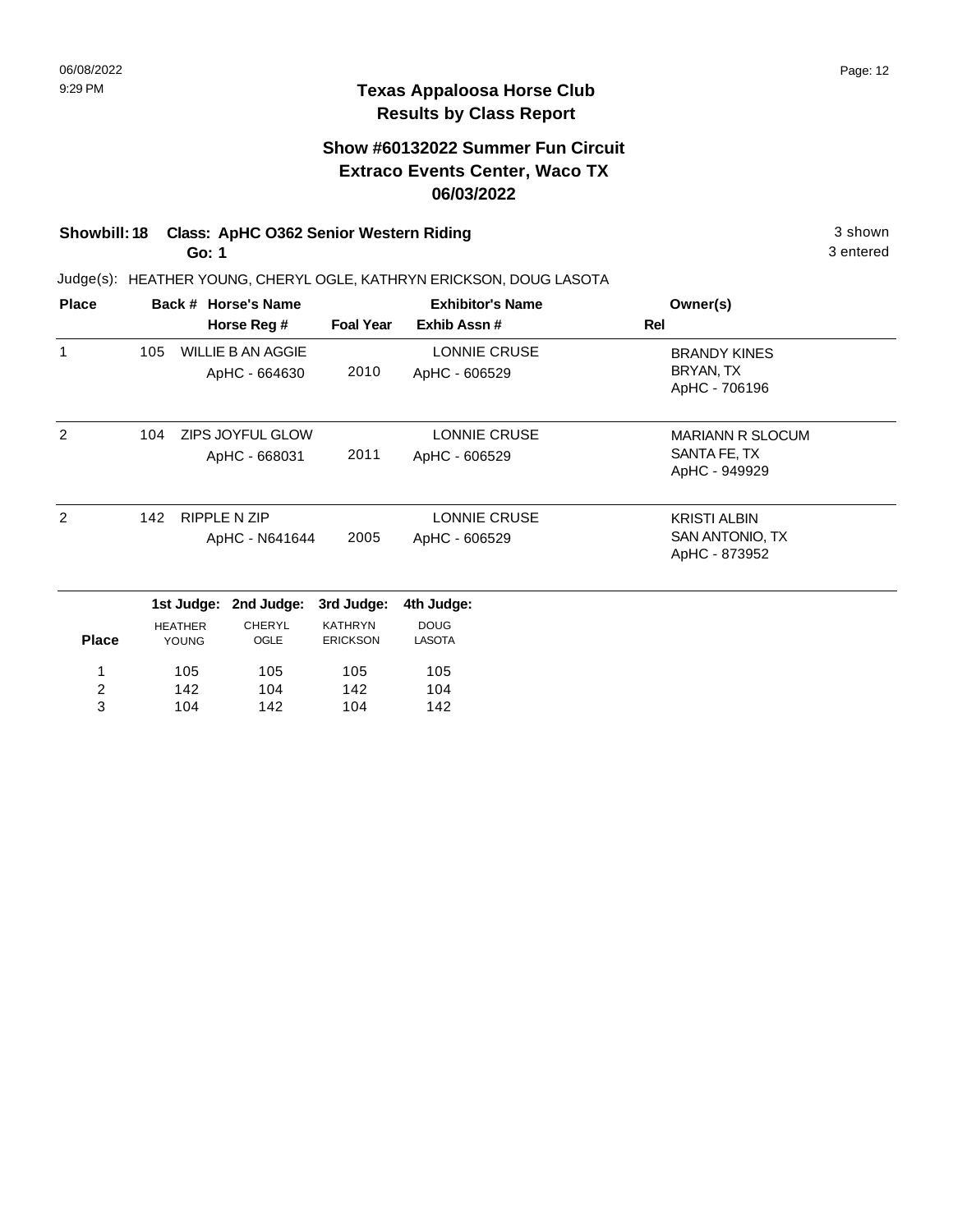### **Show #60132022 Summer Fun Circuit Extraco Events Center, Waco TX 06/03/2022**

### **Showbill: 20 Class: ApHC 0552 Ranch Conformation** 4 shown

**Go: 1**

Judge(s): HEATHER YOUNG, CHERYL OGLE, KATHRYN ERICKSON, DOUG LASOTA

| <b>Place</b>   |     |                         | Back # Horse's Name       |                                   | <b>Exhibitor's Name</b>      |            | Owner(s)                           |
|----------------|-----|-------------------------|---------------------------|-----------------------------------|------------------------------|------------|------------------------------------|
|                |     |                         | Horse Reg #               | <b>Foal Year</b>                  | Exhib Assn#                  | <b>Rel</b> |                                    |
| $\mathbf{1}$   | 131 |                         | DUN JACKED MY HEART       |                                   | <b>JIM JIRKOVSKY</b>         |            | <b>DRYDEN FAMILY</b>               |
|                |     |                         | ApHC - 678536             | 2015                              | ApHC - 32118                 | 04/29/2042 |                                    |
| $\overline{2}$ | 130 |                         | <b>BETSHEZAHOTIMPULSE</b> |                                   | <b>SANDY JIRKOVSKY</b>       |            | <b>ERIN GREATHOUSE</b>             |
|                |     |                         | ApHC - N680508            | 2016                              | ApHC - 579741                | 08/25/1955 | <b>BAIRD, TX</b><br>ApHC - 1023066 |
| 3              | 140 |                         | <b>TWO TIMING CHEX</b>    |                                   | <b>LESLIE TEMPLE</b>         |            | <b>CANDYE ANDERSON</b>             |
|                |     |                         | ApHC - 684177             | 2017                              | ApHC - 968494                |            | ApHC - 822772                      |
| 4              | 129 |                         | <b>MR PEPPA ROANIE</b>    |                                   | <b>JIM JIRKOVSKY</b>         |            | <b>DENNIS &amp; CHRIS BUSBOOM</b>  |
|                |     |                         | ApHC - 686063             | 2018                              | ApHC - 32118                 | 04/29/2042 |                                    |
|                |     | 1st Judge:              | 2nd Judge:                | 3rd Judge:                        | 4th Judge:                   |            |                                    |
| <b>Place</b>   |     | <b>HEATHER</b><br>YOUNG | <b>CHERYL</b><br>OGLE     | <b>KATHRYN</b><br><b>ERICKSON</b> | <b>DOUG</b><br><b>LASOTA</b> |            |                                    |
| 1              |     | 131                     | 131                       | 131                               | 130                          |            |                                    |
| 2              |     | 130                     | 130                       | 140                               | 131                          |            |                                    |
| 3              |     | 129                     | 140                       | 130                               | 140                          |            |                                    |
| 4              |     | 140                     | 129                       | 129                               | 129                          |            |                                    |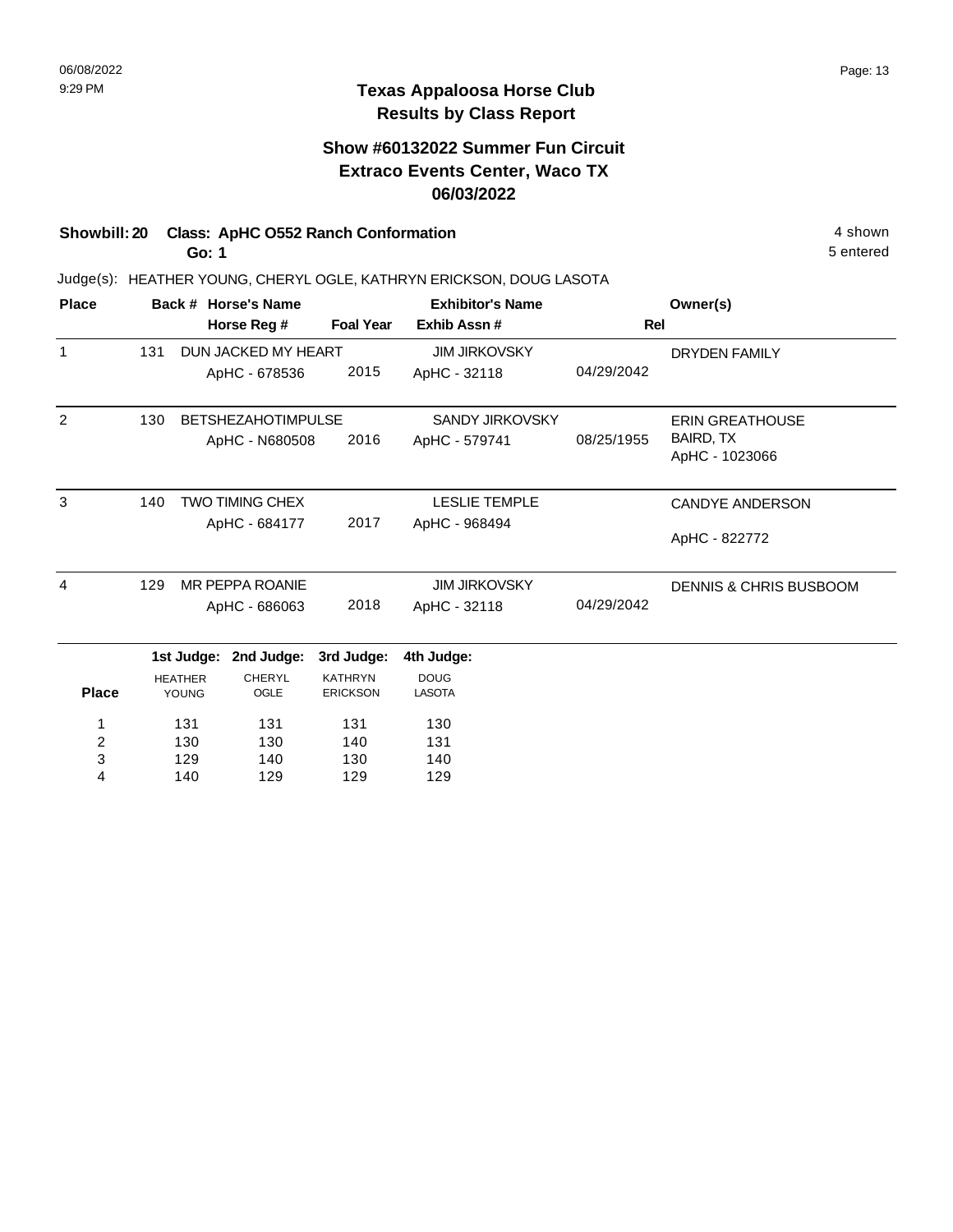### **Show #60132022 Summer Fun Circuit Extraco Events Center, Waco TX 06/03/2022**

#### **Showbill: 21 Class: ApHC N650 Non-Pro Ranch Conformation** 3 shown **Go: 1**

Judge(s): HEATHER YOUNG, CHERYL OGLE, KATHRYN ERICKSON, DOUG LASOTA

| <b>Place</b>   |     | Back # Horse's Name |                         |                  | <b>Exhibitor's Name</b> | Owner(s)   |                                               |
|----------------|-----|---------------------|-------------------------|------------------|-------------------------|------------|-----------------------------------------------|
|                |     |                     | Horse Reg #             | <b>Foal Year</b> | Exhib Assn#             |            | <b>Rel</b>                                    |
| 1              | 134 | SAUL GOOD           |                         |                  | <b>MEREDITH BUCKNER</b> |            | <b>CANDACE KREBS</b>                          |
|                |     |                     | ApHC - 682355           | 2016             | ApHC - 926930           | 01/01/1990 | ROUND TOP, TX<br>ApHC - 926929                |
| 2              | 129 |                     | MR PEPPA ROANIE         |                  | <b>CHRIS BUSBOOM</b>    |            | <b>DENNIS &amp; CHRIS BUSBOOM</b>             |
|                |     |                     | ApHC - 686063           | 2018             | ApHC - 827414           | 10/18/1959 |                                               |
| 3              | 116 |                     | <b>COWGIRLS MIRACLE</b> |                  | <b>RANDI YOCUM</b>      |            | <b>RANDI YOCUM</b>                            |
|                |     |                     | ApHC - 650604           | 2007             | ApHC - 14919            |            | 01/01/1960 Z FAYETTEVILLE, TX<br>ApHC - 14919 |
|                |     | 1st Judge:          | 2nd Judge:              | 3rd Judge:       | 4th Judge:              |            |                                               |
|                |     | <b>HEATHER</b>      | <b>CHERYL</b>           | <b>KATHRYN</b>   | <b>DOUG</b>             |            |                                               |
| <b>Place</b>   |     | <b>YOUNG</b>        | OGLE                    | <b>ERICKSON</b>  | <b>LASOTA</b>           |            |                                               |
| 1              |     | 134                 | 134                     | 134              | 134                     |            |                                               |
| $\overline{c}$ |     | 129                 | 129                     | 129              | 129                     |            |                                               |
| 3              |     | 116                 | 116                     | 116              | 116                     |            |                                               |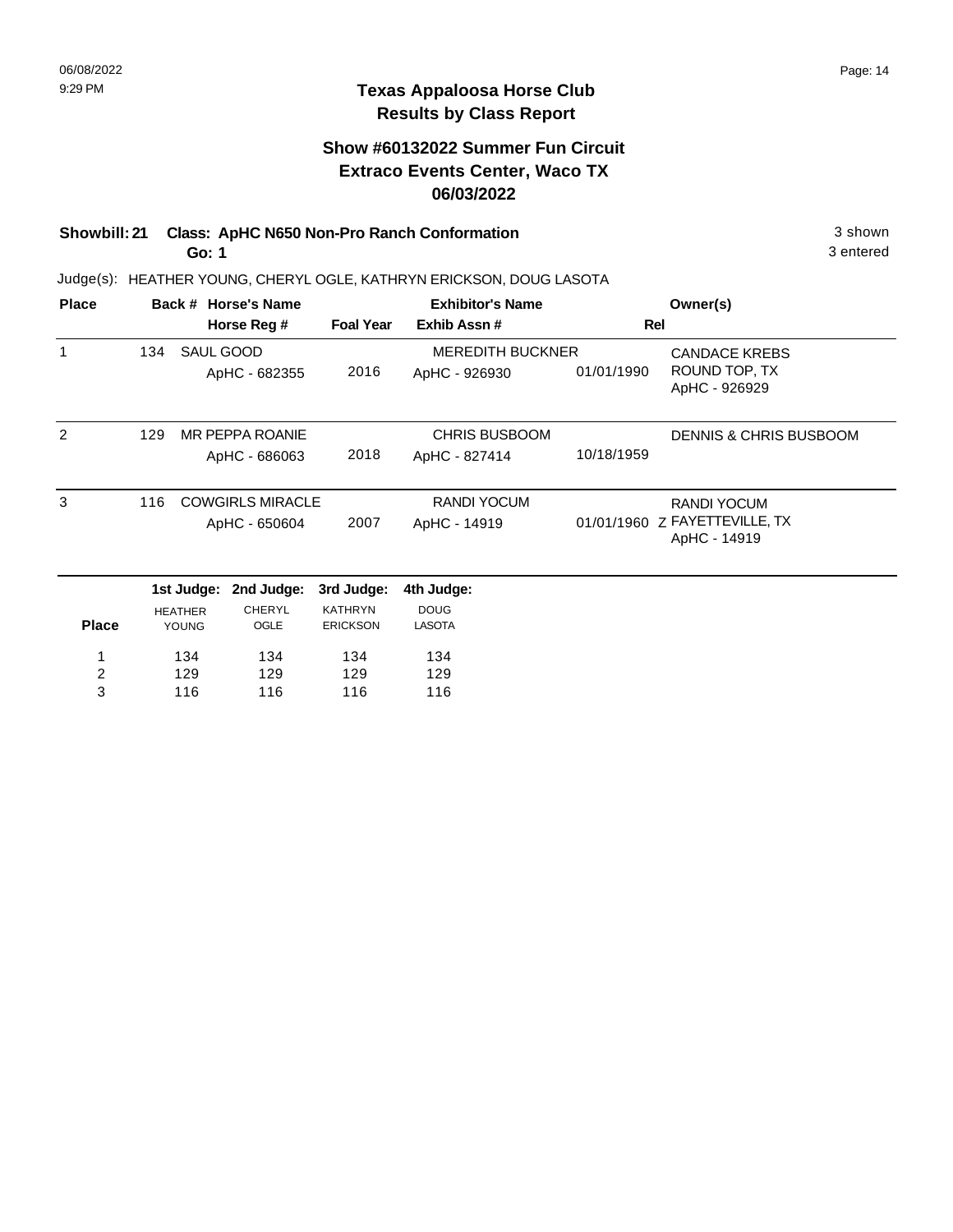### **Show #60132022 Summer Fun Circuit Extraco Events Center, Waco TX 06/03/2022**

# **Showbill: 23 Class: ApHC O385 Green Trail - All Ages** 7 shown

**Go: 1**

Judge(s): HEATHER YOUNG, CHERYL OGLE, KATHRYN ERICKSON, DOUG LASOTA

| <b>Place</b>   |     |                         | Back # Horse's Name     |                                   | <b>Exhibitor's Name</b>      | Owner(s)                                      |
|----------------|-----|-------------------------|-------------------------|-----------------------------------|------------------------------|-----------------------------------------------|
|                |     |                         | Horse Reg #             | <b>Foal Year</b>                  | Exhib Assn#                  | <b>Rel</b>                                    |
| $\mathbf{1}$   | 103 |                         | <b>LAZY LOPIN HANDS</b> |                                   | LONNIE CRUSE                 | <b>AMY REYNOLDS</b>                           |
|                |     |                         | ApHC - 680053           | 2015                              | ApHC - 606529                | Z ALVIN, TX                                   |
| $\mathbf{1}$   | 150 |                         | HOT CHOCOLATE BLAZE     |                                   | <b>MACKENZIE FALLIS</b>      | <b>MATT GRAVES</b>                            |
|                |     |                         | ApHC - N677016          | 2014                              | ApHC - 897017                | <b>GRAND ISLAND, NE</b><br>ApHC - 973172      |
| 3              | 159 |                         | HEROES ADORE JOVANI     |                                   | <b>LONNIE CRUSE</b>          | <b>LORA MARSHALL</b>                          |
|                |     |                         | ApHC - 682314           | 2016                              | ApHC - 606529                | SAN ANTONIO, TX<br>ApHC - 739559              |
| 4              | 102 | <b>MY BENTLEY</b>       |                         |                                   | <b>CARISSA MONTES</b>        | <b>CARISSA MONTES</b>                         |
|                |     |                         | ApHC - N659934          | 2009                              | ApHC - 858525                | 01/21/1990 Z LEAGUE CITY, TX<br>ApHC - 858525 |
| 5              | 158 |                         | CHIPS CALL SIGN         |                                   | LONNIE CRUSE                 | <b>CHARLISSA STEPHENS</b>                     |
|                |     |                         | ApHC - 670444           | 2011                              | ApHC - 606529                | SAN ANTONIO, TX<br>ApHC - 821965              |
| 6              | 120 |                         | THE CAPED CRUSADER      |                                   | <b>ARTURO MAESTAS</b>        | <b>BECK FARMS</b>                             |
|                |     |                         | ApHC - 683162           | 2017                              | ApHC - 914831                | STOCKTON, CA<br>ApHC - 860017                 |
| $\overline{7}$ | 118 |                         | <b>LAZY IN MILANO</b>   |                                   | <b>ARTURO MAESTAS</b>        | <b>BECK FARMS</b>                             |
|                |     |                         | ApHC - N687355          | 2018                              | ApHC - 914831                | STOCKTON, CA<br>ApHC - 860017                 |
|                |     | 1st Judge:              | 2nd Judge:              | 3rd Judge:                        | 4th Judge:                   |                                               |
| <b>Place</b>   |     | <b>HEATHER</b><br>YOUNG | <b>CHERYL</b><br>OGLE   | <b>KATHRYN</b><br><b>ERICKSON</b> | <b>DOUG</b><br><b>LASOTA</b> |                                               |
| 1              |     | 150                     | 150                     | 103                               | 103                          |                                               |
| $\overline{c}$ |     | 103                     | 103                     | 150                               | 150                          |                                               |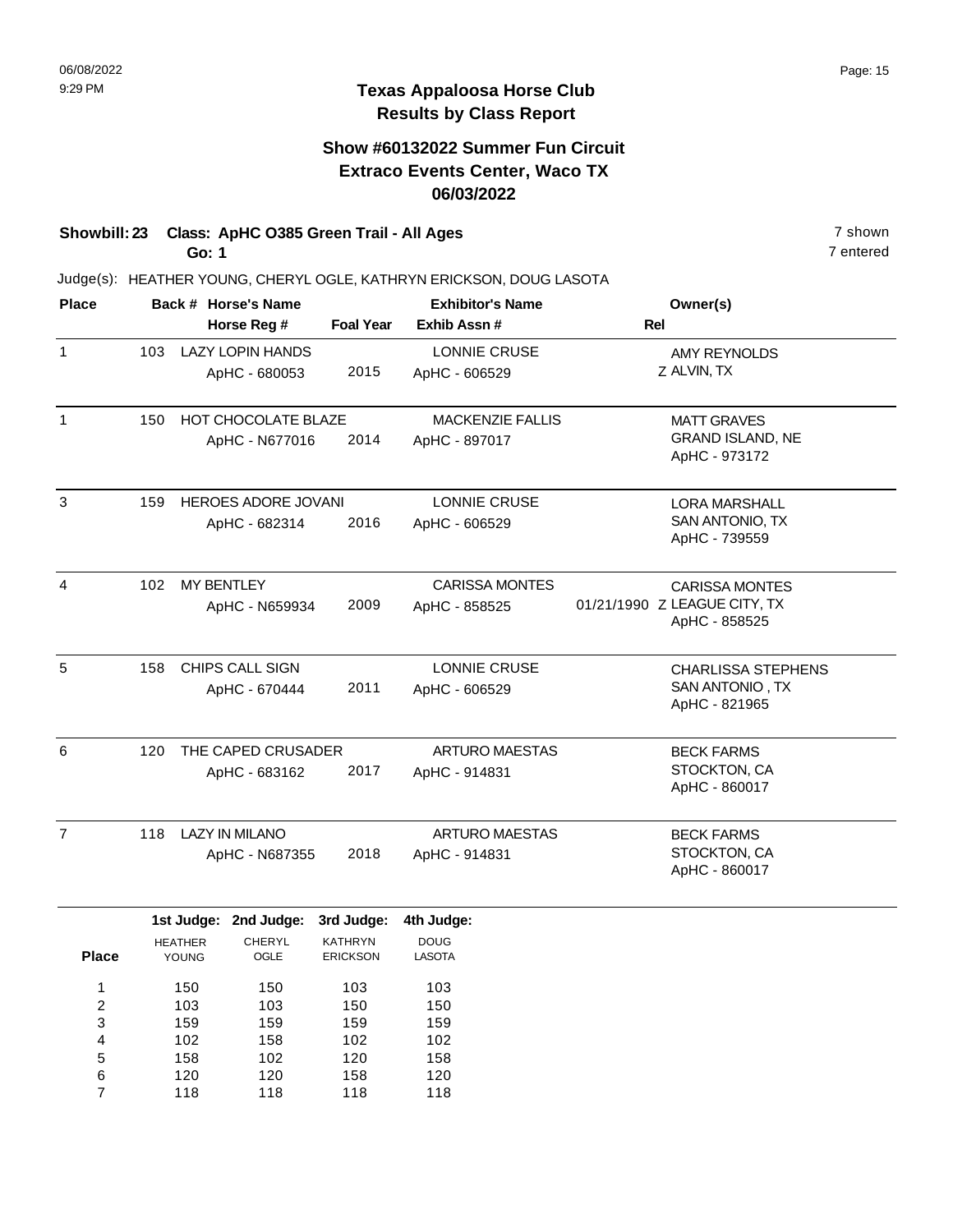### **Show #60132022 Summer Fun Circuit Extraco Events Center, Waco TX 06/03/2022**

## **Showbill: 25 Class: ApHC O382 Senior Trail** 13 shown

**Go: 1**

Judge(s): HEATHER YOUNG, CHERYL OGLE, KATHRYN ERICKSON, DOUG LASOTA

| <b>Place</b>   |     | Back # Horse's Name        |                  | <b>Exhibitor's Name</b>  | Owner(s)                                      |
|----------------|-----|----------------------------|------------------|--------------------------|-----------------------------------------------|
|                |     | Horse Reg #                | <b>Foal Year</b> | Exhib Assn#              | Rel                                           |
| 1              | 103 | <b>LAZY LOPIN HANDS</b>    |                  | <b>LONNIE CRUSE</b>      | <b>AMY REYNOLDS</b>                           |
|                |     | ApHC - 680053              | 2015             | ApHC - 606529            | Z ALVIN, TX                                   |
| $\overline{c}$ | 110 | HOT N FOOLISH              |                  | MAEGAN ALEXANDER         | MAEGAN ALEXANDER                              |
|                |     | ApHC - N664710             | 2009             | ApHC - 967627            | 02/14/1996 Z PILOT POINT, TX<br>ApHC - 967627 |
| 3              | 119 | <b>IZA STYLISH JET</b>     |                  | <b>EMMA WIDNER</b>       | <b>BECK FARMS</b>                             |
|                |     | ApHC - 662806              | 2009             | ApHC - 1040913           | STOCKTON, CA<br>ApHC - 860017                 |
| 3              | 159 | <b>HEROES ADORE JOVANI</b> |                  | LONNIE CRUSE             | <b>LORA MARSHALL</b>                          |
|                |     | ApHC - 682314              | 2016             | ApHC - 606529            | SAN ANTONIO, TX<br>ApHC - 739559              |
| 5              | 104 | ZIPS JOYFUL GLOW           |                  | <b>LONNIE CRUSE</b>      | <b>MARIANN R SLOCUM</b>                       |
|                |     | ApHC - 668031              | 2011             | ApHC - 606529            | SANTA FE, TX<br>ApHC - 949929                 |
| 6              | 121 | <b>IM VICKI VALE</b>       |                  | <b>ARTURO MAESTAS</b>    | <b>MEGAN HOLTMEYER</b>                        |
|                |     | ApHC - 683889              | 2016             | ApHC - 914831            | PARKER, CO                                    |
|                |     |                            |                  |                          | ApHC - 919682<br><b>ARTURO MAESTAS</b>        |
|                |     |                            |                  |                          | ApHC - 914831                                 |
| 6              | 122 | <b>INVALUABLE</b>          |                  | <b>ARTURO MAESTAS</b>    | <b>MEGAN HOLTMEYER</b>                        |
|                |     | ApHC - 657097              | 2007             | ApHC - 914831            | PARKER, CO<br>ApHC - 919682                   |
| 8              | 113 | <b>STYLIST CHOCOLATE</b>   |                  | <b>MACKENZIE FALLIS</b>  | <b>STEFANIE SALINAS</b>                       |
|                |     | ApHC - N675460             | 2013             | ApHC - 897017            | ABILENE, TX<br>ApHC - 1026446                 |
| 9              | 148 | ETCHED BY THE CHIP         |                  | <b>SHANE CHRISTENSEN</b> | <b>DEBBIE RYAN</b>                            |
|                |     | ApHC - N643887             | 2006             | ApHC - 990143            | SANGER, TX<br>ApHC - 886197                   |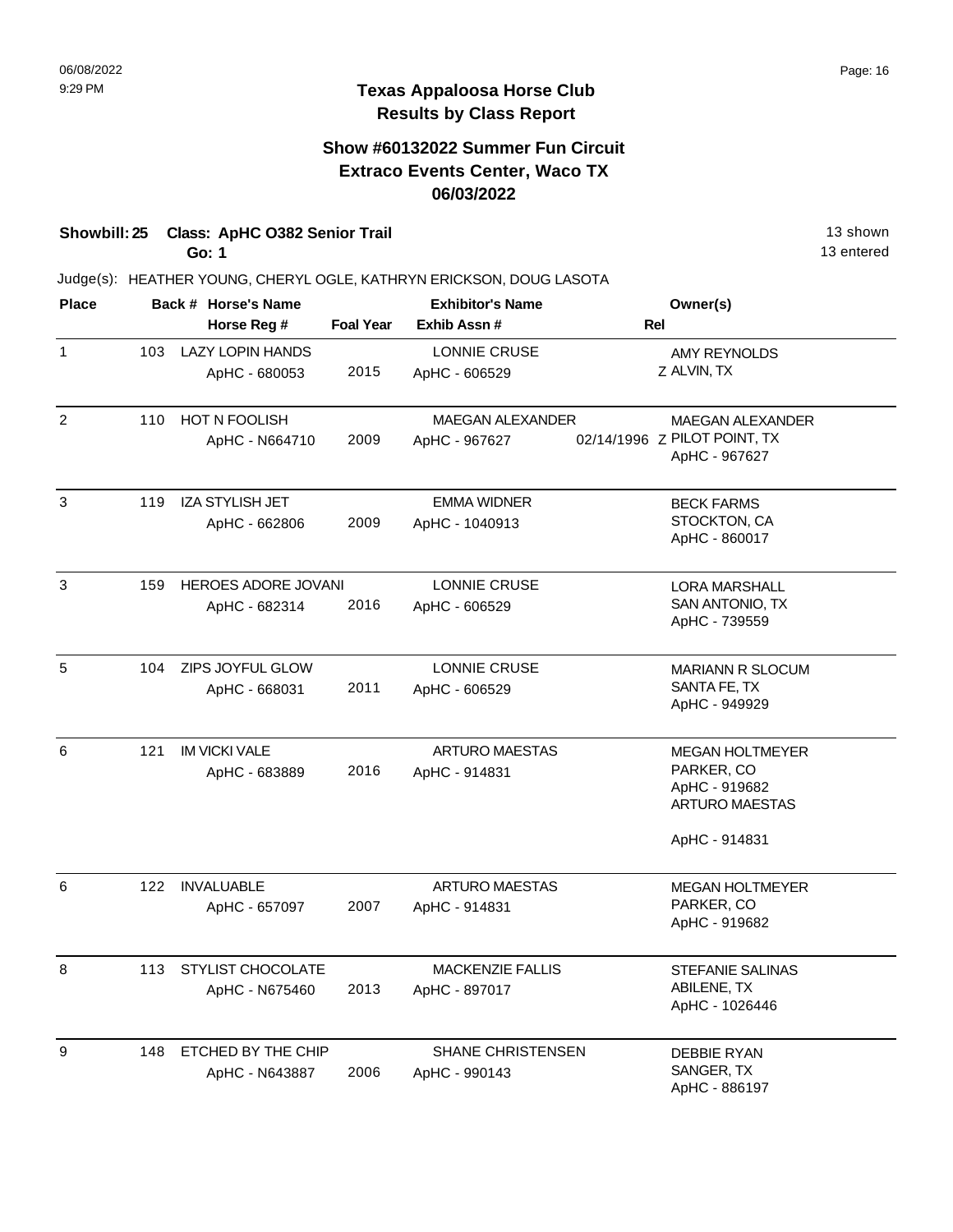### **Show #60132022 Summer Fun Circuit Extraco Events Center, Waco TX 06/03/2022**

|                |             | 3rd Judge:                   | 4th Judge:    |
|----------------|-------------|------------------------------|---------------|
| <b>HEATHER</b> | CHERYL      | <b>KATHRYN</b>               | <b>DOUG</b>   |
| YOUNG          | <b>OGLE</b> | <b>ERICKSON</b>              | <b>LASOTA</b> |
|                |             |                              | 110           |
|                |             |                              |               |
| 159            | 159         | 103                          | 103           |
| 104            | 103         | 110                          | 104           |
| 103            | 122         | 113                          | 159           |
| 119            | 104         | 104                          | 148           |
| 113            | 113         | 159                          | 121           |
| 121            | 110         | 121                          | 119           |
| 122            | 121         | 122                          | 122           |
|                | 110         | 1st Judge: 2nd Judge:<br>119 | 119           |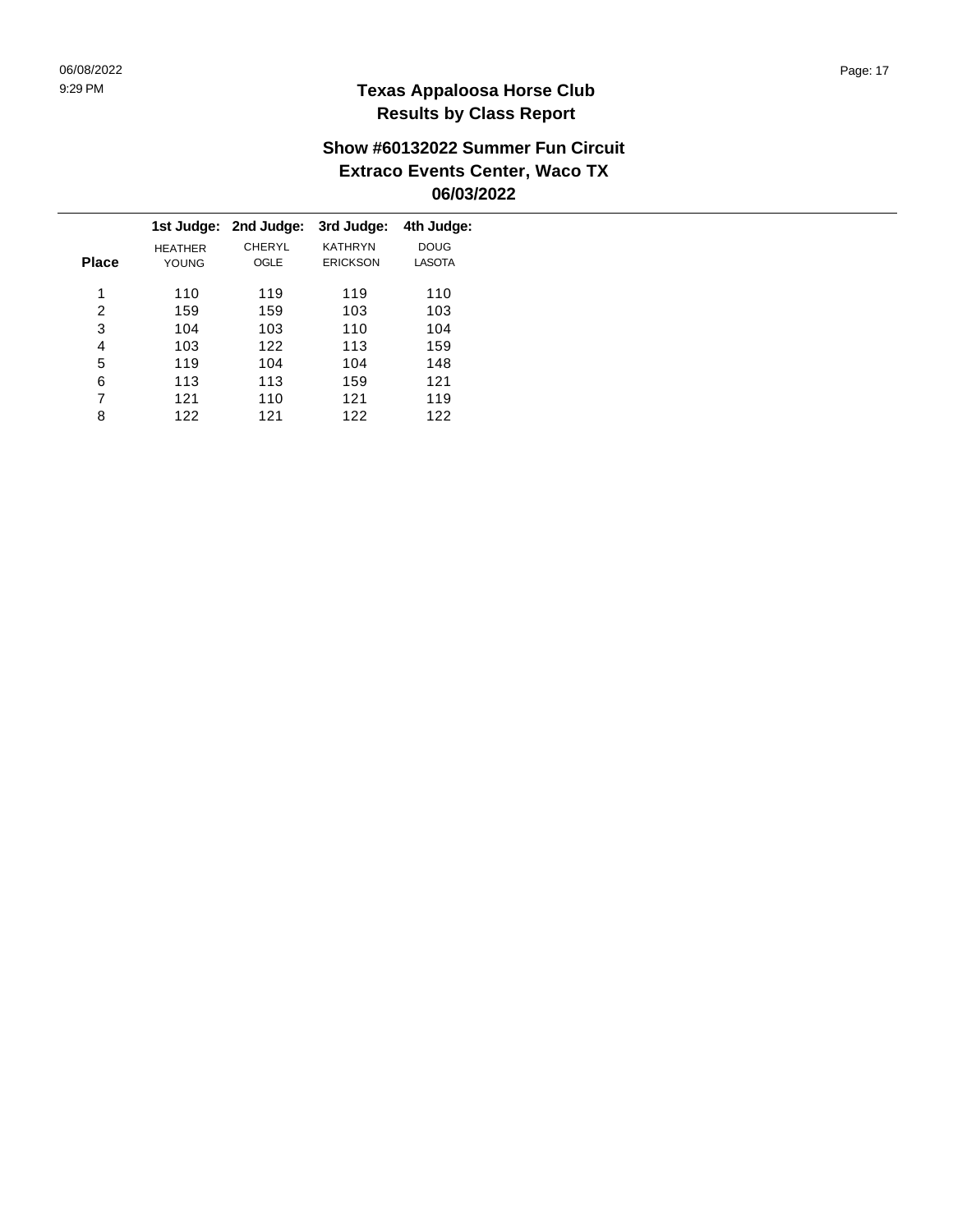## **Show #60132022 Summer Fun Circuit Extraco Events Center, Waco TX 06/04/2022**

| Showbill: 27 Class: ApHC N310 Non-Pro Western Showmanship at Halter | 8 shown   |
|---------------------------------------------------------------------|-----------|
| Go: 1                                                               | 9 entered |

| <b>Place</b>            |                         | Back # Horse's Name      |                            | <b>Exhibitor's Name</b> |            | Owner(s)                                        |  |
|-------------------------|-------------------------|--------------------------|----------------------------|-------------------------|------------|-------------------------------------------------|--|
|                         |                         | Horse Reg #              | <b>Foal Year</b>           | Exhib Assn#             | <b>Rel</b> |                                                 |  |
| $\mathbf{1}$            | 122                     | <b>INVALUABLE</b>        |                            | <b>MEGAN HOLTMEYER</b>  |            | <b>MEGAN HOLTMEYER</b>                          |  |
|                         |                         | ApHC - 657097            | 2007                       | ApHC - 919682           |            | 01/15/1984 Z PARKER, CO<br>ApHC - 919682        |  |
| $\overline{2}$          | 110                     | HOT N FOOLISH            |                            | <b>MAEGAN ALEXANDER</b> |            | MAEGAN ALEXANDER                                |  |
|                         |                         | ApHC - N664710           | 2009                       | ApHC - 967627           |            | 02/14/1996 Z PILOT POINT, TX<br>ApHC - 967627   |  |
| 3                       | 106                     | <b>HES ALL SONNY</b>     |                            | <b>ASHLEY MAUNEY</b>    |            | <b>WILLIAM S MAUNEY JR</b>                      |  |
|                         |                         | ApHC - CN634181          | 2004                       | ApHC - 958931           |            | 11/28/1996 C MAGNOLIA, TX<br>ApHC - 959253      |  |
| 4                       | 105                     | <b>WILLIE B AN AGGIE</b> |                            | <b>BRANDY KINES</b>     |            | <b>BRANDY KINES</b>                             |  |
|                         |                         | ApHC - 664630            | 2010                       | ApHC - 706196           |            | 05/02/2083 Z BRYAN, TX                          |  |
|                         |                         |                          |                            |                         |            | ApHC - 706196                                   |  |
| $\overline{5}$          | 102                     | <b>MY BENTLEY</b>        |                            | <b>CARISSA MONTES</b>   |            | <b>CARISSA MONTES</b>                           |  |
|                         |                         | ApHC - N659934           | 2009                       | ApHC - 858525           |            | 01/21/1990 Z LEAGUE CITY, TX<br>ApHC - 858525   |  |
| 6                       | 160                     | <b>HOLY BATTGIRL</b>     |                            | <b>SARAH KEARNEY</b>    |            | <b>SARAH KEARNEY</b>                            |  |
|                         |                         | ApHC - N687357           | 2019                       | ApHC - 951733           |            | 12/29/1995 Z PORT ST LUCIE, FL<br>ApHC - 951733 |  |
| $\overline{7}$          | 167                     | <b>JUST ASK</b>          |                            | <b>MICHELLE MIMS</b>    |            | <b>MICHELLE MIMS</b>                            |  |
|                         |                         | ApHC - N692214           | 2019                       | ApHC - 1038451          |            | 06/01/1982 Z MAGNOLIA, TX                       |  |
|                         |                         |                          |                            |                         |            | ApHC - 1038451                                  |  |
| 8                       | 114                     | AF SAVED BY GRACE        |                            | <b>CAMERON DEES</b>     |            | <b>CAMERON DEES</b>                             |  |
|                         |                         | ApHC - 688561            | 2020                       | ApHC - 1035979          |            | 01/30/1976 Z HOLDEN, LA<br>ApHC - 1035979       |  |
|                         |                         | 1st Judge: 2nd Judge:    | 3rd Judge:                 | 4th Judge:              |            |                                                 |  |
| <b>Place</b>            | <b>HEATHER</b><br>YOUNG | CHERYL<br>OGLE           | KATHRYN<br><b>ERICKSON</b> | <b>DOUG</b><br>LASOTA   |            |                                                 |  |
| 1                       | 110                     | 122                      | 122                        | 122                     |            |                                                 |  |
| $\overline{\mathbf{c}}$ | 122                     | 110                      | 106                        | 110                     |            |                                                 |  |
| 3                       | 106                     | 106                      | 110                        | 106                     |            |                                                 |  |
| 4                       | 160                     | 105                      | 105                        | 105                     |            |                                                 |  |
| 5                       | 102                     | 102                      | 102                        | 102                     |            |                                                 |  |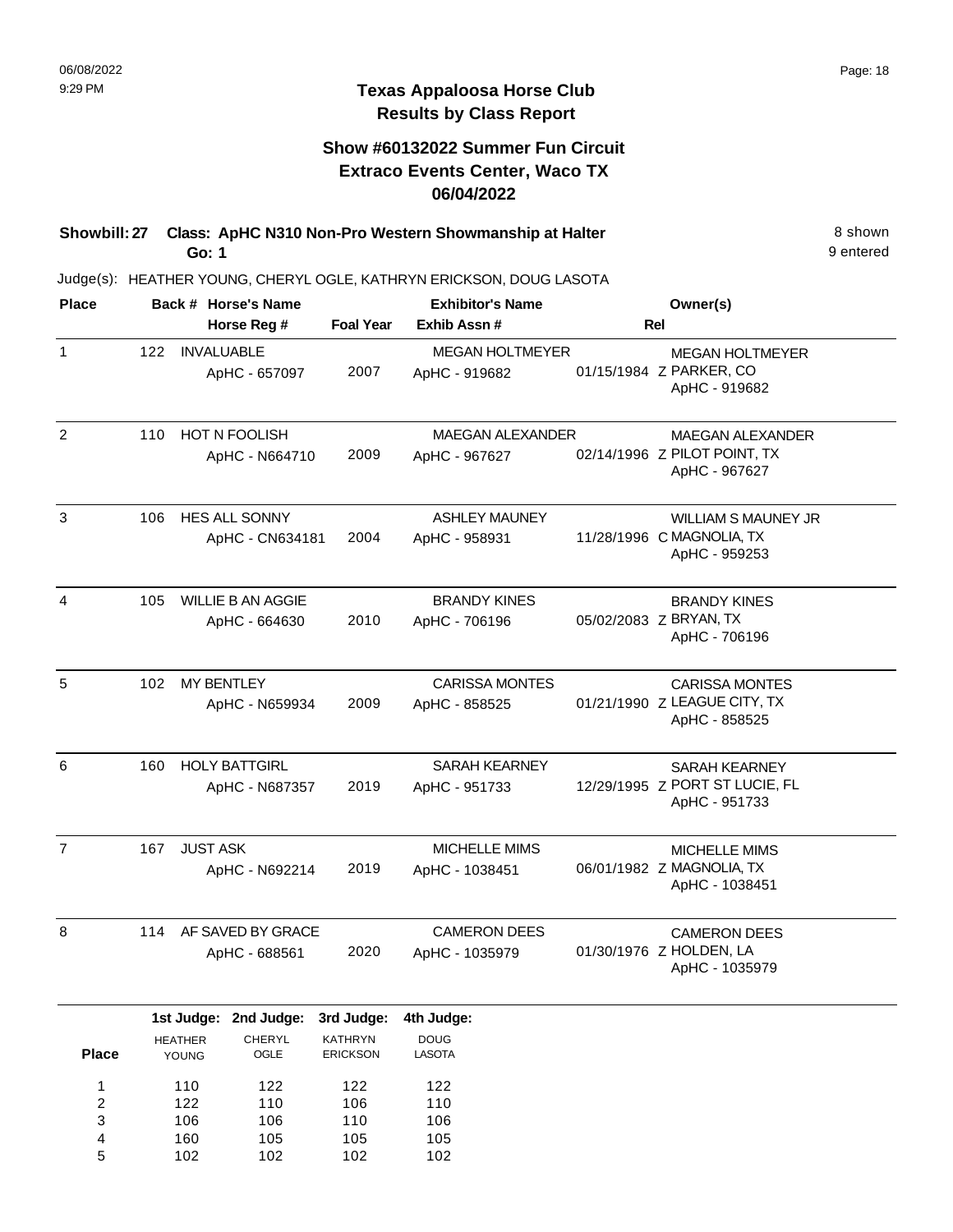### **Show #60132022 Summer Fun Circuit Extraco Events Center, Waco TX 06/04/2022**

| 6 | 105 | 160 | 160 | 160 |
|---|-----|-----|-----|-----|
| 7 | 167 | 167 | 167 | 167 |
| 8 | 114 | 114 | 114 | 114 |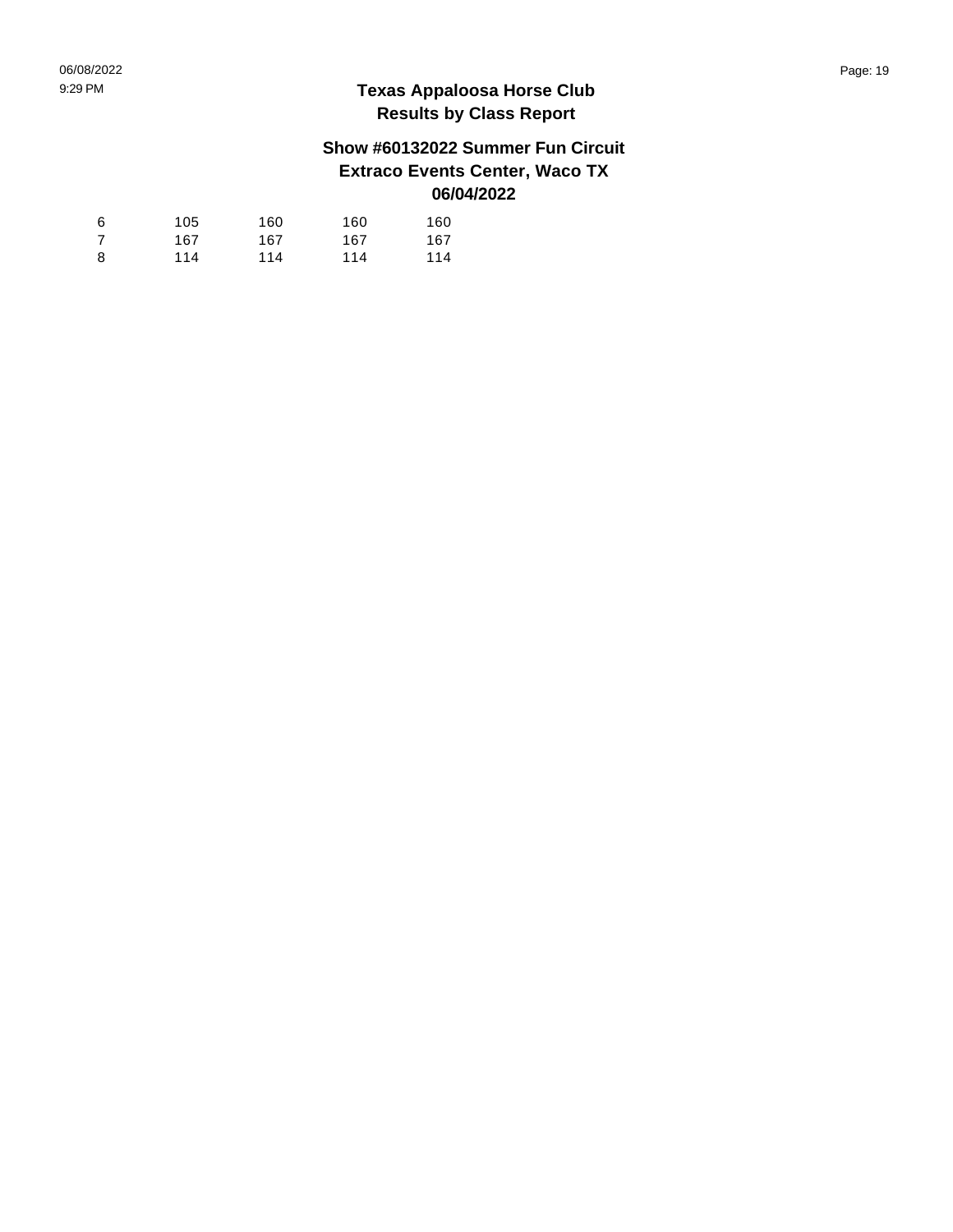### **Show #60132022 Summer Fun Circuit Extraco Events Center, Waco TX 06/04/2022**

#### **Showbill: 28 Class: ApHC Y118 Western Showmanship 14 - 18** 3 shown **Go: 1**

Judge(s): HEATHER YOUNG, CHERYL OGLE, KATHRYN ERICKSON, DOUG LASOTA

| <b>Place</b> |     |                | Back # Horse's Name   |                  | <b>Exhibitor's Name</b> |                  |            | Owner(s)                                    |
|--------------|-----|----------------|-----------------------|------------------|-------------------------|------------------|------------|---------------------------------------------|
|              |     |                | Horse Reg #           | <b>Foal Year</b> | Exhib Assn#             | <b>Birthdate</b> | <b>Rel</b> |                                             |
| 1            | 106 |                | HES ALL SONNY         |                  | <b>MELISSA MAUNEY</b>   |                  |            | WILLIAM S MAUNEY JR                         |
|              |     |                | ApHC - CN634181       | 2004             | ApHC - 974120           | 04/29/2003       |            | C MAGNOLIA, TX<br>ApHC - 959253             |
| 1            | 161 |                | ART WORTH WAITING FOR |                  | <b>OLIVE HOLM</b>       |                  |            | <b>OLIVE HOLM</b>                           |
|              |     |                | ApHC - N680622        | 2016             | ApHC - 1023046          |                  |            | 02/10/2006 Z ISSAQUAH, WA<br>ApHC - 1023046 |
|              |     | 1st Judge:     | 2nd Judge:            | 3rd Judge:       | 4th Judge:              |                  |            |                                             |
|              |     | <b>HEATHER</b> | <b>CHERYL</b>         | <b>KATHRYN</b>   | <b>DOUG</b>             |                  |            |                                             |
| <b>Place</b> |     | <b>YOUNG</b>   | OGLE                  | <b>ERICKSON</b>  | <b>LASOTA</b>           |                  |            |                                             |
| 1            |     | 161            | 106                   | 106              | 161                     |                  |            |                                             |
| 2            |     | 106            | 161                   | 161              | 106                     |                  |            |                                             |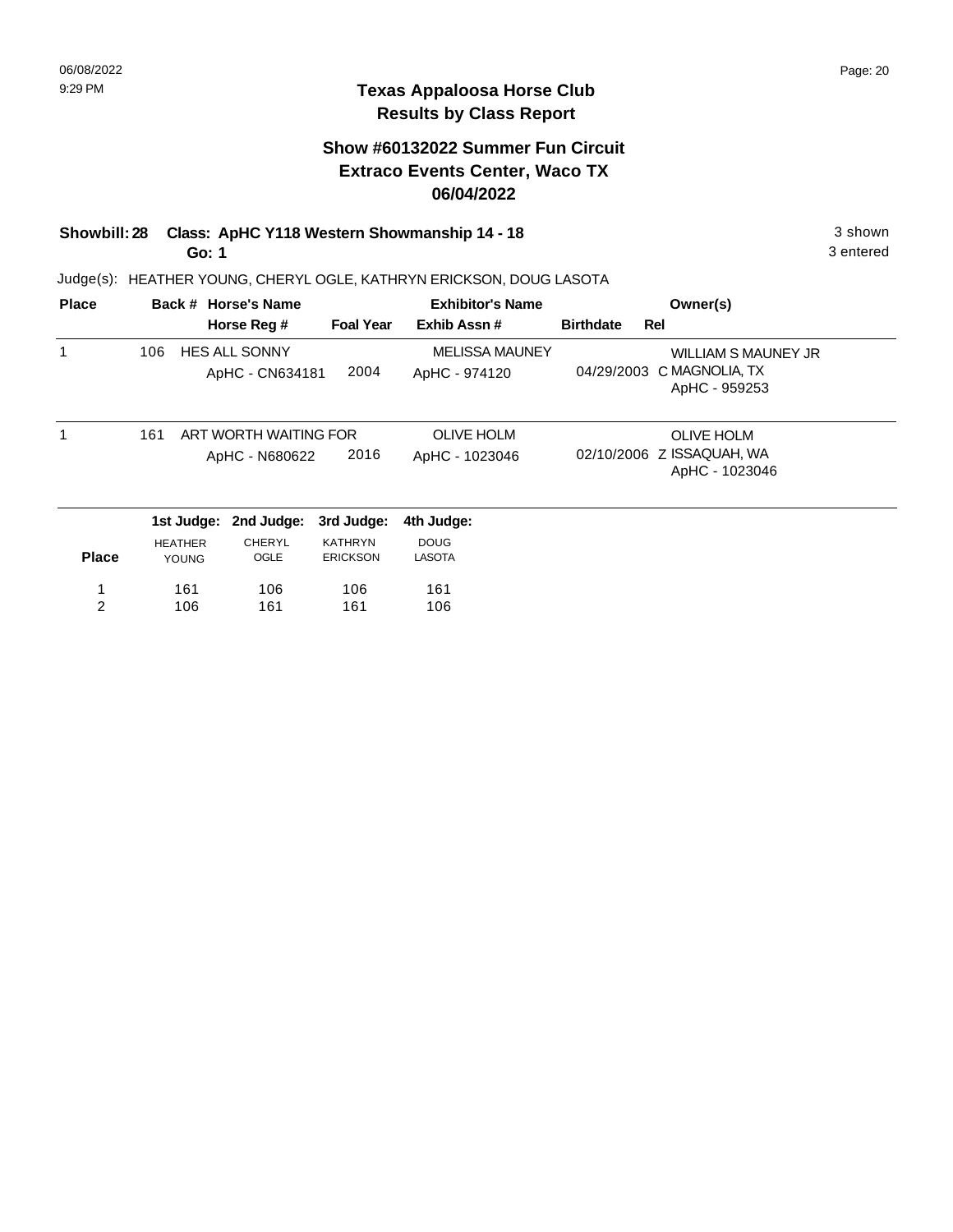### **Texas Appaloosa Horse Club Results by Class Report**

### **Show #60132022 Summer Fun Circuit Extraco Events Center, Waco TX 06/04/2022**

### **Showbill: 29 Class: ApHC Y117 Western Showmanship 13 & Under** 1 **Shown** 1 shown **Go: 1**

| <b>Place</b> | Back # Horse's Name                         |                  | <b>Exhibitor's Name</b> |                         | Owner(s)                       |
|--------------|---------------------------------------------|------------------|-------------------------|-------------------------|--------------------------------|
|              | Horse Reg #                                 | <b>Foal Year</b> | Exhib Assn#             | <b>Birthdate</b><br>Rel |                                |
| DQ.          | JUST ASK<br>167                             |                  | KINSLEY MIKAYLA MIMS    |                         | MICHELLE MIMS                  |
|              | ApHC - N692214                              | 2019             | ApHC - 1038452          | 12/28/2008              | MAGNOLIA, TX<br>ApHC - 1038451 |
|              | 1st Judge: 2nd Judge: 3rd Judge: 4th Judge: |                  |                         |                         |                                |

| <b>Place</b> | <b>HEATHER</b> | <b>CHERYL</b> | <b>KATHRYN</b>  | <b>DOUG</b> |
|--------------|----------------|---------------|-----------------|-------------|
|              | <b>YOUNG</b>   | OGLE          | <b>ERICKSON</b> | LASOTA      |
| -1           | 167            | 167           | 167             | 167         |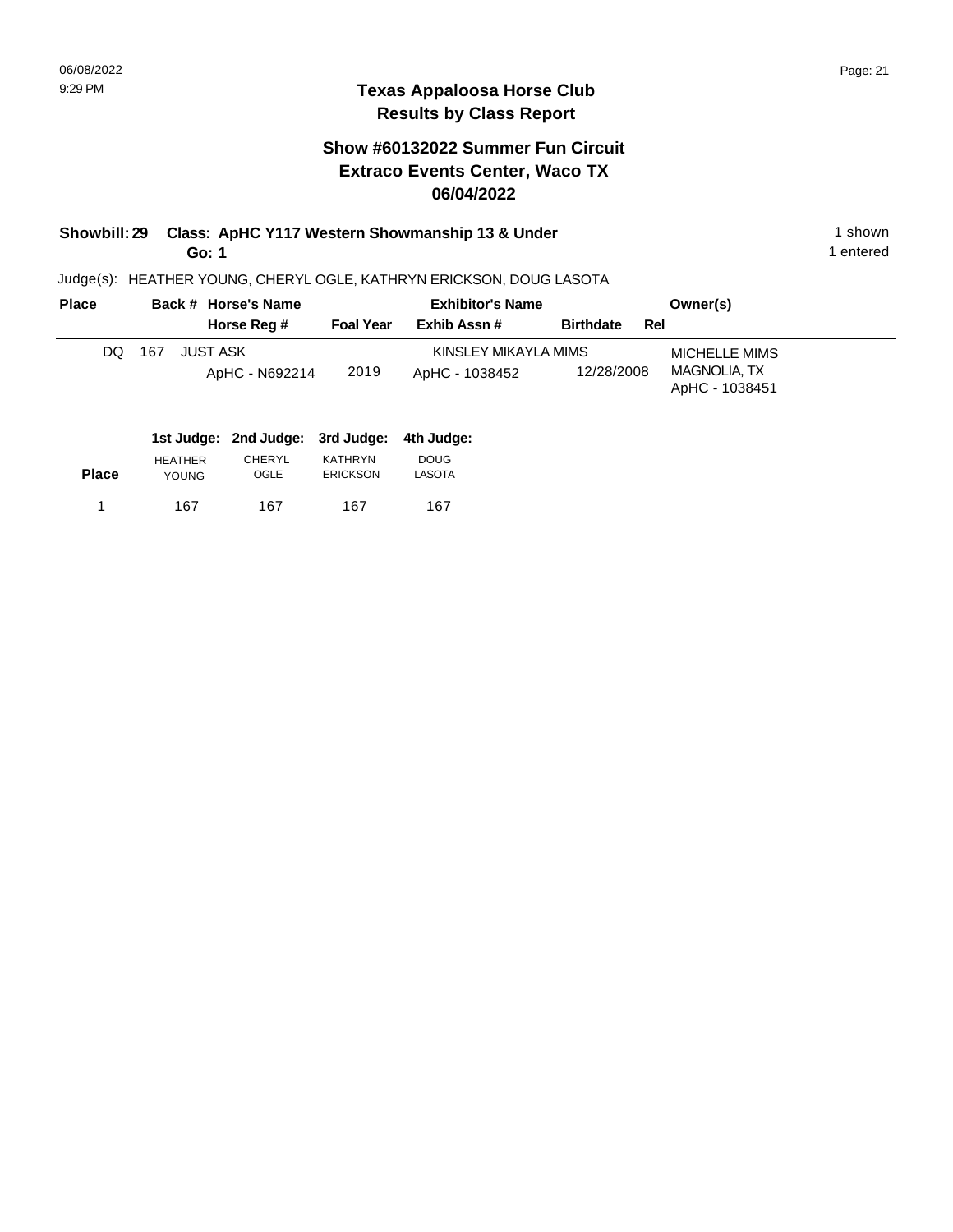167

5

167

167

167

### **Texas Appaloosa Horse Club Results by Class Report**

## **Show #60132022 Summer Fun Circuit Extraco Events Center, Waco TX 06/04/2022**

| Showbill: 30 Class: ApHC N315 Non-Pro 35 & Over Western Showmanship at Halter | 5 shown   |
|-------------------------------------------------------------------------------|-----------|
| Go: 1                                                                         | 7 entered |

| <b>Place</b>   |     |                       | Back # Horse's Name      |                  | <b>Exhibitor's Name</b> | Owner(s)                                      |
|----------------|-----|-----------------------|--------------------------|------------------|-------------------------|-----------------------------------------------|
|                |     |                       | Horse Reg #              | <b>Foal Year</b> | Exhib Assn #            | <b>Rel</b>                                    |
| $\mathbf{1}$   | 105 |                       | <b>WILLIE B AN AGGIE</b> |                  | <b>BRANDY KINES</b>     | <b>BRANDY KINES</b>                           |
|                |     |                       | ApHC - 664630            | 2010             | ApHC - 706196           | 05/02/2083 Z BRYAN, TX<br>ApHC - 706196       |
| 1              | 142 |                       | <b>RIPPLE N ZIP</b>      |                  | <b>KRISTI ALBIN</b>     | <b>KRISTI ALBIN</b>                           |
|                |     |                       | ApHC - N641644           | 2005             | ApHC - 873952           | 04/12/1967 Z SAN ANTONIO, TX<br>ApHC - 873952 |
| 3              | 145 |                       | SLEEPIN IN PARADISE      |                  | <b>KAREN LEWIS</b>      | <b>KAREN LEWIS</b>                            |
|                |     |                       | ApHC - N669696           | 2011             | ApHC - 891693           | 12/03/1950 Z CONCORDIA, KS<br>ApHC - 891693   |
| $\overline{4}$ | 134 | SAUL GOOD             |                          |                  | <b>CANDACE KREBS</b>    | <b>CANDACE KREBS</b>                          |
|                |     | 2016<br>ApHC - 682355 |                          |                  | ApHC - 926929           | 10/11/1952 Z ROUND TOP, TX<br>ApHC - 926929   |
| 5              | 167 | <b>JUST ASK</b>       |                          |                  | MICHELLE MIMS           | <b>MICHELLE MIMS</b>                          |
|                |     | ApHC - N692214        |                          | 2019             | ApHC - 1038451          | 06/01/1982 Z MAGNOLIA, TX<br>ApHC - 1038451   |
|                |     |                       | 1st Judge: 2nd Judge:    | 3rd Judge:       | 4th Judge:              |                                               |
|                |     | <b>HEATHER</b>        | CHERYL                   | <b>KATHRYN</b>   | <b>DOUG</b>             |                                               |
| <b>Place</b>   |     | YOUNG                 | OGLE                     | <b>ERICKSON</b>  | <b>LASOTA</b>           |                                               |
| 1              |     | 142                   | 105                      | 105              | 145                     |                                               |
| 2              |     | 145                   | 142                      | 142              | 105                     |                                               |
| 3              |     | 134                   | 134                      | 134              | 142                     |                                               |
| 4              |     | 105                   | 145                      | 145              | 134                     |                                               |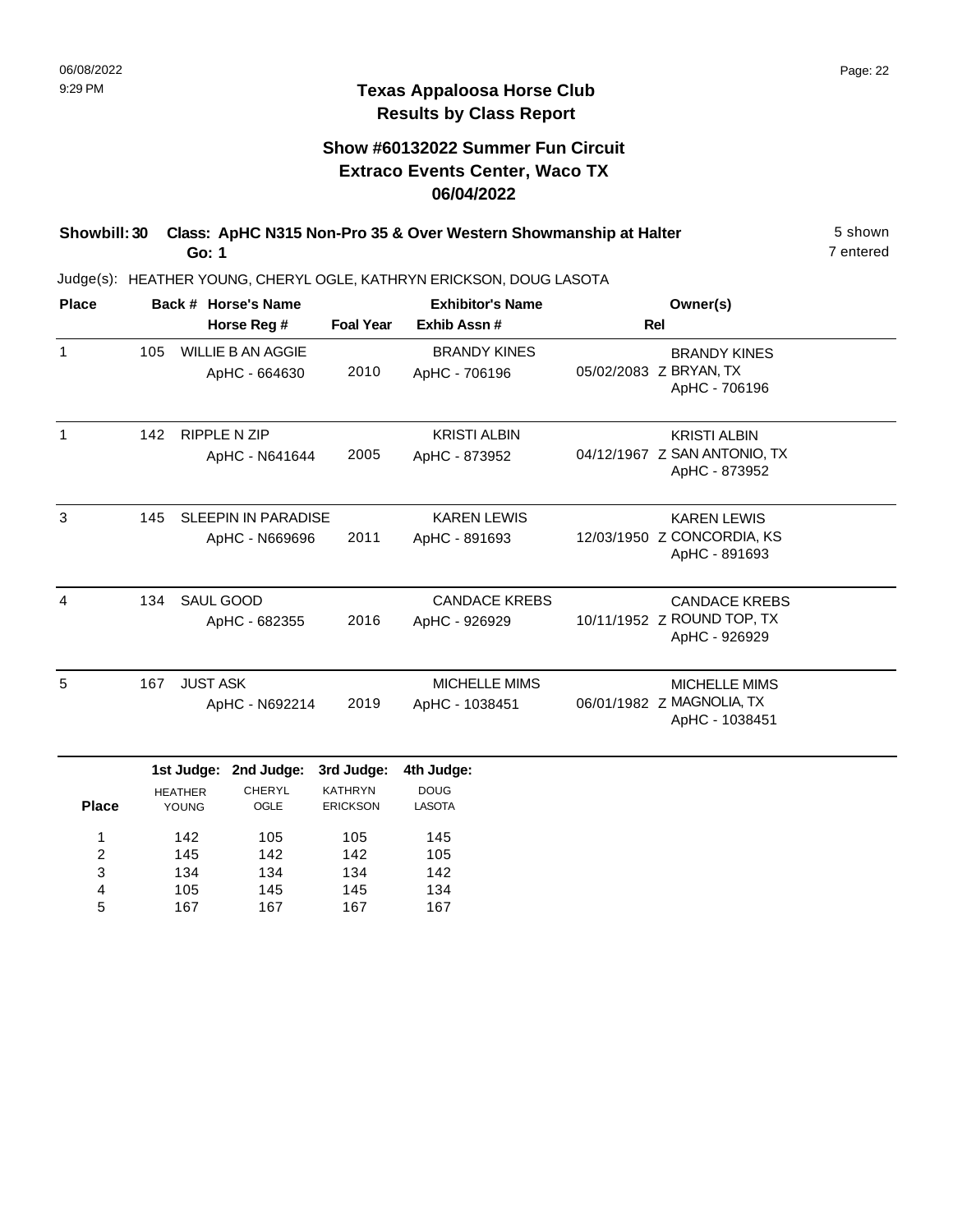104

5

104

148

104

### **Texas Appaloosa Horse Club Results by Class Report**

## **Show #60132022 Summer Fun Circuit Extraco Events Center, Waco TX 06/04/2022**

| Showbill: 31 Class: ApHC N318 Masters Non-Pro Western Showmanship at Halter | 5 shown   |
|-----------------------------------------------------------------------------|-----------|
| Go: 1                                                                       | 5 entered |

| <b>Place</b>     |     |                          | Back # Horse's Name                          |                                   | <b>Exhibitor's Name</b>                  | Owner(s)                                                              |
|------------------|-----|--------------------------|----------------------------------------------|-----------------------------------|------------------------------------------|-----------------------------------------------------------------------|
|                  |     |                          | Horse Reg #                                  | <b>Foal Year</b>                  | Exhib Assn#                              | Rel                                                                   |
| $\mathbf{1}$     | 145 |                          | <b>SLEEPIN IN PARADISE</b><br>ApHC - N669696 | 2011                              | <b>KAREN LEWIS</b><br>ApHC - 891693      | <b>KAREN LEWIS</b><br>12/03/1950 Z CONCORDIA, KS<br>ApHC - 891693     |
| 2                | 142 |                          | RIPPLE N ZIP<br>ApHC - N641644               | 2005                              | <b>KRISTI ALBIN</b><br>ApHC - 873952     | <b>KRISTI ALBIN</b><br>04/12/1967 Z SAN ANTONIO, TX<br>ApHC - 873952  |
| 3                | 134 | SAUL GOOD                | ApHC - 682355                                | 2016                              | <b>CANDACE KREBS</b><br>ApHC - 926929    | <b>CANDACE KREBS</b><br>10/11/1952 Z ROUND TOP, TX<br>ApHC - 926929   |
| $\overline{4}$   | 148 |                          | ETCHED BY THE CHIP<br>ApHC - N643887         | 2006                              | <b>DEBBIE RYAN</b><br>ApHC - 886197      | <b>DEBBIE RYAN</b><br>06/25/1953 Z SANGER, TX<br>ApHC - 886197        |
| 5                | 104 |                          | ZIPS JOYFUL GLOW<br>ApHC - 668031            | 2011                              | <b>MARIANN R SLOCUM</b><br>ApHC - 949929 | <b>MARIANN R SLOCUM</b><br>06/16/1953 Z SANTA FE, TX<br>ApHC - 949929 |
|                  |     | 1st Judge:               | 2nd Judge:                                   | 3rd Judge:                        | 4th Judge:                               |                                                                       |
| <b>Place</b>     |     | <b>HEATHER</b><br>YOUNG  | <b>CHERYL</b><br>OGLE                        | <b>KATHRYN</b><br><b>ERICKSON</b> | <b>DOUG</b><br>LASOTA                    |                                                                       |
| 1<br>2<br>3<br>4 |     | 142<br>145<br>134<br>148 | 145<br>134<br>142<br>148                     | 145<br>142<br>134<br>104          | 142<br>145<br>134<br>148                 |                                                                       |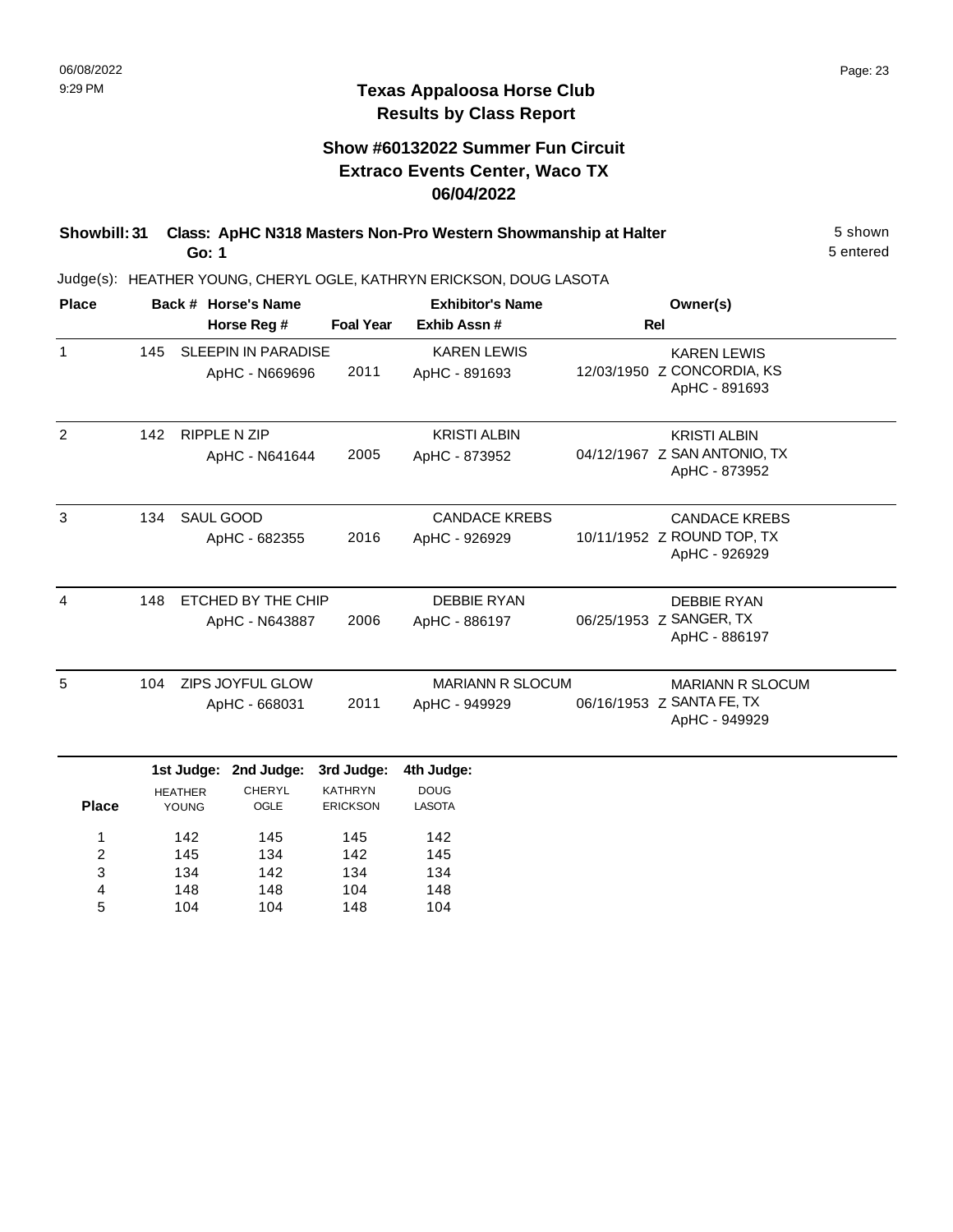### **Texas Appaloosa Horse Club Results by Class Report**

### **Show #60132022 Summer Fun Circuit Extraco Events Center, Waco TX 06/04/2022**

| Showbill: 33 Class: ApHC N319 Novice Non-Pro Western Showmanship at Halter | 2 shown   |
|----------------------------------------------------------------------------|-----------|
| Go: 1                                                                      | 2 entered |

| <b>Place</b>   |                                | Back # Horse's Name                          |                                   | <b>Exhibitor's Name</b>                | Owner(s)                                                            |  |
|----------------|--------------------------------|----------------------------------------------|-----------------------------------|----------------------------------------|---------------------------------------------------------------------|--|
|                |                                | Horse Reg #                                  | <b>Foal Year</b>                  | Exhib Assn#                            | Rel                                                                 |  |
|                | 162                            | <b>EYESA HOT SMOKINCHIP</b><br>ApHC - 661582 | 2009                              | <b>JENCY COKER</b><br>ApHC - 1036121   | <b>JENCY COKER</b><br>03/17/1965 Z HOWE, TX<br>ApHC - 1036121       |  |
| $\mathcal{P}$  | 167                            | <b>JUST ASK</b><br>ApHC - N692214            | 2019                              | <b>MICHELLE MIMS</b><br>ApHC - 1038451 | <b>MICHELLE MIMS</b><br>06/01/1982 Z MAGNOLIA, TX<br>ApHC - 1038451 |  |
|                |                                | 1st Judge: 2nd Judge:                        | 3rd Judge:                        | 4th Judge:                             |                                                                     |  |
| <b>Place</b>   | <b>HEATHER</b><br><b>YOUNG</b> | CHERYL<br>OGLE                               | <b>KATHRYN</b><br><b>ERICKSON</b> | <b>DOUG</b><br><b>LASOTA</b>           |                                                                     |  |
| 1              | 162                            | 162                                          | 162                               | 162                                    |                                                                     |  |
| $\overline{2}$ | 167                            | 167                                          | 167                               | 167                                    |                                                                     |  |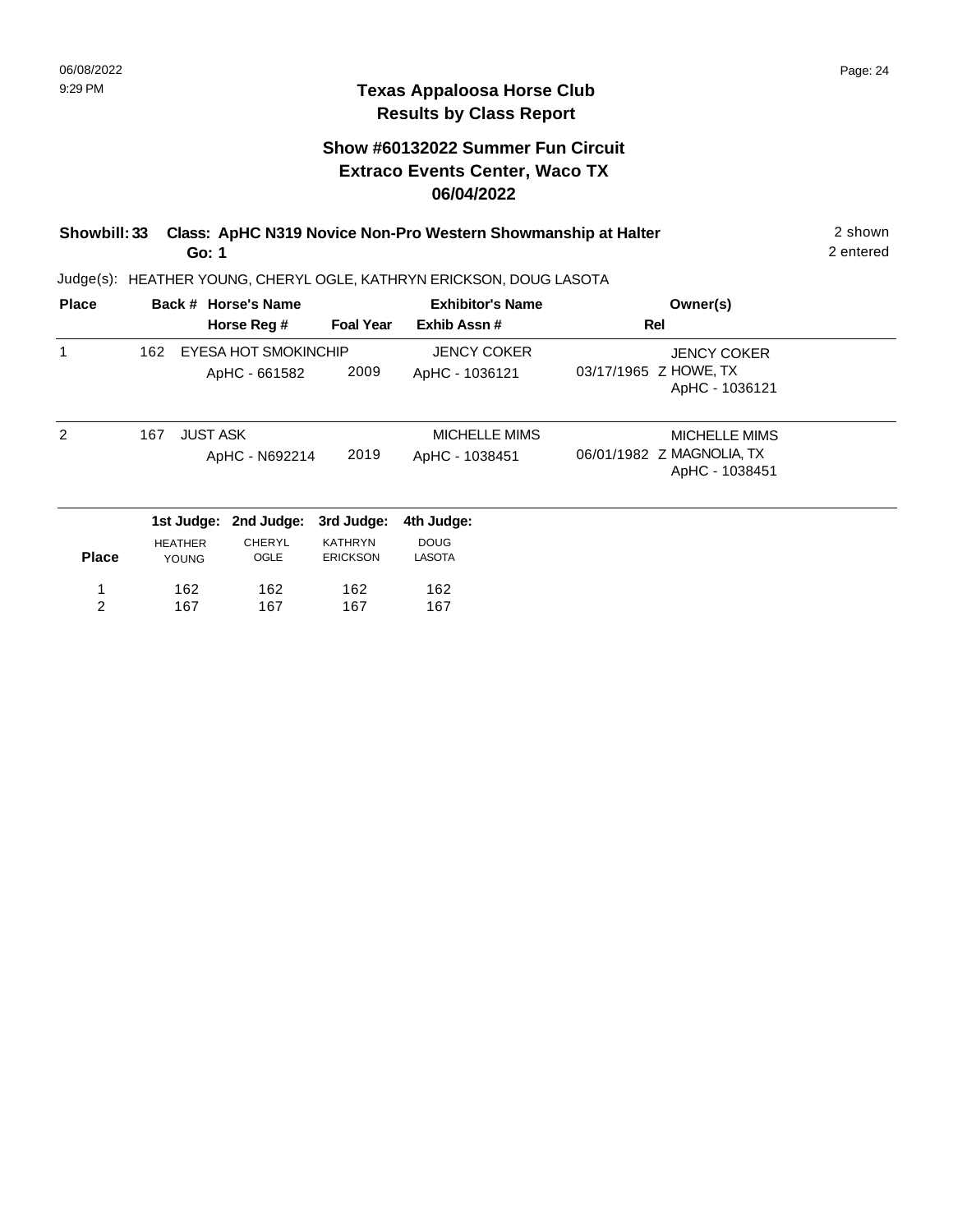### **Texas Appaloosa Horse Club Results by Class Report**

### **Show #60132022 Summer Fun Circuit Extraco Events Center, Waco TX 06/04/2022**

### **Showbill: 36 Class: ApHC Y500 Youth Halter Geldings - All Ages** 1 Shown 1 shown **Go: 1**

| <b>Place</b> | Back # Horse's Name                         |                  | <b>Exhibitor's Name</b> |                         | Owner(s)                       |
|--------------|---------------------------------------------|------------------|-------------------------|-------------------------|--------------------------------|
|              | Horse Reg #                                 | <b>Foal Year</b> | Exhib Assn#             | <b>Birthdate</b><br>Rel |                                |
|              | JUST ASK<br>167                             |                  | KINSLEY MIKAYLA MIMS    |                         | MICHELLE MIMS                  |
|              | ApHC - N692214                              | 2019             | ApHC - 1038452          | 12/28/2008              | MAGNOLIA, TX<br>ApHC - 1038451 |
|              | 1st Judge: 2nd Judge: 3rd Judge: 4th Judge: |                  |                         |                         |                                |

| <b>Place</b> | <b>HEATHER</b> | CHERYL | <b>KATHRYN</b>  | <b>DOUG</b> |
|--------------|----------------|--------|-----------------|-------------|
|              | <b>YOUNG</b>   | OGLE   | <b>ERICKSON</b> | LASOTA      |
| 1            | 167            | 167    | 167             | 167         |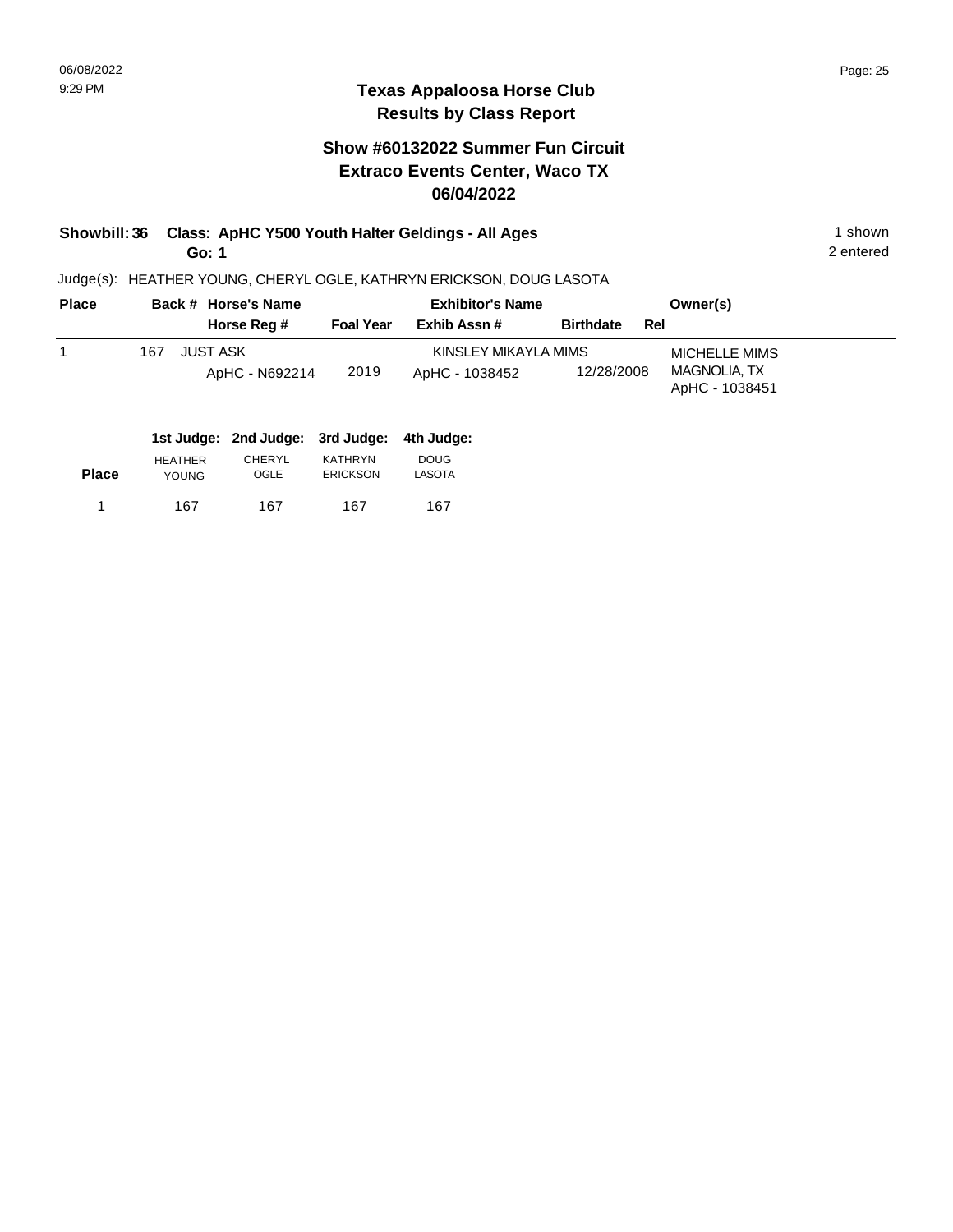### **Texas Appaloosa Horse Club Results by Class Report**

## **Show #60132022 Summer Fun Circuit Extraco Events Center, Waco TX 06/04/2022**

### **Showbill: 38 Class: ApHC N540 Non-Pro Halter Most Colorful 4 shown 4 shown Go: 1**

163

4

163

163

151

| <b>Place</b>   |     |                                | Back # Horse's Name         | <b>Exhibitor's Name</b>           |                                       | Owner(s)                                                            |
|----------------|-----|--------------------------------|-----------------------------|-----------------------------------|---------------------------------------|---------------------------------------------------------------------|
|                |     | Horse Reg #                    |                             |                                   | Exhib Assn#                           | <b>Rel</b>                                                          |
| $\mathbf 1$    | 134 | SAUL GOOD                      | ApHC - 682355               | 2016                              | <b>CANDACE KREBS</b><br>ApHC - 926929 | <b>CANDACE KREBS</b><br>10/11/1952 Z ROUND TOP, TX<br>ApHC - 926929 |
| 2              | 151 | <b>CHOSEN</b>                  |                             |                                   | PETRA CRUSE                           |                                                                     |
|                |     |                                | ApHC - 688635               | 2020                              | ApHC - 995461                         | 03/17/1981                                                          |
| 2              | 165 |                                | A FAST SECRET               |                                   | <b>LYNSIE BUTLER</b>                  | <b>LYNSIE BUTLER</b>                                                |
|                |     |                                | ApHC - 688728               | 2020                              | ApHC - 1040102                        | 02/09/1985 Z FRUITRADE, TX<br>ApHC - 1040102                        |
| 4              | 163 |                                | <b>ANDREWSFORBIDDENKISS</b> |                                   | <b>STACEY MUGRAGE</b>                 | <b>STACEY MUGRAGE</b>                                               |
|                |     |                                | ApHC - 691316               | 2020                              | ApHC - 762060                         | 07/24/1972 Z WILLIS, TX<br>ApHC - 762060                            |
|                |     |                                | 1st Judge: 2nd Judge:       | 3rd Judge:                        | 4th Judge:                            |                                                                     |
|                |     |                                |                             |                                   |                                       |                                                                     |
| <b>Place</b>   |     | <b>HEATHER</b><br><b>YOUNG</b> | <b>CHERYL</b><br>OGLE       | <b>KATHRYN</b><br><b>ERICKSON</b> | <b>DOUG</b><br><b>LASOTA</b>          |                                                                     |
| 1              |     | 134                            | 151                         | 134                               | 134                                   |                                                                     |
| $\overline{c}$ |     | 165                            | 165                         | 151                               | 163                                   |                                                                     |
| 3              |     | 151                            | 134                         | 165                               | 165                                   |                                                                     |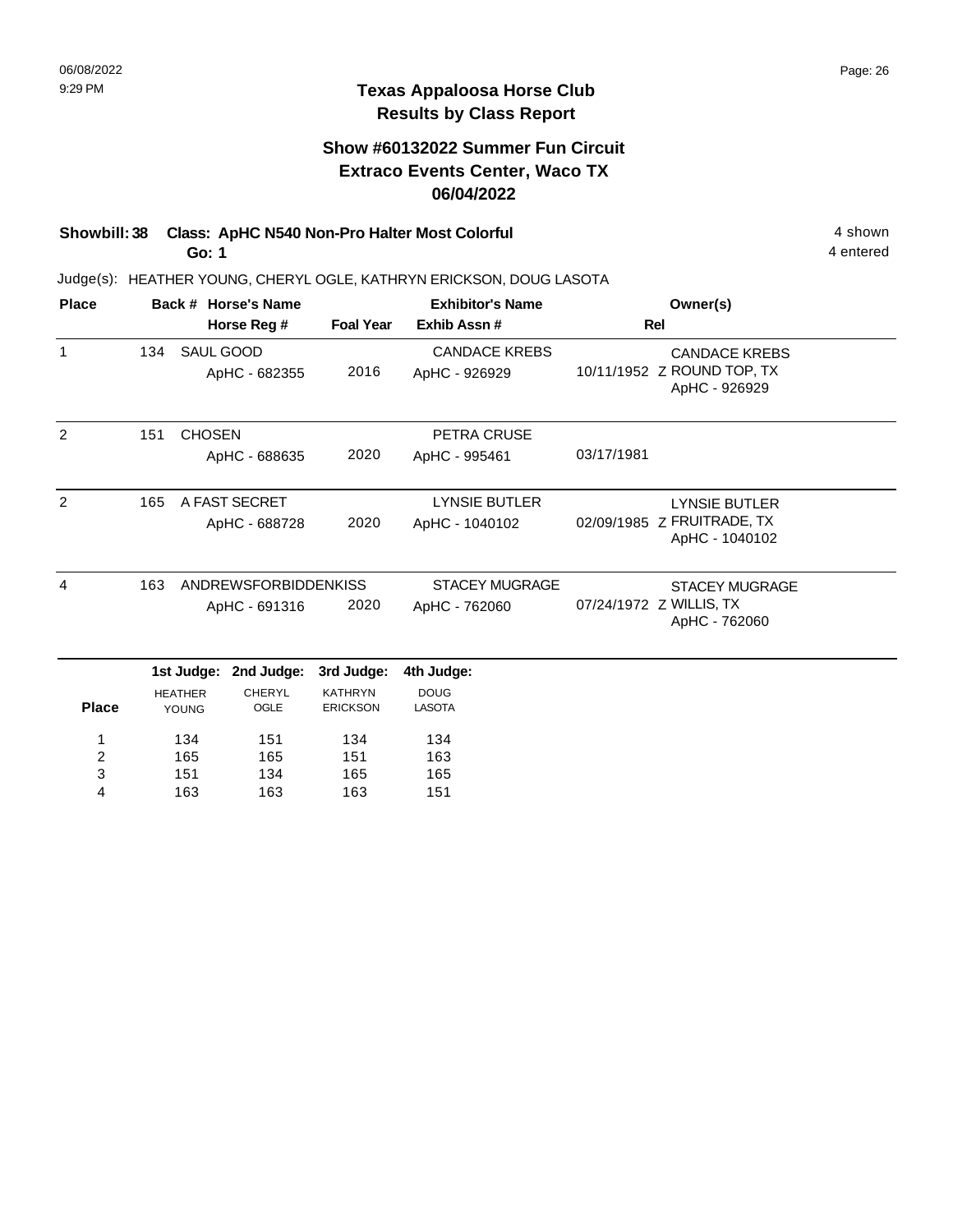## **Show #60132022 Summer Fun Circuit Extraco Events Center, Waco TX 06/04/2022**

## **Showbill: 39 Class: ApHC O086 Most Colorful At Halter** 3 shown

**Go: 1**

Judge(s): HEATHER YOUNG, CHERYL OGLE, KATHRYN ERICKSON, DOUG LASOTA

|                       |                                |                                              |                                                                                                 | <b>Exhibitor's Name</b>                | Owner(s)                                                             |  |
|-----------------------|--------------------------------|----------------------------------------------|-------------------------------------------------------------------------------------------------|----------------------------------------|----------------------------------------------------------------------|--|
|                       |                                |                                              |                                                                                                 | Exhib Assn#                            | Rel                                                                  |  |
| 166                   |                                |                                              | 2019                                                                                            | <b>STACEY MUGRAGE</b><br>ApHC - 762060 | <b>STACEY MUGRAGE</b><br>07/24/1972 Z WILLIS, TX<br>ApHC - 762060    |  |
| 134                   |                                |                                              | 2016                                                                                            | <b>CANDACE KREBS</b><br>ApHC - 926929  | <b>CANDACE KREBS</b><br>10/11/1952 Z ROUND TOP, TX<br>ApHC - 926929  |  |
| 3<br>165              | A FAST SECRET<br>ApHC - 688728 |                                              | 2020                                                                                            | LYNSIE BUTLER<br>ApHC - 1040102        | <b>LYNSIE BUTLER</b><br>02/09/1985 Z FRUITRADE, TX<br>ApHC - 1040102 |  |
| 1st Judge: 2nd Judge: |                                | 3rd Judge:                                   | 4th Judge:                                                                                      |                                        |                                                                      |  |
|                       |                                | <b>CHERYL</b><br>OGLE                        | <b>KATHRYN</b><br><b>ERICKSON</b>                                                               | <b>DOUG</b><br><b>LASOTA</b>           |                                                                      |  |
|                       | 134                            | 166                                          | 166                                                                                             | 166                                    |                                                                      |  |
|                       |                                |                                              |                                                                                                 |                                        |                                                                      |  |
|                       |                                | <b>HEATHER</b><br><b>YOUNG</b><br>166<br>165 | Back # Horse's Name<br>Horse Reg #<br>ApHC - 687718<br>SAUL GOOD<br>ApHC - 682355<br>165<br>134 | AWE DIGNIFIED TOO<br>134<br>165        | <b>Foal Year</b><br>134<br>165                                       |  |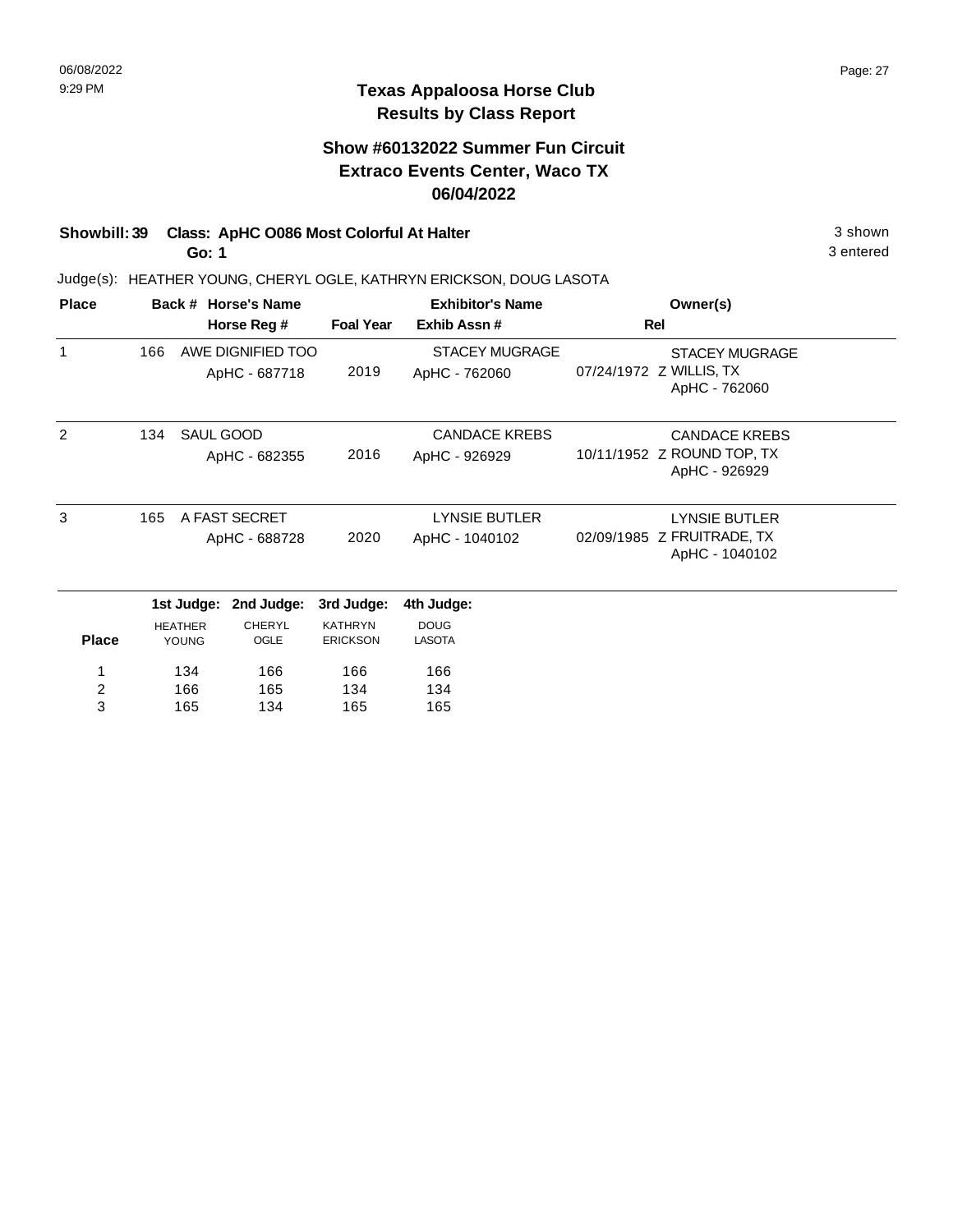### **Show #60132022 Summer Fun Circuit Extraco Events Center, Waco TX 06/04/2022**

# **Showbill: 40 Class: ApHC O031 Yearling Colts** 3 shown

**Go: 1**

Judge(s): HEATHER YOUNG, CHERYL OGLE, KATHRYN ERICKSON, DOUG LASOTA

| <b>Place</b>   |     |                | Back # Horse's Name |                  | <b>Exhibitor's Name</b> |            | Owner(s)                      |
|----------------|-----|----------------|---------------------|------------------|-------------------------|------------|-------------------------------|
|                |     |                | Horse Reg #         | <b>Foal Year</b> | Exhib Assn #            | Rel        |                               |
| 1              | 154 |                | ELUSIVE TOUCHDOWN   |                  | <b>STEVE CRUSE</b>      |            | <b>HENRY MENTZ</b>            |
|                |     |                | ApHC - 691131       | 2021             | ApHC - 105279           |            | FOLSOM, LA<br>ApHC - 864503   |
| 2              | 168 |                | <b>COOLEST MYST</b> |                  | <b>BRETT LARSON</b>     |            | <b>BECK FARMS</b>             |
|                |     |                | ApHC - 691460       | 2021             | ApHC - 583622           |            | STOCKTON, CA<br>ApHC - 860017 |
| 3              | 153 |                | IM FLEETWOOD MAX    |                  | PETRA CRUSE             |            | PATTI KANEGAE & PETRA         |
|                |     |                | ApHC - N691391      | 2021             | ApHC - 995461           | 03/17/1981 | <b>CRUSE</b>                  |
|                |     | 1st Judge:     | 2nd Judge:          | 3rd Judge:       | 4th Judge:              |            |                               |
|                |     | <b>HEATHER</b> | <b>CHERYL</b>       | <b>KATHRYN</b>   | <b>DOUG</b>             |            |                               |
| <b>Place</b>   |     | YOUNG          | OGLE                | <b>ERICKSON</b>  | <b>LASOTA</b>           |            |                               |
| 1              |     | 168            | 154                 | 154              | 154                     |            |                               |
| $\overline{c}$ |     | 154            | 168                 | 168              | 168                     |            |                               |
| 3              |     | 153            | 153                 | 153              | 153                     |            |                               |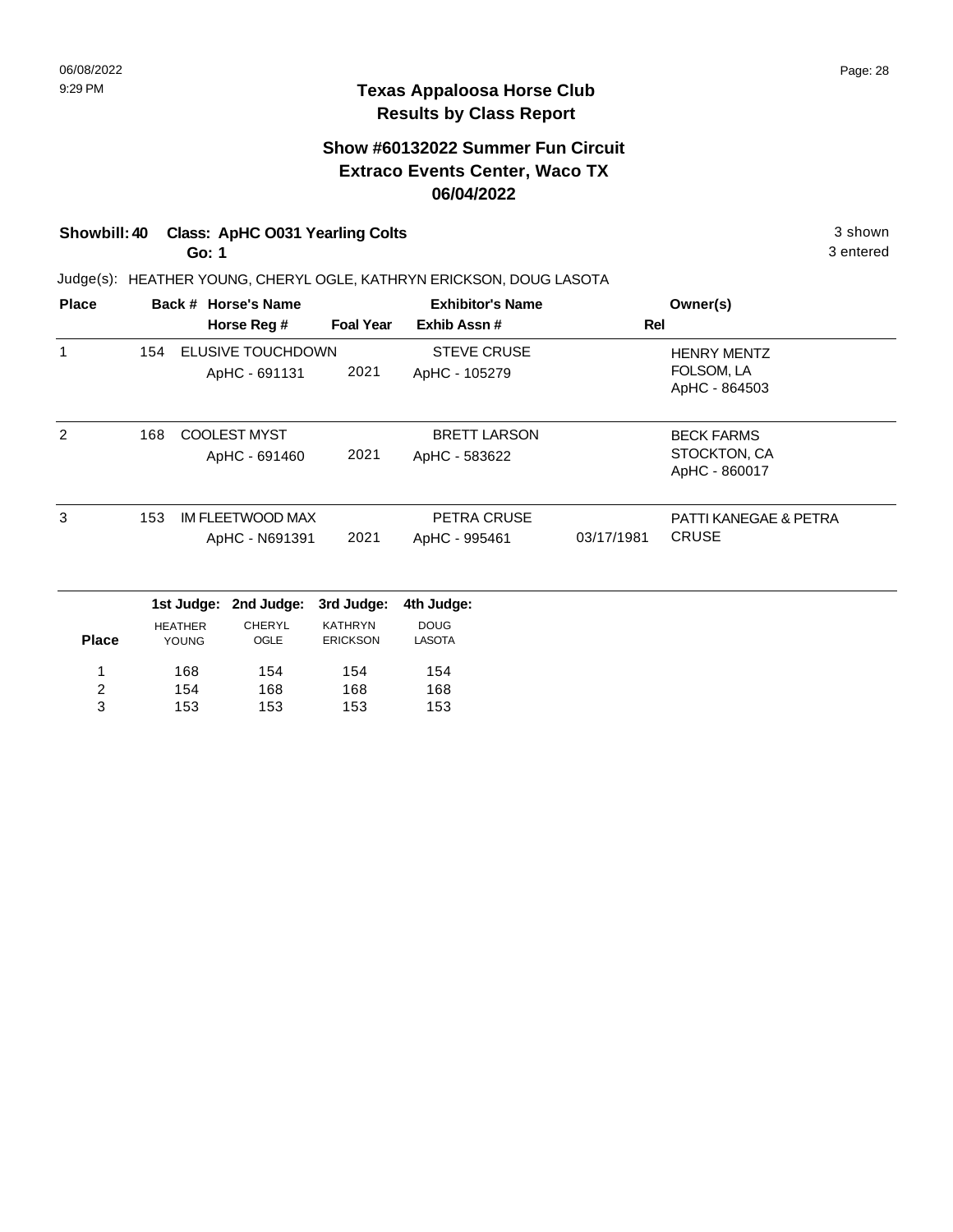### **Show #60132022 Summer Fun Circuit Extraco Events Center, Waco TX 06/04/2022**

# **Showbill: 42 Class: ApHC 0033 Three Year Old Stallions** 1 shown 1 shown

**Go: 1**

1 entered

|     |                                    | <b>Exhibitor's Name</b> |                                        | Owner(s)                                                   |
|-----|------------------------------------|-------------------------|----------------------------------------|------------------------------------------------------------|
|     | Horse Reg #                        | <b>Foal Year</b>        | Exhib Assn #                           | Rel                                                        |
| 166 | AWE DIGNIFIED TOO<br>ApHC - 687718 | 2019                    | <b>STACEY MUGRAGE</b><br>ApHC - 762060 | STACEY MUGRAGE<br>07/24/1972 Z WILLIS, TX<br>ApHC - 762060 |

|              |                | 1st Judge: 2nd Judge: 3rd Judge: 4th Judge: |                 |               |
|--------------|----------------|---------------------------------------------|-----------------|---------------|
|              | <b>HEATHER</b> | <b>CHERYL</b>                               | KATHRYN         | <b>DOUG</b>   |
| <b>Place</b> | <b>YOUNG</b>   | <b>OGLE</b>                                 | <b>ERICKSON</b> | <b>LASOTA</b> |
|              | 166            | 166                                         | 166             | 166           |
|              |                |                                             |                 |               |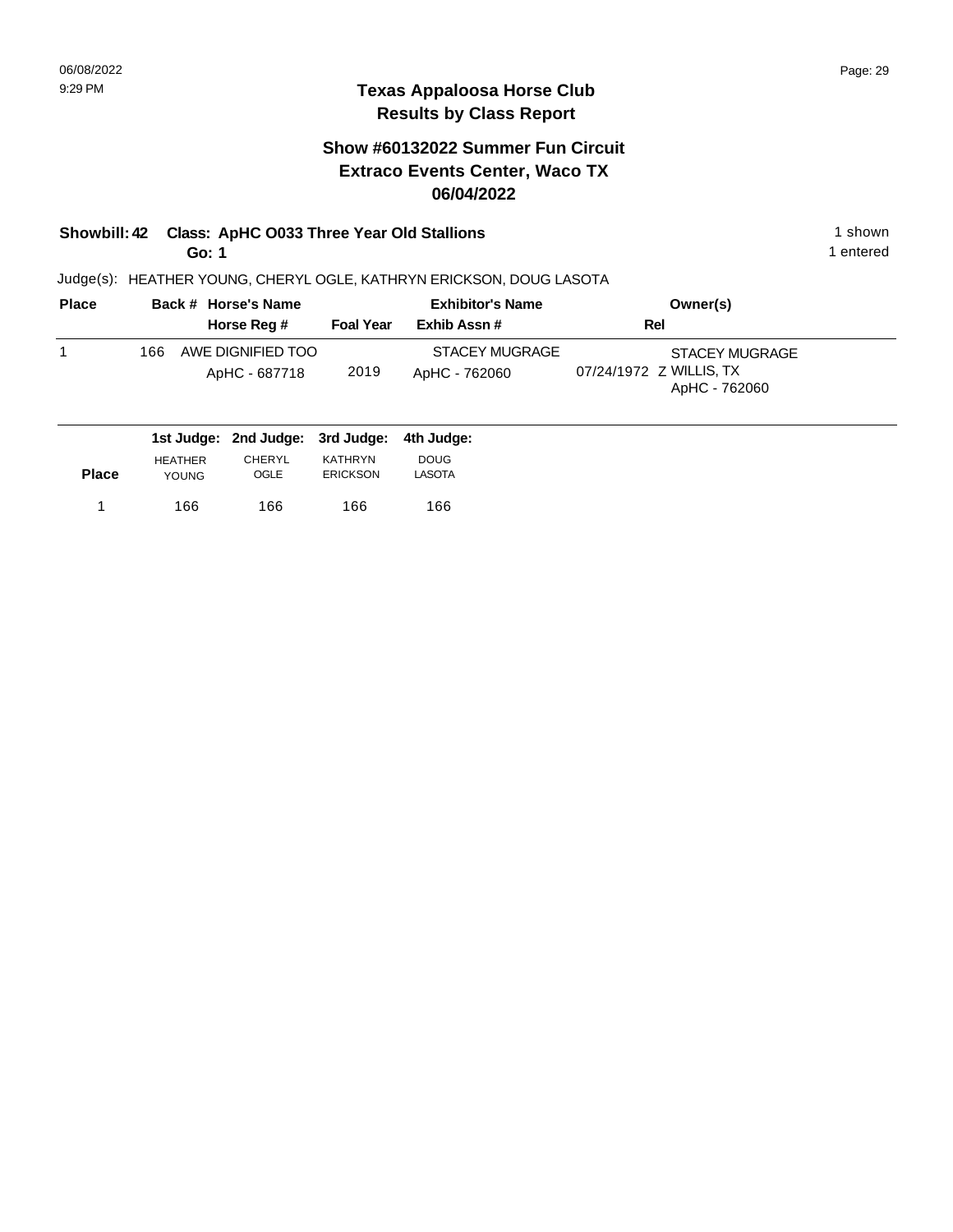## **Show #60132022 Summer Fun Circuit Extraco Events Center, Waco TX 06/04/2022**

# **Showbill: 43 Class: ApHC O034 Aged Stallions** 1 shown

**Go: 1**

Judge(s): HEATHER YOUNG, CHERYL OGLE, KATHRYN ERICKSON, DOUG LASOTA

| <b>Place</b> | Back # Horse's Name                       |                  | <b>Exhibitor's Name</b>         | Owner(s)                                                      |
|--------------|-------------------------------------------|------------------|---------------------------------|---------------------------------------------------------------|
|              | Horse Reg #                               | <b>Foal Year</b> | Exhib Assn#                     | Rel                                                           |
|              | VALENTINOS PRINCE<br>164<br>ApHC - 686677 | 2018             | LYNSIE BUTLER<br>ApHC - 1040102 | LYNSIE BUTLER<br>02/09/1985 Z FRUITRADE, TX<br>ApHC - 1040102 |
|              | 1st Judge: 2nd Judge: 3rd Judge:          |                  | 4th Judae:                      |                                                               |

|              |                | $19199991$ and $999991$ or $9999991$ |                 |               |  |
|--------------|----------------|--------------------------------------|-----------------|---------------|--|
|              | <b>HEATHER</b> | CHERYL                               | KATHRYN         | <b>DOUG</b>   |  |
| <b>Place</b> | <b>YOUNG</b>   | OGLE                                 | <b>ERICKSON</b> | <b>LASOTA</b> |  |
|              |                |                                      |                 |               |  |
|              | 164            | 164                                  | 164             | 164           |  |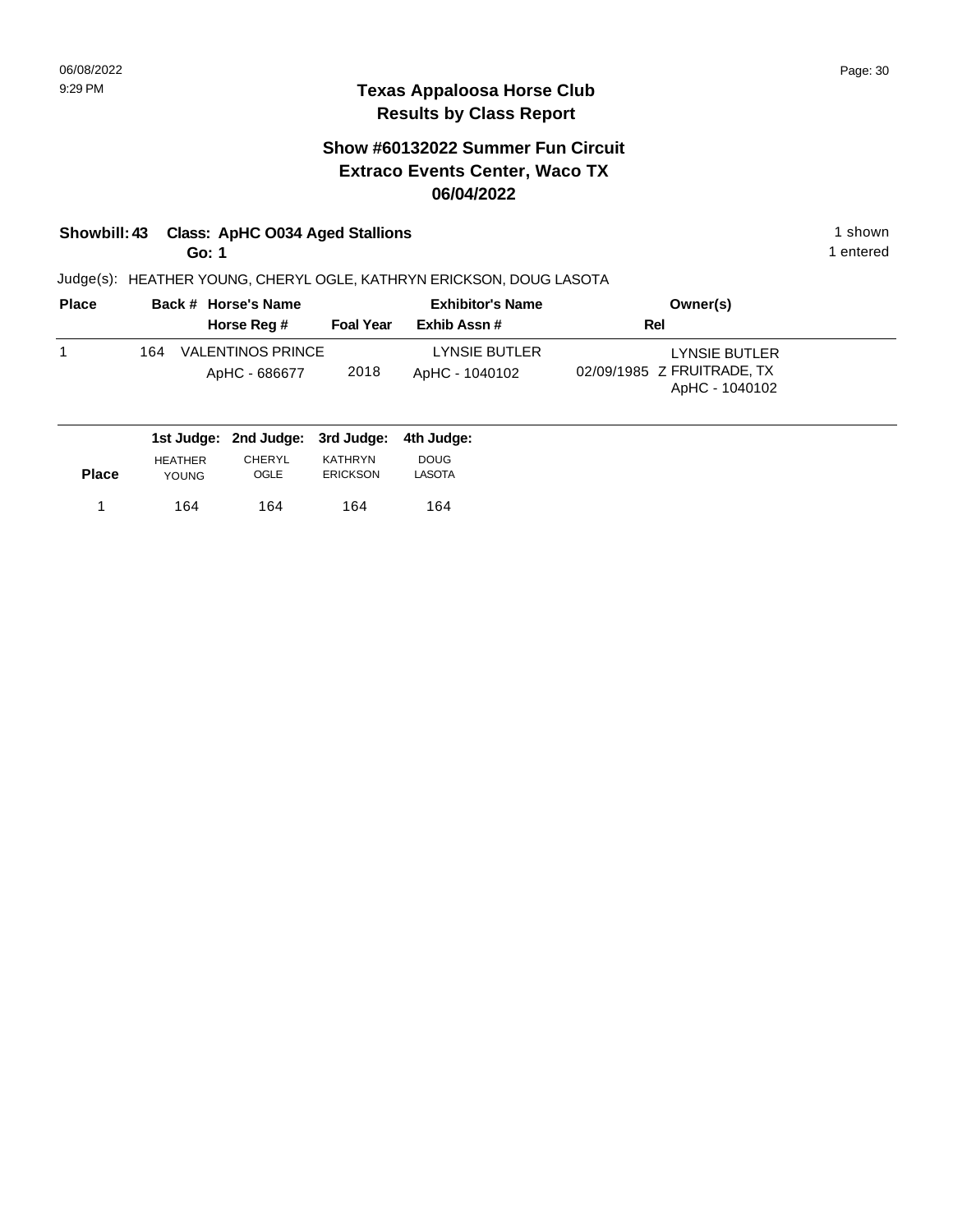## **Show #60132022 Summer Fun Circuit Extraco Events Center, Waco TX 06/04/2022**

# **Showbill: 45 Class: ApHC APGS Grand Champion Stallion** 4 shown 4 shown

**Go: 1**

Judge(s): HEATHER YOUNG, CHERYL OGLE, KATHRYN ERICKSON, DOUG LASOTA

| <b>Place</b>  |                |              | Back # Horse's Name                  |                                   | <b>Exhibitor's Name</b>              | Owner(s)                                            |
|---------------|----------------|--------------|--------------------------------------|-----------------------------------|--------------------------------------|-----------------------------------------------------|
|               |                |              | Horse Reg #                          | <b>Foal Year</b>                  | Exhib Assn#                          | Rel                                                 |
| 1             | 154            |              | ELUSIVE TOUCHDOWN<br>ApHC - 691131   | 2021                              | <b>HENRY MENTZ</b><br>ApHC - 864503  | <b>HENRY MENTZ</b><br>Z FOLSOM, LA<br>ApHC - 864503 |
| $\mathcal{P}$ | 168            |              | <b>COOLEST MYST</b><br>ApHC - 691460 | 2021                              | <b>BRETT LARSON</b><br>ApHC - 583622 | <b>BECK FARMS</b><br>STOCKTON, CA<br>ApHC - 860017  |
|               |                | 1st Judge:   | 2nd Judge:                           | 3rd Judge:                        | 4th Judge:                           |                                                     |
| <b>Place</b>  | <b>HEATHER</b> | <b>YOUNG</b> | <b>CHERYL</b><br>OGLE                | <b>KATHRYN</b><br><b>ERICKSON</b> | <b>DOUG</b><br><b>LASOTA</b>         |                                                     |
|               |                | 168          | 154                                  | 154                               | 154                                  |                                                     |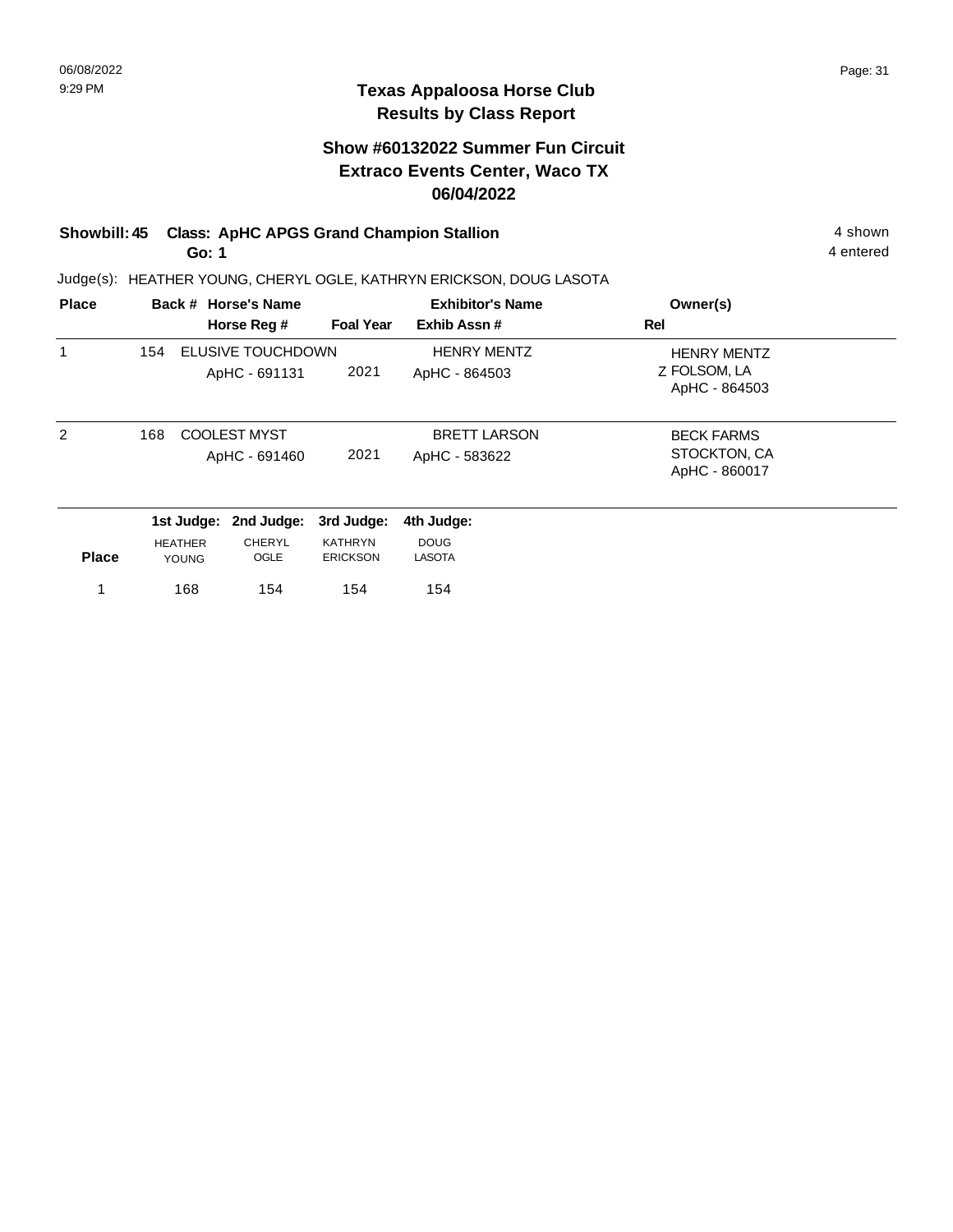### **Show #60132022 Summer Fun Circuit Extraco Events Center, Waco TX 06/04/2022**

#### **Showbill: 46 Class: ApHC APRS Reserve Champion Stallion** 4 shown 4 shown **Go: 1**

Judge(s): HEATHER YOUNG, CHERYL OGLE, KATHRYN ERICKSON, DOUG LASOTA

| <b>Place</b>  |     |                                | Back # Horse's Name                  |                                   | <b>Exhibitor's Name</b>              | Owner(s)                                            |
|---------------|-----|--------------------------------|--------------------------------------|-----------------------------------|--------------------------------------|-----------------------------------------------------|
|               |     |                                | Horse Reg #                          | <b>Foal Year</b>                  | Exhib Assn#                          | Rel                                                 |
| 1             | 168 |                                | <b>COOLEST MYST</b><br>ApHC - 691460 | 2021                              | <b>BRETT LARSON</b><br>ApHC - 583622 | <b>BECK FARMS</b><br>STOCKTON, CA<br>ApHC - 860017  |
| $\mathcal{P}$ | 154 |                                | ELUSIVE TOUCHDOWN<br>ApHC - 691131   | 2021                              | <b>HENRY MENTZ</b><br>ApHC - 864503  | <b>HENRY MENTZ</b><br>Z FOLSOM, LA<br>ApHC - 864503 |
|               |     | 1st Judge:                     | 2nd Judge:                           | 3rd Judge:                        | 4th Judge:                           |                                                     |
| <b>Place</b>  |     | <b>HEATHER</b><br><b>YOUNG</b> | CHERYL<br>OGLE                       | <b>KATHRYN</b><br><b>ERICKSON</b> | <b>DOUG</b><br><b>LASOTA</b>         |                                                     |
|               |     | 154                            | 168                                  | 168                               | 168                                  |                                                     |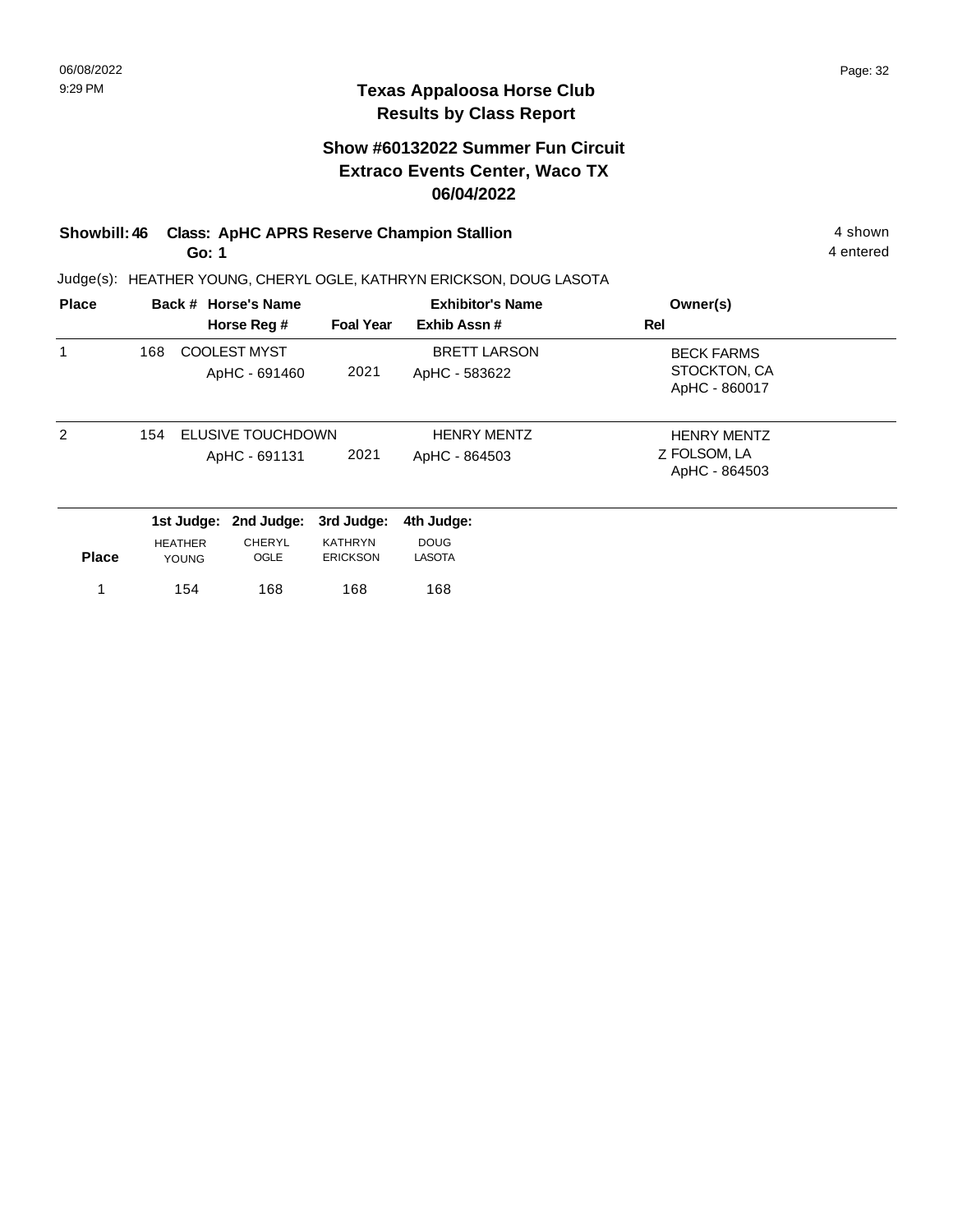### **Show #60132022 Summer Fun Circuit Extraco Events Center, Waco TX 06/04/2022**

**Showbill: 47 Class: ApHC N500 Non-Pro Halter Stallions - All Ages** 5 Shown **Go: 1**

> 151 166 164

3 4 5

166 151 164

166 151 164 166 164 151

Judge(s): HEATHER YOUNG, CHERYL OGLE, KATHRYN ERICKSON, DOUG LASOTA

| <b>Place</b>   | Back # Horse's Name |                |                          |                  | <b>Exhibitor's Name</b> | Owner(s)   |                               |  |
|----------------|---------------------|----------------|--------------------------|------------------|-------------------------|------------|-------------------------------|--|
|                |                     |                | Horse Reg #              | <b>Foal Year</b> | Exhib Assn #            |            | Rel                           |  |
| 1              | 154                 |                | ELUSIVE TOUCHDOWN        |                  | <b>MACY MENTZ</b>       |            | <b>HENRY MENTZ</b>            |  |
|                |                     |                | ApHC - 691131            | 2021             | ApHC - 1003509          | 10/22/1999 | FOLSOM, LA<br>ApHC - 864503   |  |
| 2              | 168                 |                | <b>COOLEST MYST</b>      |                  | <b>DAVID BECK</b>       |            | <b>BECK FARMS</b>             |  |
|                |                     |                | ApHC - 691460            | 2021             | ApHC - 73523            | 01/01/1962 | STOCKTON, CA<br>ApHC - 860017 |  |
| 3              | 166                 |                | AWE DIGNIFIED TOO        |                  | <b>STACEY MUGRAGE</b>   |            | <b>STACEY MUGRAGE</b>         |  |
|                |                     |                | ApHC - 687718            | 2019             | ApHC - 762060           |            | 07/24/1972 Z WILLIS, TX       |  |
|                |                     |                |                          |                  |                         |            | ApHC - 762060                 |  |
| $\overline{4}$ | 151                 | <b>CHOSEN</b>  |                          |                  | PETRA CRUSE             |            |                               |  |
|                |                     |                | ApHC - 688635            | 2020             | ApHC - 995461           | 03/17/1981 |                               |  |
| 5              | 164                 |                | <b>VALENTINOS PRINCE</b> |                  | <b>LYNSIE BUTLER</b>    |            | <b>LYNSIE BUTLER</b>          |  |
|                |                     |                | ApHC - 686677            | 2018             | ApHC - 1040102          |            | 02/09/1985 Z FRUITRADE, TX    |  |
|                |                     |                |                          |                  |                         |            | ApHC - 1040102                |  |
|                |                     | 1st Judge:     | 2nd Judge:               | 3rd Judge:       | 4th Judge:              |            |                               |  |
|                |                     | <b>HEATHER</b> | <b>CHERYL</b>            | <b>KATHRYN</b>   | <b>DOUG</b>             |            |                               |  |
| <b>Place</b>   |                     | <b>YOUNG</b>   | OGLE                     | <b>ERICKSON</b>  | <b>LASOTA</b>           |            |                               |  |
| 1              |                     | 168            | 154                      | 154              | 154                     |            |                               |  |
| $\overline{2}$ |                     | 154            | 168                      | 168              | 168                     |            |                               |  |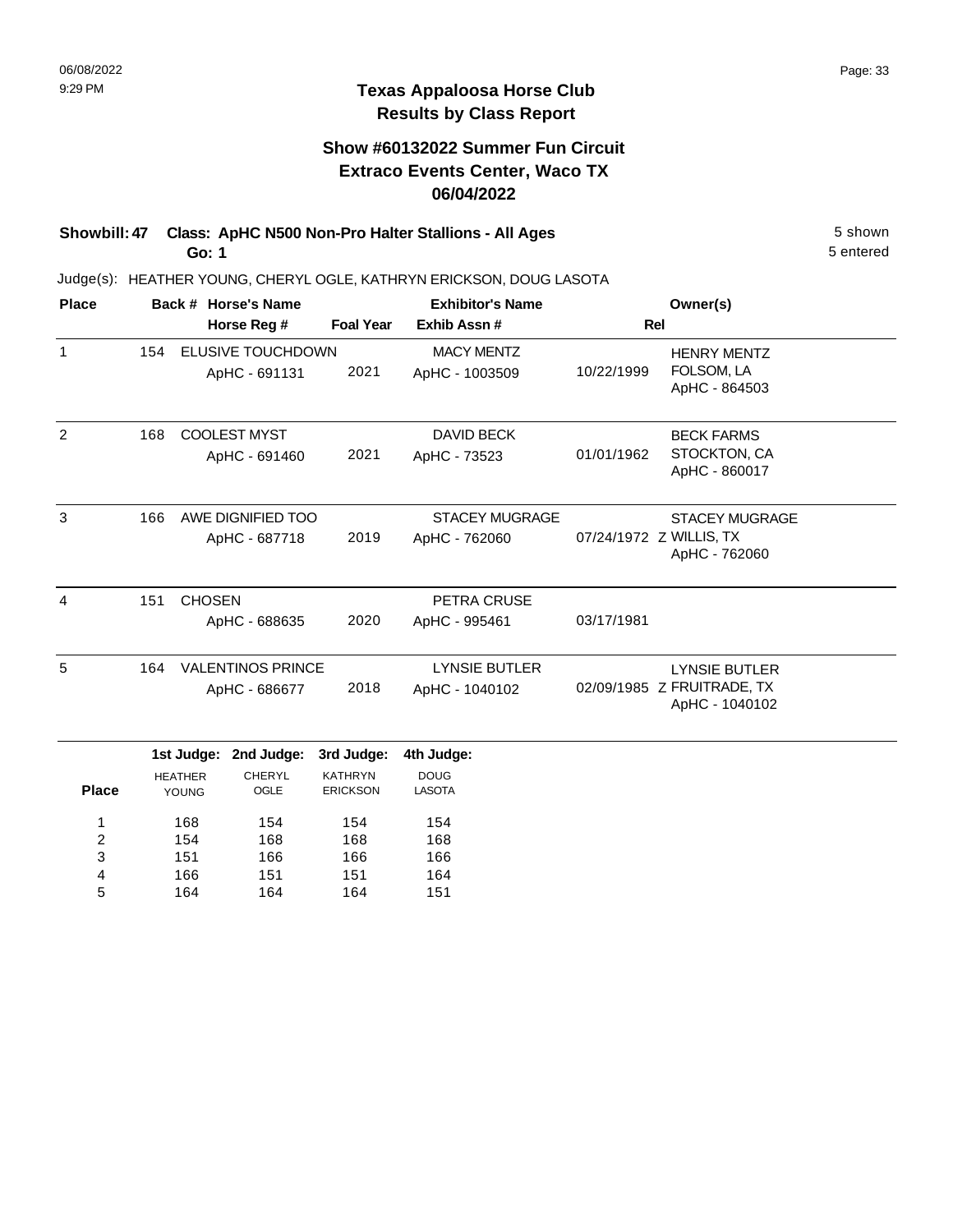### **Texas Appaloosa Horse Club Results by Class Report**

### **Show #60132022 Summer Fun Circuit Extraco Events Center, Waco TX 06/04/2022**

# **Showbill: 48 Class: ApHC O074 Yearling Geldings 2 shown 2 shown 2 shown**

**Go: 1**

152

2

152

152

Judge(s): HEATHER YOUNG, CHERYL OGLE, KATHRYN ERICKSON, DOUG LASOTA

| <b>Place</b> |     |                         | Back # Horse's Name<br>Horse Reg #        | <b>Foal Year</b>                  | <b>Exhibitor's Name</b><br>Exhib Assn# | Rel        | Owner(s)                                           |
|--------------|-----|-------------------------|-------------------------------------------|-----------------------------------|----------------------------------------|------------|----------------------------------------------------|
| 1            | 169 |                         | CALL ME TEL ME<br>ApHC - N691235          | 2021                              | <b>BRETT LARSON</b><br>ApHC - 583622   |            | <b>BECK FARMS</b><br>STOCKTON, CA<br>ApHC - 860017 |
| 2            | 152 |                         | <b>GOOD BETTER BEST</b><br>ApHC - N690888 | 2021                              | PETRA CRUSE<br>ApHC - 995461           | 03/17/1981 | TAMI RADNEY & PETRA CRUSE                          |
|              |     |                         | 1st Judge: 2nd Judge:                     | 3rd Judge:                        | 4th Judge:                             |            |                                                    |
| <b>Place</b> |     | <b>HEATHER</b><br>YOUNG | <b>CHERYL</b><br>OGLE                     | <b>KATHRYN</b><br><b>ERICKSON</b> | <b>DOUG</b><br><b>LASOTA</b>           |            |                                                    |
|              |     | 169                     | 169                                       | 169                               | 169                                    |            |                                                    |

152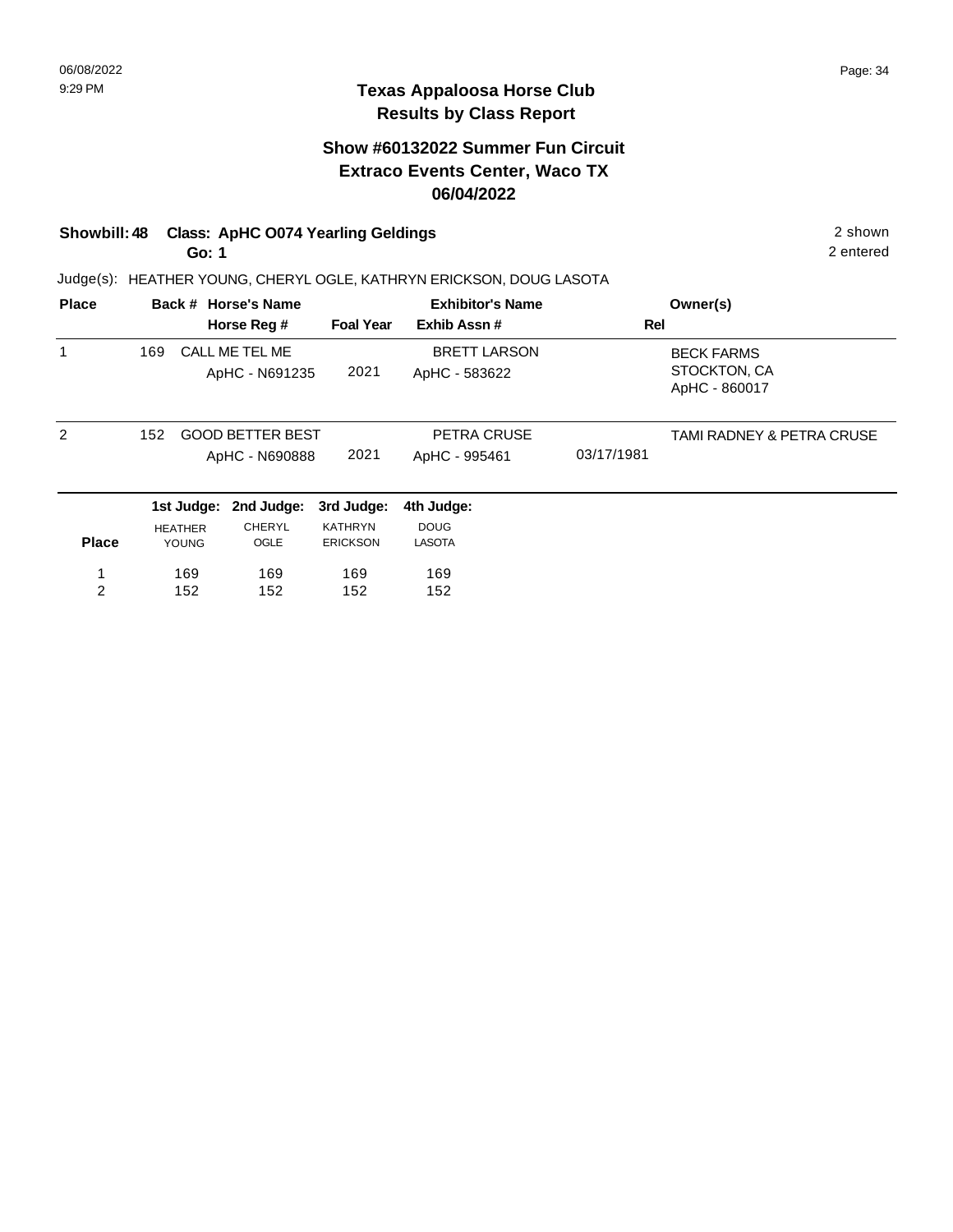## **Show #60132022 Summer Fun Circuit Extraco Events Center, Waco TX 06/04/2022**

# **Showbill: 49 Class: ApHC O075 Two Year Old Geldings** 1 shown 1 shown

**Go: 1**

1 entered

| <b>Place</b> |      | Back # Horse's Name            |                  | <b>Exhibitor's Name</b>         | Owner(s)                                                      |  |
|--------------|------|--------------------------------|------------------|---------------------------------|---------------------------------------------------------------|--|
|              |      | Horse Reg #                    | <b>Foal Year</b> | Exhib Assn#                     | Rel                                                           |  |
|              | 165. | A FAST SECRET<br>ApHC - 688728 | 2020             | LYNSIE BUTLER<br>ApHC - 1040102 | LYNSIE BUTLER<br>02/09/1985 Z FRUITRADE, TX<br>ApHC - 1040102 |  |

|              |                | 1st Judge: 2nd Judge: 3rd Judge: 4th Judge: |                 |             |  |
|--------------|----------------|---------------------------------------------|-----------------|-------------|--|
|              | <b>HEATHER</b> | <b>CHERYL</b>                               | <b>KATHRYN</b>  | <b>DOUG</b> |  |
| <b>Place</b> | YOUNG.         | OGLE                                        | <b>ERICKSON</b> | LASOTA      |  |
|              | 165            | 165                                         | 165             | 165         |  |
|              |                |                                             |                 |             |  |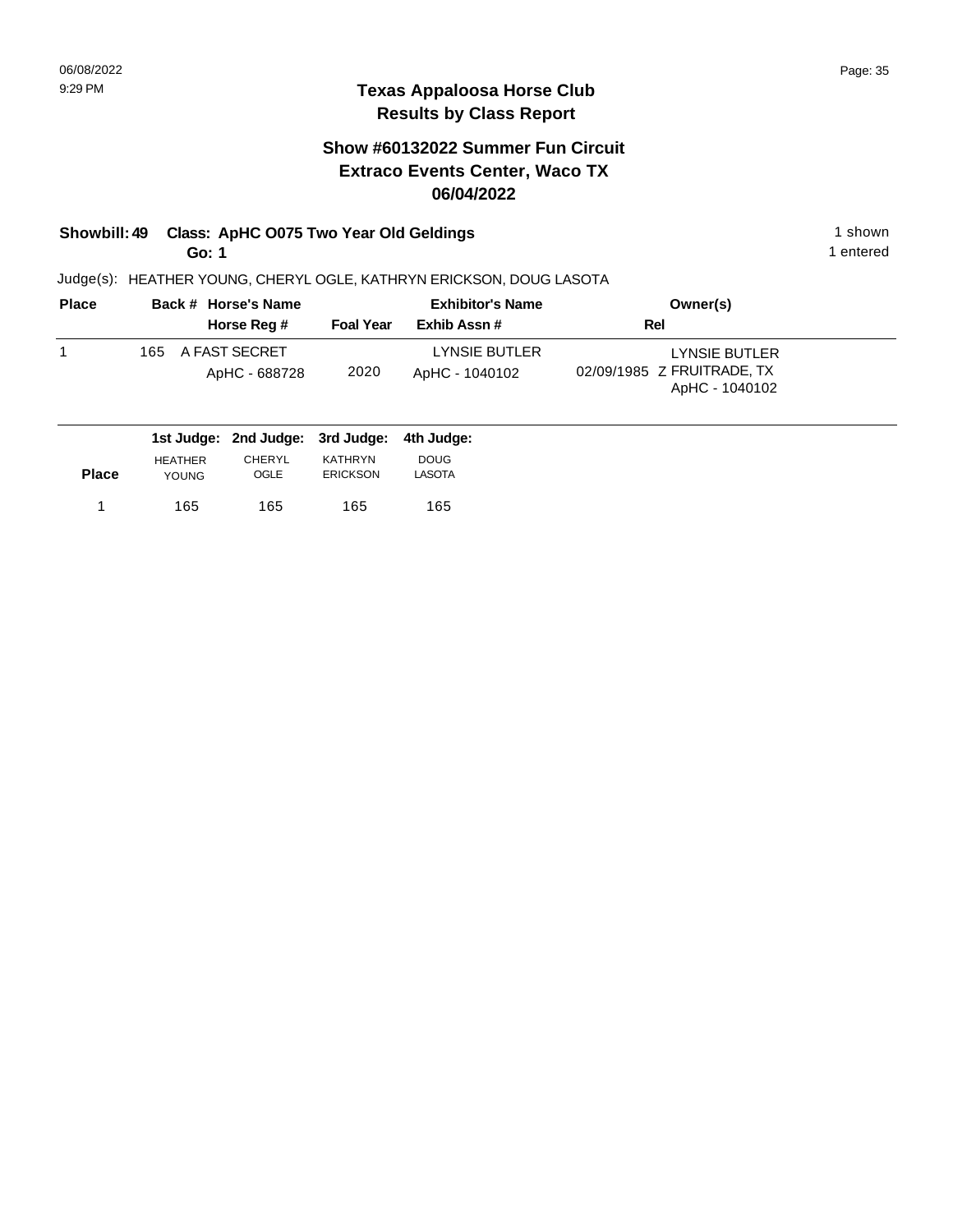### **Show #60132022 Summer Fun Circuit Extraco Events Center, Waco TX 06/04/2022**

# **Showbill: 50 Class: ApHC O076 Three Year Old Geldings** 1 shown 1 shown

**Go: 1**

Judge(s): HEATHER YOUNG, CHERYL OGLE, KATHRYN ERICKSON, DOUG LASOTA

| <b>Place</b> | Back # Horse's Name                      |                  | <b>Exhibitor's Name</b>         | Owner(s)                                                            |
|--------------|------------------------------------------|------------------|---------------------------------|---------------------------------------------------------------------|
|              | Horse Reg #                              | <b>Foal Year</b> | Exhib Assn#                     | Rel                                                                 |
|              | <b>JUST ASK</b><br>167<br>ApHC - N692214 | 2019             | MICHELLE MIMS<br>ApHC - 1038451 | <b>MICHELLE MIMS</b><br>06/01/1982 Z MAGNOLIA, TX<br>ApHC - 1038451 |
|              | 1st Judge: 2nd Judge: 3rd Judge:         |                  | 4th Judge:                      |                                                                     |

| <b>Place</b> | <b>HEATHER</b> | CHERYL | KATHRYN  | <b>DOUG</b> |
|--------------|----------------|--------|----------|-------------|
|              | <b>YOUNG</b>   | OGLE   | ERICKSON | LASOTA      |
|              | 167            | 167    | 167      | 167         |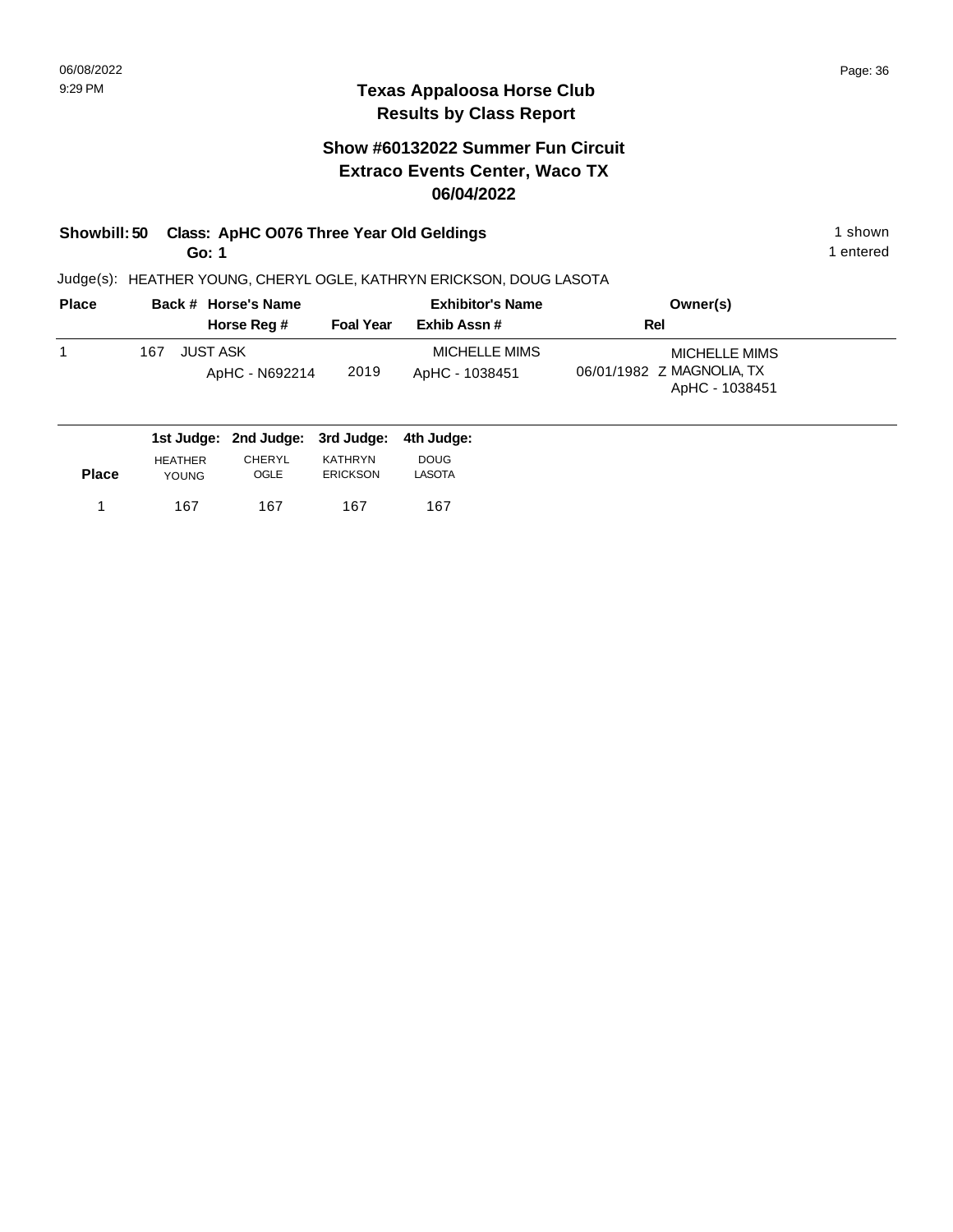## **Show #60132022 Summer Fun Circuit Extraco Events Center, Waco TX 06/04/2022**

# **Showbill: 51 Class: ApHC 0077 Aged Geldings** 6 **Shown** 6 shown

**Go: 1**

124

4 5

124

135

124

Judge(s): HEATHER YOUNG, CHERYL OGLE, KATHRYN ERICKSON, DOUG LASOTA

| <b>Place</b>            |                              |                | Back # Horse's Name      |                   | <b>Exhibitor's Name</b> |                   | Owner(s)                                    |  |
|-------------------------|------------------------------|----------------|--------------------------|-------------------|-------------------------|-------------------|---------------------------------------------|--|
|                         |                              |                | Horse Reg #              | <b>Foal Year</b>  | Exhib Assn #            | <b>Rel</b>        |                                             |  |
| $\mathbf{1}$            | 170                          |                | THE PUNISHER             | 2018              | <b>BRETT LARSON</b>     |                   | <b>BECK FARMS</b><br>STOCKTON, CA           |  |
|                         |                              |                | ApHC - N688377           |                   | ApHC - 583622           |                   | ApHC - 860017                               |  |
| $\overline{c}$          | 171                          |                | ALL IN ALL DONE          |                   | <b>ABIGAIL BECK</b>     |                   | <b>BECK FARMS</b>                           |  |
|                         |                              |                | ApHC - N682559           | 2017              | ApHC - 937349           | 03/16/1998        | STOCKTON, CA<br>ApHC - 860017               |  |
| 3                       | 161<br>ART WORTH WAITING FOR |                |                          | <b>OLIVE HOLM</b> |                         | <b>OLIVE HOLM</b> |                                             |  |
|                         |                              |                | ApHC - N680622           | 2016              | ApHC - 1023046          |                   | 02/10/2006 Z ISSAQUAH, WA<br>ApHC - 1023046 |  |
| 4                       | 135                          |                | ARTY DREAMED COLORS      |                   | <b>CANDACE KREBS</b>    |                   | <b>CANDACE KREBS</b>                        |  |
|                         |                              |                | ApHC - 676953            | 2014              | ApHC - 926929           |                   | 10/11/1952 Z ROUND TOP, TX<br>ApHC - 926929 |  |
| 5                       | 124                          |                | <b>TOTALLY HOT MOVES</b> |                   | <b>JENNIFER STONE</b>   |                   | <b>JENNIFER STONE</b>                       |  |
|                         |                              | ApHC - 679048  |                          | 2016              | ApHC - 881468           |                   | 03/04/1964 Z WILDOMAR, CA<br>ApHC - 881468  |  |
|                         |                              | 1st Judge:     | 2nd Judge:               | 3rd Judge:        | 4th Judge:              |                   |                                             |  |
|                         |                              | <b>HEATHER</b> | <b>CHERYL</b>            | <b>KATHRYN</b>    | <b>DOUG</b>             |                   |                                             |  |
| <b>Place</b>            |                              | YOUNG          | OGLE                     | <b>ERICKSON</b>   | <b>LASOTA</b>           |                   |                                             |  |
| 1                       |                              | 171            | 170                      | 170               | 170                     |                   |                                             |  |
| $\overline{\mathbf{c}}$ |                              | 170            | 171                      | 171               | 171                     |                   |                                             |  |
| 3                       |                              | 135            | 161                      | 161               | 135                     |                   |                                             |  |
| 4                       |                              | 161            | 135                      | 124               | 161                     |                   |                                             |  |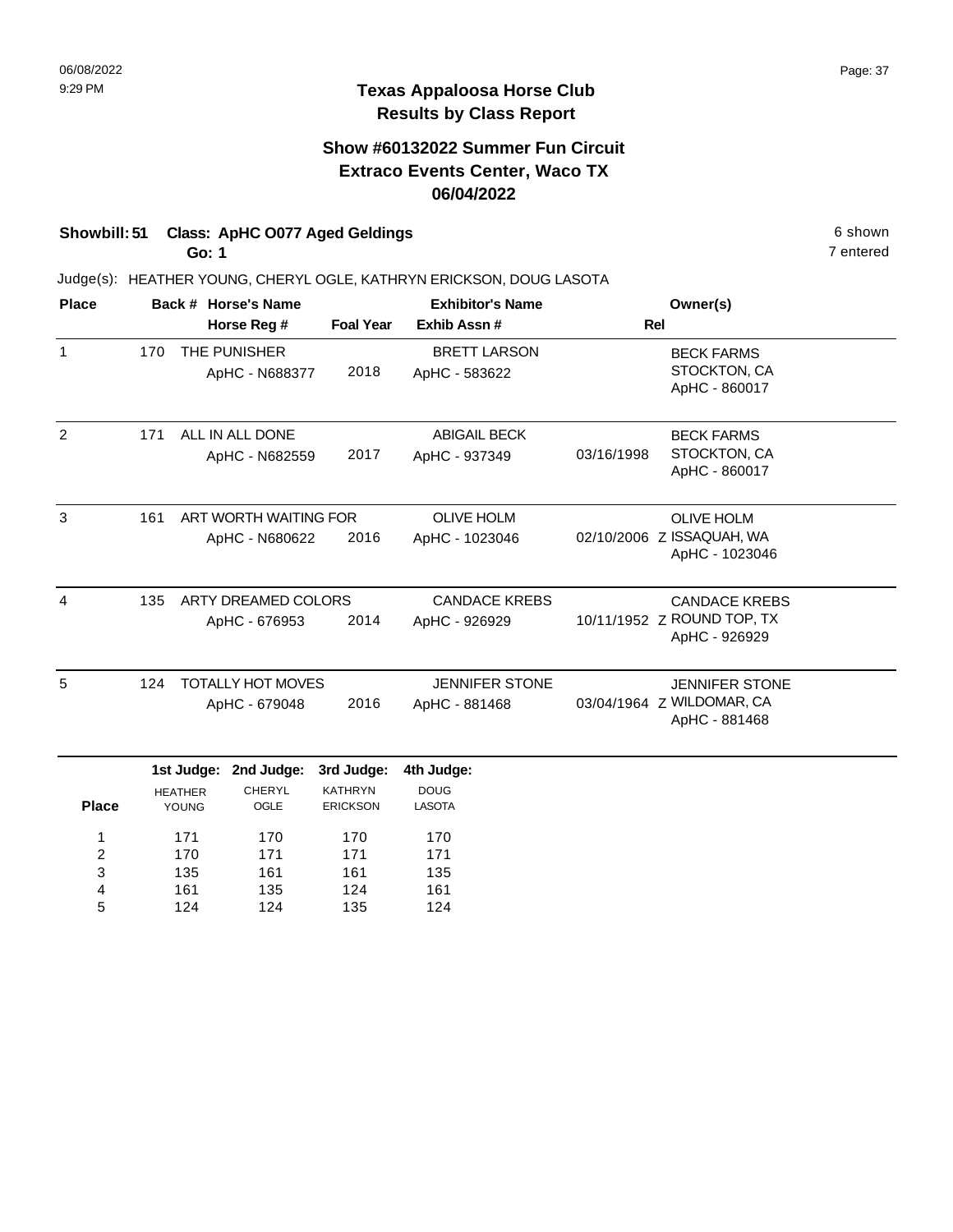## **Show #60132022 Summer Fun Circuit Extraco Events Center, Waco TX 06/04/2022**

#### **Showbill: 52 Class: ApHC 0078 Performance Halter Geldings** 15 Shown 15 shown **Go: 1**

Judge(s): HEATHER YOUNG, CHERYL OGLE, KATHRYN ERICKSON, DOUG LASOTA

| <b>Place</b>   |     | Back # Horse's Name                     |                  | <b>Exhibitor's Name</b>                  |              | Owner(s)                                                                  |  |
|----------------|-----|-----------------------------------------|------------------|------------------------------------------|--------------|---------------------------------------------------------------------------|--|
|                |     | Horse Reg #                             | <b>Foal Year</b> | Exhib Assn#                              | <b>Rel</b>   |                                                                           |  |
| $\mathbf{1}$   | 122 | <b>INVALUABLE</b><br>ApHC - 657097      | 2007             | <b>STEVE CRUSE</b><br>ApHC - 105279      |              | <b>MEGAN HOLTMEYER</b><br>PARKER, CO<br>ApHC - 919682                     |  |
| $\overline{2}$ | 131 | DUN JACKED MY HEART<br>ApHC - 678536    | 2015             | <b>JIM JIRKOVSKY</b><br>ApHC - 32118     | 04/29/2042   | <b>DRYDEN FAMILY</b>                                                      |  |
| 3              | 134 | SAUL GOOD<br>ApHC - 682355              | 2016             | <b>MEREDITH BUCKNER</b><br>ApHC - 926930 | 01/01/1990   | <b>CANDACE KREBS</b><br>ROUND TOP, TX<br>ApHC - 926929                    |  |
| 4              | 118 | <b>LAZY IN MILANO</b><br>ApHC - N687355 | 2018             | DAVID BECK<br>ApHC - 73523               | 01/01/1962   | <b>BECK FARMS</b><br>STOCKTON, CA<br>ApHC - 860017                        |  |
| 5              | 120 | THE CAPED CRUSADER<br>ApHC - 683162     | 2017             | <b>MARY BECK</b><br>ApHC - 937348        | 01/01/1996   | <b>BECK FARMS</b><br>STOCKTON, CA<br>ApHC - 860017                        |  |
| 6              | 101 | LOPIN IN CHOCOLATE<br>ApHC - 661964     | 2009             | <b>TAYLOR SMITH</b><br>ApHC - 1007706    |              | <b>TAYLOR SMITH</b><br>08/06/2004 Z COLLEGE STATION, TX<br>ApHC - 1007706 |  |
| $\overline{7}$ | 113 | STYLIST CHOCOLATE<br>ApHC - N675460     | 2013             | <b>MACKENZIE FALLIS</b><br>ApHC - 897017 |              | <b>STEFANIE SALINAS</b><br>ABILENE, TX<br>ApHC - 1026446                  |  |
| 8              | 119 | <b>IZA STYLISH JET</b><br>ApHC - 662806 | 2009             | <b>ABIGAIL BECK</b><br>ApHC - 937349     | 03/16/1998   | <b>BECK FARMS</b><br>STOCKTON, CA<br>ApHC - 860017                        |  |
| 9              | 123 | <b>WILLIAM GRANT</b><br>ApHC - N675202  | 2013             | <b>HOLLY JANAK</b><br>ApHC - 931392      | 01/01/1985 Z | <b>HOLLY JANAK</b><br>ApHC - 931392                                       |  |
| 10             | 102 | <b>MY BENTLEY</b><br>ApHC - N659934     | 2009             | <b>CARISSA MONTES</b><br>ApHC - 858525   |              | <b>CARISSA MONTES</b><br>01/21/1990 Z LEAGUE CITY, TX<br>ApHC - 858525    |  |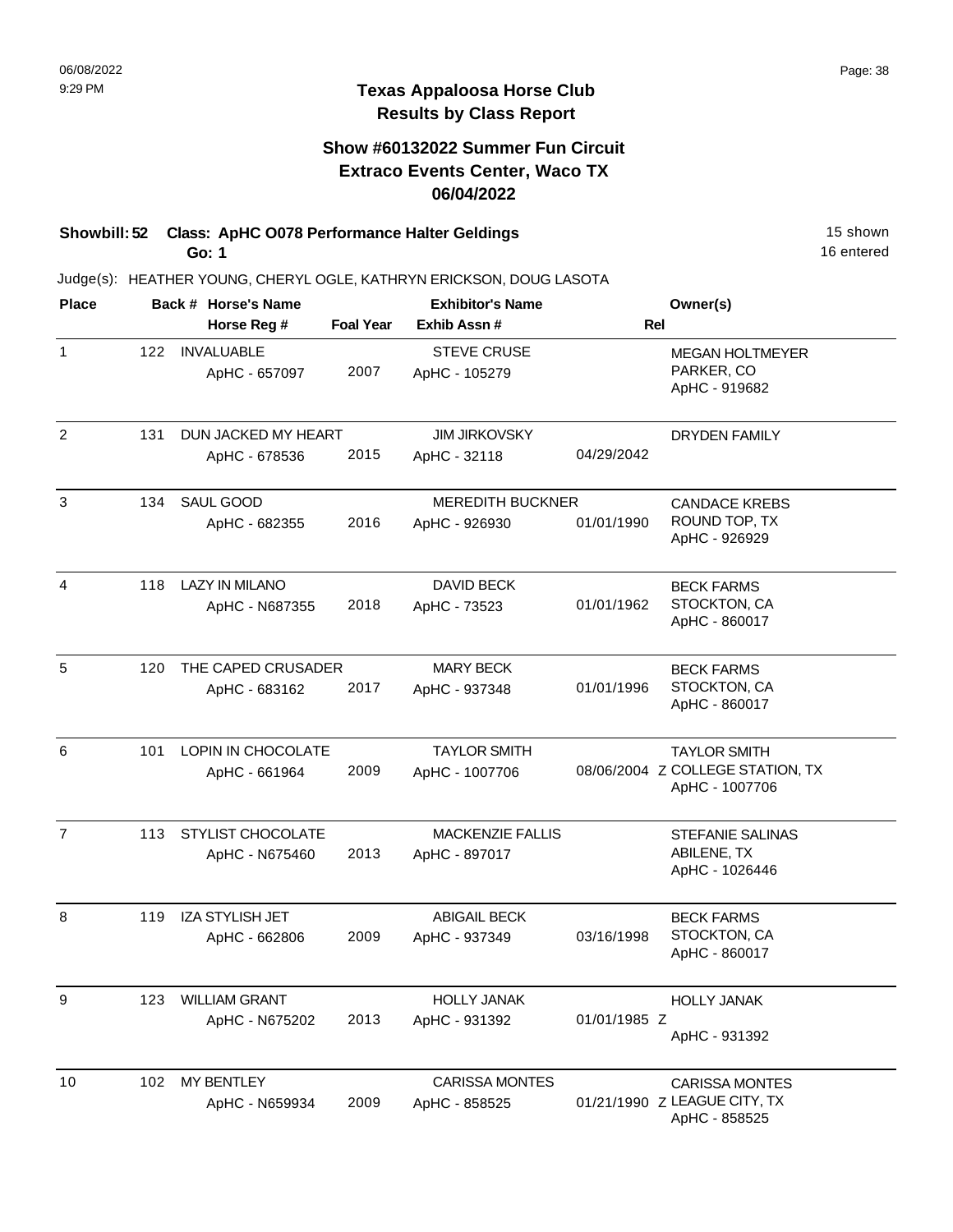### **Show #60132022 Summer Fun Circuit Extraco Events Center, Waco TX**

**06/04/2022**

| 10             | 125                     | <b>CYA LATER ALLOCATOR</b><br>ApHC - N681999 | 2016                              | <b>MOLLIE CRAYTON</b><br>ApHC - 814389 | <b>MOLLIE CRAYTON</b><br>01/01/1982 Z CHARLESTON, SC<br>ApHC - 814389 |
|----------------|-------------------------|----------------------------------------------|-----------------------------------|----------------------------------------|-----------------------------------------------------------------------|
|                |                         | 1st Judge: 2nd Judge:                        | 3rd Judge:                        | 4th Judge:                             |                                                                       |
| <b>Place</b>   | <b>HEATHER</b><br>YOUNG | CHERYL<br>OGLE                               | <b>KATHRYN</b><br><b>ERICKSON</b> | <b>DOUG</b><br><b>LASOTA</b>           |                                                                       |
| 1              | 122                     | 122                                          | 131                               | 118                                    |                                                                       |
| $\overline{c}$ | 134                     | 131                                          | 120                               | 122                                    |                                                                       |
| 3              | 131                     | 118                                          | 122                               | 134                                    |                                                                       |
| 4              | 120                     | 134                                          | 134                               | 113                                    |                                                                       |
| 5              | 118                     | 101                                          | 101                               | 120                                    |                                                                       |
| 6              | 125                     | 119                                          | 102                               | 131                                    |                                                                       |
| 7              | 113                     | 120                                          | 118                               | 119                                    |                                                                       |
| 8              | 101                     | 113                                          | 123                               | 123                                    |                                                                       |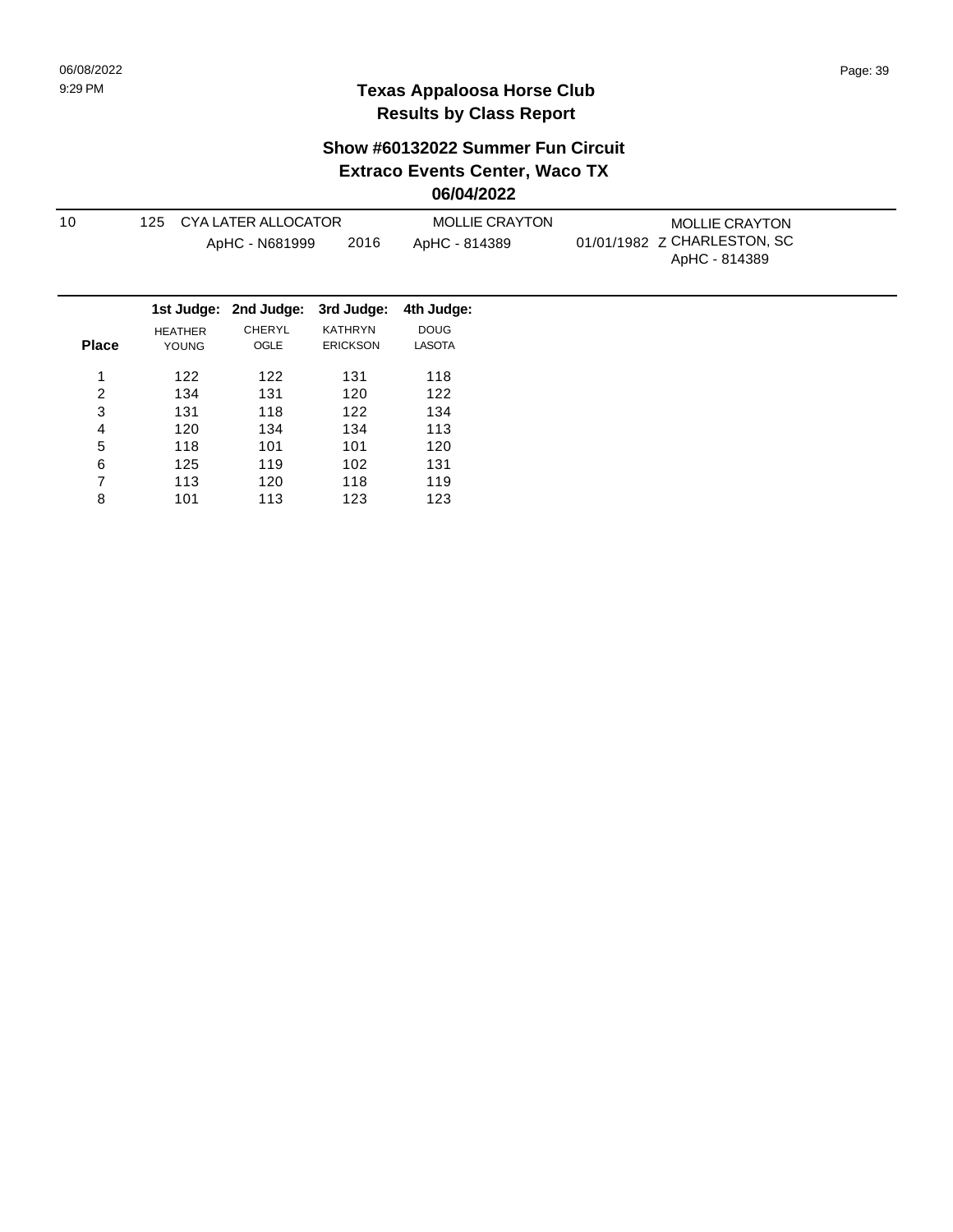# **Show #60132022 Summer Fun Circuit Extraco Events Center, Waco TX 06/04/2022**

#### **Showbill: 53 Class: ApHC APGG Grand Champion Geldings** 8 Shown 8 shown **Go: 1**

Judge(s): HEATHER YOUNG, CHERYL OGLE, KATHRYN ERICKSON, DOUG LASOTA

| <b>Place</b> |     | Back # Horse's Name |                       |                  | <b>Exhibitor's Name</b> |            | Owner(s)          |  |
|--------------|-----|---------------------|-----------------------|------------------|-------------------------|------------|-------------------|--|
|              |     |                     | Horse Reg #           | <b>Foal Year</b> | Exhib Assn#             | Rel        |                   |  |
| 1            | 170 |                     | THE PUNISHER          |                  | <b>BRETT LARSON</b>     |            | <b>BECK FARMS</b> |  |
|              |     |                     | ApHC - N688377        | 2018             | ApHC - 583622           |            | STOCKTON, CA      |  |
|              |     |                     |                       |                  |                         |            | ApHC - 860017     |  |
| 2            | 169 |                     | CALL ME TEL ME        |                  | <b>BRETT LARSON</b>     |            | <b>BECK FARMS</b> |  |
|              |     |                     | ApHC - N691235        | 2021             | ApHC - 583622           |            | STOCKTON, CA      |  |
|              |     |                     |                       |                  |                         |            | ApHC - 860017     |  |
|              |     |                     |                       |                  |                         |            |                   |  |
| 2            | 171 |                     | ALL IN ALL DONE       |                  | <b>ABIGAIL BECK</b>     |            | <b>BECK FARMS</b> |  |
|              |     |                     | ApHC - N682559        | 2017             | ApHC - 937349           | 03/16/1998 | STOCKTON, CA      |  |
|              |     |                     |                       |                  |                         |            | ApHC - 860017     |  |
|              |     |                     | 1st Judge: 2nd Judge: | 3rd Judge:       | 4th Judge:              |            |                   |  |
|              |     | <b>HEATHER</b>      | CHERYL                | KATHRYN          | <b>DOUG</b>             |            |                   |  |
| <b>Place</b> |     | <b>YOUNG</b>        | OGLE                  | <b>ERICKSON</b>  | <b>LASOTA</b>           |            |                   |  |
| 1            |     | 171                 | 170                   | 169              | 170                     |            |                   |  |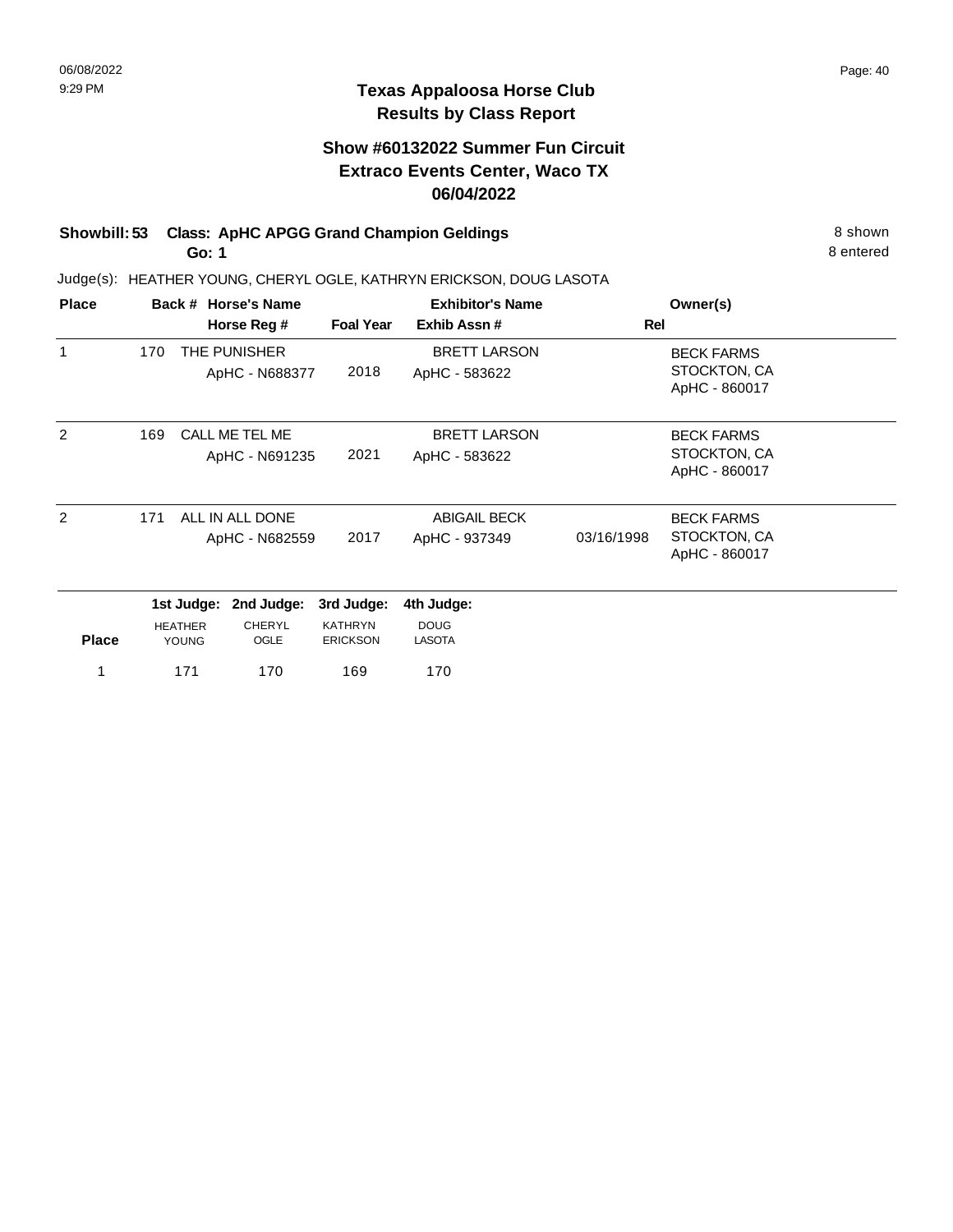## **Show #60132022 Summer Fun Circuit Extraco Events Center, Waco TX 06/04/2022**

#### **Showbill: 54 Class: ApHC APRG Reserve Champion Geldings** 11 Shown 11 shown **Go: 1**

Judge(s): HEATHER YOUNG, CHERYL OGLE, KATHRYN ERICKSON, DOUG LASOTA

| <b>Place</b>  |     | Back # Horse's Name |                 |                  | <b>Exhibitor's Name</b> |            | Owner(s)                      |  |
|---------------|-----|---------------------|-----------------|------------------|-------------------------|------------|-------------------------------|--|
|               |     |                     | Horse Reg #     | <b>Foal Year</b> | Exhib Assn#             | <b>Rel</b> |                               |  |
| $\mathbf{1}$  | 170 |                     | THE PUNISHER    |                  | <b>BRETT LARSON</b>     |            | <b>BECK FARMS</b>             |  |
|               |     |                     | ApHC - N688377  | 2018             | ApHC - 583622           |            | STOCKTON, CA                  |  |
|               |     |                     |                 |                  |                         |            | ApHC - 860017                 |  |
| $\mathcal{P}$ | 169 |                     | CALL ME TEL ME  |                  | <b>BRETT LARSON</b>     |            | <b>BECK FARMS</b>             |  |
|               |     |                     | ApHC - N691235  | 2021             | ApHC - 583622           |            | STOCKTON, CA                  |  |
|               |     |                     |                 |                  |                         |            | ApHC - 860017                 |  |
|               |     |                     |                 |                  |                         |            |                               |  |
| 2             | 171 |                     | ALL IN ALL DONE |                  | <b>ABIGAIL BECK</b>     |            | <b>BECK FARMS</b>             |  |
|               |     |                     | ApHC - N682559  | 2017             | ApHC - 937349           | 03/16/1998 | STOCKTON, CA<br>ApHC - 860017 |  |
|               |     |                     |                 |                  |                         |            |                               |  |
|               |     | 1st Judge:          | 2nd Judge:      | 3rd Judge:       | 4th Judge:              |            |                               |  |
|               |     | <b>HEATHER</b>      | CHERYL          | <b>KATHRYN</b>   | <b>DOUG</b>             |            |                               |  |
| <b>Place</b>  |     | <b>YOUNG</b>        | <b>OGLE</b>     | <b>ERICKSON</b>  | <b>LASOTA</b>           |            |                               |  |
| 1             |     | 170                 | 169             | 170              | 171                     |            |                               |  |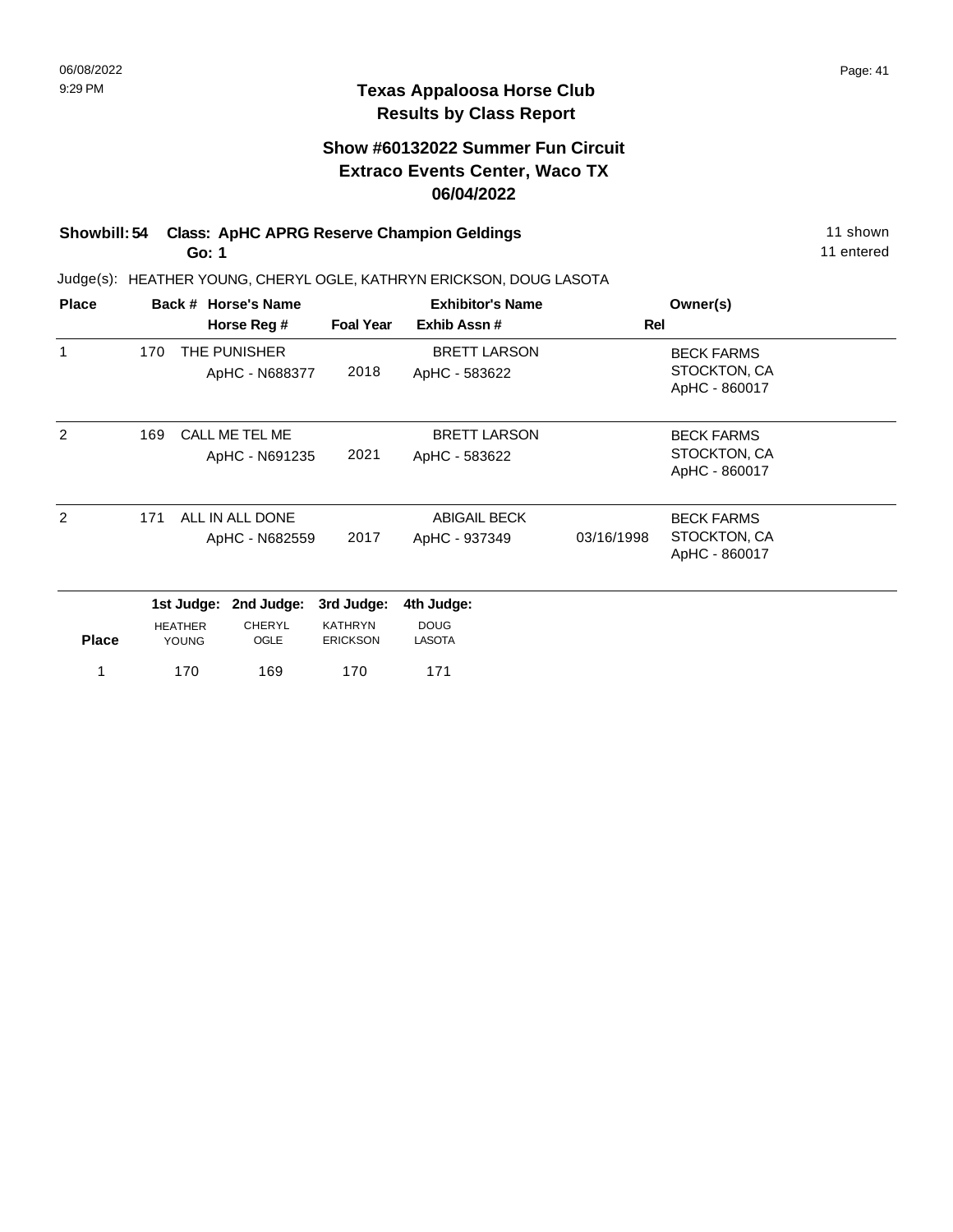## **Show #60132022 Summer Fun Circuit Extraco Events Center, Waco TX 06/04/2022**

**Showbill: 55 Class: ApHC N520 Non-Pro Halter Geldings - All Ages** 6 Shown **Go: 1**

Judge(s): HEATHER YOUNG, CHERYL OGLE, KATHRYN ERICKSON, DOUG LASOTA

| <b>Place</b>   |     | Back # Horse's Name                   |                                           |                                                 | <b>Exhibitor's Name</b>                    |            | Owner(s)                                                             |
|----------------|-----|---------------------------------------|-------------------------------------------|-------------------------------------------------|--------------------------------------------|------------|----------------------------------------------------------------------|
|                |     |                                       | Horse Reg #                               | <b>Foal Year</b>                                | Exhib Assn #                               | <b>Rel</b> |                                                                      |
| $\mathbf{1}$   | 170 |                                       | THE PUNISHER<br>ApHC - N688377            | 2018                                            | DAVID BECK<br>ApHC - 73523                 | 01/01/1962 | <b>BECK FARMS</b><br>STOCKTON, CA<br>ApHC - 860017                   |
| 2              | 171 |                                       | ALL IN ALL DONE<br>ApHC - N682559         | 2017                                            | <b>ABIGAIL BECK</b><br>ApHC - 937349       | 03/16/1998 | <b>BECK FARMS</b><br>STOCKTON, CA<br>ApHC - 860017                   |
| 3              | 152 |                                       | <b>GOOD BETTER BEST</b><br>ApHC - N690888 | 2021                                            | PETRA CRUSE<br>ApHC - 995461               | 03/17/1981 | TAMI RADNEY & PETRA CRUSE                                            |
| $\overline{4}$ | 165 |                                       | A FAST SECRET<br>ApHC - 688728            | 2020                                            | <b>LYNSIE BUTLER</b><br>ApHC - 1040102     |            | <b>LYNSIE BUTLER</b><br>02/09/1985 Z FRUITRADE, TX<br>ApHC - 1040102 |
| $\overline{4}$ | 167 | <b>JUST ASK</b><br>ApHC - N692214     |                                           | 2019                                            | <b>MICHELLE MIMS</b><br>ApHC - 1038451     |            | <b>MICHELLE MIMS</b><br>06/01/1982 Z MAGNOLIA, TX<br>ApHC - 1038451  |
| 6              | 124 |                                       | <b>TOTALLY HOT MOVES</b><br>ApHC - 679048 | 2016                                            | <b>JENNIFER STONE</b><br>ApHC - 881468     |            | <b>JENNIFER STONE</b><br>03/04/1964 Z WILDOMAR, CA<br>ApHC - 881468  |
| <b>Place</b>   |     | 1st Judge:<br><b>HEATHER</b><br>YOUNG | 2nd Judge:<br>CHERYL<br><b>OGLE</b>       | 3rd Judge:<br><b>KATHRYN</b><br><b>ERICKSON</b> | 4th Judge:<br><b>DOUG</b><br><b>LASOTA</b> |            |                                                                      |

| <b>Place</b> | <b>YOUNG</b> | <b>OGLE</b> | <b>ERICKSON</b> | LASOTA |
|--------------|--------------|-------------|-----------------|--------|
|              | 171          | 170         | 170             | 170    |
| 2            | 170          | 171         | 171             | 171    |
| 3            | 165          | 152         | 152             | 167    |
| 4            | 152          | 167         | 165             | 152    |
| 5            | 167          | 165         | 167             | 165    |
| 6            | 124          | 124         | 124             | 124    |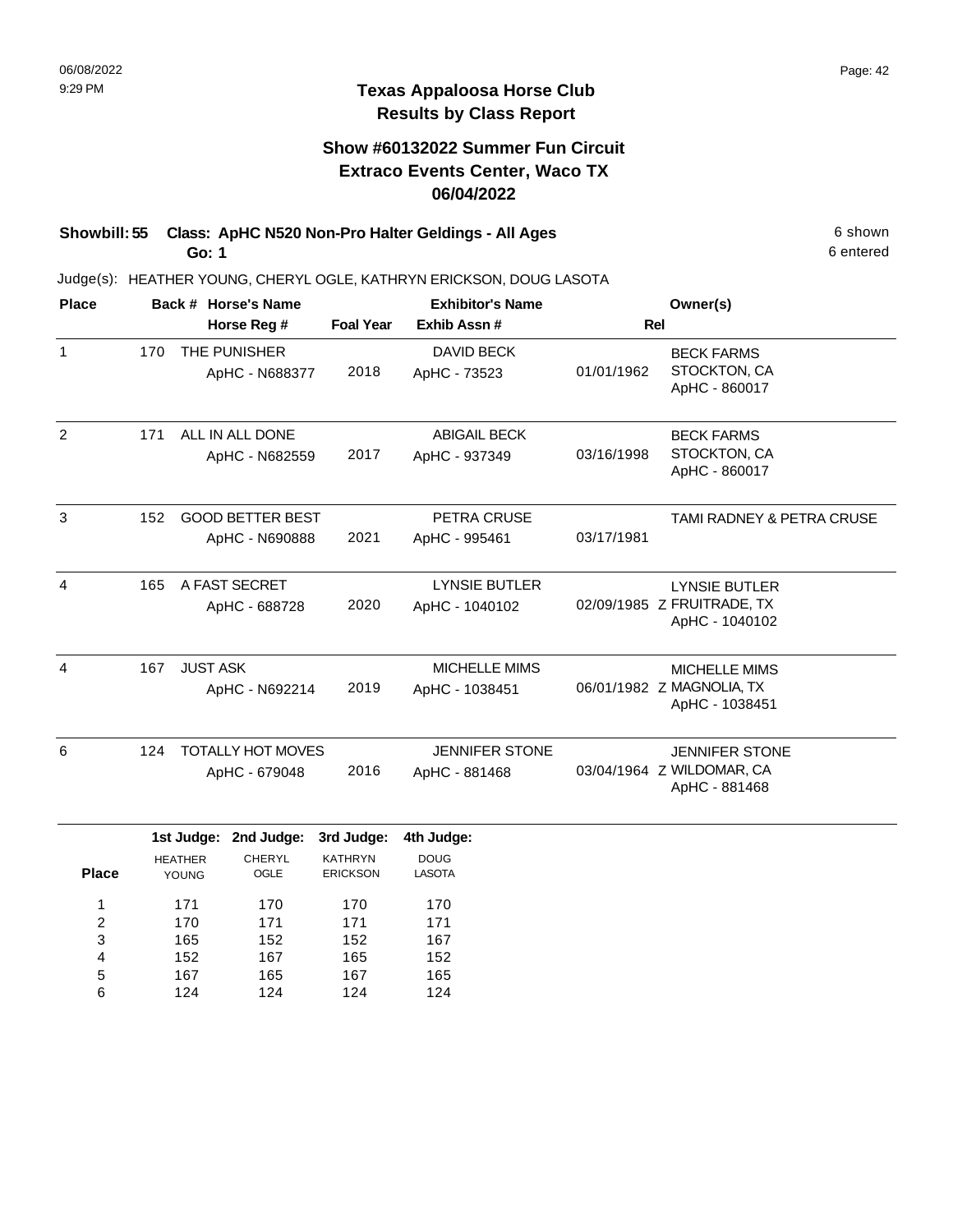# **Show #60132022 Summer Fun Circuit Extraco Events Center, Waco TX 06/04/2022**

# **Showbill: 56 Class: ApHC O054 Yearling Fillies** 3 shown

**Go: 1**

Judge(s): HEATHER YOUNG, CHERYL OGLE, KATHRYN ERICKSON, DOUG LASOTA

| <b>Place</b>            |                                   | Back # Horse's Name |                       |                     | <b>Exhibitor's Name</b> |                       | Owner(s)                      |
|-------------------------|-----------------------------------|---------------------|-----------------------|---------------------|-------------------------|-----------------------|-------------------------------|
|                         |                                   |                     | Horse Reg #           | <b>Foal Year</b>    | Exhib Assn#             | Rel                   |                               |
| 1                       | 157                               |                     | A PLEASING VISION     |                     | <b>STEVE CRUSE</b>      |                       | EMILY A HARNISH & SARAH       |
|                         |                                   |                     | ApHC - N691124        | 2021                | ApHC - 105279           |                       | <b>HARNISH</b>                |
| 2                       | 172                               | <b>CLASSIEST</b>    |                       |                     | DAVID BECK              |                       | <b>BECK FARMS</b>             |
|                         |                                   |                     | ApHC - 690600         | 2021                | ApHC - 73523            | 01/01/1962            | STOCKTON, CA<br>ApHC - 860017 |
| 3                       | <b>BOLD N FANCY LEGACY</b><br>179 |                     |                       | <b>KARISSA LUBY</b> |                         | <b>KARISSA LUBY</b>   |                               |
|                         |                                   |                     | ApHC - 690889         | 2021                | ApHC - PEDIG            | 07/15/2004 Z WACO, TX | ApHC - PEDIG                  |
|                         |                                   |                     | 1st Judge: 2nd Judge: | 3rd Judge:          | 4th Judge:              |                       |                               |
|                         |                                   | <b>HEATHER</b>      | <b>CHERYL</b>         | <b>KATHRYN</b>      | <b>DOUG</b>             |                       |                               |
| <b>Place</b>            |                                   | <b>YOUNG</b>        | OGLE                  | <b>ERICKSON</b>     | <b>LASOTA</b>           |                       |                               |
| 1                       | 157                               |                     | 157                   | 157                 | 157                     |                       |                               |
| $\overline{\mathbf{c}}$ |                                   | 172                 | 172                   | 172                 | 172                     |                       |                               |
| 3                       |                                   | 179                 | 179                   | 179                 | 179                     |                       |                               |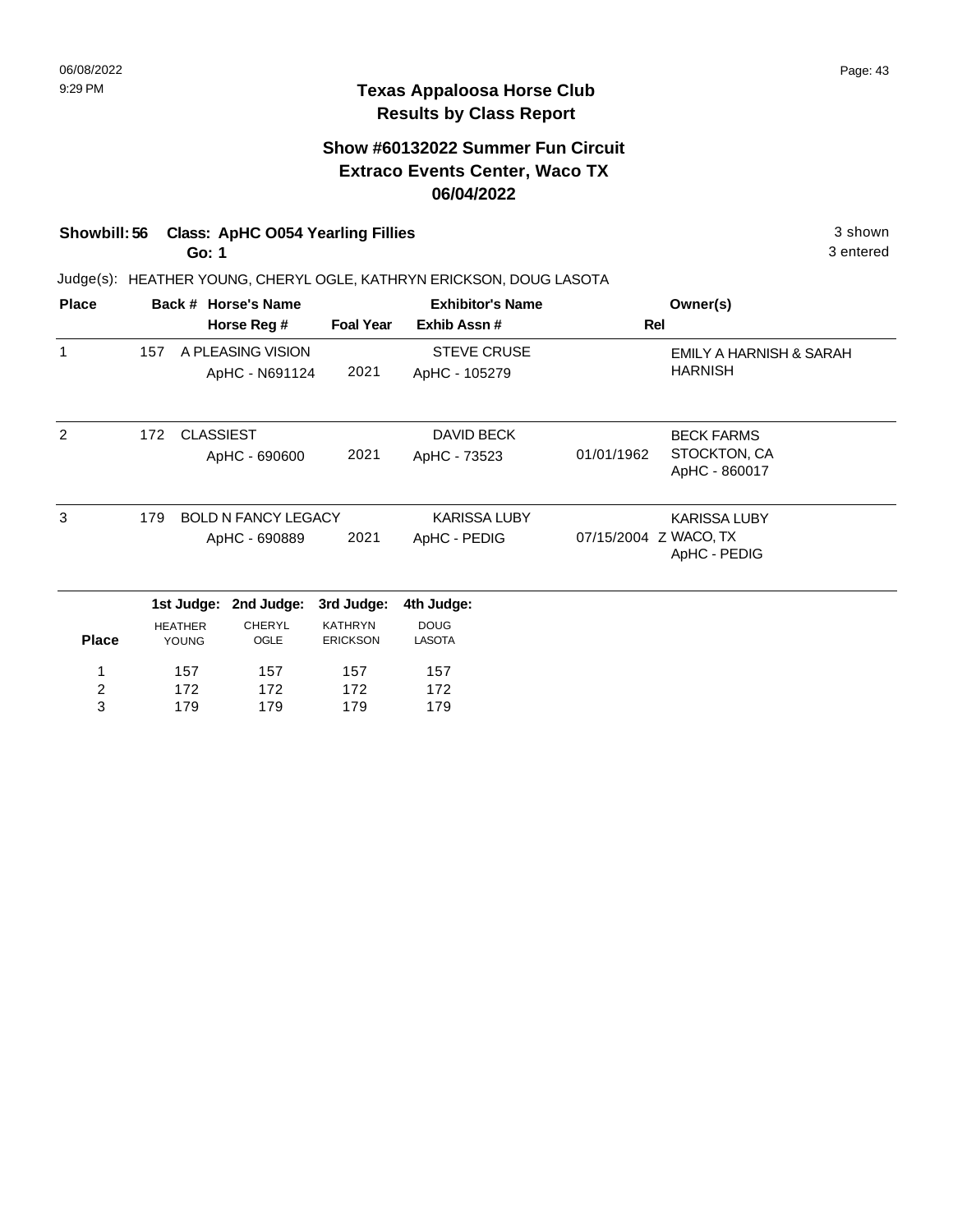# **Show #60132022 Summer Fun Circuit Extraco Events Center, Waco TX 06/04/2022**

# **Showbill: 57 Class: ApHC 0055 Two Year Old Fillies** 2 shown

**Go: 1**

Judge(s): HEATHER YOUNG, CHERYL OGLE, KATHRYN ERICKSON, DOUG LASOTA

| <b>Place</b>  |                |              | Back # Horse's Name                          |                                   | <b>Exhibitor's Name</b>                |                         | Owner(s)                                                         |
|---------------|----------------|--------------|----------------------------------------------|-----------------------------------|----------------------------------------|-------------------------|------------------------------------------------------------------|
|               |                |              | Horse Reg #                                  | <b>Foal Year</b>                  | Exhib Assn#                            | Rel                     |                                                                  |
|               | 114            |              | AF SAVED BY GRACE<br>ApHC - 688561           | 2020                              | <b>CAMERON DEES</b><br>ApHC - 1035979  |                         | <b>CAMERON DEES</b><br>01/30/1976 Z HOLDEN, LA<br>ApHC - 1035979 |
| $\mathcal{P}$ | 163            |              | <b>ANDREWSFORBIDDENKISS</b><br>ApHC - 691316 | 2020                              | <b>STACEY MUGRAGE</b><br>ApHC - 762060 | 07/24/1972 Z WILLIS, TX | <b>STACEY MUGRAGE</b><br>ApHC - 762060                           |
|               |                | 1st Judge:   | 2nd Judge:                                   | 3rd Judge:                        | 4th Judge:                             |                         |                                                                  |
| <b>Place</b>  | <b>HEATHER</b> | <b>YOUNG</b> | CHERYL<br>OGLE                               | <b>KATHRYN</b><br><b>ERICKSON</b> | <b>DOUG</b><br>LASOTA                  |                         |                                                                  |
|               |                | 114          | 114                                          | 114                               | 114                                    |                         |                                                                  |
| 2             |                | 163          | 163                                          | 163                               | 163                                    |                         |                                                                  |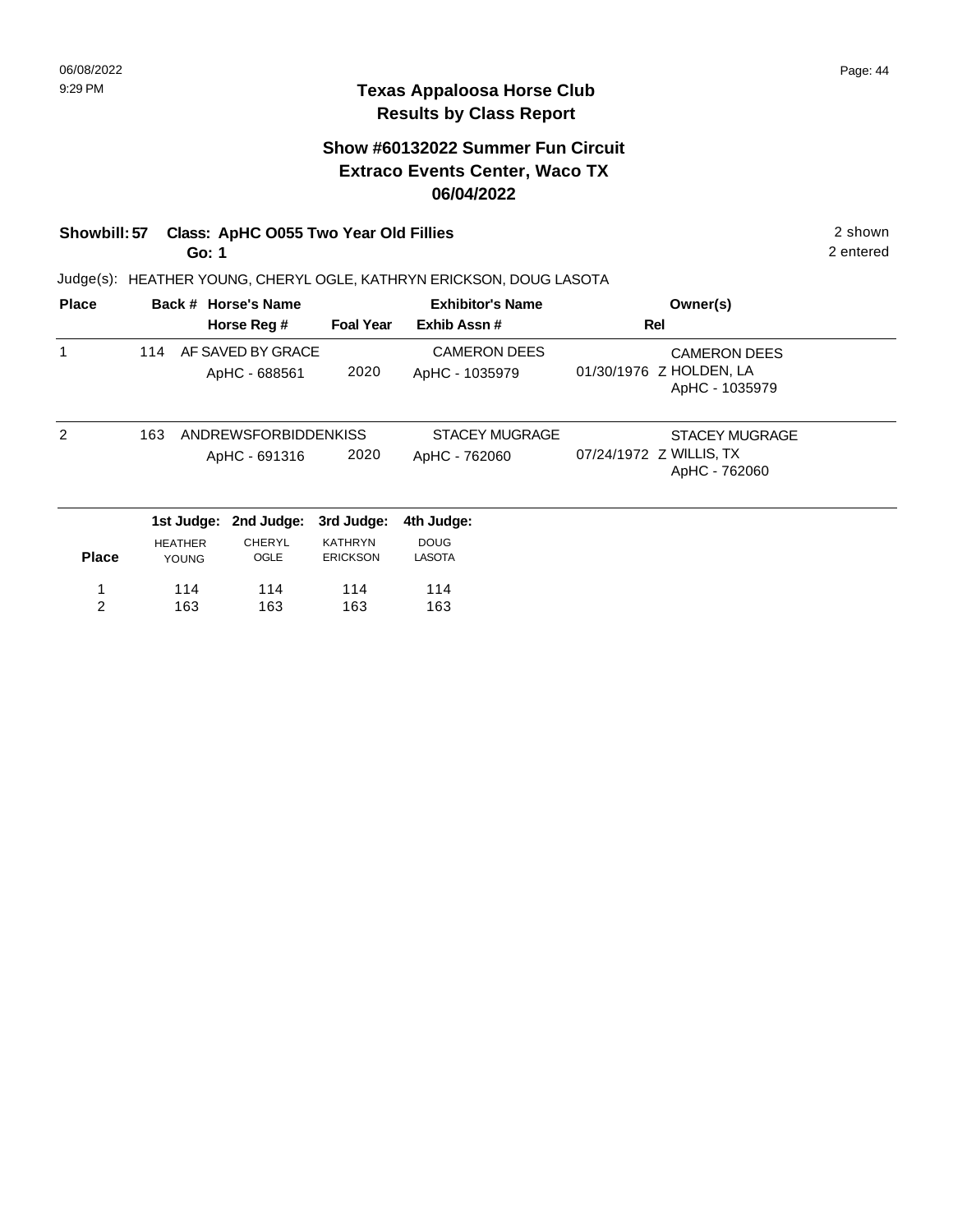# **Show #60132022 Summer Fun Circuit Extraco Events Center, Waco TX 06/04/2022**

#### **Showbill: 58 Class: ApHC 0056 Three Year Old Mares** 1 **Shown** 1 shown **Go: 1**

Judge(s): HEATHER YOUNG, CHERYL OGLE, KATHRYN ERICKSON, DOUG LASOTA

| <b>Place</b> | Back # Horse's Name                           | <b>Exhibitor's Name</b> |                                | Owner(s)                                                                |
|--------------|-----------------------------------------------|-------------------------|--------------------------------|-------------------------------------------------------------------------|
|              | Horse Reg #                                   | <b>Foal Year</b>        | Exhib Assn#                    | Rel                                                                     |
|              | <b>HOLY BATTGIRL</b><br>160<br>ApHC - N687357 | 2019                    | SARAH KEARNEY<br>ApHC - 951733 | <b>SARAH KEARNEY</b><br>12/29/1995 Z PORT ST LUCIE, FL<br>ApHC - 951733 |
|              | 1st ludger 2nd ludger 2rd ludger              |                         | بموارزا باله                   |                                                                         |

|              |                | 1st Judge: 2nd Judge: 3rd Judge: 4th Judge: |                 |               |
|--------------|----------------|---------------------------------------------|-----------------|---------------|
|              | <b>HEATHER</b> | <b>CHERYL</b>                               | KATHRYN         | <b>DOUG</b>   |
| <b>Place</b> | <b>YOUNG</b>   | <b>OGLE</b>                                 | <b>ERICKSON</b> | <b>LASOTA</b> |
|              |                |                                             |                 |               |
|              | 160            | 160                                         | 160             | 160           |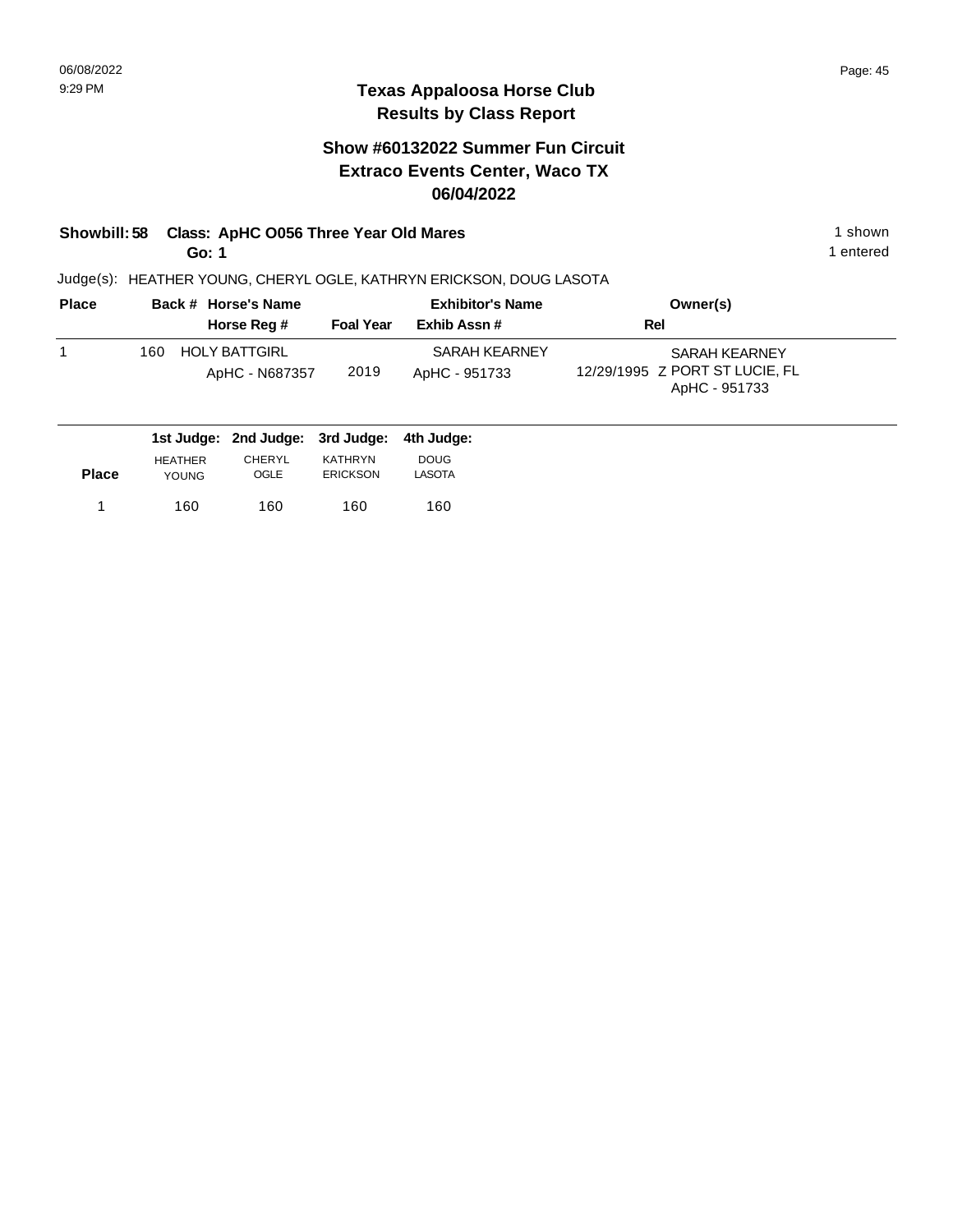### **Texas Appaloosa Horse Club Results by Class Report**

# **Show #60132022 Summer Fun Circuit Extraco Events Center, Waco TX 06/04/2022**

# **Showbill: 59 Class: ApHC O057 Aged Mares** 1 shown

**Go: 1**

| <b>Place</b> |      | Back # Horse's Name | <b>Exhibitor's Name</b> |                    | Owner(s)              |
|--------------|------|---------------------|-------------------------|--------------------|-----------------------|
|              |      | Horse Reg #         | <b>Foal Year</b>        | Exhib Assn#        | Rel                   |
|              | 156. | ENVY MY OPTIONS     |                         | <b>STEVE CRUSE</b> | <b>STEVE WHARRAM</b>  |
|              |      | ApHC - 684616       | 2018                    | ApHC - 105279      |                       |
|              |      |                     |                         |                    | ApHC - 947171         |
|              |      |                     |                         |                    | <b>VICKIE WHARRAM</b> |

|              |                | 1st Judge: 2nd Judge: 3rd Judge: 4th Judge: |                 |             |
|--------------|----------------|---------------------------------------------|-----------------|-------------|
|              | <b>HEATHER</b> | <b>CHERYL</b>                               | <b>KATHRYN</b>  | <b>DOUG</b> |
| <b>Place</b> | <b>YOUNG</b>   | OGLE                                        | <b>ERICKSON</b> | LASOTA      |
| 1.           | 156            | 156                                         | 156             | 156         |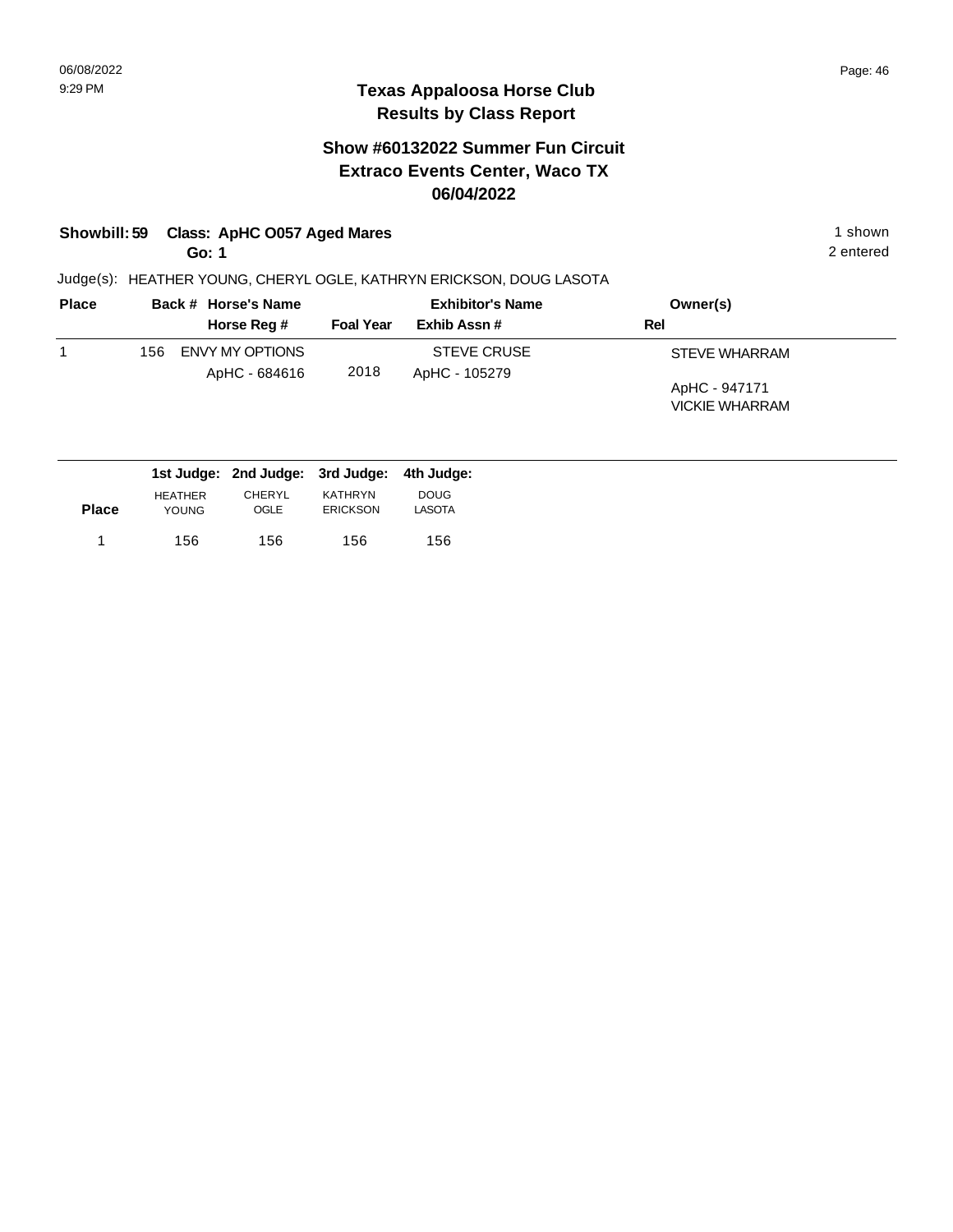## **Show #60132022 Summer Fun Circuit Extraco Events Center, Waco TX 06/04/2022**

#### **Showbill: 60 Class: ApHC 0059 Performance Halter Mares** 6 Shown 6 shown **Go: 1**

145 104

5 6 104 110 145 104 145 110

Judge(s): HEATHER YOUNG, CHERYL OGLE, KATHRYN ERICKSON, DOUG LASOTA

| <b>Place</b>   |                        |                | Back # Horse's Name        |                  | <b>Exhibitor's Name</b> |     | Owner(s)                     |
|----------------|------------------------|----------------|----------------------------|------------------|-------------------------|-----|------------------------------|
|                |                        |                | Horse Reg #                | <b>Foal Year</b> | Exhib Assn#             | Rel |                              |
| $\mathbf{1}$   | 149                    |                | MOVE OVER BOYS             |                  | SHANE CHRISTENSEN       |     | <b>NANCY KING</b>            |
|                |                        |                | ApHC - 681828              | 2016             | ApHC - 990143           |     | SANDIA PARK, NM              |
|                |                        |                |                            |                  |                         |     | ApHC - 937459                |
| $\overline{2}$ | 148                    |                | ETCHED BY THE CHIP         |                  | SHANE CHRISTENSEN       |     | <b>DEBBIE RYAN</b>           |
|                |                        |                | ApHC - N643887             | 2006             | ApHC - 990143           |     | SANGER, TX                   |
|                |                        |                |                            |                  |                         |     | ApHC - 886197                |
| 3              | 121                    |                | <b>IM VICKI VALE</b>       |                  | <b>MEGAN HOLTMEYER</b>  |     | <b>MEGAN HOLTMEYER</b>       |
|                |                        |                | ApHC - 683889              | 2016             | ApHC - 919682           |     | 01/15/1984 Z PARKER, CO      |
|                |                        |                |                            |                  |                         |     | ApHC - 919682                |
|                |                        |                |                            |                  |                         |     | ARTURO MAESTAS               |
|                |                        |                |                            |                  |                         |     | ApHC - 914831                |
| 4              | 110                    |                | <b>HOT N FOOLISH</b>       |                  | <b>MAEGAN ALEXANDER</b> |     | <b>MAEGAN ALEXANDER</b>      |
|                | 2009<br>ApHC - N664710 |                |                            |                  | ApHC - 967627           |     | 02/14/1996 Z PILOT POINT, TX |
|                |                        |                |                            |                  |                         |     | ApHC - 967627                |
| 5              | 145                    |                | <b>SLEEPIN IN PARADISE</b> |                  | <b>KAREN LEWIS</b>      |     | <b>KAREN LEWIS</b>           |
|                |                        |                | ApHC - N669696             | 2011             | ApHC - 891693           |     | 12/03/1950 Z CONCORDIA, KS   |
|                |                        |                |                            |                  |                         |     | ApHC - 891693                |
| 6              | 104                    |                | ZIPS JOYFUL GLOW           |                  | <b>MARIANN R SLOCUM</b> |     | <b>MARIANN R SLOCUM</b>      |
|                |                        |                | ApHC - 668031              | 2011             | ApHC - 949929           |     | 06/16/1953 Z SANTA FE, TX    |
|                |                        |                |                            |                  |                         |     | ApHC - 949929                |
|                |                        |                | 1st Judge: 2nd Judge:      | 3rd Judge:       | 4th Judge:              |     |                              |
|                |                        | <b>HEATHER</b> | CHERYL                     | <b>KATHRYN</b>   | <b>DOUG</b>             |     |                              |
| <b>Place</b>   |                        | YOUNG          | OGLE                       | <b>ERICKSON</b>  | LASOTA                  |     |                              |
| 1              |                        | 110            | 148                        | 149              | 149                     |     |                              |
| 2<br>3         |                        | 148            | 121<br>149                 | 121<br>148       | 121                     |     |                              |
| 4              |                        | 149<br>121     | 145                        | 110              | 148<br>104              |     |                              |
|                |                        |                |                            |                  |                         |     |                              |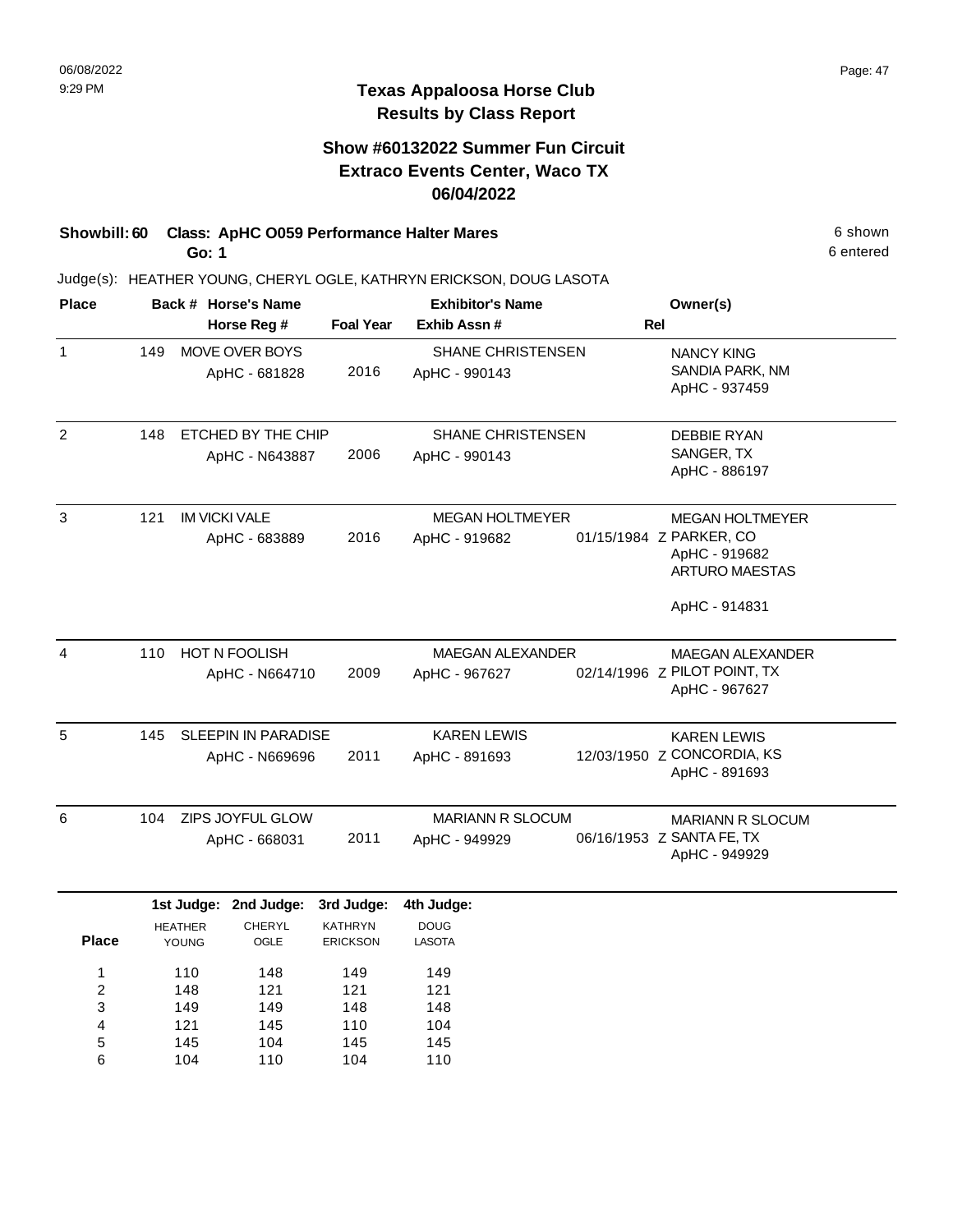# **Show #60132022 Summer Fun Circuit Extraco Events Center, Waco TX 06/04/2022**

# **Showbill: 61 Class: ApHC APGM Grand Champion Mares** 8 Shown 8 shown

**Go: 1**

Judge(s): HEATHER YOUNG, CHERYL OGLE, KATHRYN ERICKSON, DOUG LASOTA

| <b>Place</b> |     | Back # Horse's Name |                        |                  | <b>Exhibitor's Name</b> | Owner(s)                |
|--------------|-----|---------------------|------------------------|------------------|-------------------------|-------------------------|
|              |     |                     | Horse Reg #            | <b>Foal Year</b> | Exhib Assn#             | <b>Rel</b>              |
| 1            | 156 |                     | <b>ENVY MY OPTIONS</b> |                  | <b>STEVE CRUSE</b>      | <b>STEVE WHARRAM</b>    |
|              |     |                     | ApHC - 684616          | 2018             | ApHC - 105279           |                         |
|              |     |                     |                        |                  |                         | ApHC - 947171           |
|              |     |                     |                        |                  |                         | <b>VICKIE WHARRAM</b>   |
|              |     |                     |                        |                  |                         |                         |
| 2            | 155 |                     | SUCHA COOL MAID        |                  | <b>STEVE CRUSE</b>      | RICHARD HAWKINS         |
|              |     |                     | ApHC - 680950          | 2016             | ApHC - 105279           | FREMONT, CA             |
|              |     |                     |                        |                  |                         | ApHC - 503801           |
| 2            | 157 |                     | A PLEASING VISION      |                  | <b>STEVE CRUSE</b>      | EMILY A HARNISH & SARAH |
|              |     |                     | ApHC - N691124         | 2021             | ApHC - 105279           | <b>HARNISH</b>          |
|              |     | 1st Judge:          | 2nd Judge:             | 3rd Judge:       | 4th Judge:              |                         |
|              |     | <b>HEATHER</b>      | <b>CHERYL</b>          | <b>KATHRYN</b>   | <b>DOUG</b>             |                         |
| <b>Place</b> |     | <b>YOUNG</b>        | OGLE                   | <b>ERICKSON</b>  | <b>LASOTA</b>           |                         |
| 1            |     | 156                 | 156                    | 155              | 157                     |                         |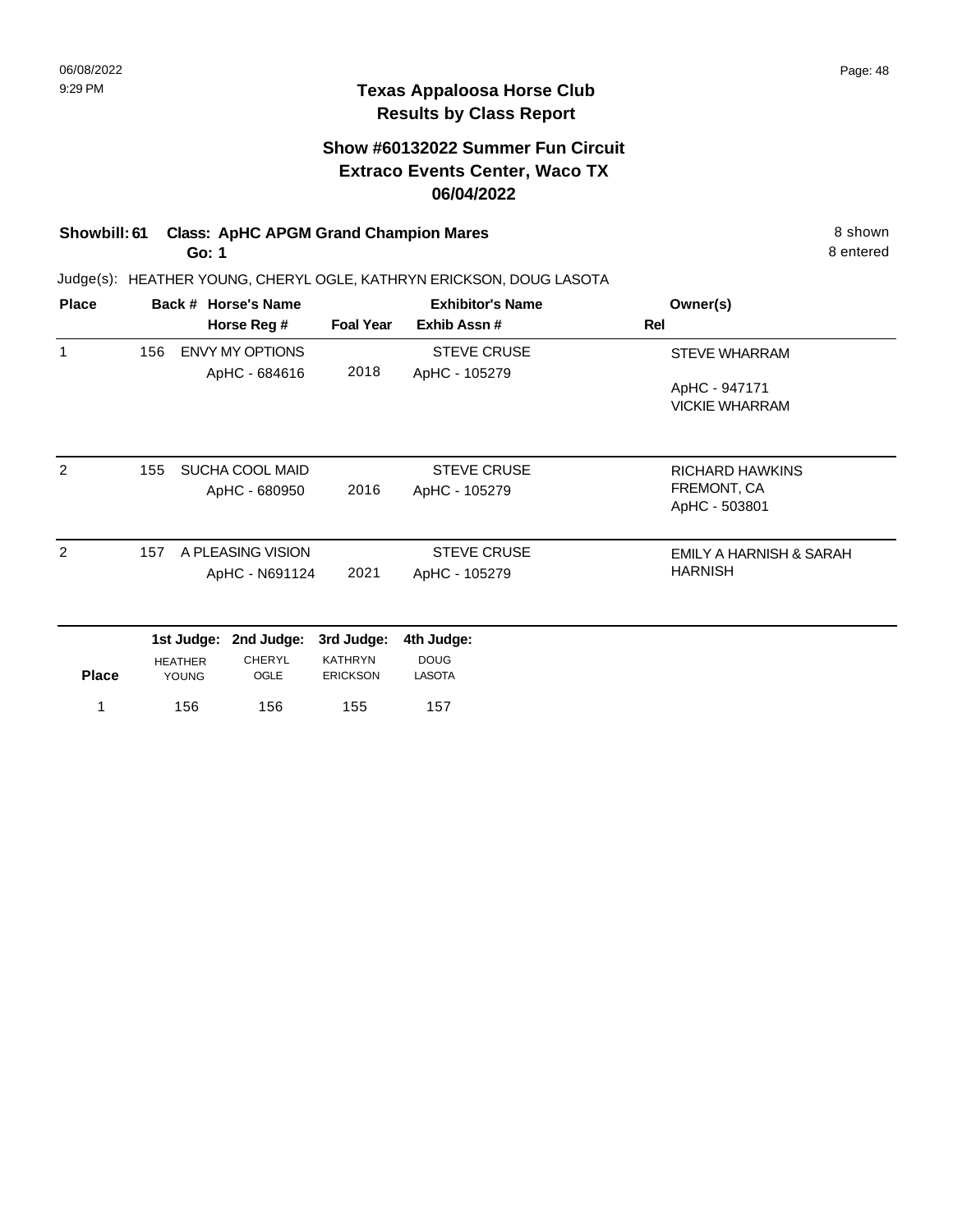# **Show #60132022 Summer Fun Circuit Extraco Events Center, Waco TX 06/04/2022**

#### **Showbill: 62 Class: ApHC APRM Reserve Champion Mares** 11 Shown 11 shown **Go: 1**

157 157 156 1 114

Judge(s): HEATHER YOUNG, CHERYL OGLE, KATHRYN ERICKSON, DOUG LASOTA

| <b>Place</b> |                                      | Back # Horse's Name |                        |                  | <b>Exhibitor's Name</b> | Owner(s)                                  |
|--------------|--------------------------------------|---------------------|------------------------|------------------|-------------------------|-------------------------------------------|
|              |                                      |                     | Horse Reg #            | <b>Foal Year</b> | Exhib Assn#             | Rel                                       |
| 1            | 157                                  |                     | A PLEASING VISION      |                  | <b>STEVE CRUSE</b>      | EMILY A HARNISH & SARAH                   |
|              |                                      |                     | ApHC - N691124         | 2021             | ApHC - 105279           | <b>HARNISH</b>                            |
| 2            | 114                                  |                     | AF SAVED BY GRACE      |                  | <b>CAMERON DEES</b>     | <b>CAMERON DEES</b>                       |
|              |                                      |                     | ApHC - 688561          | 2020             | ApHC - 1035979          | 01/30/1976 Z HOLDEN, LA<br>ApHC - 1035979 |
| 2            | 156                                  |                     | <b>ENVY MY OPTIONS</b> |                  | <b>STEVE CRUSE</b>      | <b>STEVE WHARRAM</b>                      |
|              |                                      |                     | ApHC - 684616          | 2018             | ApHC - 105279           |                                           |
|              |                                      |                     |                        |                  |                         | ApHC - 947171<br><b>VICKIE WHARRAM</b>    |
|              |                                      |                     |                        |                  |                         |                                           |
|              |                                      | 1st Judge:          | 2nd Judge:             | 3rd Judge:       | 4th Judge:              |                                           |
|              |                                      | <b>HEATHER</b>      | <b>CHERYL</b>          | <b>KATHRYN</b>   | <b>DOUG</b>             |                                           |
|              | <b>Place</b><br><b>OGLE</b><br>YOUNG |                     | <b>ERICKSON</b>        | <b>LASOTA</b>    |                         |                                           |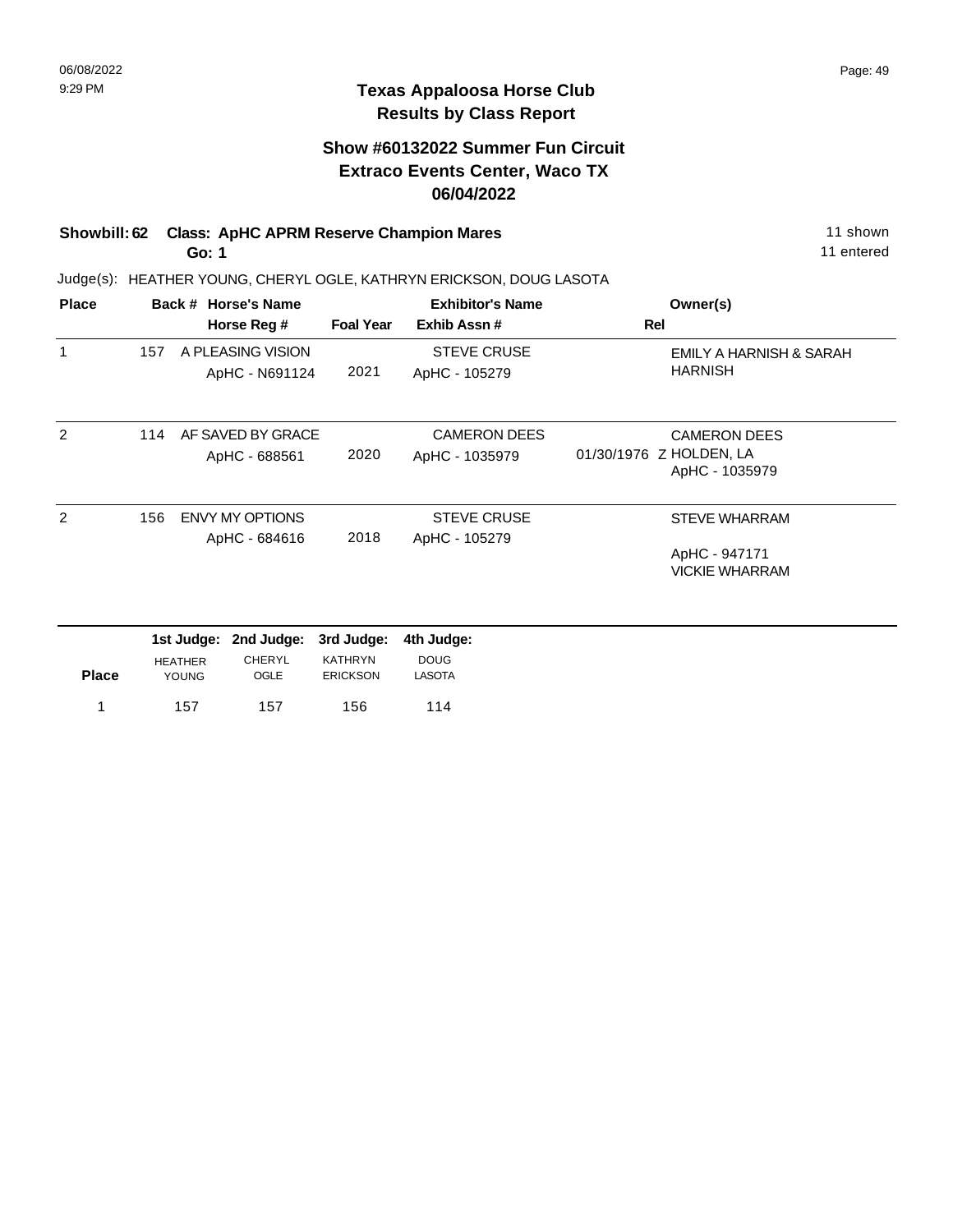# **Show #60132022 Summer Fun Circuit Extraco Events Center, Waco TX 06/04/2022**

**Showbill: 63 Class: ApHC N510 Non-Pro Halter Mares - All Ages** 6 Shown **Go: 1**

> 149 111 163

4 5 6 149 111 163 149 111 163 149 111 163

Judge(s): HEATHER YOUNG, CHERYL OGLE, KATHRYN ERICKSON, DOUG LASOTA

| <b>Place</b>   |     |                         | Back # Horse's Name         |                                   | <b>Exhibitor's Name</b> |            | Owner(s)                                        |
|----------------|-----|-------------------------|-----------------------------|-----------------------------------|-------------------------|------------|-------------------------------------------------|
|                |     |                         | Horse Reg #                 | <b>Foal Year</b>                  | Exhib Assn #            | <b>Rel</b> |                                                 |
| $\mathbf{1}$   | 156 |                         | ENVY MY OPTIONS             |                                   | <b>STEVE WHARRAM</b>    |            | <b>STEVE WHARRAM</b>                            |
|                |     |                         | ApHC - 684616               | 2018                              | ApHC - 947171           |            | Z<br>ApHC - 947171<br><b>VICKIE WHARRAM</b>     |
| $\overline{2}$ | 172 | <b>CLASSIEST</b>        |                             |                                   | <b>DAVID BECK</b>       |            | <b>BECK FARMS</b>                               |
|                |     |                         | ApHC - 690600               | 2021                              | ApHC - 73523            | 01/01/1962 | STOCKTON, CA<br>ApHC - 860017                   |
| 3              | 114 |                         | AF SAVED BY GRACE           |                                   | <b>CAMERON DEES</b>     |            | <b>CAMERON DEES</b>                             |
|                |     |                         | ApHC - 688561               | 2020                              | ApHC - 1035979          |            | 01/30/1976 Z HOLDEN, LA<br>ApHC - 1035979       |
| 4              | 149 |                         | <b>MOVE OVER BOYS</b>       |                                   | <b>NANCY KING</b>       |            | <b>NANCY KING</b>                               |
|                |     |                         | ApHC - 681828               | 2016                              | ApHC - 937459           |            | 04/08/1961 Z SANDIA PARK, NM<br>ApHC - 937459   |
| 5              | 111 |                         | DONT SKIP ME IM HOT         |                                   | JODY ARTYMOVICK         |            | <b>JODY ARTYMOVICK</b>                          |
|                |     |                         | ApHC - N678131              | 2014                              | ApHC - 1033372          |            | 03/10/1961 Z FLOWER MOUND, TX<br>ApHC - 1033372 |
| 6              | 163 |                         | <b>ANDREWSFORBIDDENKISS</b> |                                   | <b>STACEY MUGRAGE</b>   |            | <b>STACEY MUGRAGE</b>                           |
|                |     |                         | ApHC - 691316               | 2020                              | ApHC - 762060           |            | 07/24/1972 Z WILLIS, TX<br>ApHC - 762060        |
|                |     |                         | 1st Judge: 2nd Judge:       | 3rd Judge:                        | 4th Judge:              |            |                                                 |
| <b>Place</b>   |     | <b>HEATHER</b><br>YOUNG | <b>CHERYL</b><br>OGLE       | <b>KATHRYN</b><br><b>ERICKSON</b> | <b>DOUG</b><br>LASOTA   |            |                                                 |
| 1              |     | 156                     | 156                         | 156                               | 114                     |            |                                                 |
| $\overline{c}$ |     | 172                     | 172                         | 172                               | 172                     |            |                                                 |
| 3              |     | 114                     | 114                         | 114                               | 156                     |            |                                                 |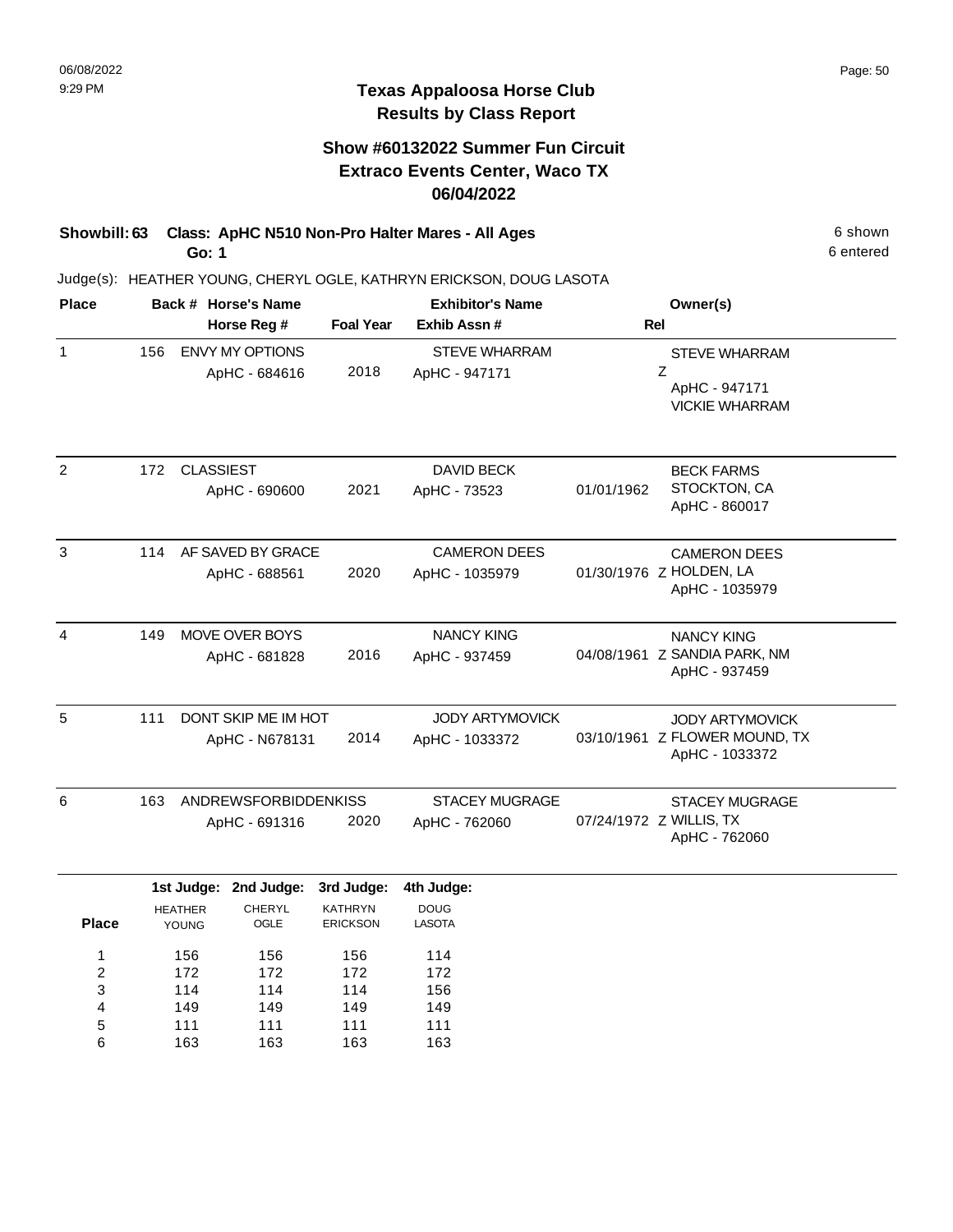## **Show #60132022 Summer Fun Circuit Extraco Events Center, Waco TX 06/04/2022**

**Showbill: 64 Class: ApHC Y130 Bareback Equitation - 18 & Under** 1 **1 Shown** 1 shown **Go: 1**

Judge(s): HEATHER YOUNG, CHERYL OGLE, KATHRYN ERICKSON, DOUG LASOTA

| <b>Place</b> | Back # Horse's Name                            |                  | <b>Exhibitor's Name</b>                | Owner(s)                                                                 |
|--------------|------------------------------------------------|------------------|----------------------------------------|--------------------------------------------------------------------------|
|              | Horse Reg #                                    | <b>Foal Year</b> | Exhib Assn #                           | <b>Birthdate</b><br>Rel                                                  |
|              | <b>HES ALL SONNY</b><br>106<br>ApHC - CN634181 | 2004             | <b>MELISSA MAUNEY</b><br>ApHC - 974120 | <b>WILLIAM S MAUNEY JR</b><br>04/29/2003 C MAGNOLIA, TX<br>ApHC - 959253 |

|              |                | 1st Judge: 2nd Judge: 3rd Judge: 4th Judge: |                 |               |
|--------------|----------------|---------------------------------------------|-----------------|---------------|
|              | <b>HEATHER</b> | <b>CHERYL</b>                               | KATHRYN         | <b>DOUG</b>   |
| <b>Place</b> | <b>YOUNG</b>   | OGLE                                        | <b>ERICKSON</b> | <b>LASOTA</b> |
|              | 106            | 106                                         | 106             | 106           |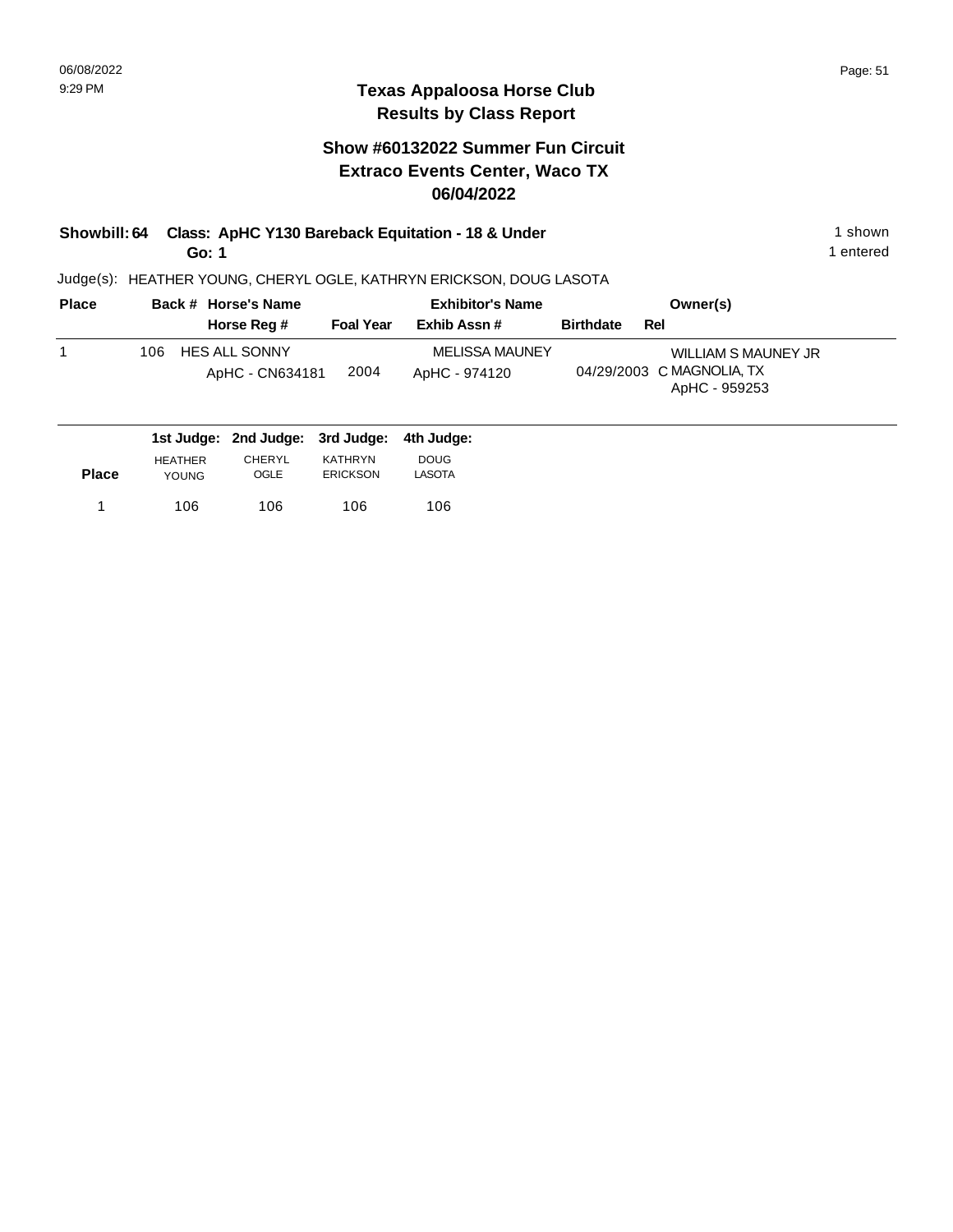## **Show #60132022 Summer Fun Circuit Extraco Events Center, Waco TX 06/04/2022**

#### **Showbill: 65 Class: ApHC N360 Non-Pro Bareback Horsemanship** 2 shown 2 shown **Go: 1**

Judge(s): HEATHER YOUNG, CHERYL OGLE, KATHRYN ERICKSON, DOUG LASOTA

| <b>Place</b> |     |                | Back # Horse's Name      |                  | <b>Exhibitor's Name</b> | Owner(s)                                      |  |
|--------------|-----|----------------|--------------------------|------------------|-------------------------|-----------------------------------------------|--|
|              |     |                | Horse Reg #              | <b>Foal Year</b> | Exhib Assn#             | Rel                                           |  |
| 1            | 141 |                | NOTURMAMASBROKNHEART     |                  | <b>MATTHEW SMITH</b>    | <b>MATTHEW SMITH</b>                          |  |
|              |     |                | ApHC - 674944            | 2013             | ApHC - 928312           | 08/05/1959 Z TROPHY CLUB, TX<br>ApHC - 928312 |  |
| 2            | 105 |                | <b>WILLIE B AN AGGIE</b> |                  | <b>BRANDY KINES</b>     | <b>BRANDY KINES</b>                           |  |
|              |     |                | ApHC - 664630            | 2010             | ApHC - 706196           | 05/02/2083 Z BRYAN, TX<br>ApHC - 706196       |  |
|              |     | 1st Judge:     | 2nd Judge:               | 3rd Judge:       | 4th Judge:              |                                               |  |
|              |     | <b>HEATHER</b> | <b>CHERYL</b>            | <b>KATHRYN</b>   | <b>DOUG</b>             |                                               |  |
| <b>Place</b> |     | <b>YOUNG</b>   | OGLE                     | <b>ERICKSON</b>  | LASOTA                  |                                               |  |
| 1            |     | 141            | 141                      | 141              | 141                     |                                               |  |
| 2            |     | 105            | 105                      | 105              | 105                     |                                               |  |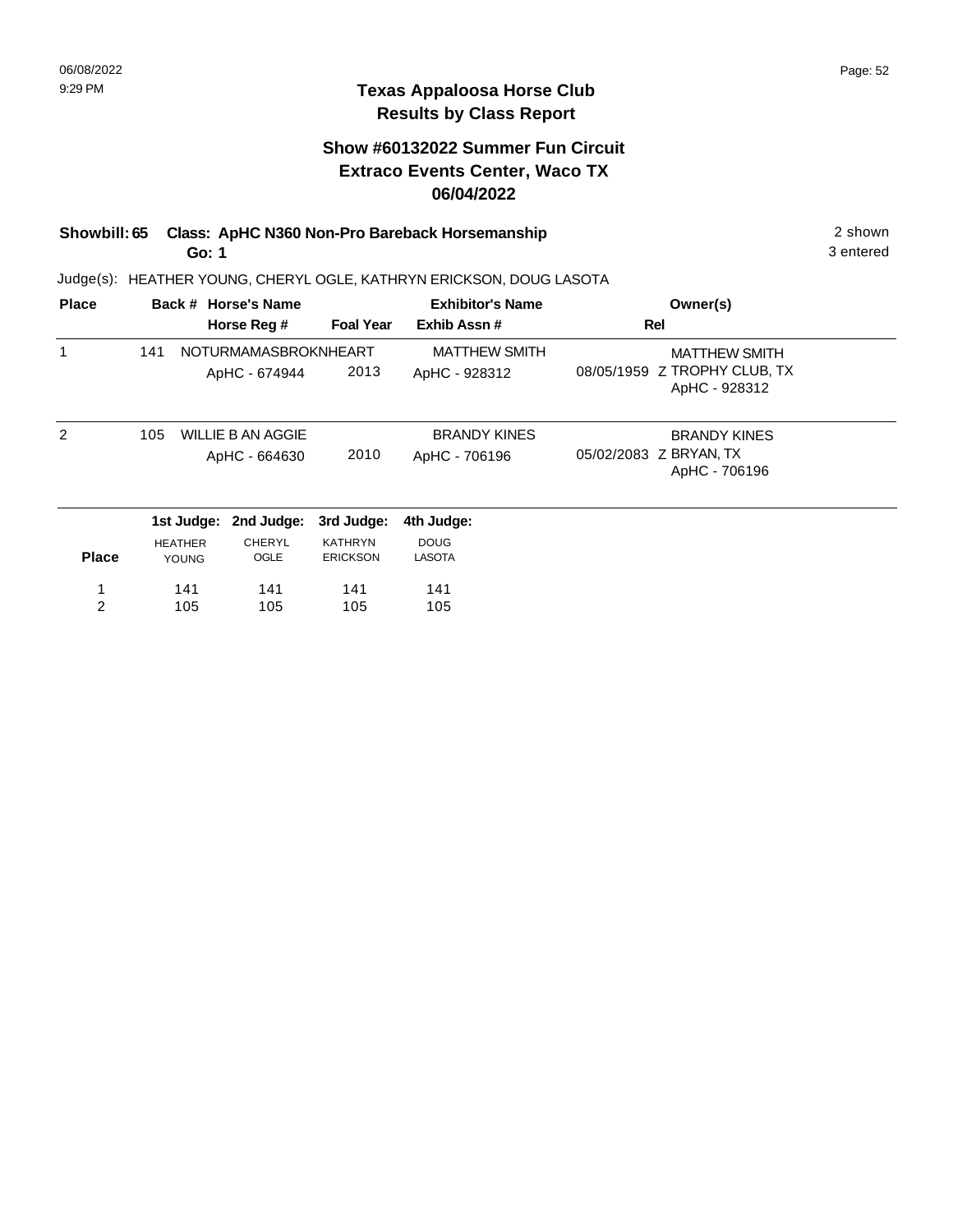### **Texas Appaloosa Horse Club Results by Class Report**

# **Show #60132022 Summer Fun Circuit Extraco Events Center, Waco TX 06/04/2022**

**Showbill: 66 Class: ApHC Y300 Leadline Equitation - 6 & Under** 3 shown **Go: 1**

> 121 128 178

1 2 3 121 178 128 178 121 128

Judge(s): HEATHER YOUNG, CHERYL OGLE, KATHRYN ERICKSON, DOUG LASOTA

| <b>Place</b>   |     | Back # Horse's Name            |                                       |                                   | <b>Exhibitor's Name</b>          |                  |     | Owner(s)                                                                |
|----------------|-----|--------------------------------|---------------------------------------|-----------------------------------|----------------------------------|------------------|-----|-------------------------------------------------------------------------|
|                |     |                                | Horse Reg #                           | <b>Foal Year</b>                  | Exhib Assn#                      | <b>Birthdate</b> | Rel |                                                                         |
| 1              | 121 |                                | <b>IM VICKI VALE</b><br>ApHC - 683889 | 2016                              | NINA HOLTMEYER<br>ApHC - 0000000 | 05/29/2018       |     | <b>MEGAN HOLTMEYER</b><br>PARKER, CO<br>ApHC - 919682<br>ARTURO MAESTAS |
|                |     |                                |                                       |                                   |                                  |                  |     | ApHC - 914831                                                           |
| $\overline{2}$ | 178 |                                | PRETTY PRETTY PRETTY                  |                                   | <b>PAISLEY RICHARD</b>           |                  |     | <b>WINDY ARNOLD</b>                                                     |
|                |     |                                | ApHC - 683934                         | 2017                              | ApHC - 1038838                   | 12/06/2015       |     | MANVEL, TX<br>ApHC - 785767                                             |
| 3              | 128 |                                | <b>ZIPMENWHITECHOCOLATE</b>           |                                   | <b>BROOKLYN OVERPECK</b>         |                  |     | <b>DEBORAH RASCH</b>                                                    |
|                |     |                                | ApHC - 635338                         | 2003                              |                                  | 03/09/2017       |     | BOERNE, TX<br>ApHC - 750735                                             |
|                |     | 1st Judge:                     | 2nd Judge:                            | 3rd Judge:                        | 4th Judge:                       |                  |     |                                                                         |
| <b>Place</b>   |     | <b>HEATHER</b><br><b>YOUNG</b> | <b>CHERYL</b><br>OGLE                 | <b>KATHRYN</b><br><b>ERICKSON</b> | <b>DOUG</b><br><b>LASOTA</b>     |                  |     |                                                                         |

178 121 128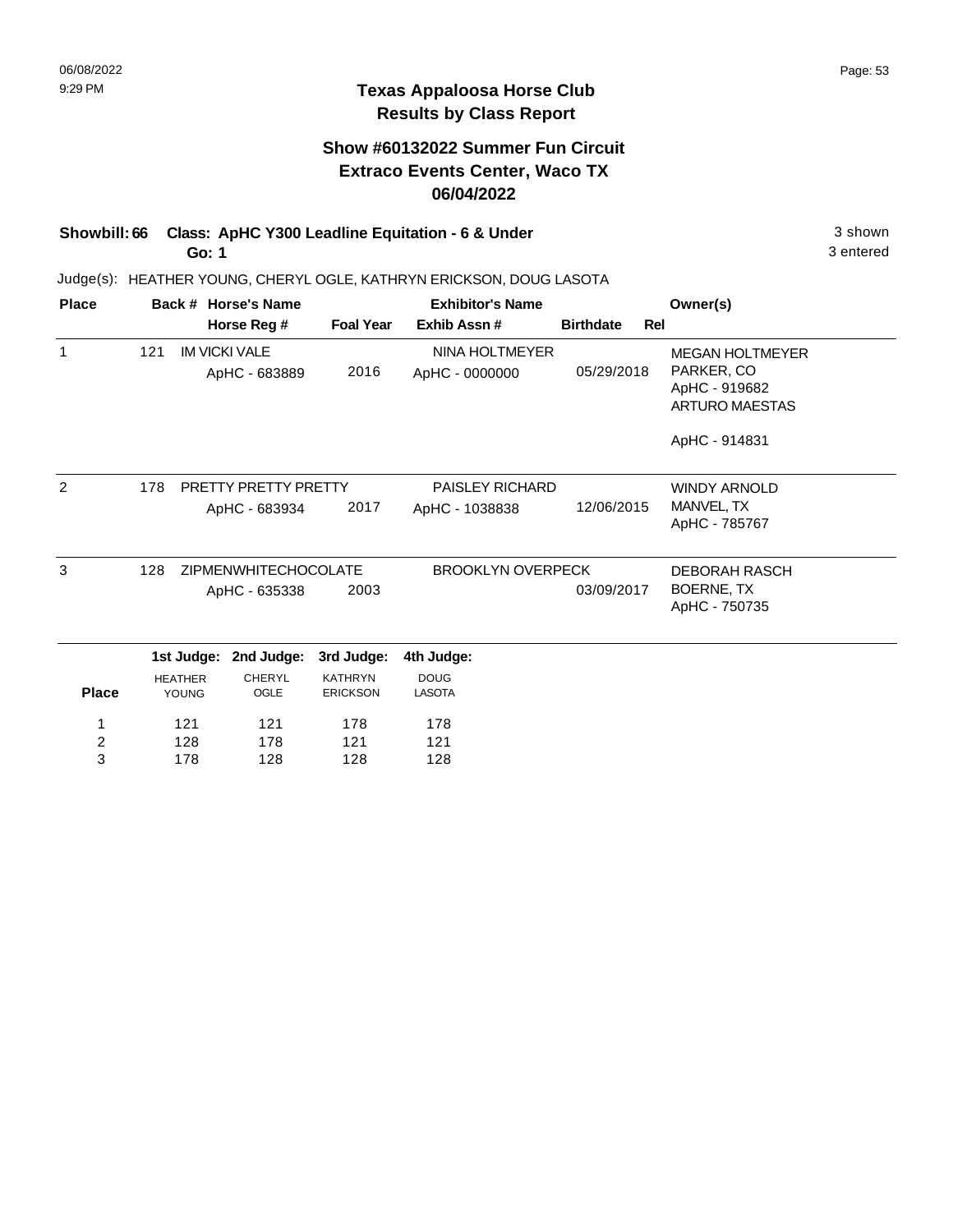# **Show #60132022 Summer Fun Circuit Extraco Events Center, Waco TX 06/04/2022**

# **Showbill: 69 Class: ApHC N370 Non Pro Reining 1 shown 1 shown 1 shown**

**Go: 1**

1 entered

| <b>Place</b> | Back # Horse's Name                           |                  | <b>Exhibitor's Name</b>           | Owner(s)                                                             |  |  |
|--------------|-----------------------------------------------|------------------|-----------------------------------|----------------------------------------------------------------------|--|--|
|              | Horse Reg #                                   | <b>Foal Year</b> | Exhib Assn#                       | Rel                                                                  |  |  |
|              | TATTOOSCONQUISTADORA<br>138<br>ApHC - N675426 | 2011             | KATHERINE ENSOR<br>ApHC - 1038836 | <b>SUSAN ENSOR</b><br>07/08/1996 C WEATHERFORD, TX<br>ApHC - 1037519 |  |  |
|              | 1st Judge: 2nd Judge: 3rd Judge:              |                  | 4th Judae:                        |                                                                      |  |  |

| <b>Place</b> | <b>HEATHER</b><br><b>YOUNG</b> | <b>CHERYL</b><br>OGLE | KATHRYN<br><b>ERICKSON</b> | <b>DOUG</b><br>LASOTA |  |
|--------------|--------------------------------|-----------------------|----------------------------|-----------------------|--|
|              | 138                            | 138                   | 138                        | 138                   |  |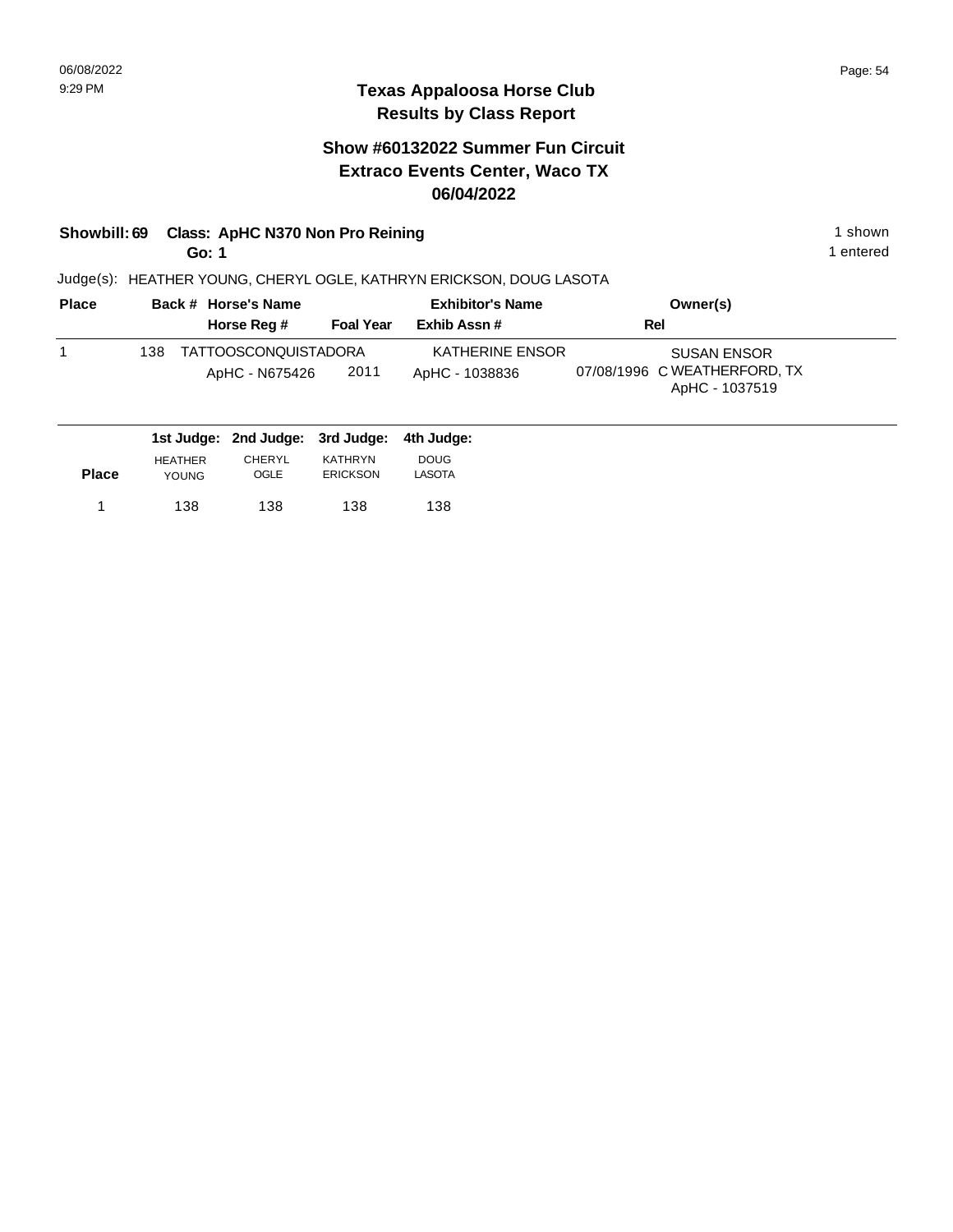# **Show #60132022 Summer Fun Circuit Extraco Events Center, Waco TX 06/03/2022**

### **Showbill: 71 Class: ApHC O340 Reining** 2 shown

**Go: 1**

Judge(s): HEATHER YOUNG, CHERYL OGLE, KATHRYN ERICKSON, DOUG LASOTA

| <b>Place</b>  |     |                                | Back # Horse's Name                     |                                   | <b>Exhibitor's Name</b>               | Owner(s)                                                       |
|---------------|-----|--------------------------------|-----------------------------------------|-----------------------------------|---------------------------------------|----------------------------------------------------------------|
|               |     |                                | Horse Reg #                             | <b>Foal Year</b>                  | Exhib Assn#                           | <b>Rel</b>                                                     |
|               | 138 |                                | TATTOOSCONQUISTADORA<br>ApHC - N675426  | 2011                              | <b>LESLIE TEMPLE</b><br>ApHC - 968494 | <b>SUSAN ENSOR</b><br><b>WEATHERFORD, TX</b><br>ApHC - 1037519 |
| $\mathcal{P}$ | 137 |                                | <b>JUSTACHICSDREAM</b><br>ApHC - 684410 | 2017                              | <b>LESLIE TEMPLE</b><br>ApHC - 968494 | <b>LESLIE TEMPLE</b><br>Z GRANBURY, TX<br>ApHC - 968494        |
|               |     | 1st Judge:                     | 2nd Judge:                              | 3rd Judge:                        | 4th Judge:                            |                                                                |
| <b>Place</b>  |     | <b>HEATHER</b><br><b>YOUNG</b> | <b>CHERYL</b><br>OGLE                   | <b>KATHRYN</b><br><b>ERICKSON</b> | <b>DOUG</b><br>LASOTA                 |                                                                |
| 1             |     | 138                            | 138                                     | 138                               | 138                                   |                                                                |
| 2             |     | 137                            | 137                                     | 137                               | 137                                   |                                                                |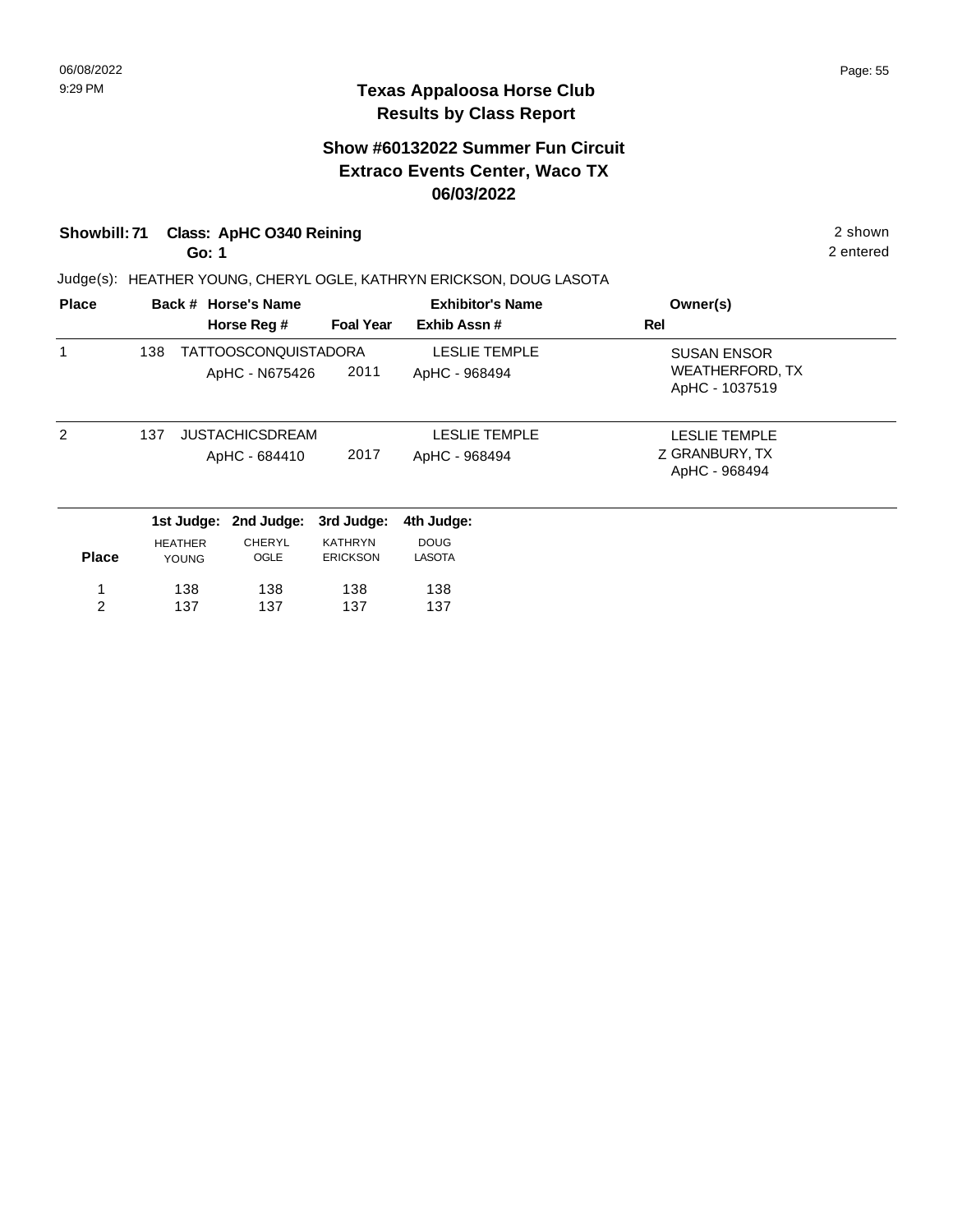# **Show #60132022 Summer Fun Circuit Extraco Events Center, Waco TX 06/04/2022**

#### **Showbill: 75 Class: ApHC O428 Yearling Longe Line** 2 shown 2 shown **Go: 1**

Judge(s): HEATHER YOUNG, CHERYL OGLE, KATHRYN ERICKSON, DOUG LASOTA

| <b>Place</b> | Back # Horse's Name |                                           |                  | <b>Exhibitor's Name</b>      | Owner(s)   |                                       |  |
|--------------|---------------------|-------------------------------------------|------------------|------------------------------|------------|---------------------------------------|--|
|              |                     | Horse Reg #                               | <b>Foal Year</b> | Exhib Assn#                  | Rel        |                                       |  |
|              | 152                 | <b>GOOD BETTER BEST</b><br>ApHC - N690888 | 2021             | PETRA CRUSE<br>ApHC - 995461 | 03/17/1981 | TAMI RADNEY & PETRA CRUSE             |  |
| 2            | 153                 | IM FLEETWOOD MAX<br>ApHC - N691391        | 2021             | PETRA CRUSE<br>ApHC - 995461 | 03/17/1981 | PATTI KANEGAE & PETRA<br><b>CRUSE</b> |  |

|              |                | 1st Judge: 2nd Judge: 3rd Judge: 4th Judge: |                 |               |
|--------------|----------------|---------------------------------------------|-----------------|---------------|
|              | <b>HEATHER</b> | CHERYL                                      | KATHRYN         | <b>DOUG</b>   |
| <b>Place</b> | <b>YOUNG</b>   | <b>OGLE</b>                                 | <b>ERICKSON</b> | <b>LASOTA</b> |
|              | 152            | 152                                         | 152             | 152           |
| ົ            | 153            | 153                                         | 153             | 153           |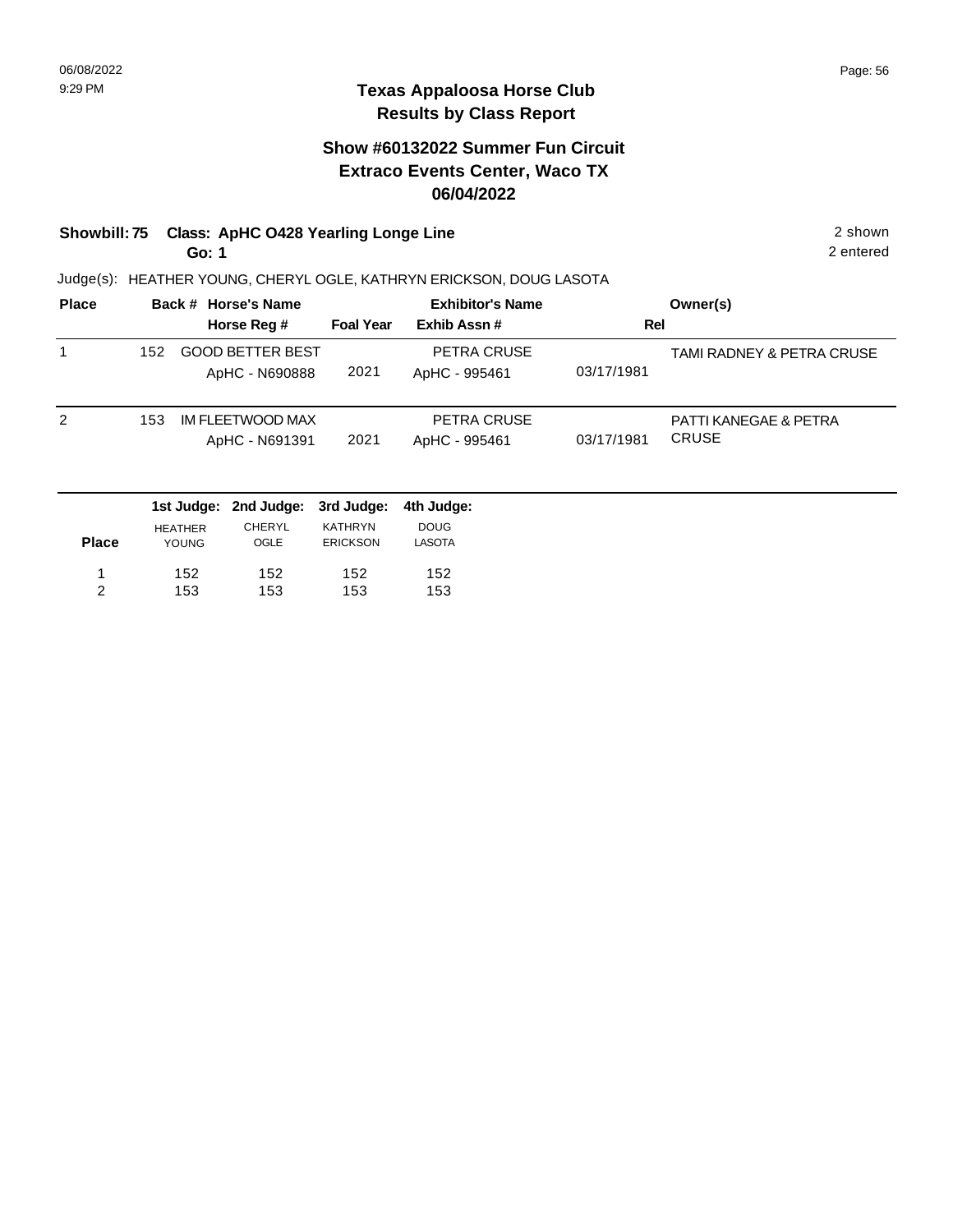# **Show #60132022 Summer Fun Circuit Extraco Events Center, Waco TX 06/04/2022**

#### **Showbill: 77 Class: ApHC N530 Non-Pro Yearling Longe Line** 2 shown 2 shown **Go: 1**

Judge(s): HEATHER YOUNG, CHERYL OGLE, KATHRYN ERICKSON, DOUG LASOTA

|     |                         |                                    | <b>Exhibitor's Name</b> |             | Owner(s)                  |
|-----|-------------------------|------------------------------------|-------------------------|-------------|---------------------------|
|     |                         |                                    |                         |             |                           |
| 152 | <b>GOOD BETTER BEST</b> |                                    | PETRA CRUSE             |             | TAMI RADNEY & PETRA CRUSE |
|     | ApHC - N690888          | 2021                               | ApHC - 995461           | 03/17/1981  |                           |
| 153 | IM FLEETWOOD MAX        |                                    | PETRA CRUSE             |             | PATTI KANEGAE & PETRA     |
|     | ApHC - N691391          | 2021                               | ApHC - 995461           | 03/17/1981  | <b>CRUSE</b>              |
|     |                         | Back # Horse's Name<br>Horse Reg # | <b>Foal Year</b>        | Exhib Assn# | Rel                       |

|              |                | 1st Judge: 2nd Judge: 3rd Judge: |                 | 4th Judae:    |
|--------------|----------------|----------------------------------|-----------------|---------------|
|              | <b>HEATHER</b> | <b>CHERYL</b>                    | <b>KATHRYN</b>  | <b>DOUG</b>   |
| <b>Place</b> | <b>YOUNG</b>   | OGLE                             | <b>ERICKSON</b> | <b>LASOTA</b> |
|              |                |                                  |                 |               |
| -1           | 152            | 152                              | 152             | 152           |
| 2            | 153            | 153                              | 153             | 153           |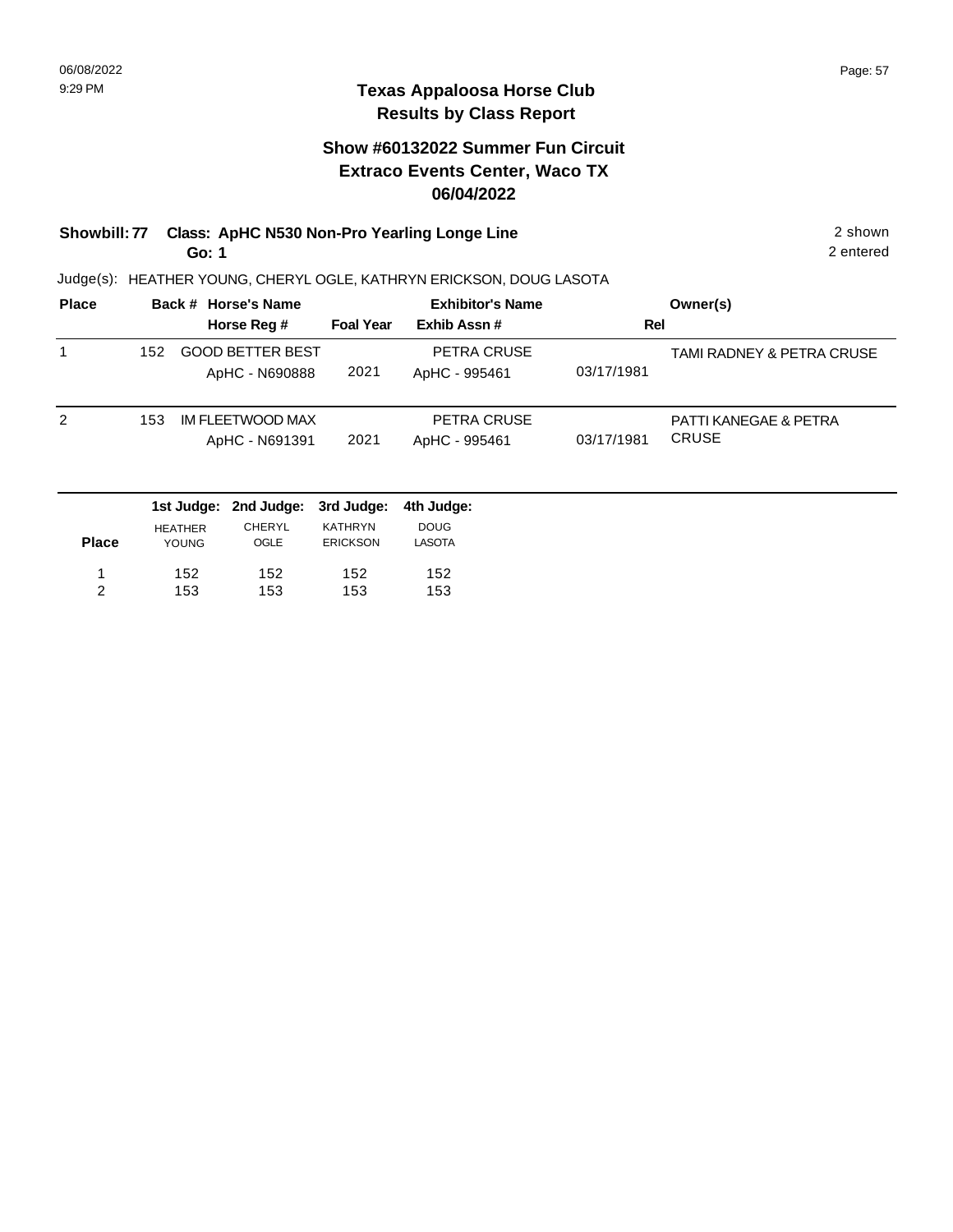### **Texas Appaloosa Horse Club Results by Class Report**

## **Show #60132022 Summer Fun Circuit Extraco Events Center, Waco TX 06/04/2022**

# **Showbill: 78 Class: ApHC N357 Non Pro Walk/TrotTrail** 5 shown

**Go: 1**

| <b>Place</b> |     |                             | Back # Horse's Name   |                                   | <b>Exhibitor's Name</b>      | Owner(s)                  |                                                 |
|--------------|-----|-----------------------------|-----------------------|-----------------------------------|------------------------------|---------------------------|-------------------------------------------------|
|              |     |                             | Horse Reg #           | <b>Foal Year</b>                  | Exhib Assn #                 |                           | Rel                                             |
| $\mathbf{1}$ | 162 | <b>EYESA HOT SMOKINCHIP</b> |                       |                                   | <b>JENCY COKER</b>           |                           | <b>JENCY COKER</b>                              |
|              |     |                             | ApHC - 661582         | 2009                              | ApHC - 1036121               |                           | 03/17/1965 Z HOWE, TX<br>ApHC - 1036121         |
| 2            | 177 |                             | CALL ME A JETSETTER   |                                   | <b>CLAUDIA ARNOLD</b>        |                           |                                                 |
|              |     |                             | ApHC - 67764          | 2014                              | ApHC - 775843                | 05/12/1952                |                                                 |
| 3            | 135 |                             | ARTY DREAMED COLORS   |                                   | <b>CANDACE KREBS</b>         |                           | <b>CANDACE KREBS</b>                            |
|              |     |                             | ApHC - 676953         | 2014                              | ApHC - 926929                |                           | 10/11/1952 Z ROUND TOP, TX<br>ApHC - 926929     |
| 4            | 158 |                             | CHIPS CALL SIGN       |                                   | <b>CHARLISSA STEPHENS</b>    | <b>CHARLISSA STEPHENS</b> |                                                 |
|              |     | ApHC - 670444               |                       | 2011                              | ApHC - 821965                |                           | 05/22/1961 Z SAN ANTONIO, TX<br>ApHC - 821965   |
| 5            | 111 |                             | DONT SKIP ME IM HOT   |                                   | <b>JODY ARTYMOVICK</b>       |                           | <b>JODY ARTYMOVICK</b>                          |
|              |     | 2014<br>ApHC - N678131      |                       |                                   | ApHC - 1033372               |                           | 03/10/1961 Z FLOWER MOUND, TX<br>ApHC - 1033372 |
|              |     | 1st Judge:                  | 2nd Judge:            | 3rd Judge:                        | 4th Judge:                   |                           |                                                 |
| <b>Place</b> |     | <b>HEATHER</b><br>YOUNG     | <b>CHERYL</b><br>OGLE | <b>KATHRYN</b><br><b>ERICKSON</b> | <b>DOUG</b><br><b>LASOTA</b> |                           |                                                 |
| 1            |     | 162                         | 162                   | 135                               | 162                          |                           |                                                 |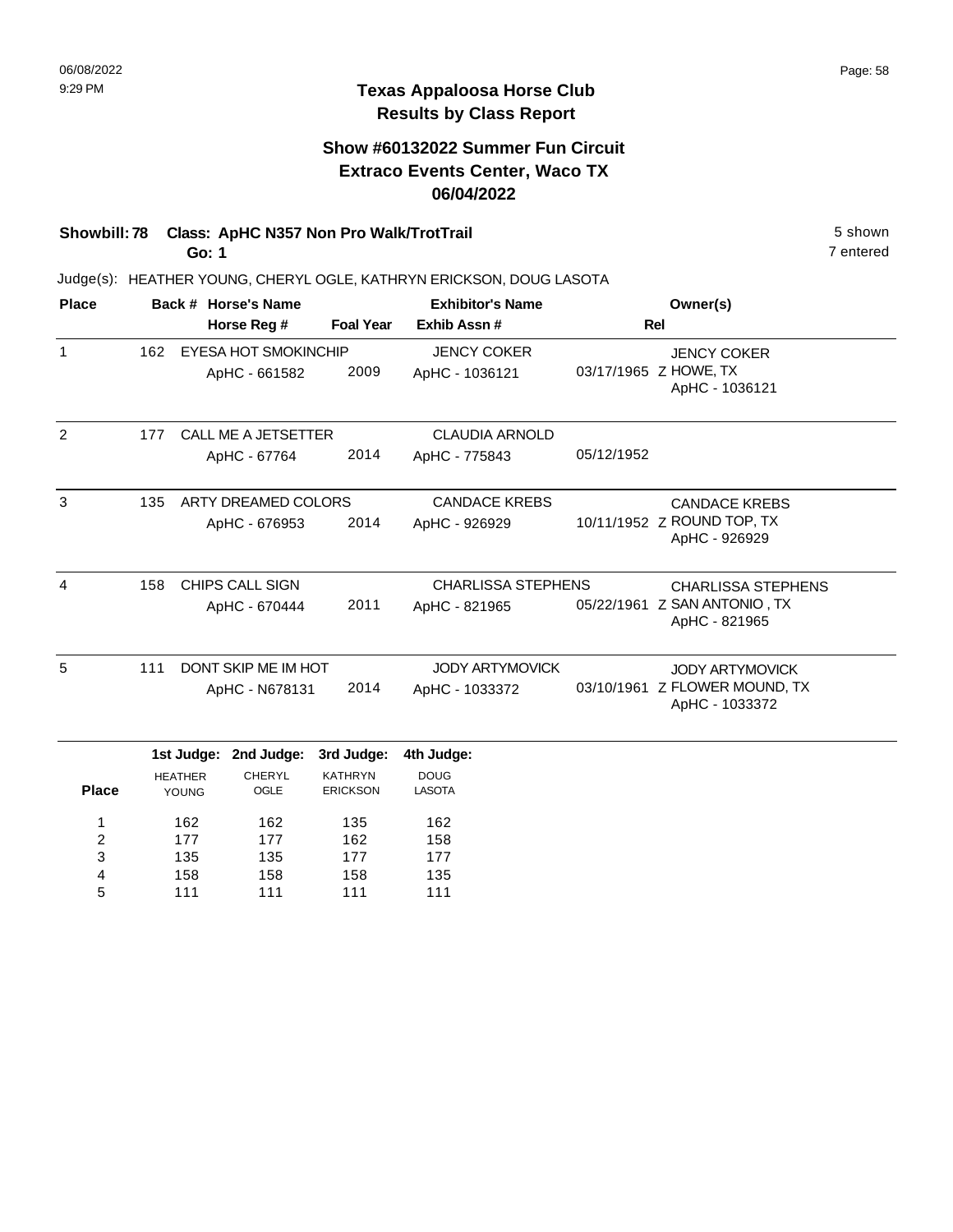### **Texas Appaloosa Horse Club Results by Class Report**

# **Show #60132022 Summer Fun Circuit Extraco Events Center, Waco TX 06/04/2022**

#### **Showbill: 81 Class: ApHC Y292 Trail - 14-18** 2 shown

**Go: 1**

| <b>Place</b>   |     |                                | Back # Horse's Name                     |                                   | <b>Exhibitor's Name</b>                | Owner(s)         |                                                                           |
|----------------|-----|--------------------------------|-----------------------------------------|-----------------------------------|----------------------------------------|------------------|---------------------------------------------------------------------------|
|                |     |                                | Horse Reg #                             | <b>Foal Year</b>                  | Exhib Assn#                            | <b>Birthdate</b> | Rel                                                                       |
|                | 106 |                                | <b>HES ALL SONNY</b><br>ApHC - CN634181 | 2004                              | <b>MELISSA MAUNEY</b><br>ApHC - 974120 | 04/29/2003       | <b>WILLIAM S MAUNEY JR</b><br>C MAGNOLIA, TX<br>ApHC - 959253             |
| $\mathcal{P}$  | 101 |                                | LOPIN IN CHOCOLATE<br>ApHC - 661964     | 2009                              | <b>TAYLOR SMITH</b><br>ApHC - 1007706  |                  | <b>TAYLOR SMITH</b><br>08/06/2004 Z COLLEGE STATION, TX<br>ApHC - 1007706 |
|                |     | 1st Judge:                     | 2nd Judge:                              | 3rd Judge:                        | 4th Judge:                             |                  |                                                                           |
| <b>Place</b>   |     | <b>HEATHER</b><br><b>YOUNG</b> | <b>CHERYL</b><br>OGLE                   | <b>KATHRYN</b><br><b>ERICKSON</b> | <b>DOUG</b><br><b>LASOTA</b>           |                  |                                                                           |
| 1              |     | 106                            | 106                                     | 106                               | 106                                    |                  |                                                                           |
| $\overline{2}$ |     | 101                            | 101                                     | 101                               | 101                                    |                  |                                                                           |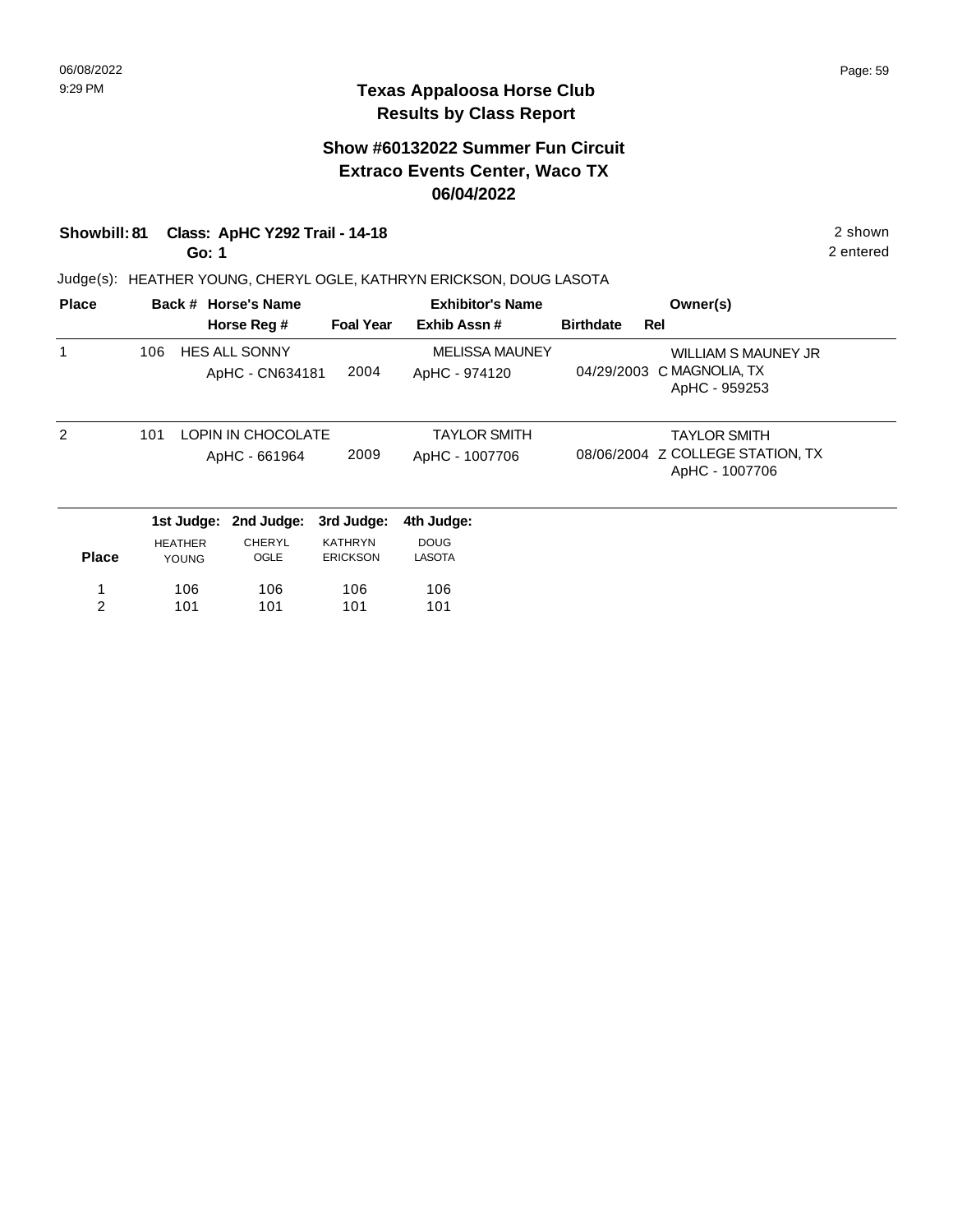## **Show #60132022 Summer Fun Circuit Extraco Events Center, Waco TX 06/04/2022**

# **Showbill: 83 Class: ApHC N350 Non Pro Trail 5 Shown 5 Shown 5 shown 5 shown**

**Go: 1**

150

5

150

150

150

5 entered

| <b>Place</b>                           |     | Back # Horse's Name<br>Horse Reg #           |                                         |                                   | <b>Exhibitor's Name</b>                  |            | Owner(s)                                                                 |
|----------------------------------------|-----|----------------------------------------------|-----------------------------------------|-----------------------------------|------------------------------------------|------------|--------------------------------------------------------------------------|
|                                        |     |                                              |                                         |                                   | Exhib Assn#                              |            | <b>Rel</b>                                                               |
| $\mathbf{1}$                           | 110 |                                              | HOT N FOOLISH<br>ApHC - N664710         | 2009                              | <b>MAEGAN ALEXANDER</b><br>ApHC - 967627 |            | <b>MAEGAN ALEXANDER</b><br>02/14/1996 Z PILOT POINT, TX<br>ApHC - 967627 |
| 2                                      | 119 |                                              | <b>IZA STYLISH JET</b><br>ApHC - 662806 | 2009                              | <b>ABIGAIL BECK</b><br>ApHC - 937349     | 03/16/1998 | <b>BECK FARMS</b><br>STOCKTON, CA<br>ApHC - 860017                       |
| 3                                      | 102 | <b>MY BENTLEY</b><br>ApHC - N659934          |                                         | 2009                              | <b>CARISSA MONTES</b><br>ApHC - 858525   |            | <b>CARISSA MONTES</b><br>01/21/1990 Z LEAGUE CITY, TX<br>ApHC - 858525   |
| $\overline{4}$                         | 106 | <b>HES ALL SONNY</b><br>ApHC - CN634181      |                                         | 2004                              | <b>ASHLEY MAUNEY</b><br>ApHC - 958931    |            | <b>WILLIAM S MAUNEY JR</b><br>11/28/1996 C MAGNOLIA, TX<br>ApHC - 959253 |
| 5                                      | 150 | <b>HOT CHOCOLATE BLAZE</b><br>ApHC - N677016 |                                         | 2014                              | <b>MATT GRAVES</b><br>ApHC - 973172      |            | <b>MATT GRAVES</b><br>01/01/1998 Z GRAND ISLAND, NE<br>ApHC - 973172     |
|                                        |     | 1st Judge:                                   | 2nd Judge:                              | 3rd Judge:                        | 4th Judge:                               |            |                                                                          |
| <b>Place</b>                           |     | <b>HEATHER</b><br>YOUNG                      | CHERYL<br>OGLE                          | <b>KATHRYN</b><br><b>ERICKSON</b> | <b>DOUG</b><br><b>LASOTA</b>             |            |                                                                          |
| 1<br>$\overline{\mathbf{c}}$<br>3<br>4 |     | 110<br>119<br>102<br>106                     | 110<br>119<br>102<br>106                | 110<br>119<br>102<br>106          | 110<br>119<br>106<br>102                 |            |                                                                          |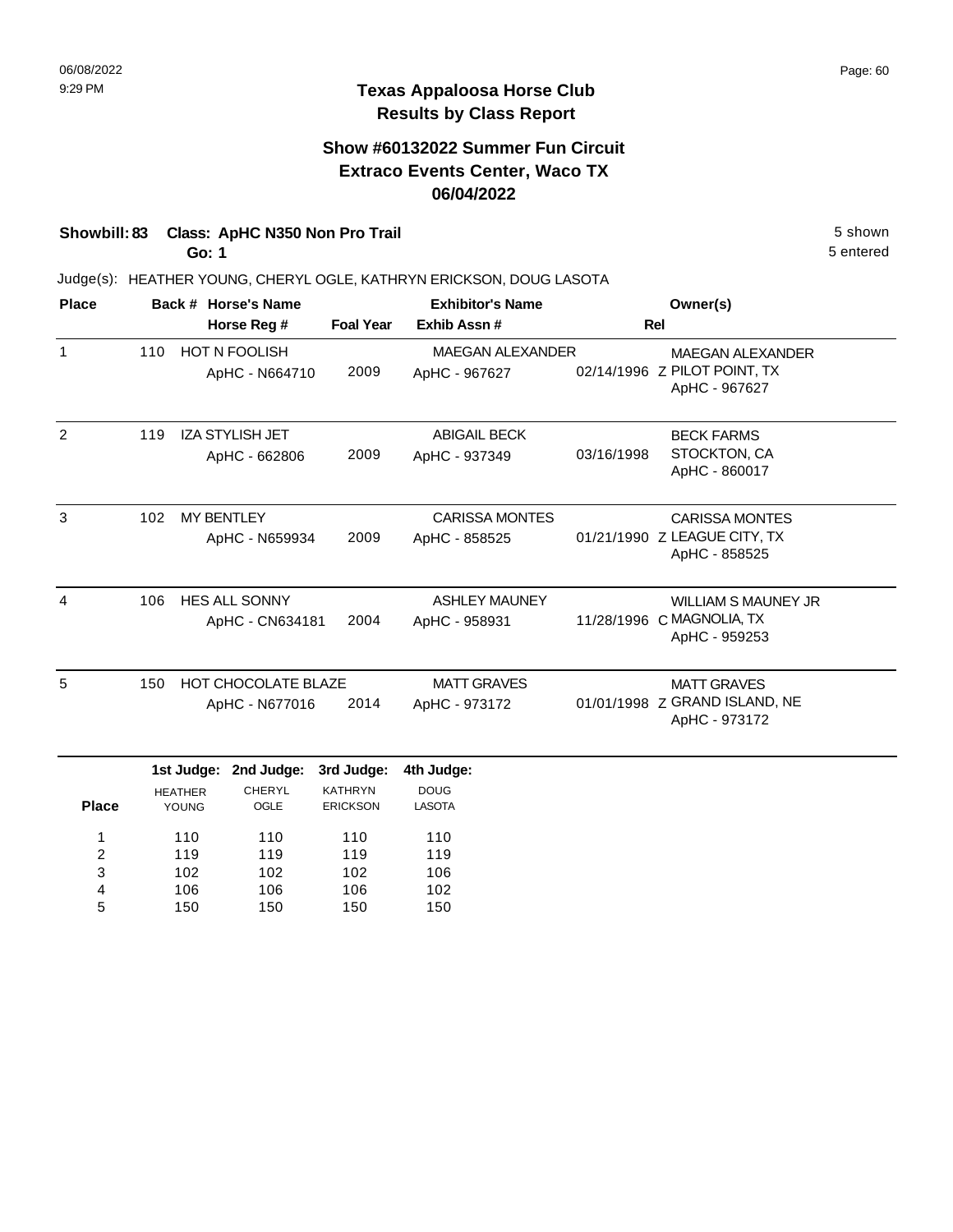### **Texas Appaloosa Horse Club Results by Class Report**

## **Show #60132022 Summer Fun Circuit Extraco Events Center, Waco TX 06/04/2022**

# **Showbill: 84 Class: ApHC N355 Non Pro 35 & Over Trail 4 shown 4 shown**

**Go: 1**

113

4

113

113

113

| <b>Place</b> |                                                   |            | Back # Horse's Name                       |                                           | <b>Exhibitor's Name</b>              | Owner(s)                                                              |                                                                |  |
|--------------|---------------------------------------------------|------------|-------------------------------------------|-------------------------------------------|--------------------------------------|-----------------------------------------------------------------------|----------------------------------------------------------------|--|
|              |                                                   |            | Horse Reg #                               | <b>Foal Year</b>                          | Exhib Assn#                          |                                                                       | <b>Rel</b>                                                     |  |
| $\mathbf{1}$ | 148                                               |            | ETCHED BY THE CHIP<br>ApHC - N643887      | 2006                                      | <b>DEBBIE RYAN</b><br>ApHC - 886197  |                                                                       | <b>DEBBIE RYAN</b><br>06/25/1953 Z SANGER, TX<br>ApHC - 886197 |  |
| 2            | 105                                               |            | <b>WILLIE B AN AGGIE</b><br>ApHC - 664630 | 2010                                      | <b>BRANDY KINES</b><br>ApHC - 706196 |                                                                       | <b>BRANDY KINES</b><br>05/02/2083 Z BRYAN, TX<br>ApHC - 706196 |  |
| 3            | 149                                               |            | <b>MOVE OVER BOYS</b><br>ApHC - 681828    | 2016                                      | <b>NANCY KING</b><br>ApHC - 937459   | 04/08/1961                                                            | <b>NANCY KING</b><br>Z SANDIA PARK, NM<br>ApHC - 937459        |  |
| 4            | 113<br><b>STYLIST CHOCOLATE</b><br>ApHC - N675460 |            | 2013                                      | <b>STEFANIE SALINAS</b><br>ApHC - 1026446 |                                      | <b>STEFANIE SALINAS</b><br>01/01/1960 Z ABILENE, TX<br>ApHC - 1026446 |                                                                |  |
|              |                                                   | 1st Judge: | 2nd Judge:                                | 3rd Judge:                                | 4th Judge:                           |                                                                       |                                                                |  |
| <b>Place</b> | <b>HEATHER</b><br>YOUNG                           |            | <b>CHERYL</b><br>OGLE                     | <b>KATHRYN</b><br><b>ERICKSON</b>         | <b>DOUG</b><br><b>LASOTA</b>         |                                                                       |                                                                |  |
| 1            |                                                   | 105        | 149                                       | 148                                       | 148                                  |                                                                       |                                                                |  |
| 2            |                                                   | 148        | 148                                       | 105                                       | 105                                  |                                                                       |                                                                |  |
| 3            |                                                   | 149        | 105                                       | 149                                       | 149                                  |                                                                       |                                                                |  |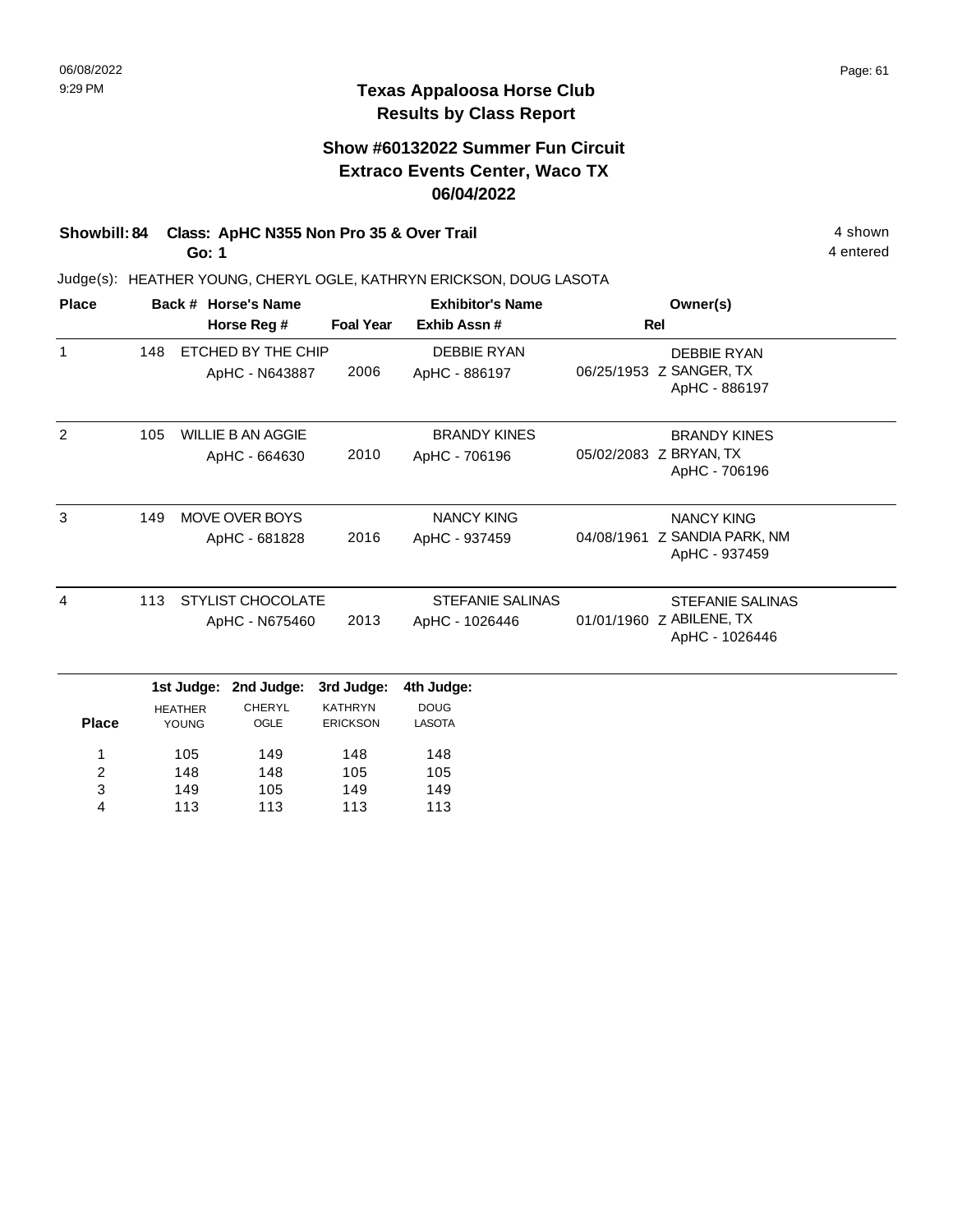# **Show #60132022 Summer Fun Circuit Extraco Events Center, Waco TX 06/04/2022**

#### **Showbill: 85 Class: ApHC N358 Masters Non Pro Trail 4 Shown 4 shown 4 shown Go: 1**

Judge(s): HEATHER YOUNG, CHERYL OGLE, KATHRYN ERICKSON, DOUG LASOTA

| <b>Place</b> |     |                   | Back # Horse's Name      |                  | <b>Exhibitor's Name</b> | Owner(s)                                 |
|--------------|-----|-------------------|--------------------------|------------------|-------------------------|------------------------------------------|
|              |     |                   | Horse Reg #              | <b>Foal Year</b> | Exhib Assn#             | <b>Rel</b>                               |
| $\mathbf{1}$ | 148 |                   | ETCHED BY THE CHIP       |                  | <b>DEBBIE RYAN</b>      | <b>DEBBIE RYAN</b>                       |
|              |     |                   | ApHC - N643887           | 2006             | ApHC - 886197           | 06/25/1953 Z SANGER, TX<br>ApHC - 886197 |
|              |     |                   |                          |                  |                         |                                          |
| 2            | 149 |                   | <b>MOVE OVER BOYS</b>    |                  | <b>NANCY KING</b>       | <b>NANCY KING</b>                        |
|              |     | ApHC - 681828     |                          | 2016             | ApHC - 937459           | 04/08/1961 Z SANDIA PARK, NM             |
|              |     |                   |                          |                  |                         | ApHC - 937459                            |
| 3            | 113 |                   | <b>STYLIST CHOCOLATE</b> |                  | <b>STEFANIE SALINAS</b> | <b>STEFANIE SALINAS</b>                  |
|              |     |                   |                          | 2013             |                         | 01/01/1960 Z ABILENE, TX                 |
|              |     |                   | ApHC - N675460           |                  | ApHC - 1026446          | ApHC - 1026446                           |
|              |     |                   |                          |                  |                         |                                          |
| 4            | 142 |                   | <b>RIPPLE N ZIP</b>      |                  | <b>KRISTI ALBIN</b>     | <b>KRISTI ALBIN</b>                      |
|              |     |                   | ApHC - N641644           | 2005             | ApHC - 873952           | 04/12/1967 Z SAN ANTONIO, TX             |
|              |     |                   |                          |                  |                         | ApHC - 873952                            |
|              |     | 1st Judge:        | 2nd Judge:               | 3rd Judge:       | 4th Judge:              |                                          |
|              |     | <b>HEATHER</b>    | <b>CHERYL</b>            | <b>KATHRYN</b>   | <b>DOUG</b>             |                                          |
| <b>Place</b> |     | YOUNG             | OGLE                     | <b>ERICKSON</b>  | <b>LASOTA</b>           |                                          |
| 1            |     | 148               | 148                      | 148              | 148                     |                                          |
| 2            |     | 113               | 149                      | 149              | 149                     |                                          |
| 3            |     | 149               | 142                      | 142              | 113                     |                                          |
| 4            | 142 | 113<br>113<br>142 |                          |                  |                         |                                          |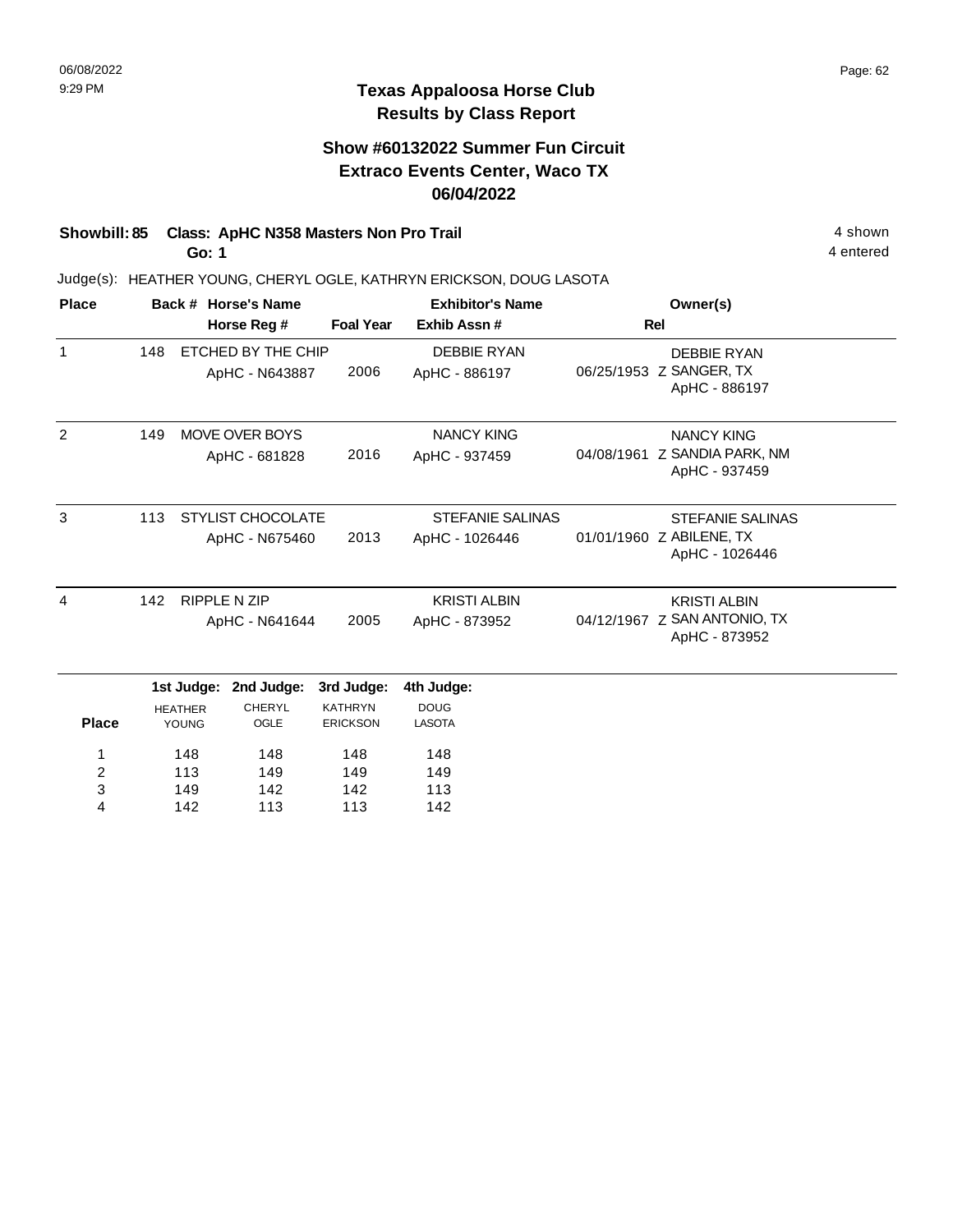# **Show #60132022 Summer Fun Circuit Extraco Events Center, Waco TX 06/04/2022**

#### **Showbill: 87 Class: ApHC O422 Western Pleasure - Senior** 4 shown **Go: 1**

111

4

111

111

111

Judge(s): HEATHER YOUNG, CHERYL OGLE, KATHRYN ERICKSON, DOUG LASOTA

| <b>Place</b>        |                                              |                         | Back # Horse's Name                        |                                       | <b>Exhibitor's Name</b>                                             | Owner(s)                                                                      |
|---------------------|----------------------------------------------|-------------------------|--------------------------------------------|---------------------------------------|---------------------------------------------------------------------|-------------------------------------------------------------------------------|
|                     |                                              |                         | Horse Reg #                                | <b>Foal Year</b>                      | Exhib Assn#                                                         | <b>Rel</b>                                                                    |
| $\mathbf{1}$        | 113                                          |                         | <b>STYLIST CHOCOLATE</b><br>ApHC - N675460 | 2013                                  | <b>MACKENZIE FALLIS</b><br>ApHC - 897017                            | <b>STEFANIE SALINAS</b><br>ABILENE, TX<br>ApHC - 1026446                      |
| 2                   | 182                                          |                         | RED CHOCOLATE<br>ApHC - 677882             | 2013                                  | <b>KOLLIN FISCHER</b><br>ApHC - 955435                              | <b>JEFF KLEIN</b><br>PILOT POINT, TX<br>ApHC - 600936<br><b>MARILYN ALLEN</b> |
| 3                   | 103                                          |                         | <b>LAZY LOPIN HANDS</b><br>ApHC - 680053   | 2015                                  | <b>LONNIE CRUSE</b><br>ApHC - 606529                                | <b>AMY REYNOLDS</b><br>Z ALVIN, TX                                            |
| 4                   | 111<br>DONT SKIP ME IM HOT<br>ApHC - N678131 |                         | 2014                                       | <b>JEANNIE YOUNG</b><br>ApHC - 838784 | <b>JODY ARTYMOVICK</b><br><b>FLOWER MOUND, TX</b><br>ApHC - 1033372 |                                                                               |
|                     |                                              | 1st Judge:              | 2nd Judge:                                 | 3rd Judge:                            | 4th Judge:                                                          |                                                                               |
| <b>Place</b>        |                                              | <b>HEATHER</b><br>YOUNG | <b>CHERYL</b><br>OGLE                      | <b>KATHRYN</b><br><b>ERICKSON</b>     | <b>DOUG</b><br><b>LASOTA</b>                                        |                                                                               |
| 1<br>$\overline{c}$ | 113<br>182                                   |                         | 113<br>103                                 | 113<br>103                            | 182<br>113                                                          |                                                                               |
| 3                   |                                              | 103                     | 182                                        | 182                                   | 103                                                                 |                                                                               |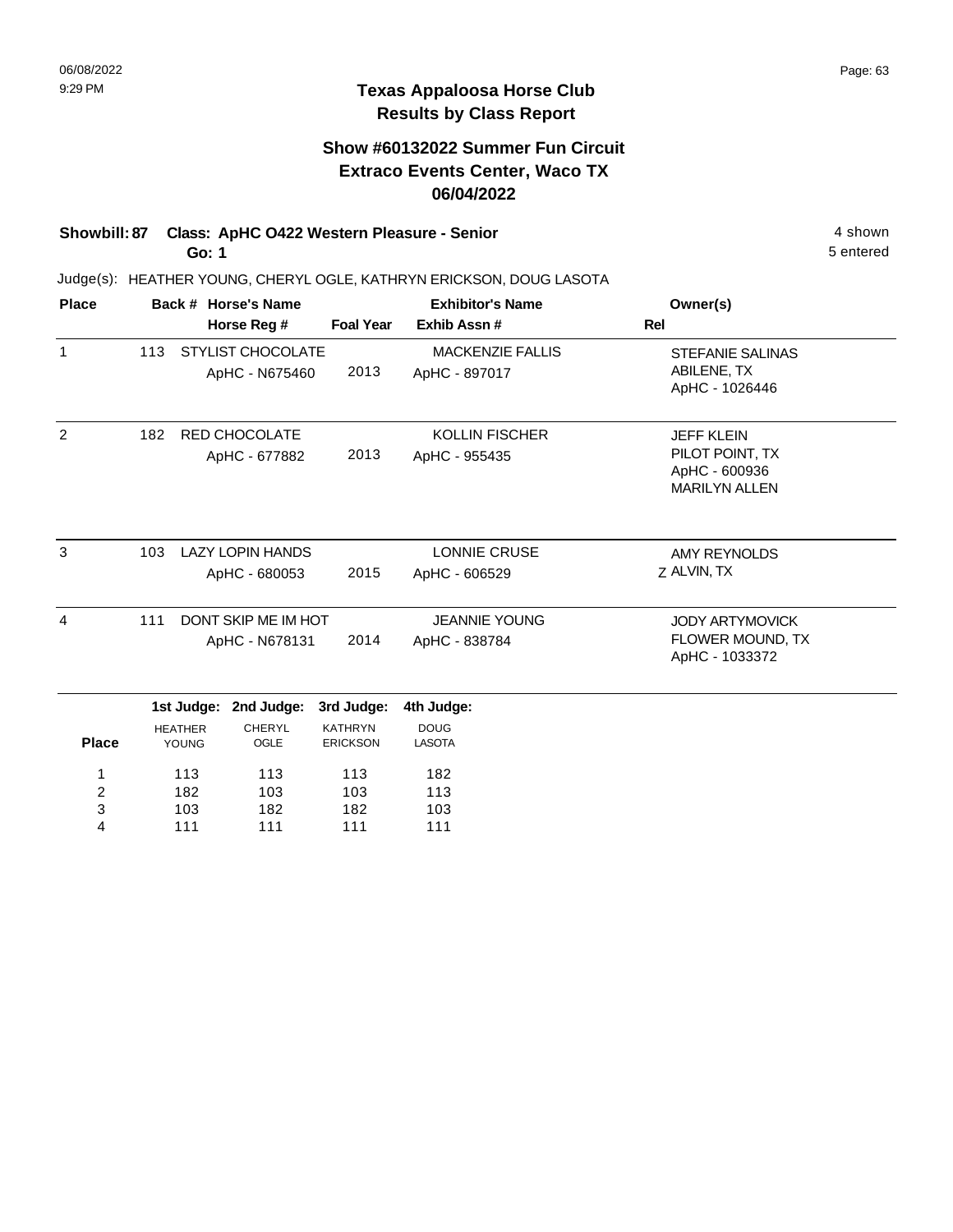# **Show #60132022 Summer Fun Circuit Extraco Events Center, Waco TX 06/04/2022**

**Showbill: 88 Class: ApHC Y342 Western Pleasure - 14 - 18** 3 shown **Go: 1**

Judge(s): HEATHER YOUNG, CHERYL OGLE, KATHRYN ERICKSON, DOUG LASOTA

| <b>Place</b>   |                              |                 | Back # Horse's Name   |                                   | <b>Exhibitor's Name</b>      | Owner(s)                   |                                                    |
|----------------|------------------------------|-----------------|-----------------------|-----------------------------------|------------------------------|----------------------------|----------------------------------------------------|
|                |                              |                 | Horse Reg #           | <b>Foal Year</b>                  | Exhib Assn#                  | <b>Birthdate</b>           | <b>Rel</b>                                         |
| 1              | 101                          |                 | LOPIN IN CHOCOLATE    |                                   | <b>TAYLOR SMITH</b>          |                            | <b>TAYLOR SMITH</b>                                |
|                |                              |                 | ApHC - 661964         | 2009                              | ApHC - 1007706               |                            | 08/06/2004 Z COLLEGE STATION, TX<br>ApHC - 1007706 |
| $\mathfrak{p}$ | 161<br>ART WORTH WAITING FOR |                 |                       |                                   | <b>OLIVE HOLM</b>            |                            | <b>OLIVE HOLM</b>                                  |
|                |                              |                 | ApHC - N680622        | 2016                              | ApHC - 1023046               | 02/10/2006                 | Z ISSAQUAH, WA<br>ApHC - 1023046                   |
| 3              | 106<br><b>HES ALL SONNY</b>  |                 |                       | <b>MELISSA MAUNEY</b>             |                              | <b>WILLIAM S MAUNEY JR</b> |                                                    |
|                |                              | ApHC - CN634181 |                       |                                   | ApHC - 974120                | 04/29/2003                 | C MAGNOLIA, TX<br>ApHC - 959253                    |
|                |                              | 1st Judge:      | 2nd Judge:            | 3rd Judge:                        | 4th Judge:                   |                            |                                                    |
| <b>Place</b>   | <b>HEATHER</b><br>YOUNG      |                 | <b>CHERYL</b><br>OGLE | <b>KATHRYN</b><br><b>ERICKSON</b> | <b>DOUG</b><br><b>LASOTA</b> |                            |                                                    |
| 1              |                              | 101             | 101                   | 101                               | 101                          |                            |                                                    |
| 2              |                              | 106             | 161                   | 161                               | 161                          |                            |                                                    |
| 3              |                              | 161             | 106                   | 106                               | 106                          |                            |                                                    |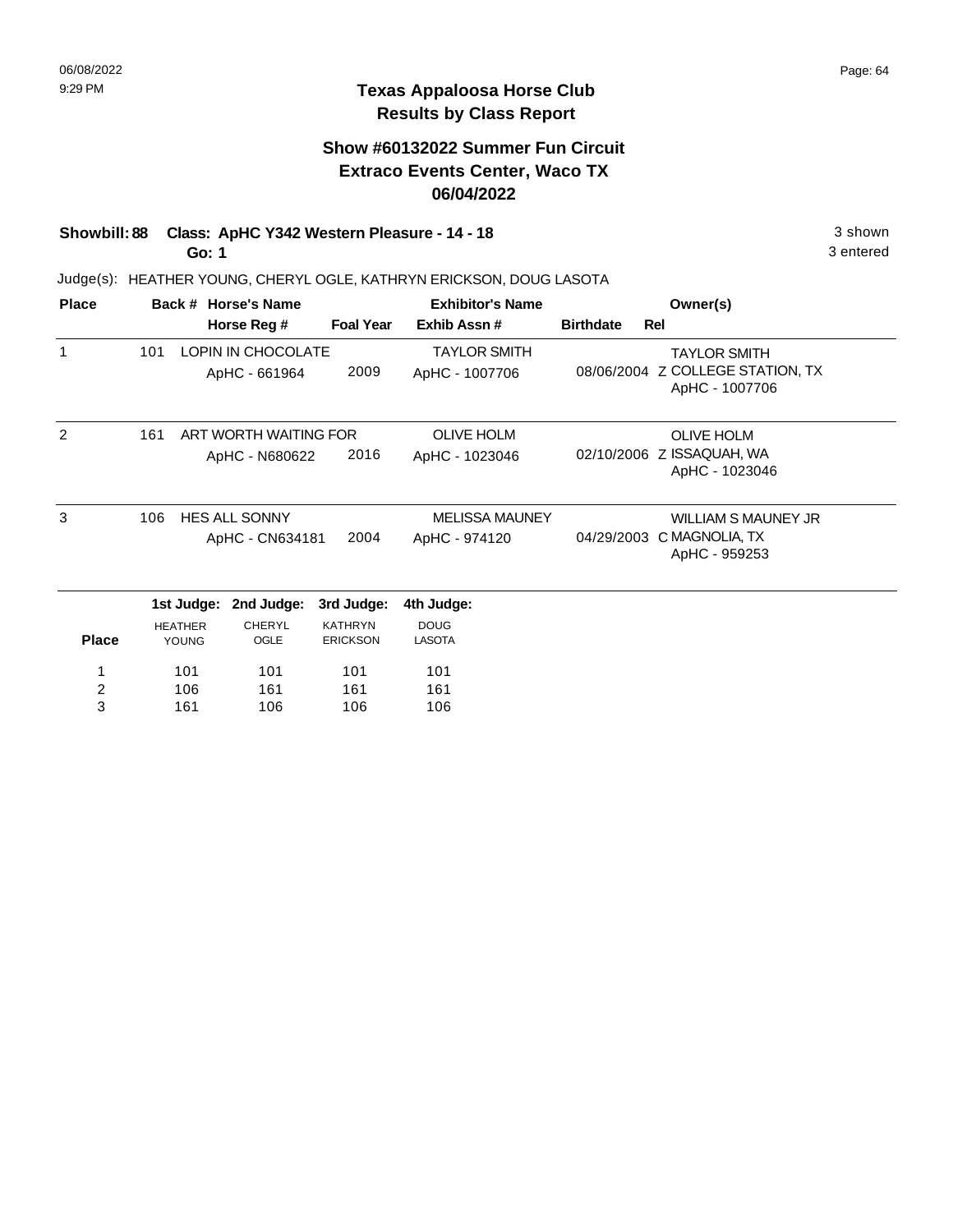## **Show #60132022 Summer Fun Circuit Extraco Events Center, Waco TX 06/04/2022**

# **Showbill: 90 Class: ApHC N330 Non Pro Western Pleasure** 5 shown

**Go: 1**

134 167

4 5

134 167

134 167

134 167

Judge(s): HEATHER YOUNG, CHERYL OGLE, KATHRYN ERICKSON, DOUG LASOTA

| <b>Place</b>   |                             |                 | Back # Horse's Name   | <b>Exhibitor's Name</b> |                         |                      | Owner(s)                                    |  |
|----------------|-----------------------------|-----------------|-----------------------|-------------------------|-------------------------|----------------------|---------------------------------------------|--|
|                |                             |                 | Horse Reg #           | <b>Foal Year</b>        | Exhib Assn #            | Rel                  |                                             |  |
| $\mathbf{1}$   | 185                         |                 | SHY ON THE ROCKS      |                         | <b>COLTON CRUSE</b>     |                      | <b>SAVANA CRUSE</b>                         |  |
|                |                             |                 | ApHC - 684035         | 2017                    | ApHC - 858526           | 09/15/1995           | DICKSON, TX<br>ApHC - 974645                |  |
| 2              | 120                         |                 | THE CAPED CRUSADER    |                         | <b>MARY BECK</b>        |                      | <b>BECK FARMS</b>                           |  |
|                |                             |                 | ApHC - 683162         | 2017                    | ApHC - 937348           | 01/01/1996           | STOCKTON, CA<br>ApHC - 860017               |  |
| 3              | <b>HOT N FOOLISH</b><br>110 |                 |                       | <b>MAEGAN ALEXANDER</b> | <b>MAEGAN ALEXANDER</b> |                      |                                             |  |
|                |                             |                 | ApHC - N664710        | 2009                    | ApHC - 967627           |                      | 02/14/1996 Z PILOT POINT, TX                |  |
|                |                             |                 |                       |                         |                         |                      | ApHC - 967627                               |  |
| $\overline{4}$ | SAUL GOOD<br>134            |                 |                       | <b>MEREDITH BUCKNER</b> |                         | <b>CANDACE KREBS</b> |                                             |  |
|                |                             |                 | ApHC - 682355         | 2016                    | ApHC - 926930           | 01/01/1990           | ROUND TOP, TX<br>ApHC - 926929              |  |
| 5              | 167                         | <b>JUST ASK</b> |                       |                         | MICHELLE MIMS           |                      | <b>MICHELLE MIMS</b>                        |  |
|                |                             | ApHC - N692214  |                       | 2019                    | ApHC - 1038451          |                      | 06/01/1982 Z MAGNOLIA, TX<br>ApHC - 1038451 |  |
|                |                             |                 | 1st Judge: 2nd Judge: | 3rd Judge:              | 4th Judge:              |                      |                                             |  |
|                |                             | <b>HEATHER</b>  | <b>CHERYL</b>         | <b>KATHRYN</b>          | <b>DOUG</b>             |                      |                                             |  |
| <b>Place</b>   |                             | YOUNG           | OGLE                  | <b>ERICKSON</b>         | LASOTA                  |                      |                                             |  |
| 1              |                             | 185             | 110                   | 120                     | 185                     |                      |                                             |  |
| $\overline{c}$ |                             | 120             | 185                   | 185                     | 120                     |                      |                                             |  |
| 3              |                             | 110             | 120                   | 110                     | 110                     |                      |                                             |  |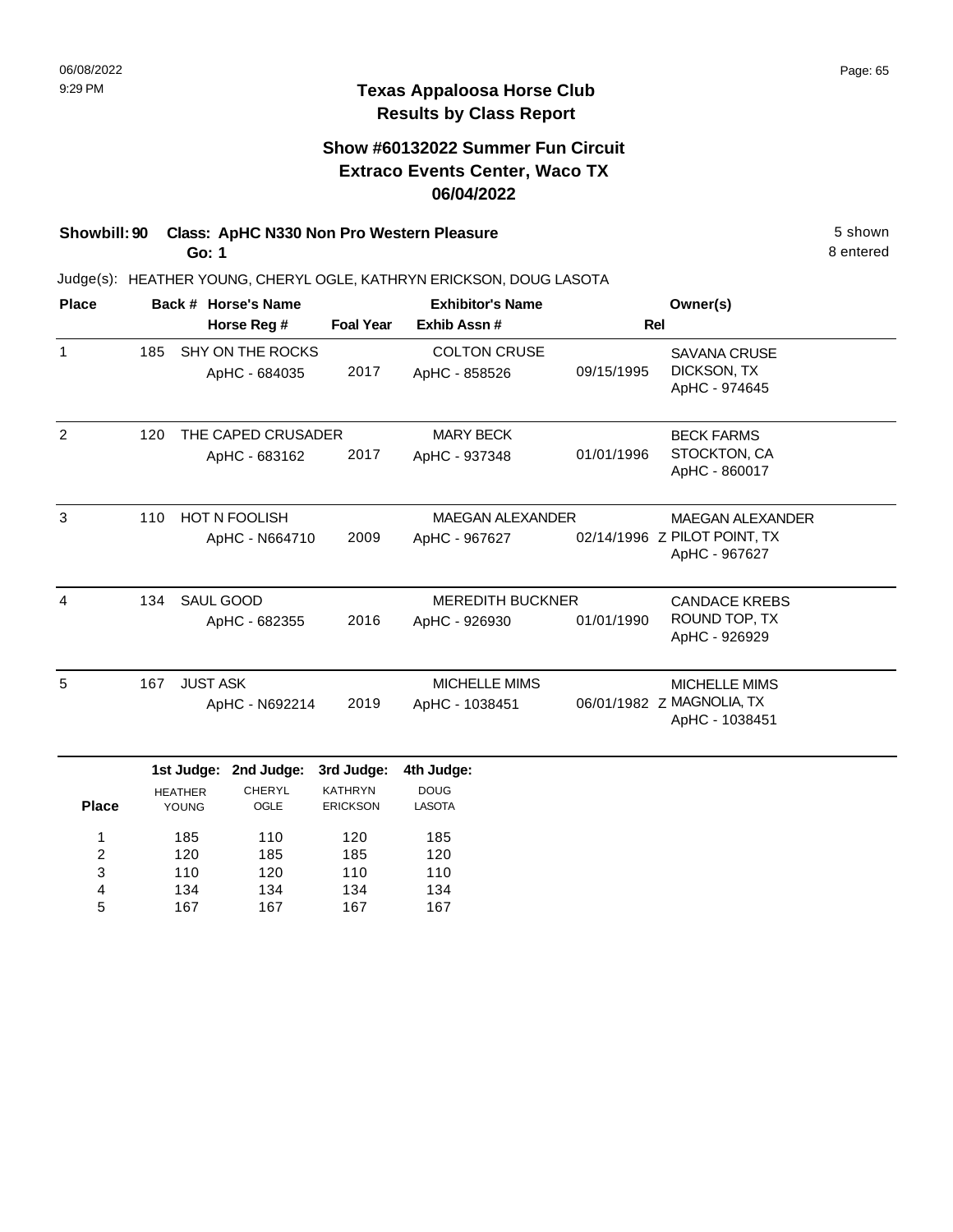### **Texas Appaloosa Horse Club Results by Class Report**

# **Show #60132022 Summer Fun Circuit Extraco Events Center, Waco TX 06/04/2022**

**Showbill: 91 Class: ApHC 0421 Western Pleasure - Junior** 4 Shown 4 shown **Go: 1**

| <b>Place</b> |                       |                | Back # Horse's Name        |                  | <b>Exhibitor's Name</b>   |                              | Owner(s)                      |  |
|--------------|-----------------------|----------------|----------------------------|------------------|---------------------------|------------------------------|-------------------------------|--|
|              |                       |                | Horse Reg #                | <b>Foal Year</b> | Exhib Assn#               | <b>Rel</b>                   |                               |  |
| $\mathbf{1}$ | 120                   |                | THE CAPED CRUSADER         |                  | <b>ARTURO MAESTAS</b>     |                              | <b>BECK FARMS</b>             |  |
|              |                       |                | ApHC - 683162              | 2017             | ApHC - 914831             |                              | STOCKTON, CA<br>ApHC - 860017 |  |
| 2            | 184                   |                | <b>LOPIN MONEY MACHINE</b> |                  | <b>DUSTIN EICKENHORST</b> |                              | <b>3G PERFORMANCE HORSES</b>  |  |
|              |                       |                | ApHC - NEED                | 2018             | ApHC - 973766             | 04/23/1987                   | BAIRD, TX<br>ApHC - NEED      |  |
| 3            | 180                   |                | SHEZ COLOR CODED           |                  | <b>MIKE HACHTEL</b>       |                              | <b>MARCHELLE EVERHART</b>     |  |
|              |                       |                | ApHC - 684743              | 2017             | ApHC - 959442             |                              | ApHC - 620389                 |  |
| 4            | 185                   |                | SHY ON THE ROCKS           |                  | <b>COLTON CRUSE</b>       |                              | <b>SAVANA CRUSE</b>           |  |
|              | 2017<br>ApHC - 684035 |                |                            | ApHC - 858526    | 09/15/1995                | DICKSON, TX<br>ApHC - 974645 |                               |  |
|              |                       | 1st Judge:     | 2nd Judge:                 | 3rd Judge:       | 4th Judge:                |                              |                               |  |
|              |                       | <b>HEATHER</b> | <b>CHERYL</b>              | <b>KATHRYN</b>   | <b>DOUG</b>               |                              |                               |  |
| <b>Place</b> |                       | YOUNG          | OGLE                       | <b>ERICKSON</b>  | <b>LASOTA</b>             |                              |                               |  |
| 1            |                       | 180            | 120                        | 120              | 184                       |                              |                               |  |
| 2            |                       | 120            | 184                        | 180              | 185                       |                              |                               |  |
| 3            |                       | 184            | 185                        | 184              | 120                       |                              |                               |  |
| 4            |                       | 185            | 180                        | 185              | 180                       |                              |                               |  |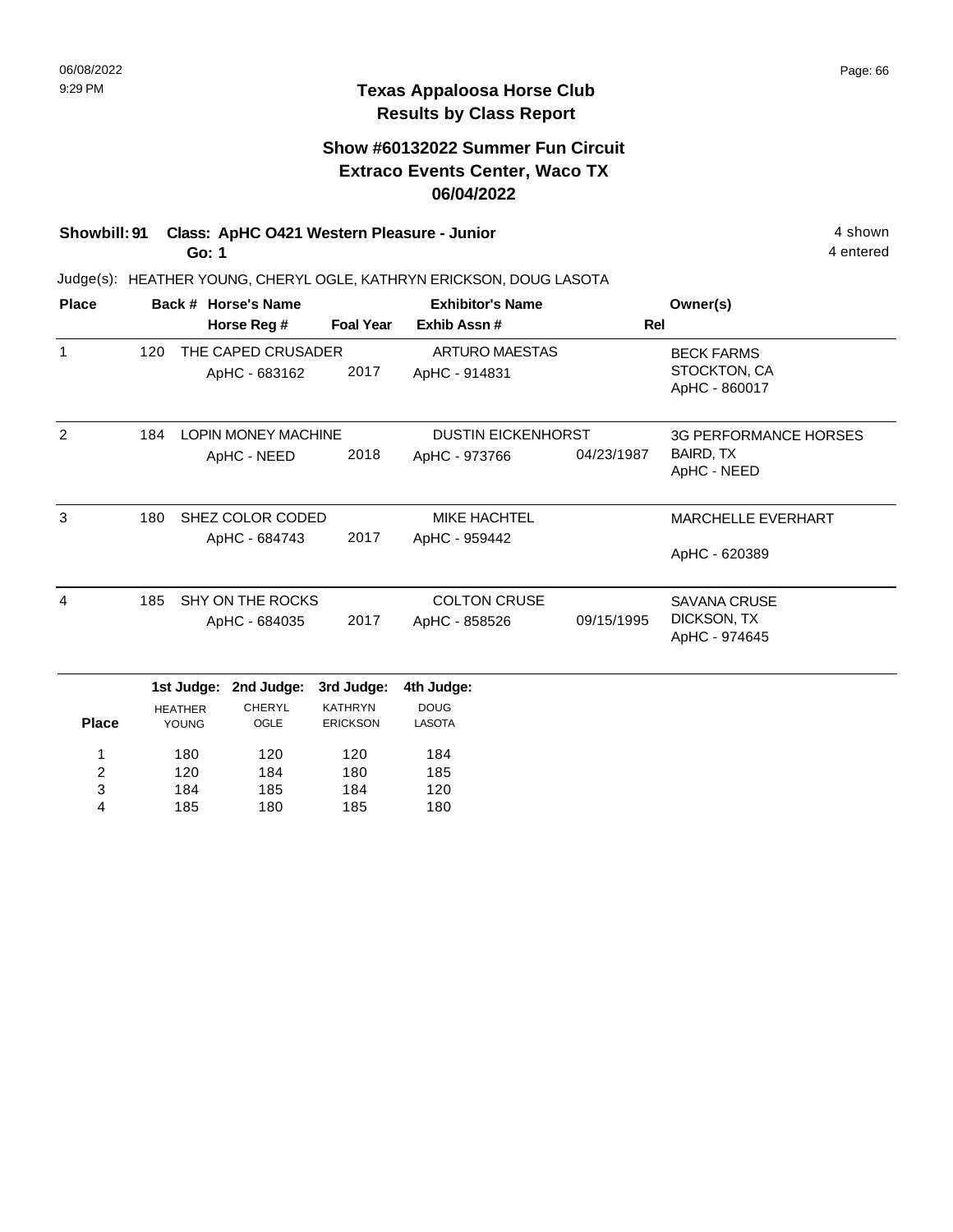105 104 167

4 5 6 105 104 167

105 104 167 105 104 167 8 entered

### **Texas Appaloosa Horse Club Results by Class Report**

# **Show #60132022 Summer Fun Circuit Extraco Events Center, Waco TX 06/04/2022**

**Showbill: 92 Class: ApHC N335 Non-Pro 35 & Over Western Pleasure** 6 Shown **Go: 1**

| <b>Place</b>   |                   |                                   | Back # Horse's Name<br>Horse Reg #             | <b>Foal Year</b>                                | <b>Exhibitor's Name</b><br>Exhib Assn #    | Owner(s)<br>Rel                                                       |
|----------------|-------------------|-----------------------------------|------------------------------------------------|-------------------------------------------------|--------------------------------------------|-----------------------------------------------------------------------|
| $\mathbf{1}$   | 145               |                                   | <b>SLEEPIN IN PARADISE</b><br>ApHC - N669696   | 2011                                            | <b>KAREN LEWIS</b><br>ApHC - 891693        | <b>KAREN LEWIS</b><br>12/03/1950 Z CONCORDIA, KS<br>ApHC - 891693     |
| $\overline{2}$ | 113               |                                   | <b>STYLIST CHOCOLATE</b><br>ApHC - N675460     | 2013                                            | <b>STEFANIE SALINAS</b><br>ApHC - 1026446  | <b>STEFANIE SALINAS</b><br>01/01/1960 Z ABILENE, TX<br>ApHC - 1026446 |
| $\mathbf{3}$   | 117               |                                   | <b>WILLY RHUMBA</b><br>ApHC - 683567           | 2017                                            | <b>LAURA ALLARD</b><br>ApHC - 812115       | <b>LAURA ALLARD</b><br>01/02/1956 Z CASTLE HAYNE, NC<br>ApHC - 812115 |
| $\overline{4}$ | 105               |                                   | <b>WILLIE B AN AGGIE</b><br>ApHC - 664630      | 2010                                            | <b>BRANDY KINES</b><br>ApHC - 706196       | <b>BRANDY KINES</b><br>05/02/2083 Z BRYAN, TX<br>ApHC - 706196        |
| 5              | 104               | ZIPS JOYFUL GLOW<br>ApHC - 668031 |                                                | 2011                                            | <b>MARIANN R SLOCUM</b><br>ApHC - 949929   | <b>MARIANN R SLOCUM</b><br>06/16/1953 Z SANTA FE, TX<br>ApHC - 949929 |
| 6              | 167               | <b>JUST ASK</b>                   | ApHC - N692214                                 | 2019                                            | <b>MICHELLE MIMS</b><br>ApHC - 1038451     | <b>MICHELLE MIMS</b><br>06/01/1982 Z MAGNOLIA, TX<br>ApHC - 1038451   |
| <b>Place</b>   |                   | <b>HEATHER</b><br>YOUNG           | 1st Judge: 2nd Judge:<br><b>CHERYL</b><br>OGLE | 3rd Judge:<br><b>KATHRYN</b><br><b>ERICKSON</b> | 4th Judge:<br><b>DOUG</b><br><b>LASOTA</b> |                                                                       |
| 1<br>2<br>3    | 113<br>145<br>117 |                                   | 145<br>113<br>117                              | 145<br>113<br>117                               | 117<br>145<br>113                          |                                                                       |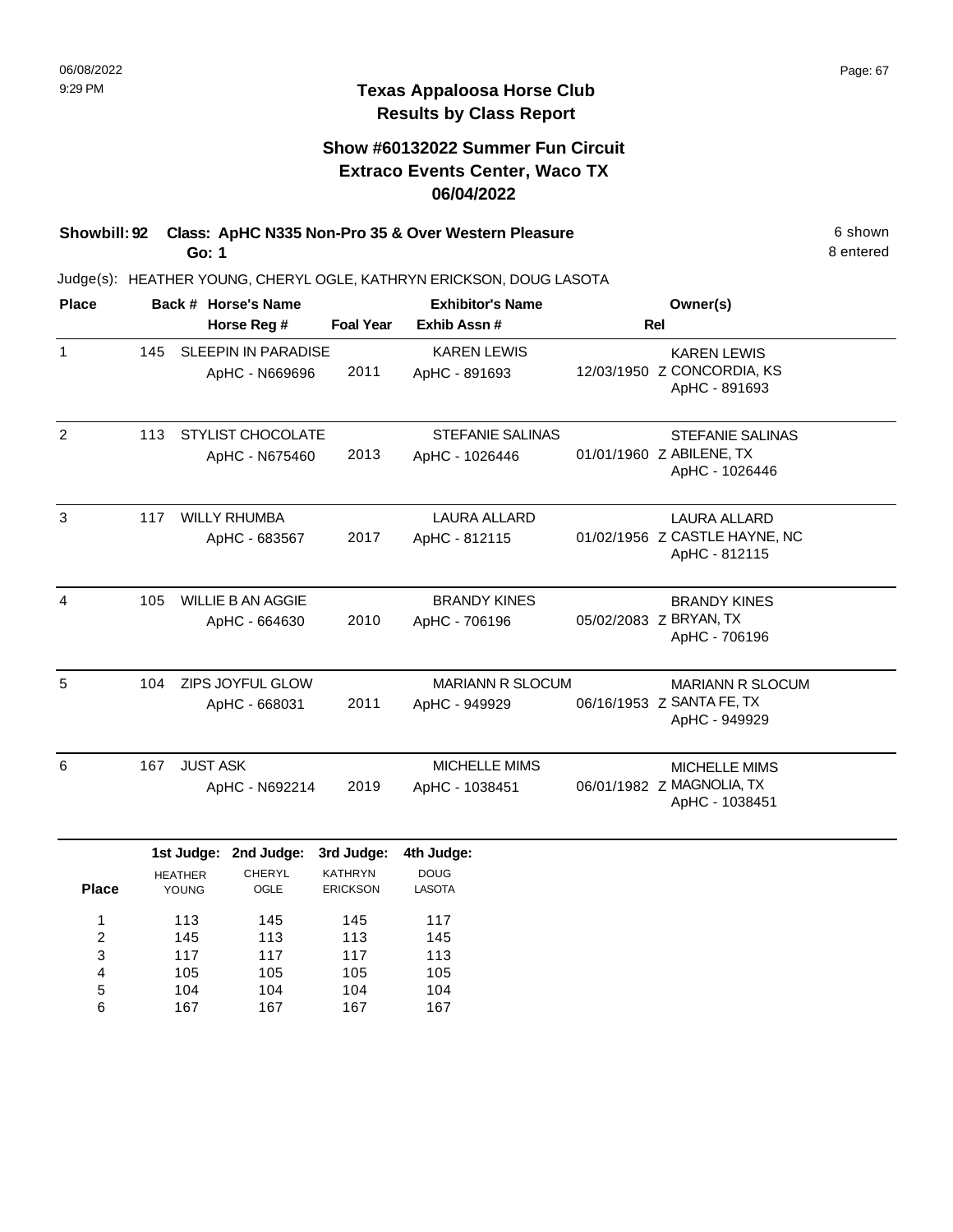### **Texas Appaloosa Horse Club Results by Class Report**

## **Show #60132022 Summer Fun Circuit Extraco Events Center, Waco TX 06/04/2022**

## **Showbill: 93 Class: ApHC O425 Green Western Pleasure** 5 shown

**Go: 1**

| <b>Place</b> |     |                         | Back # Horse's Name        |                                        | <b>Exhibitor's Name</b>      | Owner(s)   |                                     |
|--------------|-----|-------------------------|----------------------------|----------------------------------------|------------------------------|------------|-------------------------------------|
|              |     |                         | Horse Reg #                | <b>Foal Year</b><br>Exhib Assn#<br>Rel |                              |            |                                     |
| $\mathbf{1}$ | 184 |                         | <b>LOPIN MONEY MACHINE</b> |                                        | <b>DUSTIN EICKENHORST</b>    |            | <b>3G PERFORMANCE HORSES</b>        |
|              |     |                         | ApHC - NEED                | 2018                                   | ApHC - 973766                | 04/23/1987 | BAIRD, TX<br>ApHC - NEED            |
| 2            | 117 |                         | <b>WILLY RHUMBA</b>        |                                        | <b>EMMA WIDNER</b>           |            | <b>LAURA ALLARD</b>                 |
|              |     |                         | ApHC - 683567              | 2017                                   | ApHC - 1040913               |            | CASTLE HAYNE, NC<br>ApHC - 812115   |
| 2            | 180 |                         | SHEZ COLOR CODED           |                                        | <b>MIKE HACHTEL</b>          |            | <b>MARCHELLE EVERHART</b>           |
|              |     |                         | ApHC - 684743              | 2017                                   | ApHC - 959442                |            | ApHC - 620389                       |
| 4            | 187 |                         | <b>LAZY BY CHOICE</b>      |                                        | <b>SANDY JIRKOVSKY</b>       |            | <b>MACY HOGGET</b>                  |
|              |     |                         | ApHC - 677677              | 2014                                   | ApHC - 579741                | 08/25/1955 | <b>GARLAND, TX</b><br>ApHC - 985746 |
| 5            | 158 |                         | <b>CHIPS CALL SIGN</b>     |                                        | <b>LONNIE CRUSE</b>          |            | <b>CHARLISSA STEPHENS</b>           |
|              |     |                         | ApHC - 670444              | 2011                                   | ApHC - 606529                |            | SAN ANTONIO, TX<br>ApHC - 821965    |
|              |     | 1st Judge:              | 2nd Judge:                 | 3rd Judge:                             | 4th Judge:                   |            |                                     |
| <b>Place</b> |     | <b>HEATHER</b><br>YOUNG | <b>CHERYL</b><br>OGLE      | <b>KATHRYN</b><br><b>ERICKSON</b>      | <b>DOUG</b><br><b>LASOTA</b> |            |                                     |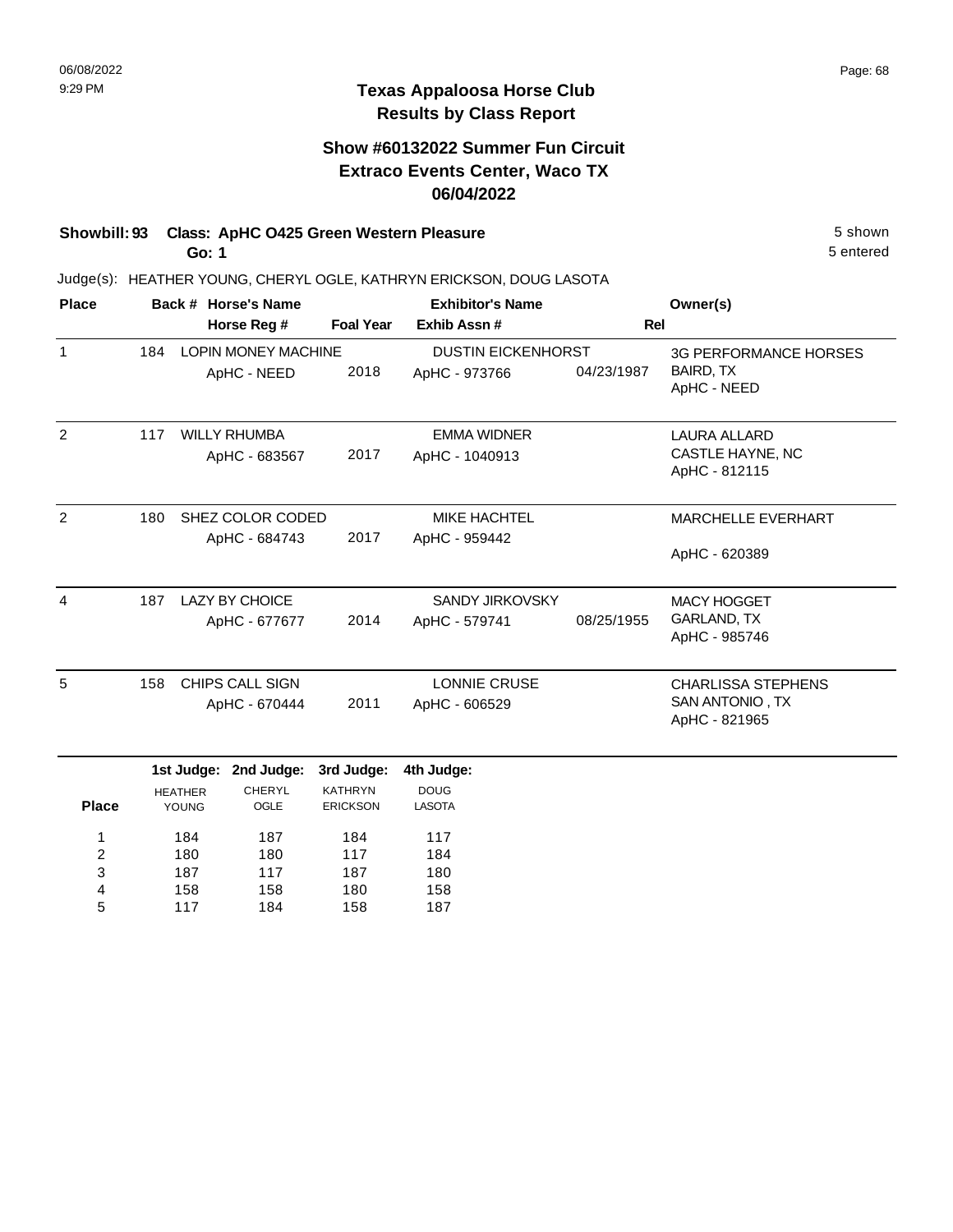# **Show #60132022 Summer Fun Circuit Extraco Events Center, Waco TX 06/04/2022**

**Showbill: 94 Class: ApHC N338 Masters Non-Pro Western Pleasure** 6 Shown 6 shown **Go: 1**

Judge(s): HEATHER YOUNG, CHERYL OGLE, KATHRYN ERICKSON, DOUG LASOTA

| <b>Place</b>   |     | Back # Horse's Name                          |                  | <b>Exhibitor's Name</b>                   | Owner(s)                                                              |  |
|----------------|-----|----------------------------------------------|------------------|-------------------------------------------|-----------------------------------------------------------------------|--|
|                |     | Horse Reg #                                  | <b>Foal Year</b> | Exhib Assn#                               | <b>Rel</b>                                                            |  |
| $\mathbf{1}$   | 145 | <b>SLEEPIN IN PARADISE</b><br>ApHC - N669696 | 2011             | <b>KAREN LEWIS</b><br>ApHC - 891693       | <b>KAREN LEWIS</b><br>12/03/1950 Z CONCORDIA, KS<br>ApHC - 891693     |  |
| 2              | 113 | <b>STYLIST CHOCOLATE</b><br>ApHC - N675460   | 2013             | <b>STEFANIE SALINAS</b><br>ApHC - 1026446 | <b>STEFANIE SALINAS</b><br>01/01/1960 Z ABILENE, TX<br>ApHC - 1026446 |  |
| 3              | 149 | <b>MOVE OVER BOYS</b><br>ApHC - 681828       | 2016             | <b>NANCY KING</b><br>ApHC - 937459        | <b>NANCY KING</b><br>04/08/1961 Z SANDIA PARK, NM<br>ApHC - 937459    |  |
| $\overline{4}$ | 142 | <b>RIPPLE N ZIP</b><br>ApHC - N641644        | 2005             | <b>KRISTI ALBIN</b><br>ApHC - 873952      | <b>KRISTI ALBIN</b><br>04/12/1967 Z SAN ANTONIO, TX<br>ApHC - 873952  |  |
| 5              | 159 | <b>HEROES ADORE JOVANI</b><br>ApHC - 682314  | 2016             | <b>LORA MARSHALL</b><br>ApHC - 739559     | <b>LORA MARSHALL</b><br>01/17/1962 Z SAN ANTONIO, TX<br>ApHC - 739559 |  |
| DQ.            | 117 | <b>WILLY RHUMBA</b><br>ApHC - 683567         | 2017             | LAURA ALLARD<br>ApHC - 812115             | LAURA ALLARD<br>01/02/1956 Z CASTLE HAYNE, NC<br>ApHC - 812115        |  |
|                |     | 1st Judge: 2nd Judge:                        | 3rd Judge:       | 4th Judge:                                |                                                                       |  |

|              | -              | -             |                 | -             |  |
|--------------|----------------|---------------|-----------------|---------------|--|
|              | <b>HEATHER</b> | <b>CHERYL</b> | <b>KATHRYN</b>  | <b>DOUG</b>   |  |
| <b>Place</b> | YOUNG          | OGLE          | <b>ERICKSON</b> | <b>LASOTA</b> |  |
|              |                |               |                 |               |  |
| 1            | 113            | 145           | 145             | 149           |  |
| 2            | 145            | 113           | 113             | 145           |  |
| 3            | 149            | 149           | 149             | 113           |  |
| 4            | 159            | 142           | 142             | 142           |  |
| 5            | 142            | 159           | 159             | 159           |  |
| 6            | 117            | 117           | 117             | 117           |  |
|              |                |               |                 |               |  |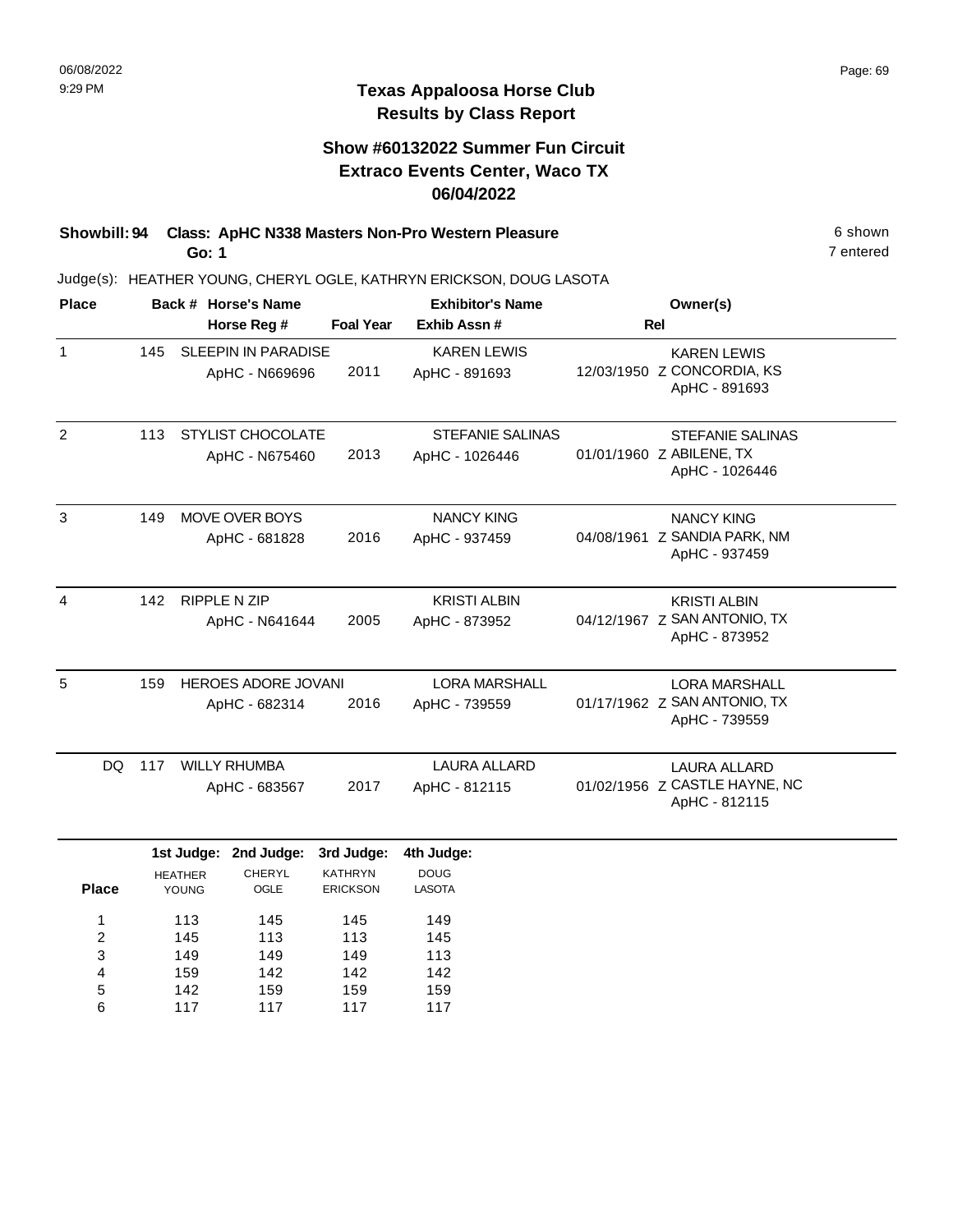### **Texas Appaloosa Horse Club Results by Class Report**

# **Show #60132022 Summer Fun Circuit Extraco Events Center, Waco TX 06/04/2022**

#### **Showbill: 96 Class: ApHC N339 Novice Non-Pro Western Pleasure** 2 shown **Go: 1**

| <b>Place</b>   |                |                 | Back # Horse's Name                          |                                   | <b>Exhibitor's Name</b>                | Owner(s)                                                        |
|----------------|----------------|-----------------|----------------------------------------------|-----------------------------------|----------------------------------------|-----------------------------------------------------------------|
|                |                |                 | Horse Reg #                                  | <b>Foal Year</b>                  | Exhib Assn#                            | Rel                                                             |
|                | 167            | <b>JUST ASK</b> | ApHC - N692214                               | 2019                              | <b>MICHELLE MIMS</b><br>ApHC - 1038451 | MICHELLE MIMS<br>06/01/1982 Z MAGNOLIA, TX<br>ApHC - 1038451    |
| $\mathcal{P}$  | 178            |                 | <b>PRETTY PRETTY PRETTY</b><br>ApHC - 683934 | 2017                              | <b>WINDY ARNOLD</b><br>ApHC - 785767   | <b>WINDY ARNOLD</b><br>05/17/1980 Z MANVEL, TX<br>ApHC - 785767 |
|                |                | 1st Judge:      | 2nd Judge:                                   | 3rd Judge:                        | 4th Judge:                             |                                                                 |
| <b>Place</b>   | <b>HEATHER</b> | <b>YOUNG</b>    | CHERYL<br>OGLE                               | <b>KATHRYN</b><br><b>ERICKSON</b> | <b>DOUG</b><br><b>LASOTA</b>           |                                                                 |
| 1              |                | 167             | 167                                          | 167                               | 167                                    |                                                                 |
| $\overline{2}$ |                | 178             | 178                                          | 178                               | 178                                    |                                                                 |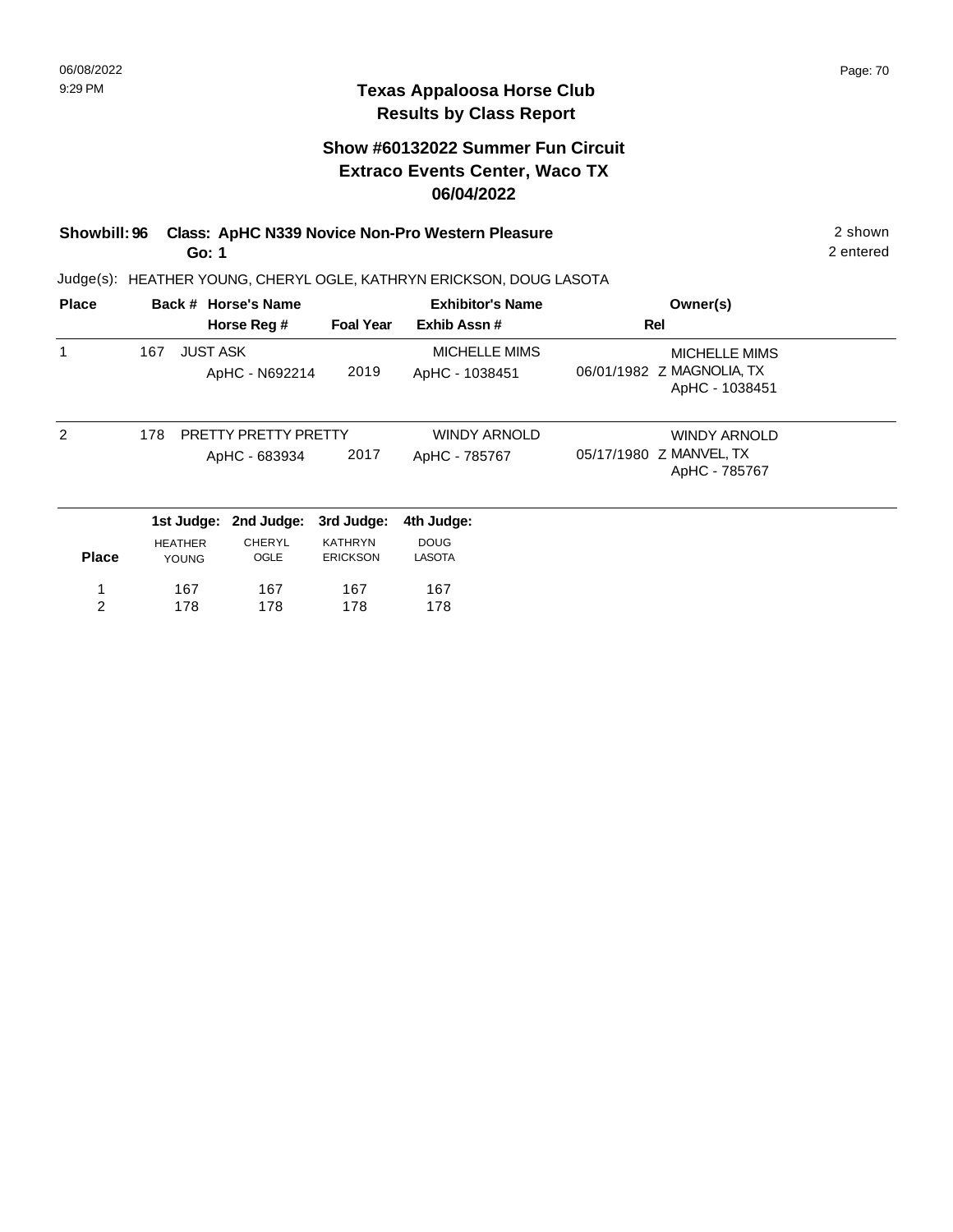### **Texas Appaloosa Horse Club Results by Class Report**

# **Show #60132022 Summer Fun Circuit Extraco Events Center, Waco TX 06/04/2022**

| Showbill: 97 Class: ApHC 0427 Western Pleasure - Three Year Old Snaffle Bit | 2 shown   |
|-----------------------------------------------------------------------------|-----------|
| Go: 1                                                                       | 2 entered |

| <b>Place</b>  |     |                                | Back # Horse's Name                    |                                   | <b>Exhibitor's Name</b>                | Owner(s)                                                            |
|---------------|-----|--------------------------------|----------------------------------------|-----------------------------------|----------------------------------------|---------------------------------------------------------------------|
|               |     |                                | Horse Reg #                            | <b>Foal Year</b>                  | Exhib Assn#                            | Rel                                                                 |
|               | 167 | <b>JUST ASK</b>                | ApHC - N692214                         | 2019                              | <b>MICHELLE MIMS</b><br>ApHC - 1038451 | <b>MICHELLE MIMS</b><br>06/01/1982 Z MAGNOLIA, TX<br>ApHC - 1038451 |
| $\mathcal{P}$ | 160 |                                | <b>HOLY BATTGIRL</b><br>ApHC - N687357 | 2019                              | LONNIE CRUSE<br>ApHC - 606529          | <b>SARAH KEARNEY</b><br>PORT ST LUCIE, FL<br>ApHC - 951733          |
|               |     | 1st Judge:                     | 2nd Judge:                             | 3rd Judge:                        | 4th Judge:                             |                                                                     |
| <b>Place</b>  |     | <b>HEATHER</b><br><b>YOUNG</b> | CHERYL<br>OGLE                         | <b>KATHRYN</b><br><b>ERICKSON</b> | <b>DOUG</b><br><b>LASOTA</b>           |                                                                     |
| 1             |     | 167                            | 167                                    | 167                               | 167                                    |                                                                     |
| 2             |     | 160                            | 160                                    | 160                               | 160                                    |                                                                     |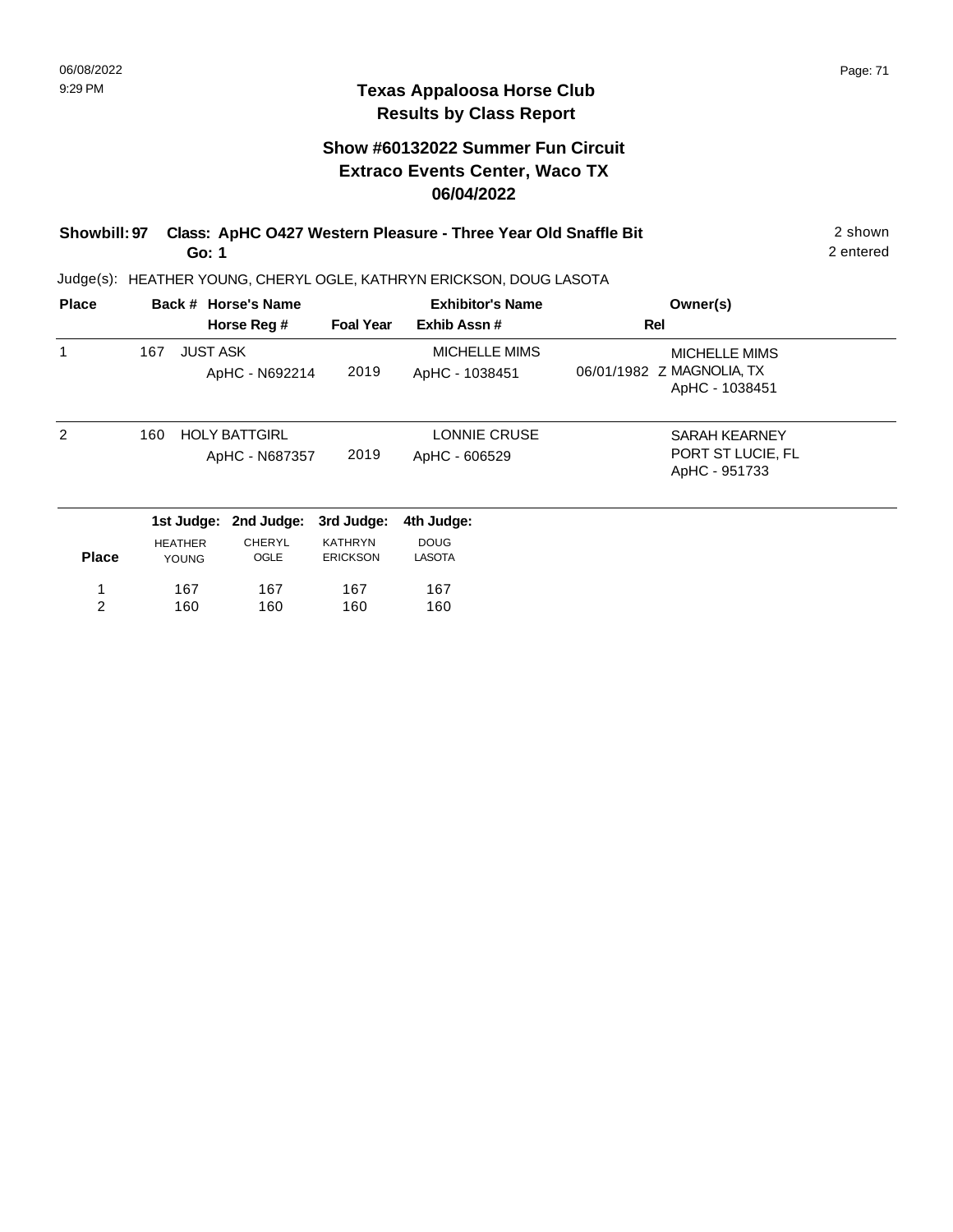# **Show #60132022 Summer Fun Circuit Extraco Events Center, Waco TX 06/04/2022**

**Showbill: 98 Class: ApHC N337 Non Pro Walk/TrotWestern Pleasure** 8 Shown **Go: 1**

8 entered

| <b>Place</b>            |                                 |                         | Back # Horse's Name         |                                   | <b>Exhibitor's Name</b>      |                        | Owner(s)                                        |
|-------------------------|---------------------------------|-------------------------|-----------------------------|-----------------------------------|------------------------------|------------------------|-------------------------------------------------|
|                         |                                 |                         | Horse Reg #                 | <b>Foal Year</b>                  | Exhib Assn#                  |                        | Rel                                             |
| $\mathbf{1}$            | 177                             |                         | CALL ME A JETSETTER         |                                   | <b>CLAUDIA ARNOLD</b>        |                        |                                                 |
|                         |                                 |                         | ApHC - 67764                | 2014                              | ApHC - 775843                | 05/12/1952             |                                                 |
| $\overline{2}$          | 158                             |                         | CHIPS CALL SIGN             |                                   | <b>CHARLISSA STEPHENS</b>    |                        | <b>CHARLISSA STEPHENS</b>                       |
|                         |                                 |                         | ApHC - 670444               | 2011                              | ApHC - 821965                |                        | 05/22/1961 Z SAN ANTONIO, TX<br>ApHC - 821965   |
| $\overline{2}$          | 160                             |                         | <b>HOLY BATTGIRL</b>        |                                   | <b>SARAH KEARNEY</b>         |                        | <b>SARAH KEARNEY</b>                            |
|                         |                                 |                         | ApHC - N687357              | 2019                              | ApHC - 951733                |                        | 12/29/1995 Z PORT ST LUCIE, FL<br>ApHC - 951733 |
| 4                       | 110                             |                         | HOT N FOOLISH               |                                   | <b>COLTON ALEXANDER</b>      |                        | <b>MAEGAN ALEXANDER</b>                         |
|                         |                                 |                         | ApHC - N664710              | 2009                              | ApHC - 1039297               | 01/30/1995             | PILOT POINT, TX<br>ApHC - 967627                |
| $\overline{4}$          | 134                             | SAUL GOOD               |                             |                                   | <b>CANDACE KREBS</b>         |                        | <b>CANDACE KREBS</b>                            |
|                         |                                 |                         | ApHC - 682355               | 2016                              | ApHC - 926929                |                        | 10/11/1952 Z ROUND TOP, TX<br>ApHC - 926929     |
| $\overline{4}$          | 162                             |                         | <b>EYESA HOT SMOKINCHIP</b> |                                   | <b>JENCY COKER</b>           |                        | <b>JENCY COKER</b>                              |
|                         |                                 |                         | ApHC - 661582               | 2009                              | ApHC - 1036121               |                        | 03/17/1965 Z HOWE, TX<br>ApHC - 1036121         |
| $\overline{7}$          | DONT SKIP ME IM HOT<br>111      |                         |                             | <b>JODY ARTYMOVICK</b>            |                              | <b>JODY ARTYMOVICK</b> |                                                 |
|                         |                                 |                         | ApHC - N678131              | 2014                              | ApHC - 1033372               |                        | 03/10/1961 Z FLOWER MOUND, TX<br>ApHC - 1033372 |
| 8                       | <b>VALENTINOS PRINCE</b><br>164 |                         |                             | <b>LYNSIE BUTLER</b>              |                              | <b>LYNSIE BUTLER</b>   |                                                 |
|                         |                                 |                         | ApHC - 686677               | 2018                              | ApHC - 1040102               |                        | 02/09/1985 Z FRUITRADE, TX<br>ApHC - 1040102    |
|                         |                                 |                         | 1st Judge: 2nd Judge:       | 3rd Judge:                        | 4th Judge:                   |                        |                                                 |
| <b>Place</b>            |                                 | <b>HEATHER</b><br>YOUNG | CHERYL<br>${{\sf OGLE}}$    | <b>KATHRYN</b><br><b>ERICKSON</b> | <b>DOUG</b><br><b>LASOTA</b> |                        |                                                 |
| 1                       |                                 | 177                     | 177                         | 160                               | 160                          |                        |                                                 |
| $\overline{\mathbf{c}}$ |                                 | 158                     | 158                         | 177                               | 158                          |                        |                                                 |
| 3                       |                                 | 162                     | 160                         | 158                               | 177                          |                        |                                                 |
| 4                       |                                 | 160                     | 134                         | 134                               | 110                          |                        |                                                 |
| 5<br>6                  |                                 | 110                     | 110                         | 162                               | 134                          |                        |                                                 |
|                         |                                 | 111                     | 162                         | 110                               | 162                          |                        |                                                 |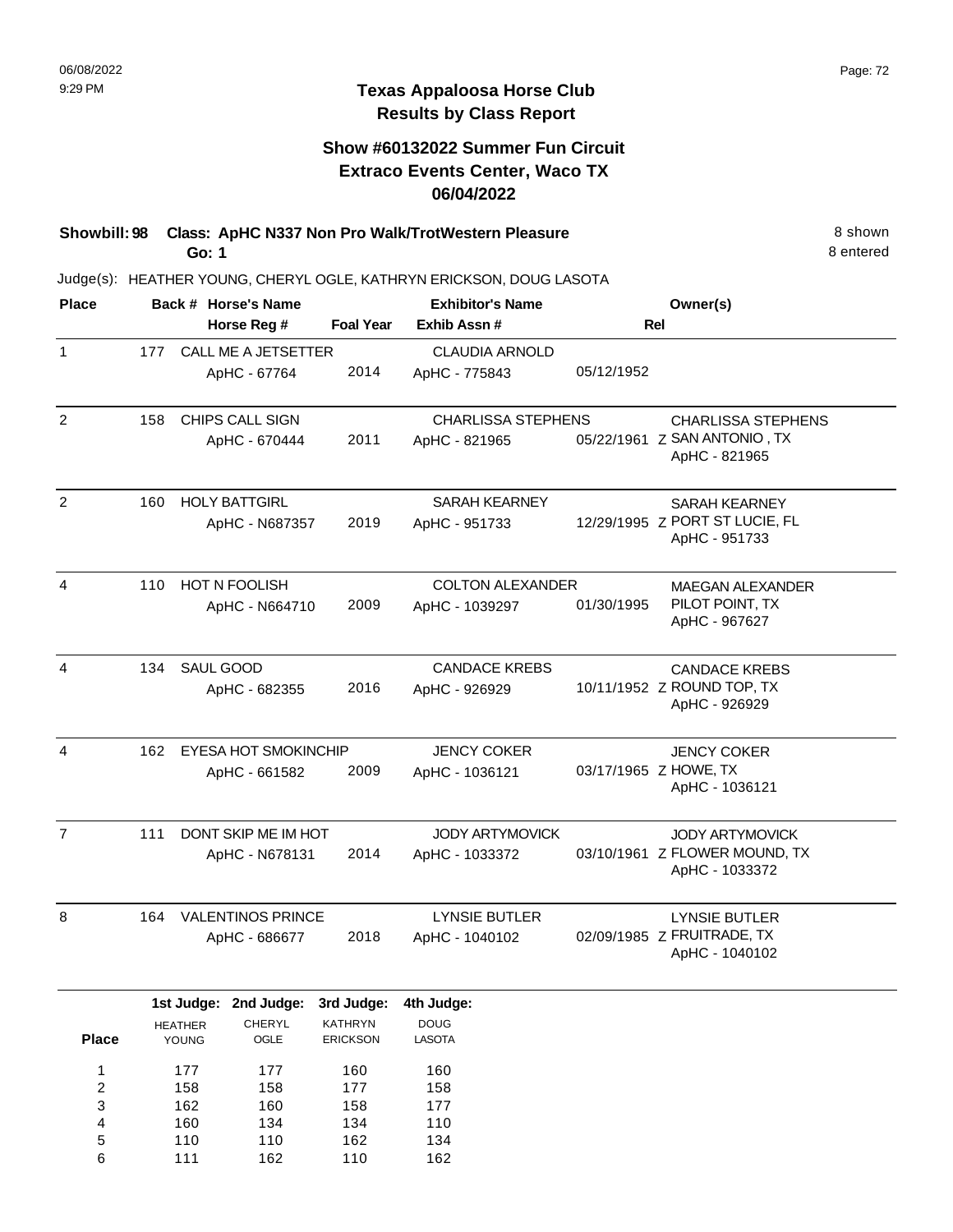## **Show #60132022 Summer Fun Circuit Extraco Events Center, Waco TX 06/04/2022**

| 7 | 134 | 111 | 111 | 111 |
|---|-----|-----|-----|-----|
| 8 | 164 | 164 | 164 | 164 |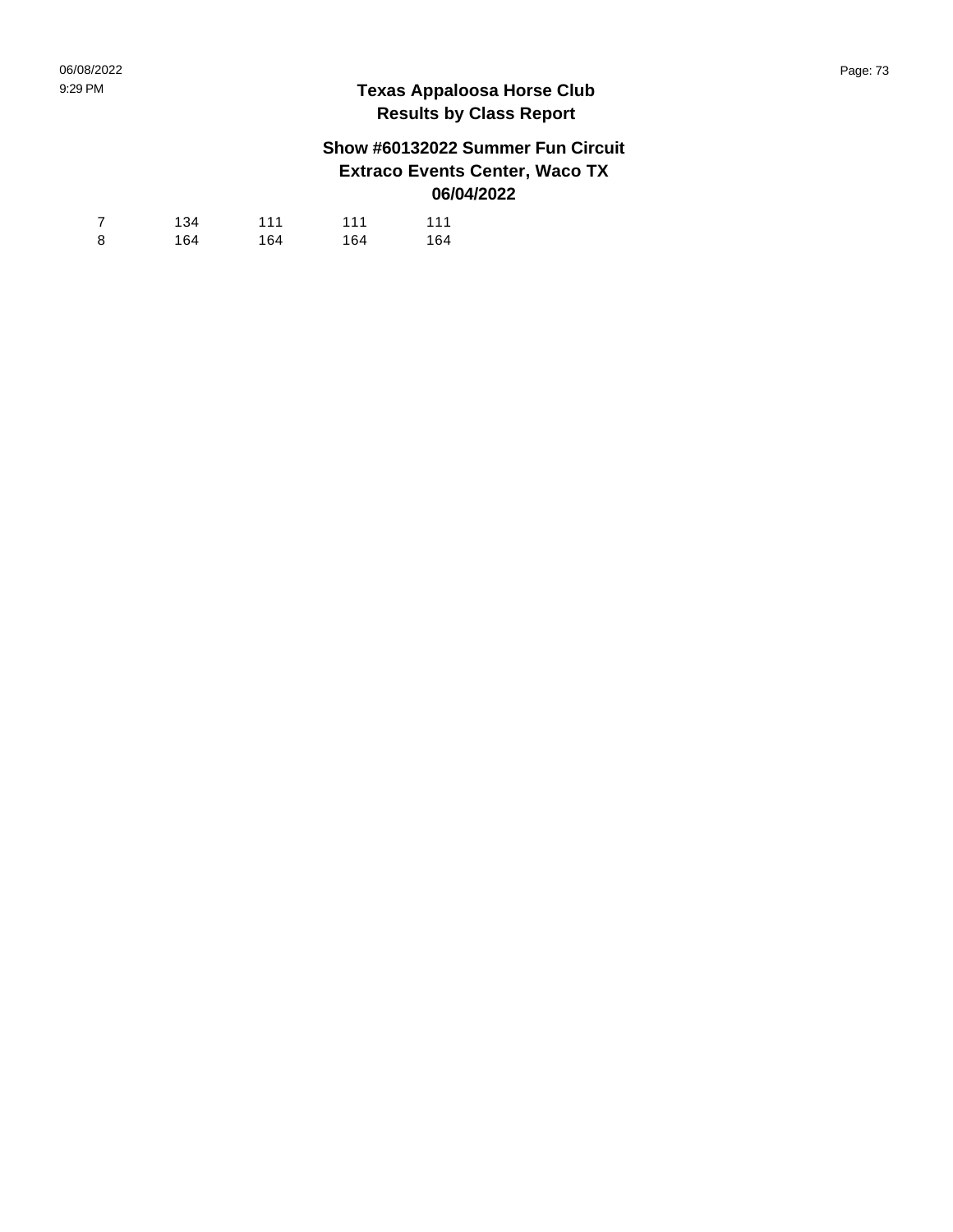134 164

4 5 134 164 177 164 111 164

#### **Texas Appaloosa Horse Club Results by Class Report**

## **Show #60132022 Summer Fun Circuit Extraco Events Center, Waco TX 06/04/2022**

| Showbill: 101 Class: ApHC N327 Non-Pro Walk/TrotWestern Horsemanship | 5 shown   |
|----------------------------------------------------------------------|-----------|
| Go: 1                                                                | 6 entered |

Judge(s): HEATHER YOUNG, CHERYL OGLE, KATHRYN ERICKSON, DOUG LASOTA

| <b>Place</b>     |     |                                | Back # Horse's Name         |                                   | <b>Exhibitor's Name</b>      | Owner(s)   |                                                 |  |
|------------------|-----|--------------------------------|-----------------------------|-----------------------------------|------------------------------|------------|-------------------------------------------------|--|
|                  |     | Horse Reg #                    |                             |                                   | Exhib Assn #                 | <b>Rel</b> |                                                 |  |
| $\mathbf{1}$     | 162 |                                | <b>EYESA HOT SMOKINCHIP</b> |                                   | <b>JENCY COKER</b>           |            | <b>JENCY COKER</b>                              |  |
|                  |     |                                | ApHC - 661582               | 2009                              | ApHC - 1036121               |            | 03/17/1965 Z HOWE, TX<br>ApHC - 1036121         |  |
| $\overline{2}$   | 111 |                                | DONT SKIP ME IM HOT         |                                   | <b>JODY ARTYMOVICK</b>       |            | <b>JODY ARTYMOVICK</b>                          |  |
|                  |     |                                | ApHC - N678131              | 2014                              | ApHC - 1033372               |            | 03/10/1961 Z FLOWER MOUND, TX<br>ApHC - 1033372 |  |
| 3                | 177 |                                | <b>CALL ME A JETSETTER</b>  |                                   | <b>CLAUDIA ARNOLD</b>        |            |                                                 |  |
|                  |     |                                | ApHC - 67764                | 2014                              | ApHC - 775843                | 05/12/1952 |                                                 |  |
| 4                | 134 | SAUL GOOD                      |                             |                                   | <b>CANDACE KREBS</b>         |            | <b>CANDACE KREBS</b>                            |  |
|                  |     |                                | ApHC - 682355               | 2016                              | ApHC - 926929                |            | 10/11/1952 Z ROUND TOP, TX<br>ApHC - 926929     |  |
| 5                | 164 |                                | <b>VALENTINOS PRINCE</b>    |                                   | <b>LYNSIE BUTLER</b>         |            | <b>LYNSIE BUTLER</b>                            |  |
|                  |     | ApHC - 686677                  |                             | 2018                              | ApHC - 1040102               |            | 02/09/1985 Z FRUITRADE, TX<br>ApHC - 1040102    |  |
|                  |     | 1st Judge:                     | 2nd Judge:                  | 3rd Judge:                        | 4th Judge:                   |            |                                                 |  |
| <b>Place</b>     |     | <b>HEATHER</b><br><b>YOUNG</b> | <b>CHERYL</b><br>OGLE       | <b>KATHRYN</b><br><b>ERICKSON</b> | <b>DOUG</b><br><b>LASOTA</b> |            |                                                 |  |
| 1                |     | 162                            | 111                         | 111                               | 162                          |            |                                                 |  |
| $\boldsymbol{2}$ |     | 177                            | 177                         | 134                               | 134                          |            |                                                 |  |
| 3                |     | 111                            | 162                         | 162                               | 177                          |            |                                                 |  |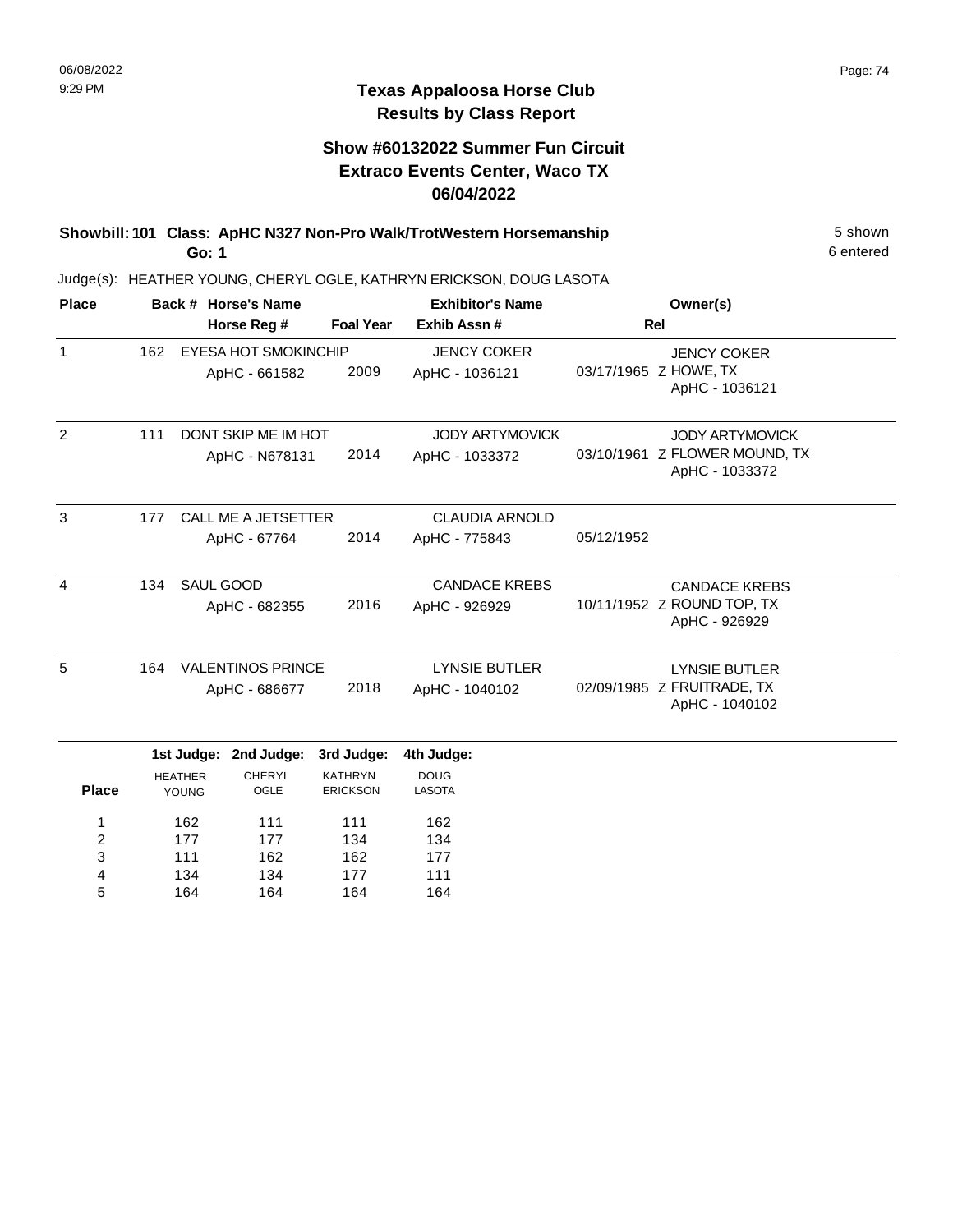#### **Texas Appaloosa Horse Club Results by Class Report**

#### **Show #60132022 Summer Fun Circuit Extraco Events Center, Waco TX 06/04/2022**

# **Showbill: 104 Class: ApHC N320 Non-Pro Western Equitation** 5 shown

**Go: 1**

| <b>Place</b> |                         |                         | Back # Horse's Name                     |                                   | <b>Exhibitor's Name</b>               | Owner(s)             |                                                         |
|--------------|-------------------------|-------------------------|-----------------------------------------|-----------------------------------|---------------------------------------|----------------------|---------------------------------------------------------|
|              | Horse Reg #             |                         |                                         | <b>Foal Year</b>                  | Exhib Assn#                           |                      | <b>Rel</b>                                              |
| $\mathbf{1}$ | 106                     |                         | <b>HES ALL SONNY</b><br>ApHC - CN634181 | 2004                              | <b>ASHLEY MAUNEY</b><br>ApHC - 958931 |                      | <b>WILLIAM S MAUNEY JR</b><br>11/28/1996 C MAGNOLIA, TX |
|              |                         |                         |                                         |                                   |                                       |                      | ApHC - 959253                                           |
| 2            | 150                     |                         | <b>HOT CHOCOLATE BLAZE</b>              |                                   | <b>MATT GRAVES</b>                    |                      | <b>MATT GRAVES</b>                                      |
|              |                         |                         | ApHC - N677016                          | 2014                              | ApHC - 973172                         |                      | 01/01/1998 Z GRAND ISLAND, NE<br>ApHC - 973172          |
| 3            | <b>SAUL GOOD</b><br>134 |                         |                                         | <b>MEREDITH BUCKNER</b>           |                                       | <b>CANDACE KREBS</b> |                                                         |
|              |                         |                         | ApHC - 682355                           | 2016                              | ApHC - 926930                         | 01/01/1990           | ROUND TOP, TX<br>ApHC - 926929                          |
|              |                         |                         |                                         |                                   |                                       |                      |                                                         |
| 3            | 167                     | <b>JUST ASK</b>         |                                         |                                   | MICHELLE MIMS                         |                      | <b>MICHELLE MIMS</b>                                    |
|              |                         |                         | ApHC - N692214                          | 2019                              | ApHC - 1038451                        |                      | 06/01/1982 Z MAGNOLIA, TX<br>ApHC - 1038451             |
| <b>DQ</b>    | 102                     | <b>MY BENTLEY</b>       |                                         |                                   | <b>CARISSA MONTES</b>                 |                      | <b>CARISSA MONTES</b>                                   |
|              |                         |                         | ApHC - N659934                          | 2009                              | ApHC - 858525                         |                      | 01/21/1990 Z LEAGUE CITY, TX<br>ApHC - 858525           |
|              |                         | 1st Judge:              | 2nd Judge:                              | 3rd Judge:                        | 4th Judge:                            |                      |                                                         |
| <b>Place</b> |                         | <b>HEATHER</b><br>YOUNG | <b>CHERYL</b><br>OGLE                   | <b>KATHRYN</b><br><b>ERICKSON</b> | <b>DOUG</b><br><b>LASOTA</b>          |                      |                                                         |
| 1            |                         | 106                     | 106                                     | 106                               | 150                                   |                      |                                                         |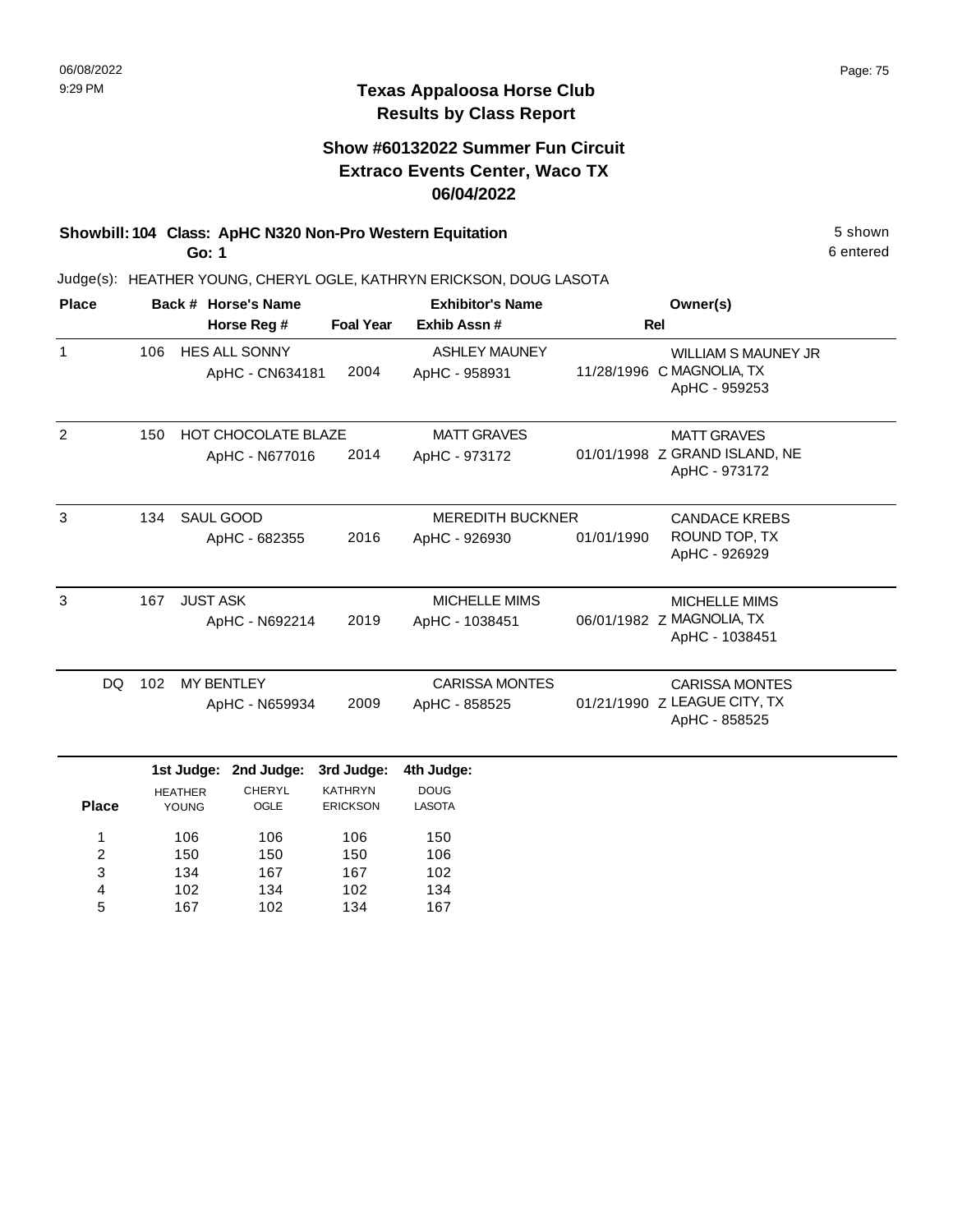## **Show #60132022 Summer Fun Circuit Extraco Events Center, Waco TX 06/04/2022**

# **Showbill: 105 Class: ApHC Y142 Western Equitation - 14-18** 3 shown

**Go: 1**

Judge(s): HEATHER YOUNG, CHERYL OGLE, KATHRYN ERICKSON, DOUG LASOTA

| <b>Place</b> |                                            |                | Back # Horse's Name   |                     | <b>Exhibitor's Name</b> | Owner(s)                                           |                                             |
|--------------|--------------------------------------------|----------------|-----------------------|---------------------|-------------------------|----------------------------------------------------|---------------------------------------------|
|              |                                            |                | Horse Reg #           | <b>Foal Year</b>    | Exhib Assn#             | <b>Birthdate</b>                                   | <b>Rel</b>                                  |
| $\mathbf 1$  | 161                                        |                | ART WORTH WAITING FOR |                     | <b>OLIVE HOLM</b>       |                                                    | <b>OLIVE HOLM</b>                           |
|              |                                            |                | ApHC - N680622        | 2016                | ApHC - 1023046          |                                                    | 02/10/2006 Z ISSAQUAH, WA<br>ApHC - 1023046 |
| 2            | 106                                        |                | <b>HES ALL SONNY</b>  |                     | <b>MELISSA MAUNEY</b>   |                                                    | <b>WILLIAM S MAUNEY JR</b>                  |
|              |                                            |                | ApHC - CN634181       | 2004                | ApHC - 974120           | 04/29/2003                                         | C MAGNOLIA, TX<br>ApHC - 959253             |
| DQ           | 101<br>LOPIN IN CHOCOLATE<br>ApHC - 661964 |                |                       | <b>TAYLOR SMITH</b> |                         | <b>TAYLOR SMITH</b>                                |                                             |
|              |                                            |                | 2009                  | ApHC - 1007706      |                         | 08/06/2004 Z COLLEGE STATION, TX<br>ApHC - 1007706 |                                             |
|              |                                            | 1st Judge:     | 2nd Judge:            | 3rd Judge:          | 4th Judge:              |                                                    |                                             |
|              |                                            | <b>HEATHER</b> | <b>CHERYL</b>         | <b>KATHRYN</b>      | <b>DOUG</b>             |                                                    |                                             |
| <b>Place</b> |                                            | YOUNG          | OGLE                  | <b>ERICKSON</b>     | <b>LASOTA</b>           |                                                    |                                             |
| 1            |                                            | 161            | 161                   | 106                 | 161                     |                                                    |                                             |
| 2            |                                            | 106            | 106                   | 161                 | 106                     |                                                    |                                             |
| 3            |                                            | 101            | 101                   | 101                 | 101                     |                                                    |                                             |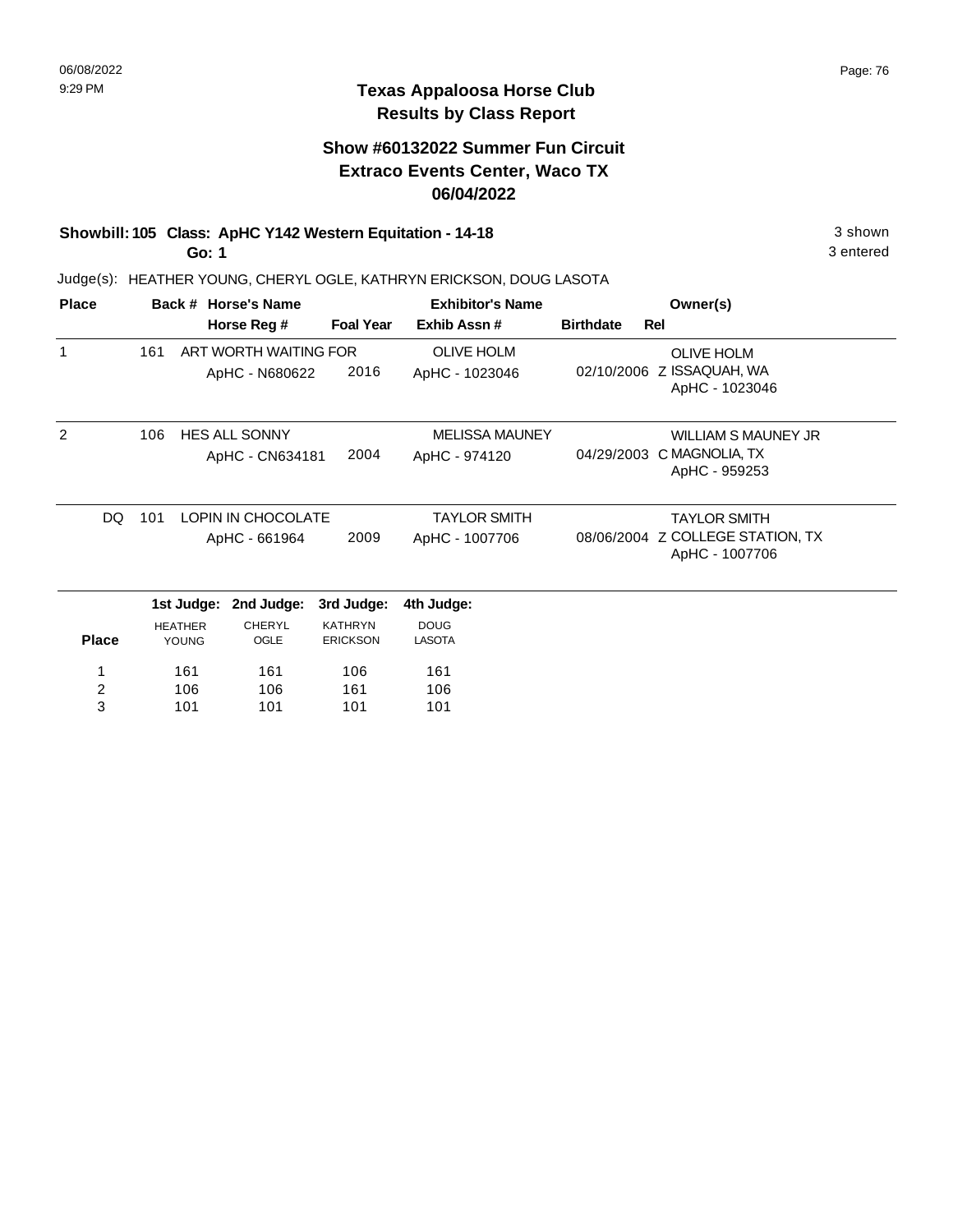#### **Texas Appaloosa Horse Club Results by Class Report**

#### **Show #60132022 Summer Fun Circuit Extraco Events Center, Waco TX 06/04/2022**

**Showbill: 107 Class: ApHC N325 Non-Pro 35 & Over Western Horsemanship** 6 Shown 6 shown **Go: 1**

Judge(s): HEATHER YOUNG, CHERYL OGLE, KATHRYN ERICKSON, DOUG LASOTA

| <b>Place</b> |     | Back # Horse's Name<br>Horse Reg #                                   |      |                                                 | <b>Exhibitor's Name</b><br><b>Foal Year</b><br>Exhib Assn# |                                    | Owner(s)<br><b>Rel</b>                                                |                                                                    |
|--------------|-----|----------------------------------------------------------------------|------|-------------------------------------------------|------------------------------------------------------------|------------------------------------|-----------------------------------------------------------------------|--------------------------------------------------------------------|
| 1            | 149 | MOVE OVER BOYS<br>ApHC - 681828                                      |      |                                                 | 2016                                                       | <b>NANCY KING</b><br>ApHC - 937459 |                                                                       | <b>NANCY KING</b><br>04/08/1961 Z SANDIA PARK, NM<br>ApHC - 937459 |
| 2            | 141 | <b>NOTURMAMASBROKNHEART</b><br>ApHC - 674944                         |      | 2013                                            | <b>MATTHEW SMITH</b><br>ApHC - 928312                      |                                    | <b>MATTHEW SMITH</b><br>08/05/1959 Z TROPHY CLUB, TX<br>ApHC - 928312 |                                                                    |
| 3            | 113 | <b>STYLIST CHOCOLATE</b><br>ApHC - N675460                           |      | 2013                                            | <b>STEFANIE SALINAS</b><br>ApHC - 1026446                  |                                    | <b>STEFANIE SALINAS</b><br>01/01/1960 Z ABILENE, TX<br>ApHC - 1026446 |                                                                    |
| 3            | 145 | <b>SLEEPIN IN PARADISE</b><br>ApHC - N669696                         |      | 2011                                            | <b>KAREN LEWIS</b><br>ApHC - 891693                        |                                    | <b>KAREN LEWIS</b><br>12/03/1950 Z CONCORDIA, KS<br>ApHC - 891693     |                                                                    |
| 5            | 105 | <b>WILLIE B AN AGGIE</b><br>ApHC - 664630                            |      | 2010                                            | <b>BRANDY KINES</b><br>ApHC - 706196                       |                                    | <b>BRANDY KINES</b><br>05/02/2083 Z BRYAN, TX<br>ApHC - 706196        |                                                                    |
| 6            | 167 | <b>JUST ASK</b><br>ApHC - N692214                                    |      | 2019                                            | <b>MICHELLE MIMS</b><br>ApHC - 1038451                     |                                    | <b>MICHELLE MIMS</b><br>06/01/1982 Z MAGNOLIA, TX<br>ApHC - 1038451   |                                                                    |
| <b>Place</b> |     | 1st Judge:<br>2nd Judge:<br><b>CHERYL</b><br><b>HEATHER</b><br>YOUNG | OGLE | 3rd Judge:<br><b>KATHRYN</b><br><b>ERICKSON</b> | 4th Judge:<br><b>DOUG</b><br><b>LASOTA</b>                 |                                    |                                                                       |                                                                    |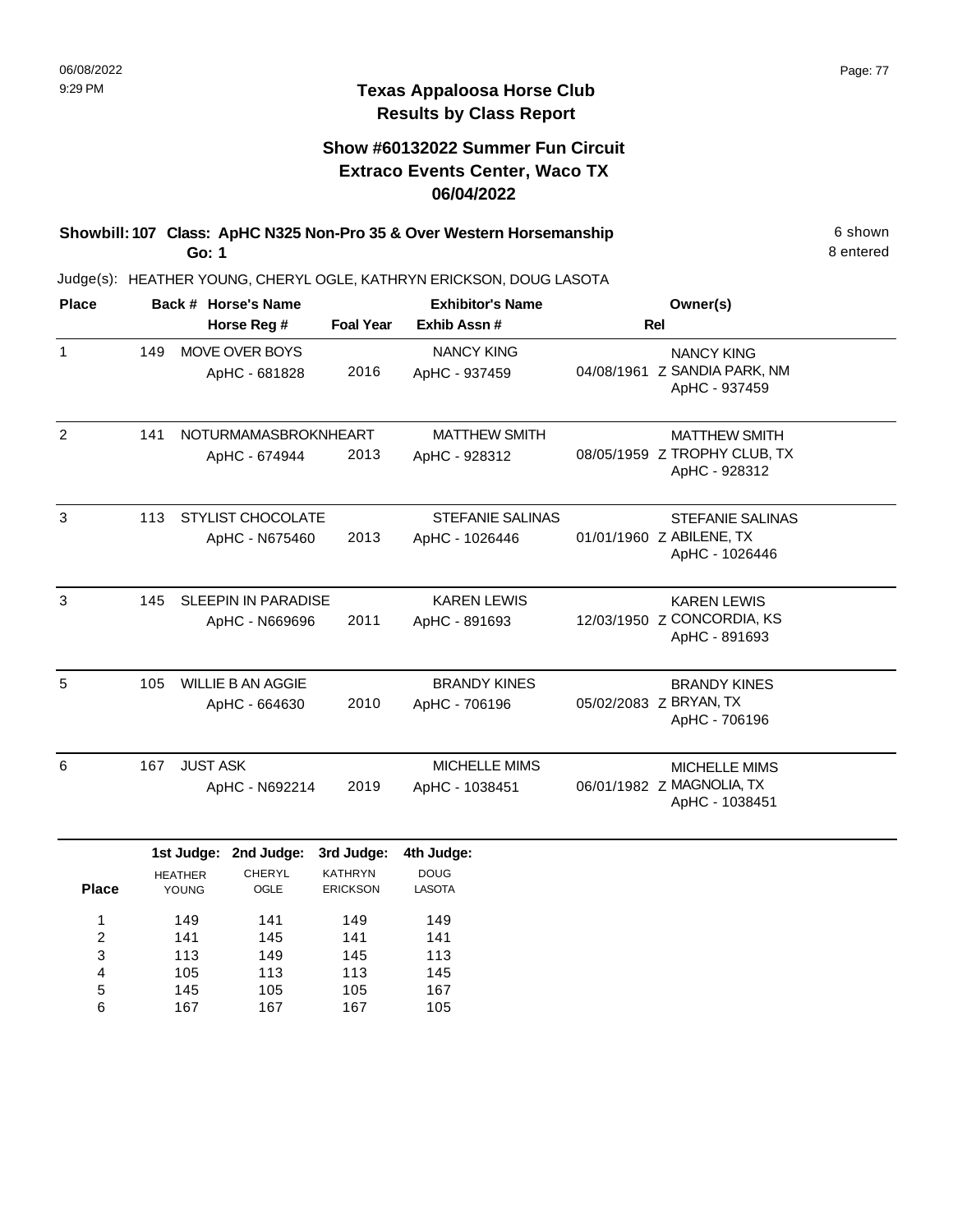#### **Show #60132022 Summer Fun Circuit Extraco Events Center, Waco TX 06/04/2022**

**Showbill: 108 Class: ApHC N328 Masters Non-Pro Western Horsemanship** 7 shown **Go: 1**

7 entered

| <b>Place</b>   |     | Back # Horse's Name |                                              |                              | <b>Exhibitor's Name</b>                   |            | Owner(s)                                                              |  |
|----------------|-----|---------------------|----------------------------------------------|------------------------------|-------------------------------------------|------------|-----------------------------------------------------------------------|--|
|                |     |                     | Horse Reg #                                  | <b>Foal Year</b>             | Exhib Assn #                              | <b>Rel</b> |                                                                       |  |
| $\mathbf{1}$   | 145 |                     | <b>SLEEPIN IN PARADISE</b><br>ApHC - N669696 | 2011                         | <b>KAREN LEWIS</b><br>ApHC - 891693       |            | <b>KAREN LEWIS</b><br>12/03/1950 Z CONCORDIA, KS<br>ApHC - 891693     |  |
| $\overline{2}$ | 149 |                     | MOVE OVER BOYS<br>ApHC - 681828              | 2016                         | <b>NANCY KING</b><br>ApHC - 937459        |            | <b>NANCY KING</b><br>04/08/1961 Z SANDIA PARK, NM<br>ApHC - 937459    |  |
| 3              | 113 |                     | <b>STYLIST CHOCOLATE</b><br>ApHC - N675460   | 2013                         | <b>STEFANIE SALINAS</b><br>ApHC - 1026446 |            | <b>STEFANIE SALINAS</b><br>01/01/1960 Z ABILENE, TX<br>ApHC - 1026446 |  |
| 4              | 142 |                     | <b>RIPPLE N ZIP</b><br>ApHC - N641644        | 2005                         | <b>KRISTI ALBIN</b><br>ApHC - 873952      |            | <b>KRISTI ALBIN</b><br>04/12/1967 Z SAN ANTONIO, TX<br>ApHC - 873952  |  |
| 5              | 148 |                     | ETCHED BY THE CHIP<br>ApHC - N643887         | 2006                         | <b>DEBBIE RYAN</b><br>ApHC - 886197       |            | <b>DEBBIE RYAN</b><br>06/25/1953 Z SANGER, TX<br>ApHC - 886197        |  |
| 6              | 159 |                     | HEROES ADORE JOVANI<br>ApHC - 682314         | 2016                         | <b>LORA MARSHALL</b><br>ApHC - 739559     |            | <b>LORA MARSHALL</b><br>01/17/1962 Z SAN ANTONIO, TX<br>ApHC - 739559 |  |
| $\overline{7}$ | 141 |                     | NOTURMAMASBROKNHEART<br>ApHC - 674944        | 2013                         | <b>MATTHEW SMITH</b><br>ApHC - 928312     |            | <b>MATTHEW SMITH</b><br>08/05/1959 Z TROPHY CLUB, TX<br>ApHC - 928312 |  |
|                |     | <b>HEATHER</b>      | 1st Judge: 2nd Judge:<br>CHERYL              | 3rd Judge:<br><b>KATHRYN</b> | 4th Judge:<br><b>DOUG</b>                 |            |                                                                       |  |
| <b>Place</b>   |     | YOUNG               | OGLE                                         | <b>ERICKSON</b>              | <b>LASOTA</b>                             |            |                                                                       |  |
| $\mathbf{1}$   |     | 149                 | 145                                          | 145                          | 145                                       |            |                                                                       |  |
| $\overline{c}$ |     | 113                 | 113                                          | 149                          | 149                                       |            |                                                                       |  |
| 3              |     | 145                 | 149                                          | 142                          | 113                                       |            |                                                                       |  |
| 4              |     | 142<br>159          | 148<br>142                                   | 113<br>148                   | 148<br>142                                |            |                                                                       |  |
| 5<br>6         |     | 148                 | 159                                          | 159                          | 159                                       |            |                                                                       |  |
| $\overline{7}$ |     | 141                 | 141                                          | 141                          | 141                                       |            |                                                                       |  |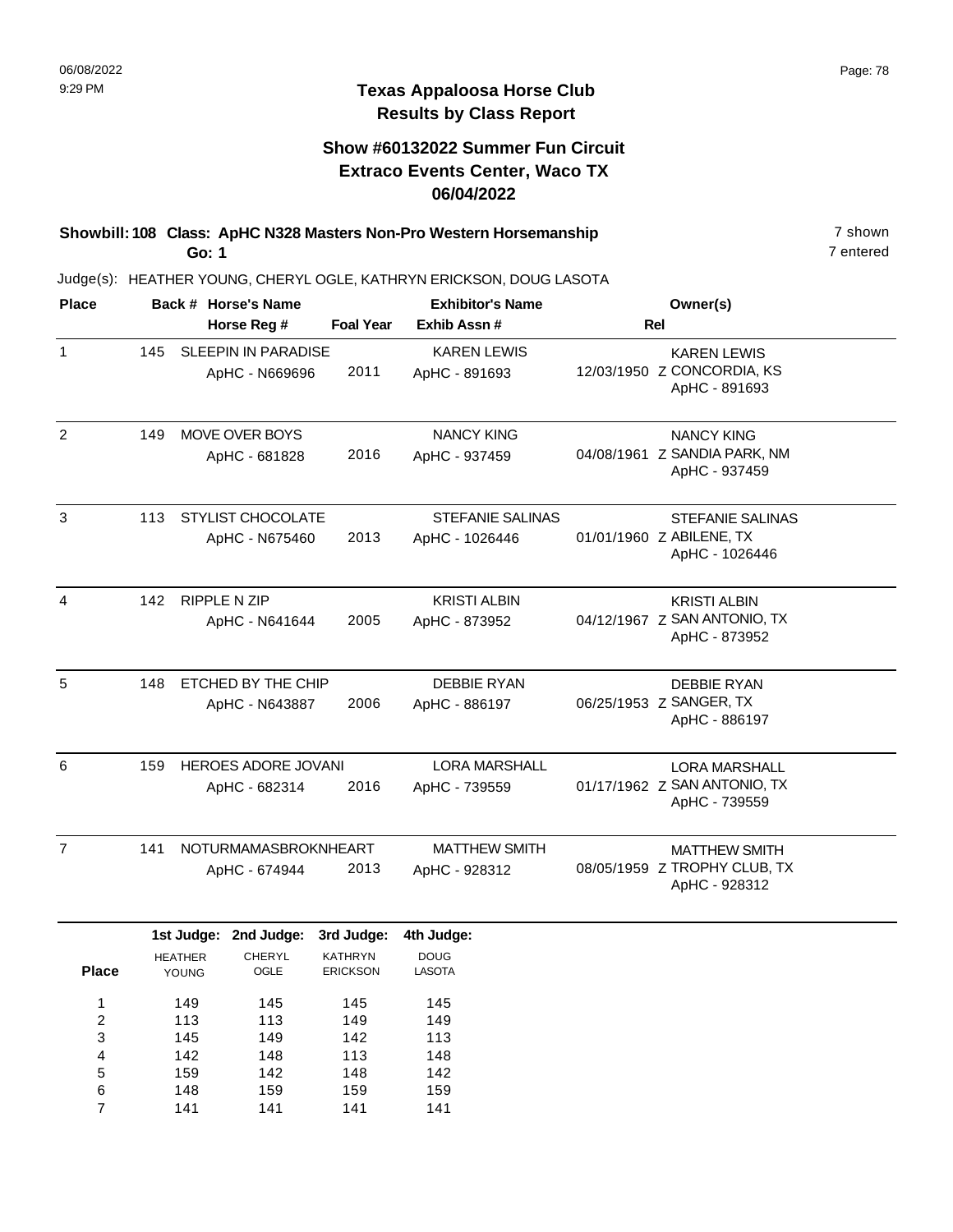#### **Show #60132022 Summer Fun Circuit Extraco Events Center, Waco TX 06/04/2022**

#### **Showbill: 110 Class: ApHC N329 Novice Non-Pro Western Horsemanship** 2 shown 2 shown **Go: 1**

Judge(s): HEATHER YOUNG, CHERYL OGLE, KATHRYN ERICKSON, DOUG LASOTA

| <b>Place</b>  |                | Back # Horse's Name  |                  | <b>Exhibitor's Name</b> | Owner(s)                                    |
|---------------|----------------|----------------------|------------------|-------------------------|---------------------------------------------|
|               |                | Horse Reg #          | <b>Foal Year</b> | Exhib Assn#             | Rel                                         |
|               | 178            | PRETTY PRETTY PRETTY |                  | <b>WINDY ARNOLD</b>     | WINDY ARNOLD                                |
|               |                | ApHC - 683934        | 2017             | ApHC - 785767           | 05/17/1980 Z MANVEL, TX<br>ApHC - 785767    |
| $\mathcal{P}$ | 167            | <b>JUST ASK</b>      |                  | <b>MICHELLE MIMS</b>    | MICHELLE MIMS                               |
|               |                | ApHC - N692214       | 2019             | ApHC - 1038451          | 06/01/1982 Z MAGNOLIA, TX<br>ApHC - 1038451 |
|               | 1st Judge:     | 2nd Judge:           | 3rd Judge:       | 4th Judge:              |                                             |
|               | <b>HEATHER</b> | <b>CHERYL</b>        | <b>KATHRYN</b>   | <b>DOUG</b>             |                                             |
| <b>Place</b>  | <b>YOUNG</b>   | OGLE                 | <b>ERICKSON</b>  | <b>LASOTA</b>           |                                             |
| 1             | 178            | 178                  | 178              | 167                     |                                             |
| 2             | 167            | 167                  | 167              | 178                     |                                             |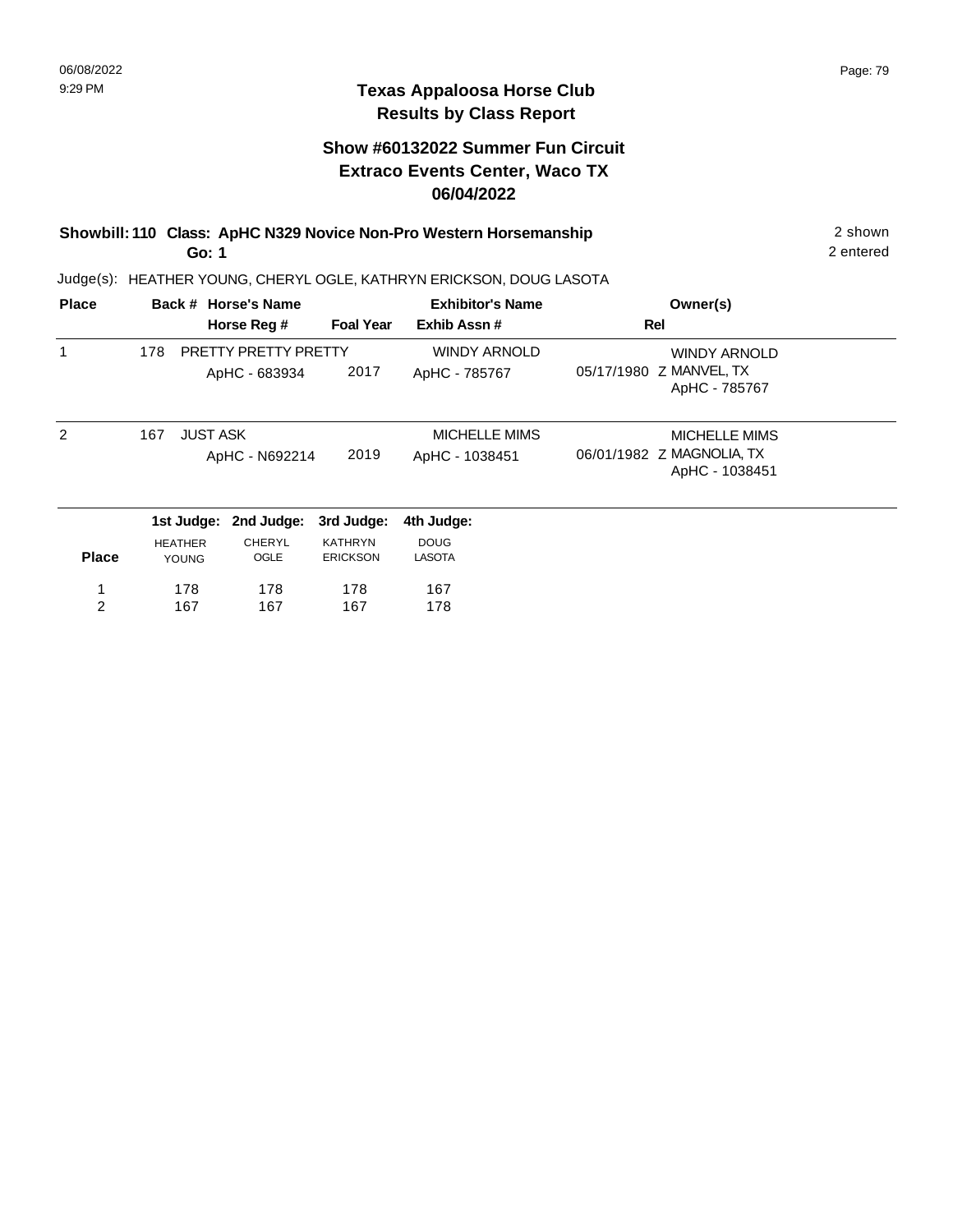#### **Show #60132022 Summer Fun Circuit Extraco Events Center, Waco TX 06/04/2022**

# **Showbill: 111 Class: ApHC Y270 Western Riding - 18 & Under** 1 shown

**Go: 1**

Judge(s): HEATHER YOUNG, CHERYL OGLE, KATHRYN ERICKSON, DOUG LASOTA

| <b>Place</b> | Back # Horse's Name                            |                  | <b>Exhibitor's Name</b>                |                  | Owner(s)                                                          |
|--------------|------------------------------------------------|------------------|----------------------------------------|------------------|-------------------------------------------------------------------|
|              | Horse Reg #                                    | <b>Foal Year</b> | Exhib Assn #                           | <b>Birthdate</b> | Rel                                                               |
|              | <b>HES ALL SONNY</b><br>106<br>ApHC - CN634181 | 2004             | <b>MELISSA MAUNEY</b><br>ApHC - 974120 |                  | WILLIAM S MAUNEY JR<br>04/29/2003 C MAGNOLIA, TX<br>ApHC - 959253 |
|              | 1st Judge: 2nd Judge: 3rd Judge:               | 4th Judae:       |                                        |                  |                                                                   |

| <b>Place</b> | <b>HEATHER</b> | CHERYL | KATHRYN         | <b>DOUG</b> |
|--------------|----------------|--------|-----------------|-------------|
|              | <b>YOUNG</b>   | OGLE   | <b>ERICKSON</b> | LASOTA      |
|              | 106            | 106    | 106             | 106         |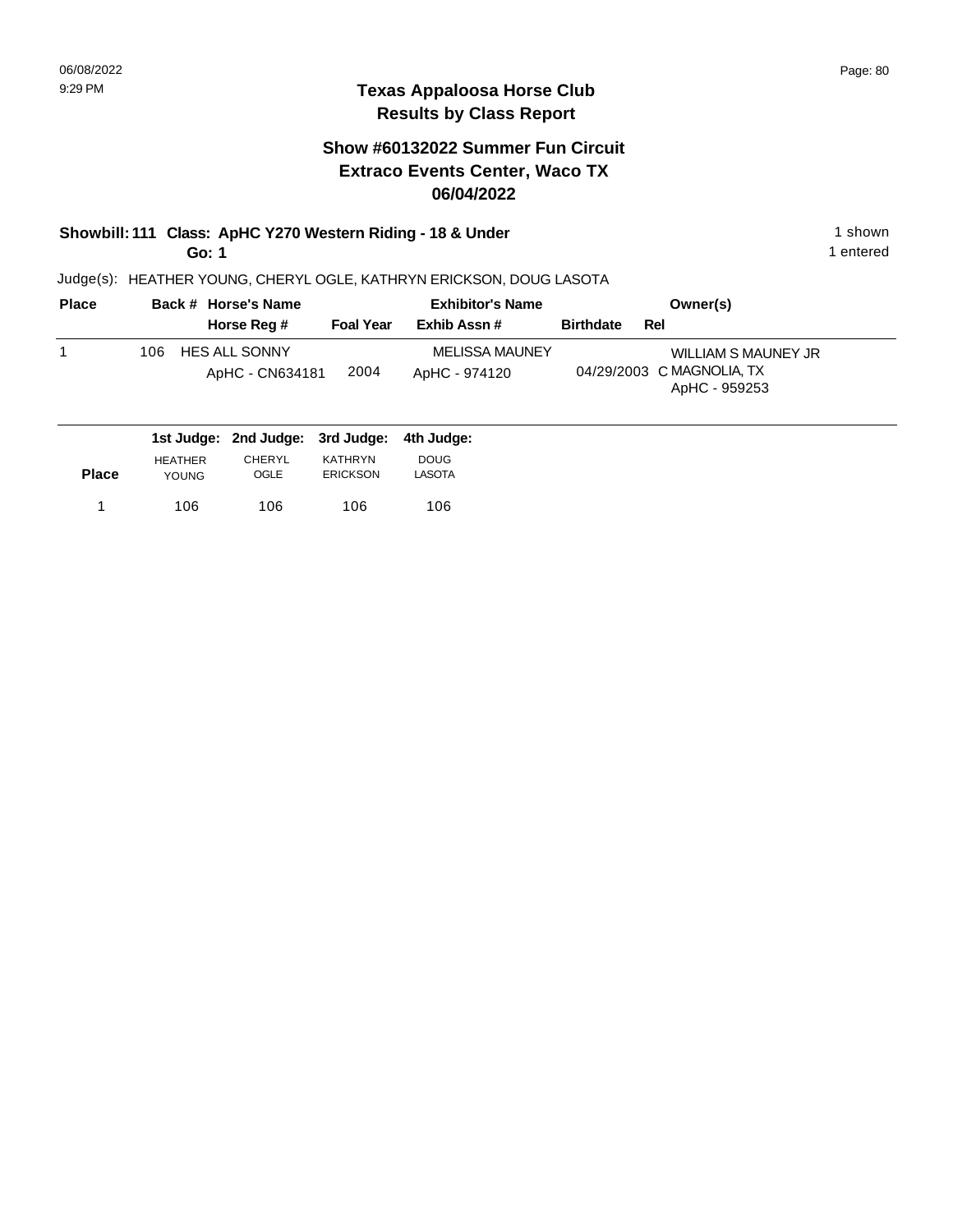## **Show #60132022 Summer Fun Circuit Extraco Events Center, Waco TX 06/04/2022**

# **Showbill: 112 Class: ApHC N340 Non Pro Western Riding 4 shown 4 shown**

**Go: 1**

4 entered

| <b>Place</b> |                                                  |                   | Back # Horse's Name                     |                                      | <b>Exhibitor's Name</b>                  |                                                                | Owner(s)                                                                 |
|--------------|--------------------------------------------------|-------------------|-----------------------------------------|--------------------------------------|------------------------------------------|----------------------------------------------------------------|--------------------------------------------------------------------------|
|              |                                                  | Horse Reg #       |                                         |                                      | Exhib Assn#                              |                                                                | <b>Rel</b>                                                               |
| $\mathbf{1}$ | 122                                              | <b>INVALUABLE</b> | ApHC - 657097                           | 2007                                 | <b>MEGAN HOLTMEYER</b><br>ApHC - 919682  |                                                                | <b>MEGAN HOLTMEYER</b><br>01/15/1984 Z PARKER, CO<br>ApHC - 919682       |
| 2            | 110                                              |                   | <b>HOT N FOOLISH</b><br>ApHC - N664710  | 2009                                 | <b>MAEGAN ALEXANDER</b><br>ApHC - 967627 |                                                                | <b>MAEGAN ALEXANDER</b><br>02/14/1996 Z PILOT POINT, TX<br>ApHC - 967627 |
| 3            | 106                                              |                   | <b>HES ALL SONNY</b><br>ApHC - CN634181 | 2004                                 | <b>ASHLEY MAUNEY</b><br>ApHC - 958931    |                                                                | WILLIAM S MAUNEY JR<br>11/28/1996 C MAGNOLIA, TX<br>ApHC - 959253        |
| <b>DQ</b>    | 105<br><b>WILLIE B AN AGGIE</b><br>ApHC - 664630 |                   | 2010                                    | <b>BRANDY KINES</b><br>ApHC - 706196 |                                          | <b>BRANDY KINES</b><br>05/02/2083 Z BRYAN, TX<br>ApHC - 706196 |                                                                          |
|              |                                                  | 1st Judge:        | 2nd Judge:                              | 3rd Judge:                           | 4th Judge:                               |                                                                |                                                                          |
| <b>Place</b> | <b>HEATHER</b><br>YOUNG                          |                   | <b>CHERYL</b><br>OGLE                   | <b>KATHRYN</b><br><b>ERICKSON</b>    | <b>DOUG</b><br><b>LASOTA</b>             |                                                                |                                                                          |
| 1            |                                                  | 122               | 122                                     | 122                                  | 122                                      |                                                                |                                                                          |
| 2<br>3       |                                                  | 110<br>106        | 110<br>106                              | 110<br>106                           | 110<br>106                               |                                                                |                                                                          |
| 4            |                                                  | 105               | 105                                     | 105                                  | 105                                      |                                                                |                                                                          |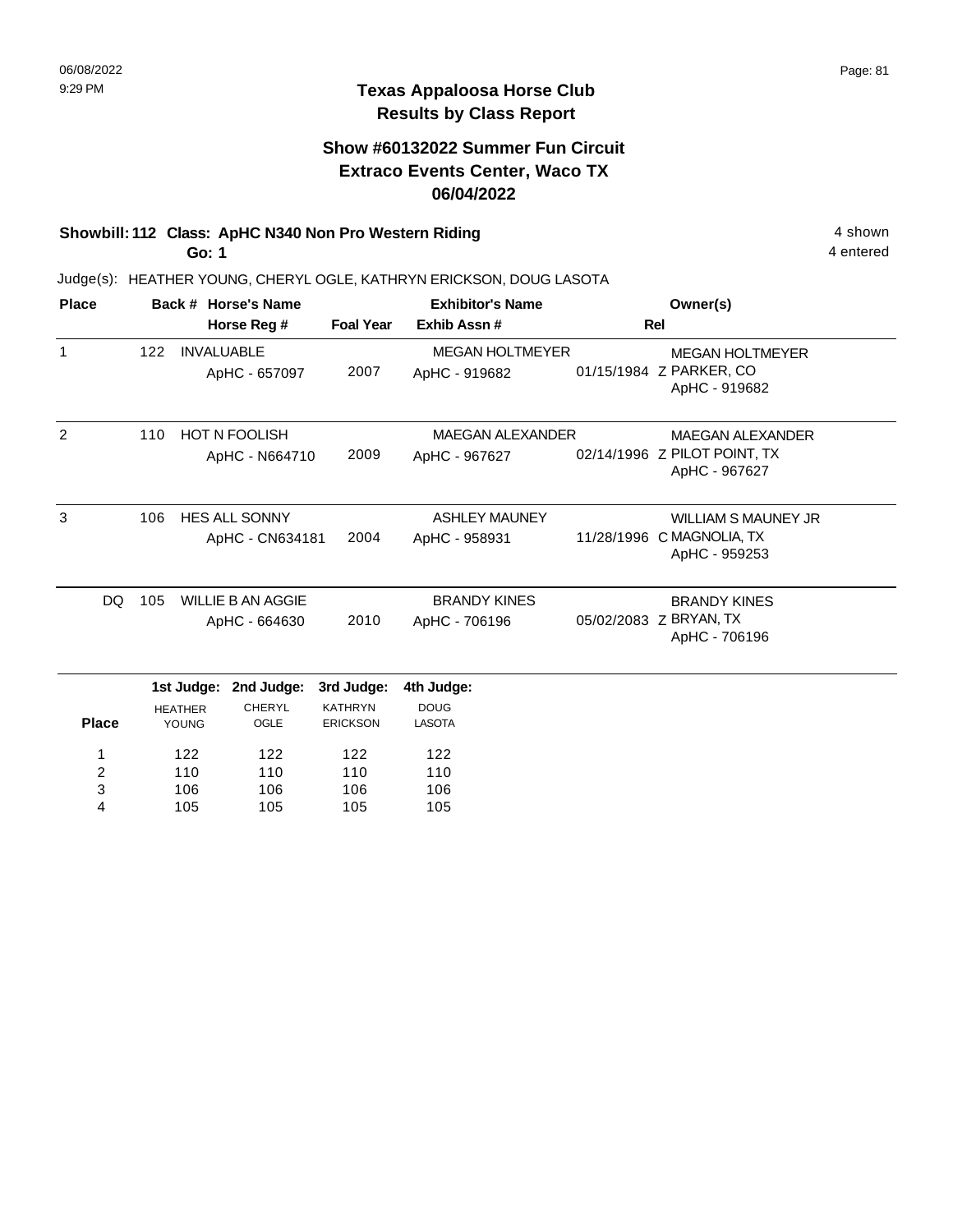#### **Show #60132022 Summer Fun Circuit Extraco Events Center, Waco TX 06/04/2022**

**Showbill: 113 Class: ApHC N348 Masters Non Pro Western Riding 3 Shown 3 shown Go: 1**

Judge(s): HEATHER YOUNG, CHERYL OGLE, KATHRYN ERICKSON, DOUG LASOTA

| <b>Place</b>            |     |                         | Back # Horse's Name               |                                   | <b>Exhibitor's Name</b>                  | Owner(s)                                                              |
|-------------------------|-----|-------------------------|-----------------------------------|-----------------------------------|------------------------------------------|-----------------------------------------------------------------------|
|                         |     |                         | Horse Reg #                       | <b>Foal Year</b>                  | Exhib Assn#                              | Rel                                                                   |
| 1                       | 104 |                         | ZIPS JOYFUL GLOW<br>ApHC - 668031 | 2011                              | <b>MARIANN R SLOCUM</b><br>ApHC - 949929 | <b>MARIANN R SLOCUM</b><br>06/16/1953 Z SANTA FE, TX<br>ApHC - 949929 |
| $\mathfrak{p}$          | 142 |                         | RIPPLE N ZIP                      |                                   | <b>KRISTI ALBIN</b>                      | <b>KRISTI ALBIN</b>                                                   |
|                         |     |                         | ApHC - N641644                    | 2005                              | ApHC - 873952                            | 04/12/1967 Z SAN ANTONIO, TX<br>ApHC - 873952                         |
| 3                       | 148 |                         | ETCHED BY THE CHIP                |                                   | <b>DEBBIE RYAN</b>                       | <b>DEBBIE RYAN</b>                                                    |
|                         |     |                         | ApHC - N643887                    | 2006                              | ApHC - 886197                            | 06/25/1953 Z SANGER, TX<br>ApHC - 886197                              |
|                         |     | 1st Judge:              | 2nd Judge:                        | 3rd Judge:                        | 4th Judge:                               |                                                                       |
| <b>Place</b>            |     | <b>HEATHER</b><br>YOUNG | <b>CHERYL</b><br>OGLE             | <b>KATHRYN</b><br><b>ERICKSON</b> | <b>DOUG</b><br><b>LASOTA</b>             |                                                                       |
| 1                       |     | 104                     | 104                               | 104                               | 104                                      |                                                                       |
| $\overline{\mathbf{c}}$ |     | 142                     | 142                               | 142                               | 142                                      |                                                                       |
| 3                       |     | 148                     | 148                               | 148                               | 148                                      |                                                                       |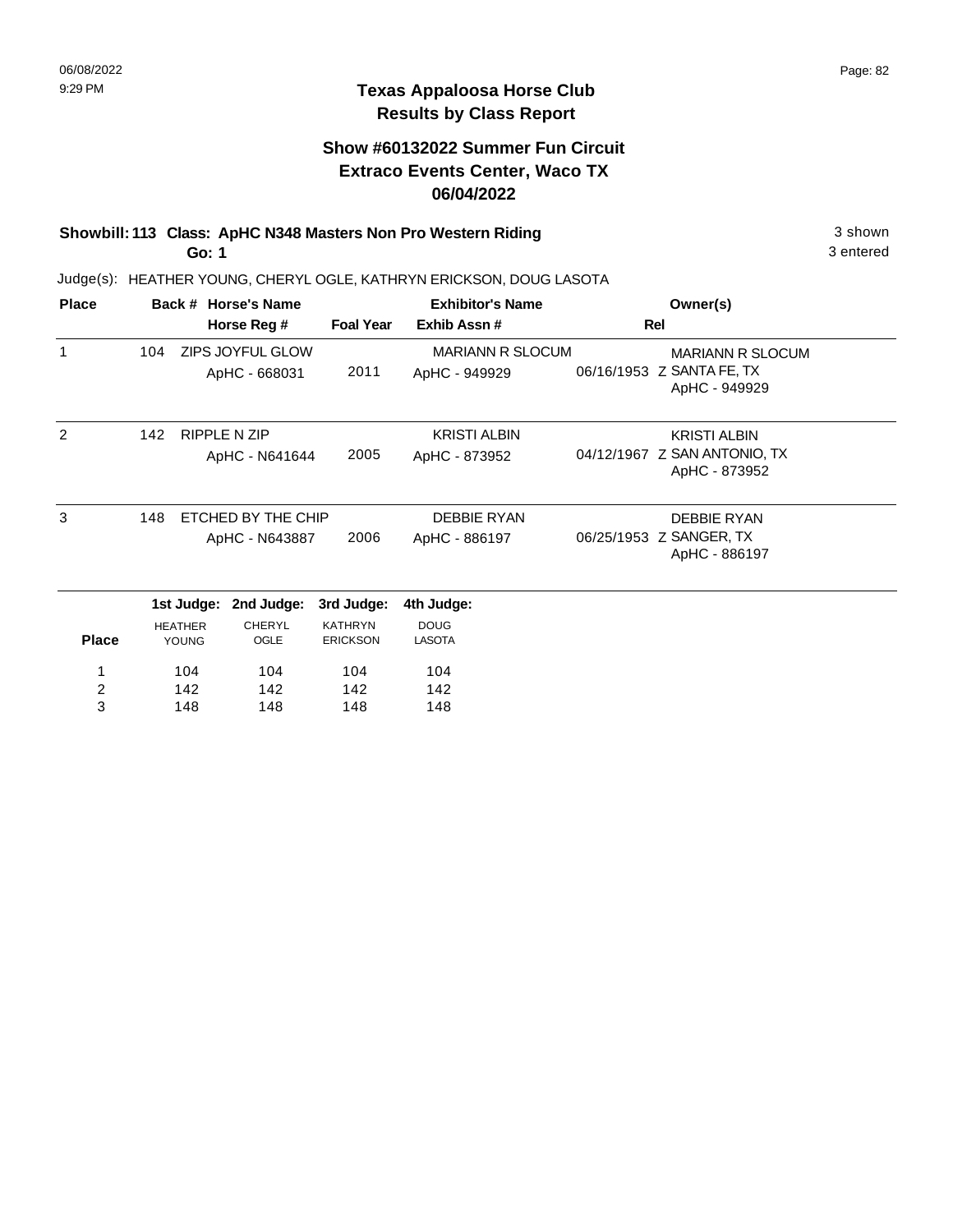#### **Show #60132022 Summer Fun Circuit Extraco Events Center, Waco TX 06/04/2022**

#### **Showbill: 115 Class: ApHC N345 Non-Pro 35 & Over Western Riding 1 Shown 1 shown Go: 1**

2 entered

| <b>Place</b> |     | Back # Horse's Name                |                  | <b>Exhibitor's Name</b>              | Owner(s)                                                       |  |
|--------------|-----|------------------------------------|------------------|--------------------------------------|----------------------------------------------------------------|--|
|              |     | Horse Reg #                        | <b>Foal Year</b> | Exhib Assn#                          | Rel                                                            |  |
|              | 105 | WILLIE B AN AGGIE<br>ApHC - 664630 | 2010             | <b>BRANDY KINES</b><br>ApHC - 706196 | <b>BRANDY KINES</b><br>05/02/2083 Z BRYAN, TX<br>ApHC - 706196 |  |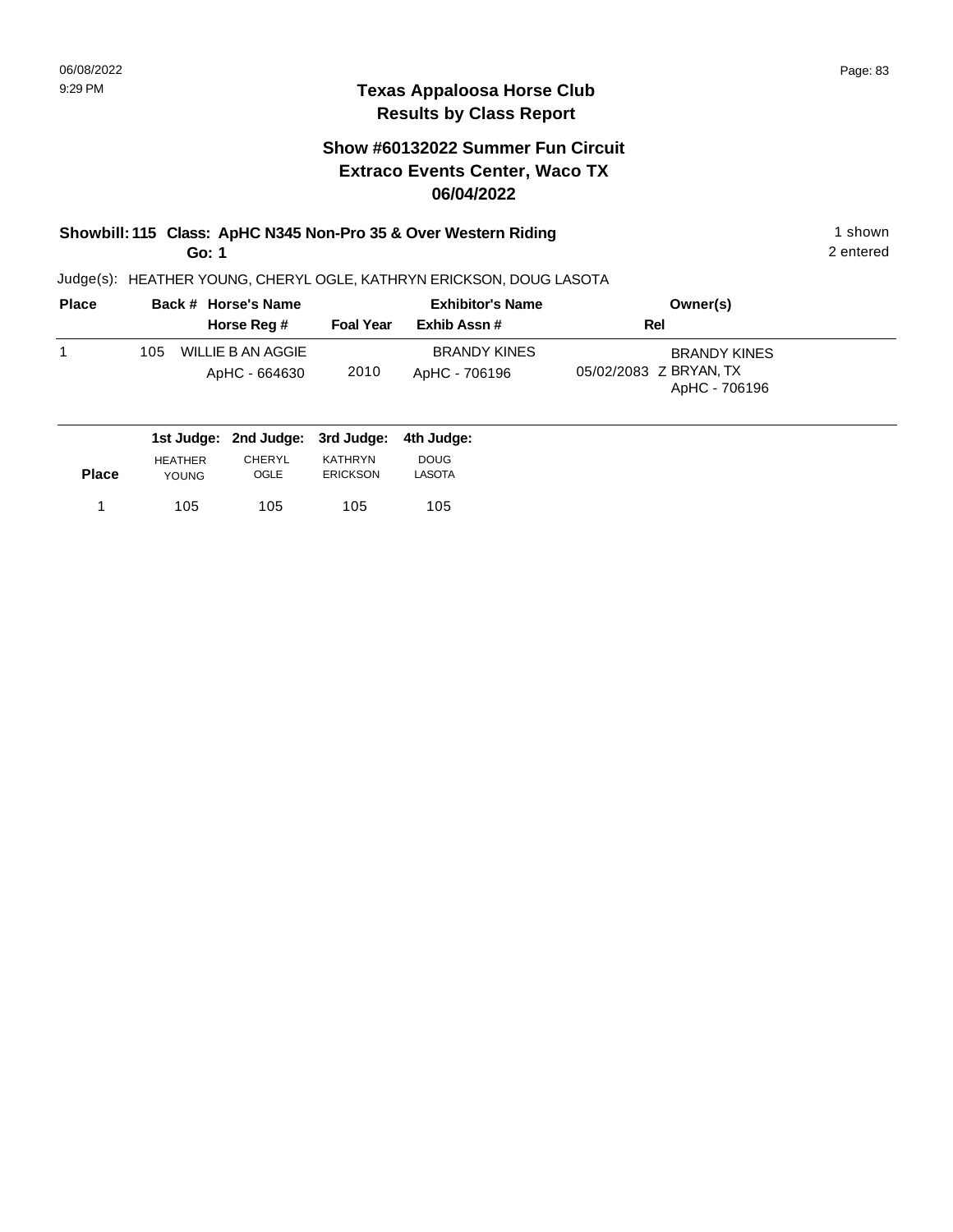#### **Show #60132022 Summer Fun Circuit Extraco Events Center, Waco TX 06/05/2022**

**Showbill: 116 Class: ApHC O021 Hunter In Hand Stallions, all ages** 3 shown **Go: 1**

5 entered

| <b>Place</b> |     |                                | Back # Horse's Name      |                                   | <b>Exhibitor's Name</b>      |            | Owner(s)                                     |
|--------------|-----|--------------------------------|--------------------------|-----------------------------------|------------------------------|------------|----------------------------------------------|
|              |     |                                | Horse Reg #              | <b>Foal Year</b>                  | Exhib Assn#                  |            | Rel                                          |
| $\mathbf{1}$ | 151 | <b>CHOSEN</b>                  |                          |                                   | PETRA CRUSE                  |            |                                              |
|              |     |                                | ApHC - 688635            | 2020                              | ApHC - 995461                | 03/17/1981 |                                              |
| 2            | 153 |                                | IM FLEETWOOD MAX         |                                   | PETRA CRUSE                  |            | <b>PATTI KANEGAE &amp; PETRA</b>             |
|              |     |                                | ApHC - N691391           | 2021                              | ApHC - 995461                | 03/17/1981 | <b>CRUSE</b>                                 |
| DQ.          | 164 |                                | <b>VALENTINOS PRINCE</b> |                                   | <b>LYNSIE BUTLER</b>         |            | <b>LYNSIE BUTLER</b>                         |
|              |     |                                | ApHC - 686677            | 2018                              | ApHC - 1040102               |            | 02/09/1985 Z FRUITRADE, TX<br>ApHC - 1040102 |
|              |     | 1st Judge:                     | 2nd Judge:               | 3rd Judge:                        | 4th Judge:                   |            |                                              |
| <b>Place</b> |     | <b>HEATHER</b><br><b>YOUNG</b> | <b>CHERYL</b><br>OGLE    | <b>KATHRYN</b><br><b>ERICKSON</b> | <b>DOUG</b><br><b>LASOTA</b> |            |                                              |
| 1            |     | 151                            | 151                      | 151                               | 153                          |            |                                              |
| 2            |     | 153                            | 153                      | 153                               | 151                          |            |                                              |
| 3            |     | 164                            | 164                      | 164                               | 164                          |            |                                              |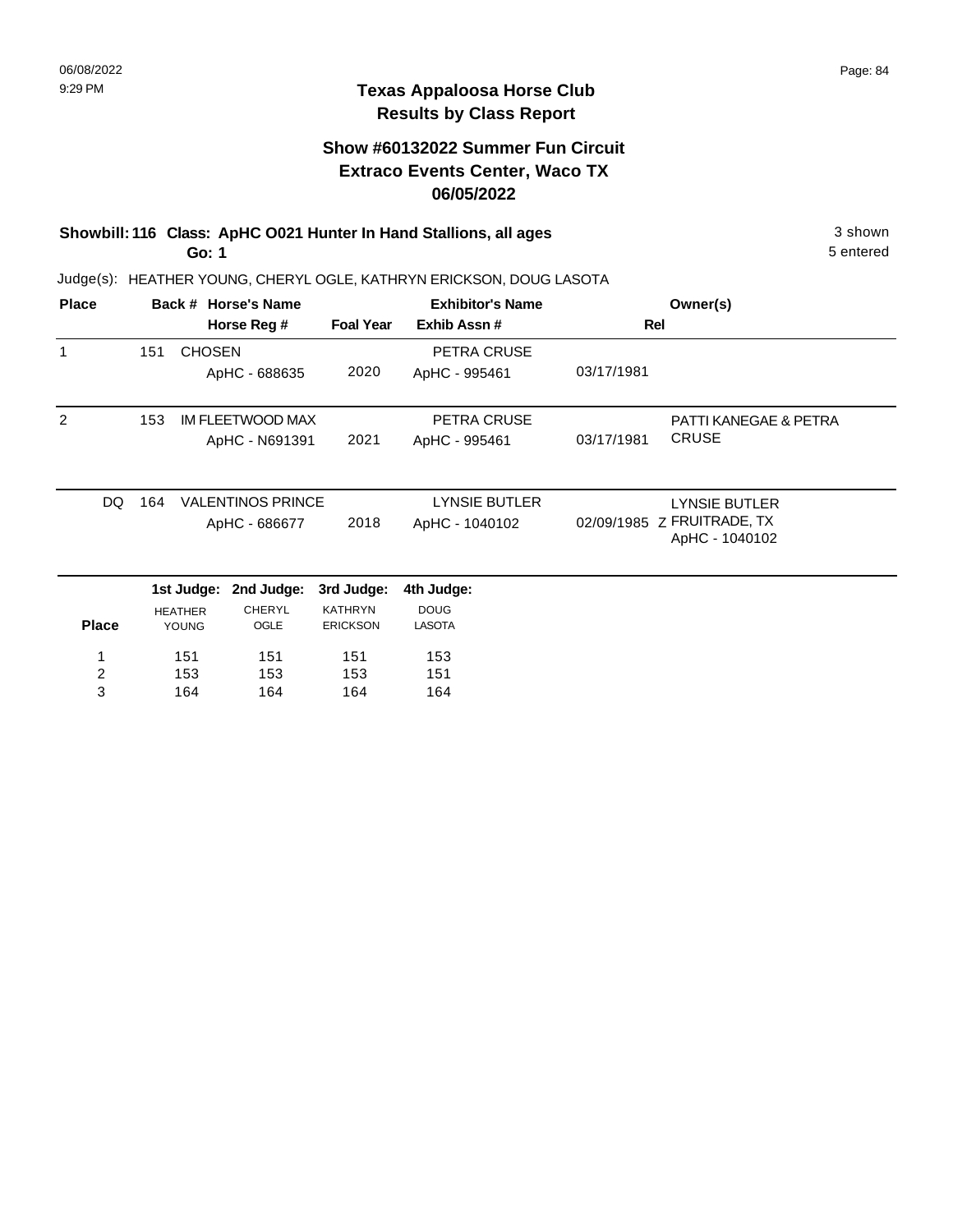#### **Show #60132022 Summer Fun Circuit Extraco Events Center, Waco TX 06/05/2022**

**Showbill: 117 Class: ApHC N550 Non-Pro Halter Stallions Hunter in Hand** 4 shown **Go: 1**

4 entered

| <b>Place</b>            |     |                | Back # Horse's Name      |                  | <b>Exhibitor's Name</b> |            | Owner(s)                         |
|-------------------------|-----|----------------|--------------------------|------------------|-------------------------|------------|----------------------------------|
|                         |     |                | Horse Reg #              | <b>Foal Year</b> | Exhib Assn #            | <b>Rel</b> |                                  |
| $\mathbf{1}$            | 151 | <b>CHOSEN</b>  |                          |                  | PETRA CRUSE             |            |                                  |
|                         |     |                | ApHC - 688635            | 2020             | ApHC - 995461           | 03/17/1981 |                                  |
| 2                       | 153 |                | <b>IM FLEETWOOD MAX</b>  |                  | PETRA CRUSE             |            | <b>PATTI KANEGAE &amp; PETRA</b> |
|                         |     |                | ApHC - N691391           | 2021             | ApHC - 995461           | 03/17/1981 | <b>CRUSE</b>                     |
| 3                       | 154 |                | ELUSIVE TOUCHDOWN        |                  | <b>MACY MENTZ</b>       |            |                                  |
|                         |     |                |                          | 2021             |                         | 10/22/1999 | <b>HENRY MENTZ</b><br>FOLSOM, LA |
|                         |     |                | ApHC - 691131            |                  | ApHC - 1003509          |            | ApHC - 864503                    |
| $\overline{4}$          | 164 |                | <b>VALENTINOS PRINCE</b> |                  | <b>LYNSIE BUTLER</b>    |            | <b>LYNSIE BUTLER</b>             |
|                         |     |                | ApHC - 686677            | 2018             | ApHC - 1040102          |            | 02/09/1985 Z FRUITRADE, TX       |
|                         |     |                |                          |                  |                         |            | ApHC - 1040102                   |
|                         |     | 1st Judge:     | 2nd Judge:               | 3rd Judge:       | 4th Judge:              |            |                                  |
|                         |     | <b>HEATHER</b> | <b>CHERYL</b>            | <b>KATHRYN</b>   | <b>DOUG</b>             |            |                                  |
| <b>Place</b>            |     | YOUNG          | OGLE                     | <b>ERICKSON</b>  | <b>LASOTA</b>           |            |                                  |
| 1                       |     | 151            | 151                      | 151              | 153                     |            |                                  |
| $\overline{\mathbf{c}}$ |     | 153            | 153                      | 153              | 151                     |            |                                  |
| 3                       |     | 154            | 154                      | 154              | 154                     |            |                                  |
| 4                       |     | 164            | 164                      | 164              | 164                     |            |                                  |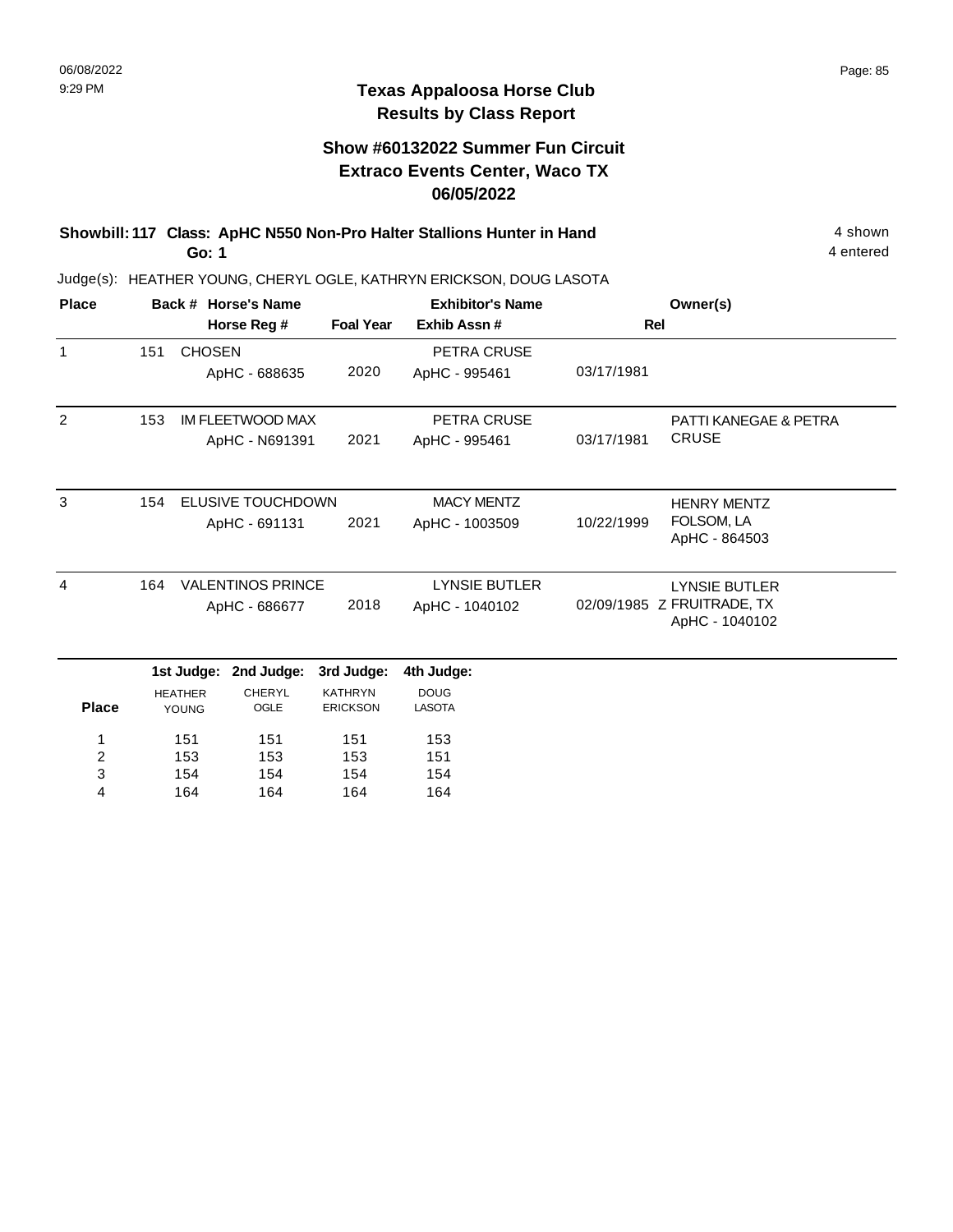#### **Texas Appaloosa Horse Club Results by Class Report**

#### **Show #60132022 Summer Fun Circuit Extraco Events Center, Waco TX 06/05/2022**

**Showbill: 118 Class: ApHC 0023 Hunter In Hand Geldings, all ages** 8 Shown 8 shown **Go: 1**

> 124 152 107

4 5 6

124 125 152

125 152 107

107 124 123

| <b>Place</b>                      |     |                         | Back # Horse's Name                       |                            | <b>Exhibitor's Name</b>                |              | Owner(s)                                                                |
|-----------------------------------|-----|-------------------------|-------------------------------------------|----------------------------|----------------------------------------|--------------|-------------------------------------------------------------------------|
|                                   |     |                         | Horse Reg #                               | <b>Foal Year</b>           | Exhib Assn #                           | <b>Rel</b>   |                                                                         |
| $\mathbf{1}$                      | 181 |                         | U BETCHA IM HOT<br>ApHC - 687253          | 2019                       | <b>JESSICA HADDEN</b><br>ApHC - 915047 |              | <b>JESSICA HADDEN</b><br>01/02/1986 Z BURTON, MI<br>ApHC - 915047       |
| 2                                 | 125 |                         | CYA LATER ALLOCATOR<br>ApHC - N681999     | 2016                       | <b>JUDE CRAYTON</b><br>ApHC - 1036239  | 01/01/1974   | <b>MOLLIE CRAYTON</b><br>CHARLESTON, SC<br>ApHC - 814389                |
| 3                                 | 123 |                         | <b>WILLIAM GRANT</b><br>ApHC - N675202    | 2013                       | <b>HOLLY JANAK</b><br>ApHC - 931392    | 01/01/1985 Z | <b>HOLLY JANAK</b><br>ApHC - 931392                                     |
| 4                                 | 124 |                         | <b>TOTALLY HOT MOVES</b><br>ApHC - 679048 | 2016                       | <b>JENNIFER STONE</b><br>ApHC - 881468 |              | <b>JENNIFER STONE</b><br>03/04/1964 Z WILDOMAR, CA<br>ApHC - 881468     |
| 5                                 | 107 |                         | PERFECT SPOT<br>ApHC - 656911             | 2008                       | MARGARET NELSON<br>ApHC - 980759       |              | <b>MARGARET NELSON</b><br>06/27/2002 Z GAINESVILLE, TX<br>ApHC - 980759 |
| 5                                 | 152 |                         | <b>GOOD BETTER BEST</b><br>ApHC - N690888 | 2021                       | PETRA CRUSE<br>ApHC - 995461           | 03/17/1981   | TAMI RADNEY & PETRA CRUSE                                               |
| $\overline{7}$                    | 167 | <b>JUST ASK</b>         | ApHC - N692214                            | 2019                       | <b>MICHELLE MIMS</b><br>ApHC - 1038451 |              | <b>MICHELLE MIMS</b><br>06/01/1982 Z MAGNOLIA, TX<br>ApHC - 1038451     |
| 8                                 | 165 |                         | A FAST SECRET<br>ApHC - 688728            | 2020                       | <b>LYNSIE BUTLER</b><br>ApHC - 1040102 |              | <b>LYNSIE BUTLER</b><br>02/09/1985 Z FRUITRADE, TX<br>ApHC - 1040102    |
|                                   |     | 1st Judge:              | 2nd Judge:                                | 3rd Judge:                 | 4th Judge:                             |              |                                                                         |
| <b>Place</b>                      |     | <b>HEATHER</b><br>YOUNG | CHERYL<br>${{\sf OGLE}}$                  | KATHRYN<br><b>ERICKSON</b> | <b>DOUG</b><br><b>LASOTA</b>           |              |                                                                         |
| 1<br>$\overline{\mathbf{c}}$<br>3 |     | 125<br>123<br>181       | 181<br>123<br>107                         | 181<br>124<br>123          | 181<br>125<br>152                      |              |                                                                         |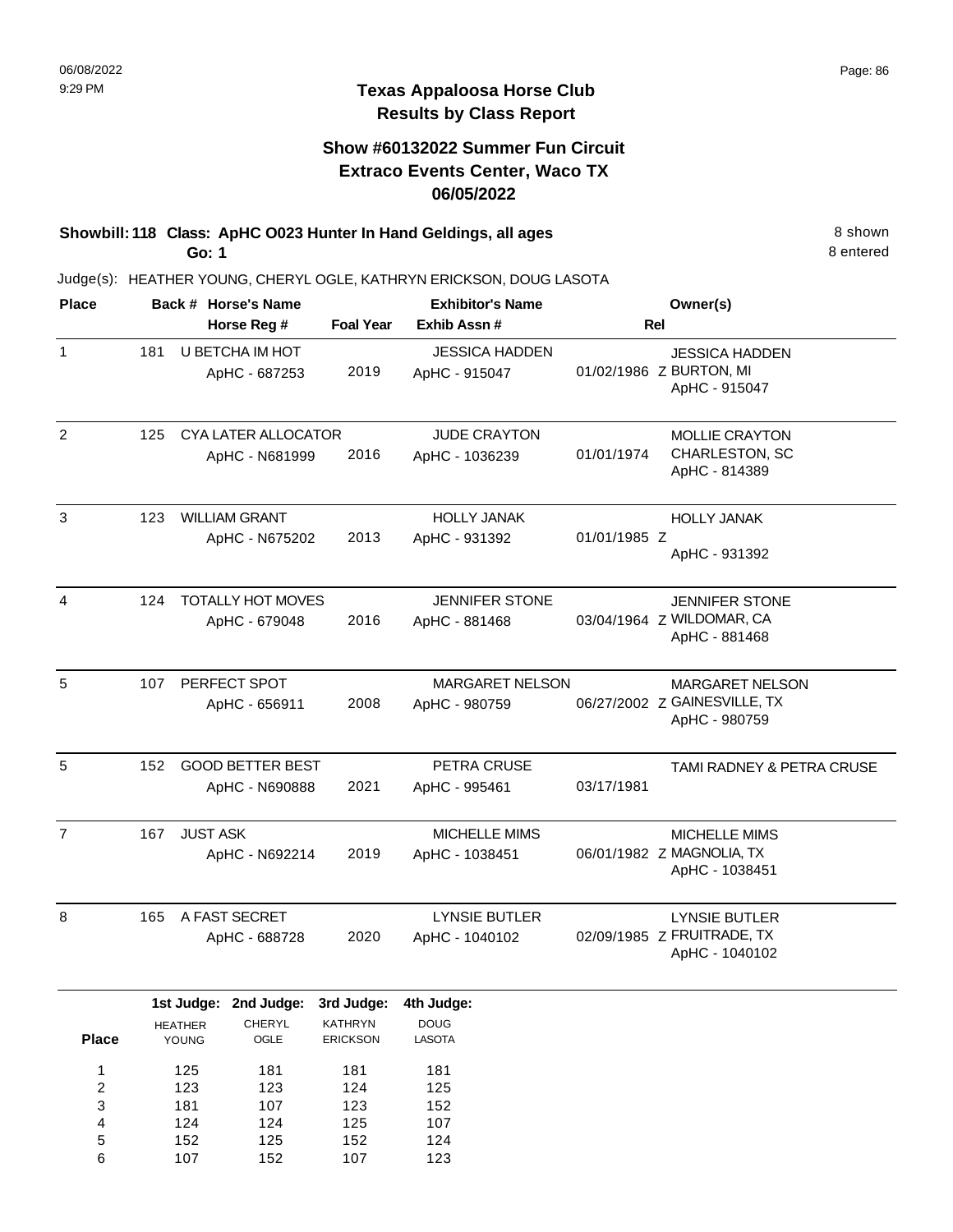## **Show #60132022 Summer Fun Circuit Extraco Events Center, Waco TX 06/05/2022**

| $\overline{7}$ | 167 | 167 | 167 | 167 |
|----------------|-----|-----|-----|-----|
| 8              | 165 | 165 | 165 | 165 |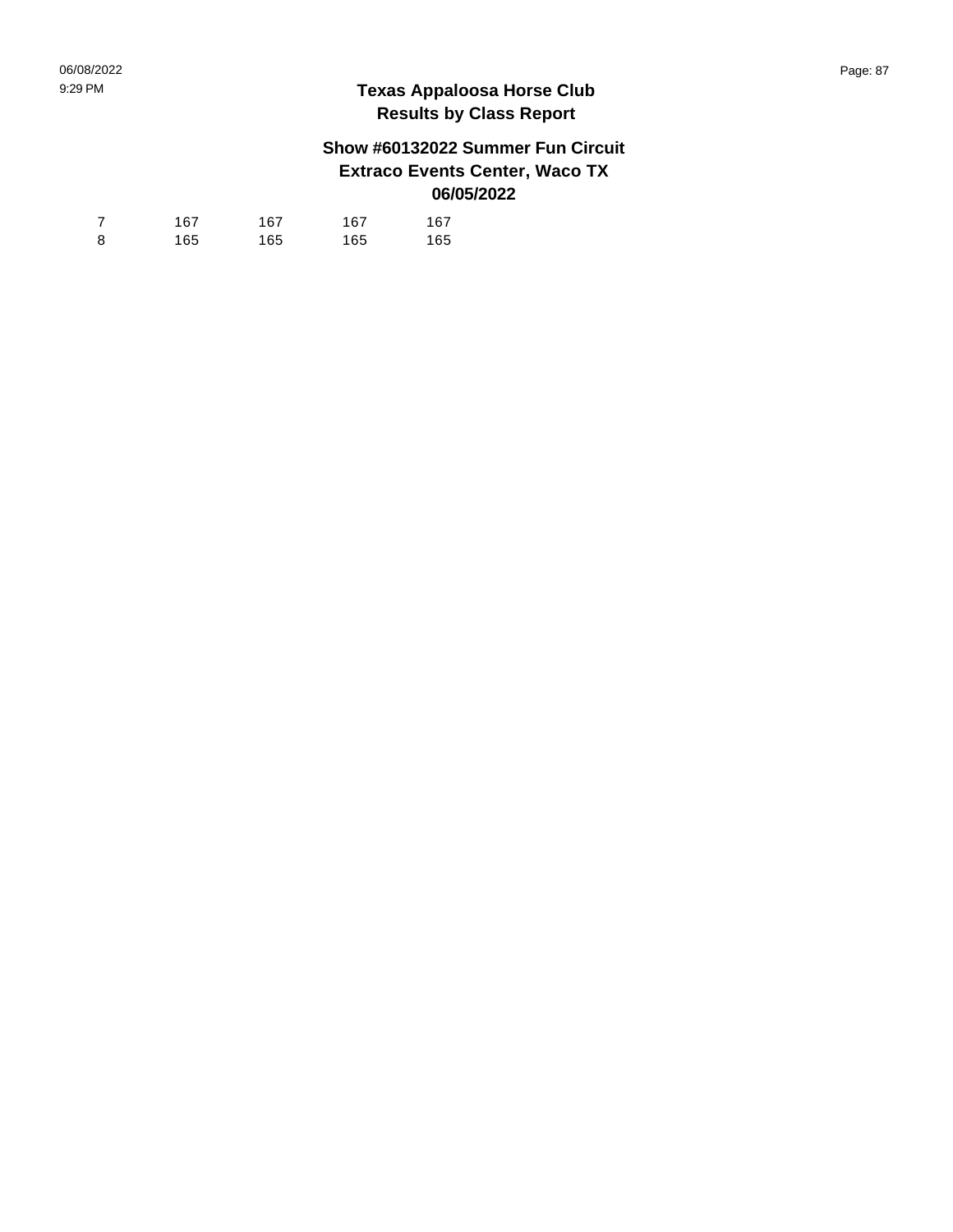**Place**

167 167

YOUNG

1 167 167 167 167

OGLE

1 entered

#### **Texas Appaloosa Horse Club Results by Class Report**

#### **Show #60132022 Summer Fun Circuit Extraco Events Center, Waco TX 06/05/2022**

**Showbill: 119 Class: ApHC Y540 Youth Halter Geldings, Hunter in Hand** 1 shown 1 shown **Go: 1**

Judge(s): HEATHER YOUNG, CHERYL OGLE, KATHRYN ERICKSON, DOUG LASOTA

167

ERICKSON

**Back # Horse's Name Place Owner(s) Horse Reg # Exhib Assn # Foal Year Birthdate Rel Exhibitor's Name** 1 MICHELLE MIMS KINSLEY MIKAYLA MIMS MAGNOLIA, TX ApHC - 1038451 2019 JUST ASK ApHC - N692214 ApHC - 1038452 12/28/2008 167 **2nd Judge: 1st Judge: 3rd Judge: 4th Judge:**  HEATHER CHERYL KATHRYN DOUG

LASOTA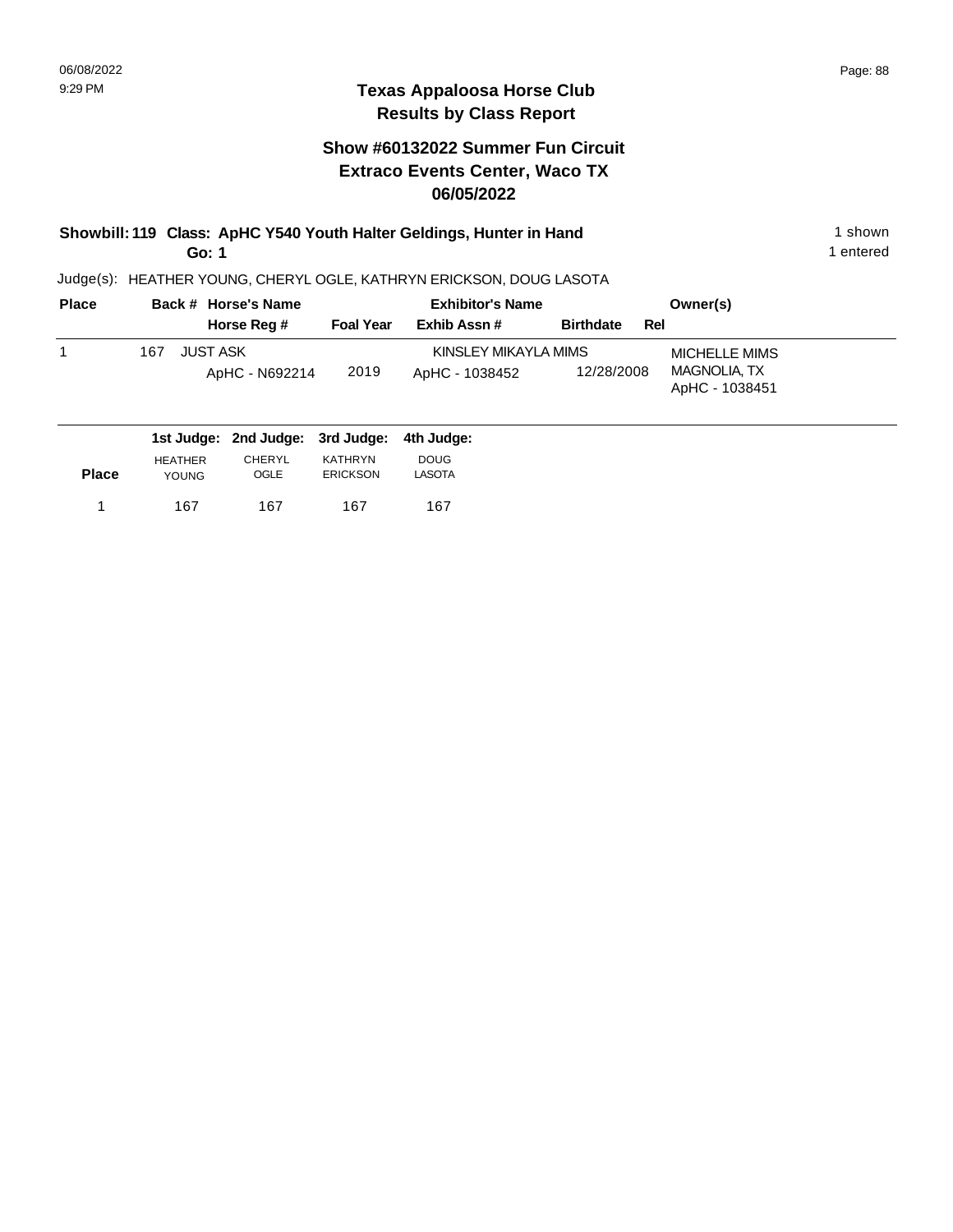152

6

152

127

107

9 entered

#### **Texas Appaloosa Horse Club Results by Class Report**

#### **Show #60132022 Summer Fun Circuit Extraco Events Center, Waco TX 06/05/2022**

**Showbill: 120 Class: ApHC N570 Non-Pro Halter Geldings Hunter in Hand** 9 shown **Go: 1**

| <b>Place</b>   |     |                         | Back # Horse's Name        |                            | <b>Exhibitor's Name</b> |              | Owner(s)                                      |
|----------------|-----|-------------------------|----------------------------|----------------------------|-------------------------|--------------|-----------------------------------------------|
|                |     |                         | Horse Reg #                | <b>Foal Year</b>           | Exhib Assn #            |              | <b>Rel</b>                                    |
| $\mathbf{1}$   | 123 |                         | <b>WILLIAM GRANT</b>       |                            | <b>HOLLY JANAK</b>      |              | <b>HOLLY JANAK</b>                            |
|                |     |                         | ApHC - N675202             | 2013                       | ApHC - 931392           | 01/01/1985 Z | ApHC - 931392                                 |
| 1              | 181 |                         | U BETCHA IM HOT            |                            | <b>JESSICA HADDEN</b>   |              | <b>JESSICA HADDEN</b>                         |
|                |     |                         | ApHC - 687253              | 2019                       | ApHC - 915047           |              | 01/02/1986 Z BURTON, MI<br>ApHC - 915047      |
| 3              | 125 |                         | <b>CYA LATER ALLOCATOR</b> |                            | <b>JUDE CRAYTON</b>     |              | <b>MOLLIE CRAYTON</b>                         |
|                |     |                         | ApHC - N681999             | 2016                       | ApHC - 1036239          | 01/01/1974   | CHARLESTON, SC<br>ApHC - 814389               |
| 4              | 124 |                         | <b>TOTALLY HOT MOVES</b>   |                            | <b>JENNIFER STONE</b>   |              | <b>JENNIFER STONE</b>                         |
|                |     |                         | ApHC - 679048              | 2016                       | ApHC - 881468           |              | 03/04/1964 Z WILDOMAR, CA<br>ApHC - 881468    |
| 5              | 152 |                         | <b>GOOD BETTER BEST</b>    |                            | PETRA CRUSE             |              | TAMI RADNEY & PETRA CRUSE                     |
|                |     |                         | ApHC - N690888             | 2021                       | ApHC - 995461           | 03/17/1981   |                                               |
| 6              | 127 |                         | <b>HANDWRITTEN N DUST</b>  |                            | <b>DEBORAH RASCH</b>    |              | <b>DEBORAH RASCH</b>                          |
|                |     |                         | ApHC - 652822              | 2007                       | ApHC - 750735           |              | 02/24/1955 Z BOERNE, TX<br>ApHC - 750735      |
| $\overline{7}$ | 107 |                         | PERFECT SPOT               |                            | <b>MARGARET NELSON</b>  |              | <b>MARGARET NELSON</b>                        |
|                |     |                         | ApHC - 656911              | 2008                       | ApHC - 980759           |              | 06/27/2002 Z GAINESVILLE, TX<br>ApHC - 980759 |
| 8              | 167 | <b>JUST ASK</b>         |                            |                            | <b>MICHELLE MIMS</b>    |              | <b>MICHELLE MIMS</b>                          |
|                |     |                         | ApHC - N692214             | 2019                       | ApHC - 1038451          |              | 06/01/1982 Z MAGNOLIA, TX<br>ApHC - 1038451   |
|                |     | 1st Judge:              | 2nd Judge:                 | 3rd Judge:                 | 4th Judge:              |              |                                               |
| <b>Place</b>   |     | <b>HEATHER</b><br>YOUNG | CHERYL<br>${{\sf OGLE}}$   | KATHRYN<br><b>ERICKSON</b> | <b>DOUG</b><br>LASOTA   |              |                                               |
| 1              |     | 125                     | 123                        | 123                        | 181                     |              |                                               |
| 2              |     | 123                     | 181                        | 181                        | 125                     |              |                                               |
| 3              |     | 181                     | 124                        | 125                        | 152                     |              |                                               |
| 4<br>5         |     | 124<br>127              | 125<br>107                 | 124<br>152                 | 123<br>127              |              |                                               |
|                |     |                         |                            |                            |                         |              |                                               |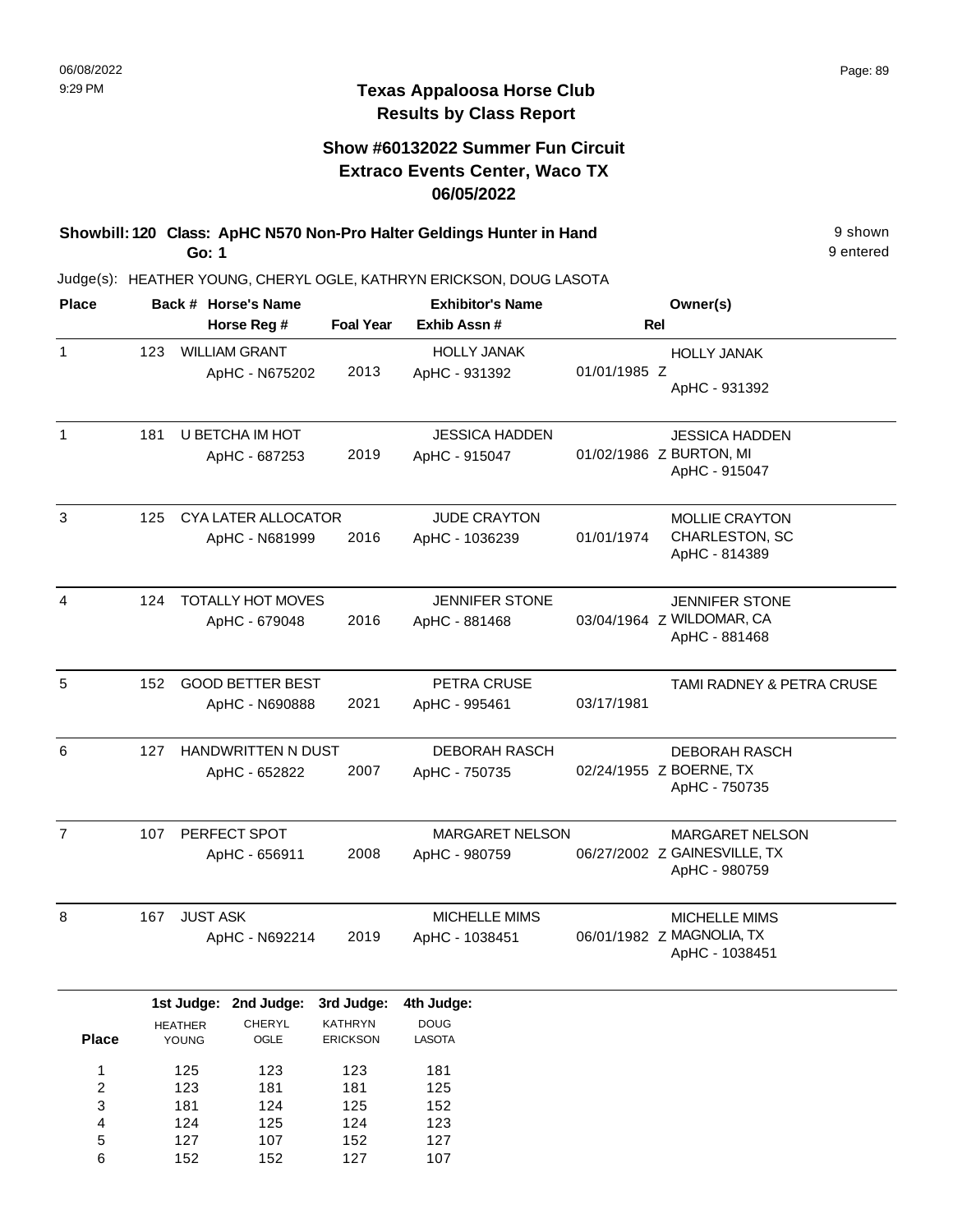## **Show #60132022 Summer Fun Circuit Extraco Events Center, Waco TX 06/05/2022**

| 7 | 107 | 167 | 167 | 167 |
|---|-----|-----|-----|-----|
| 8 | 167 | 127 | 107 | 124 |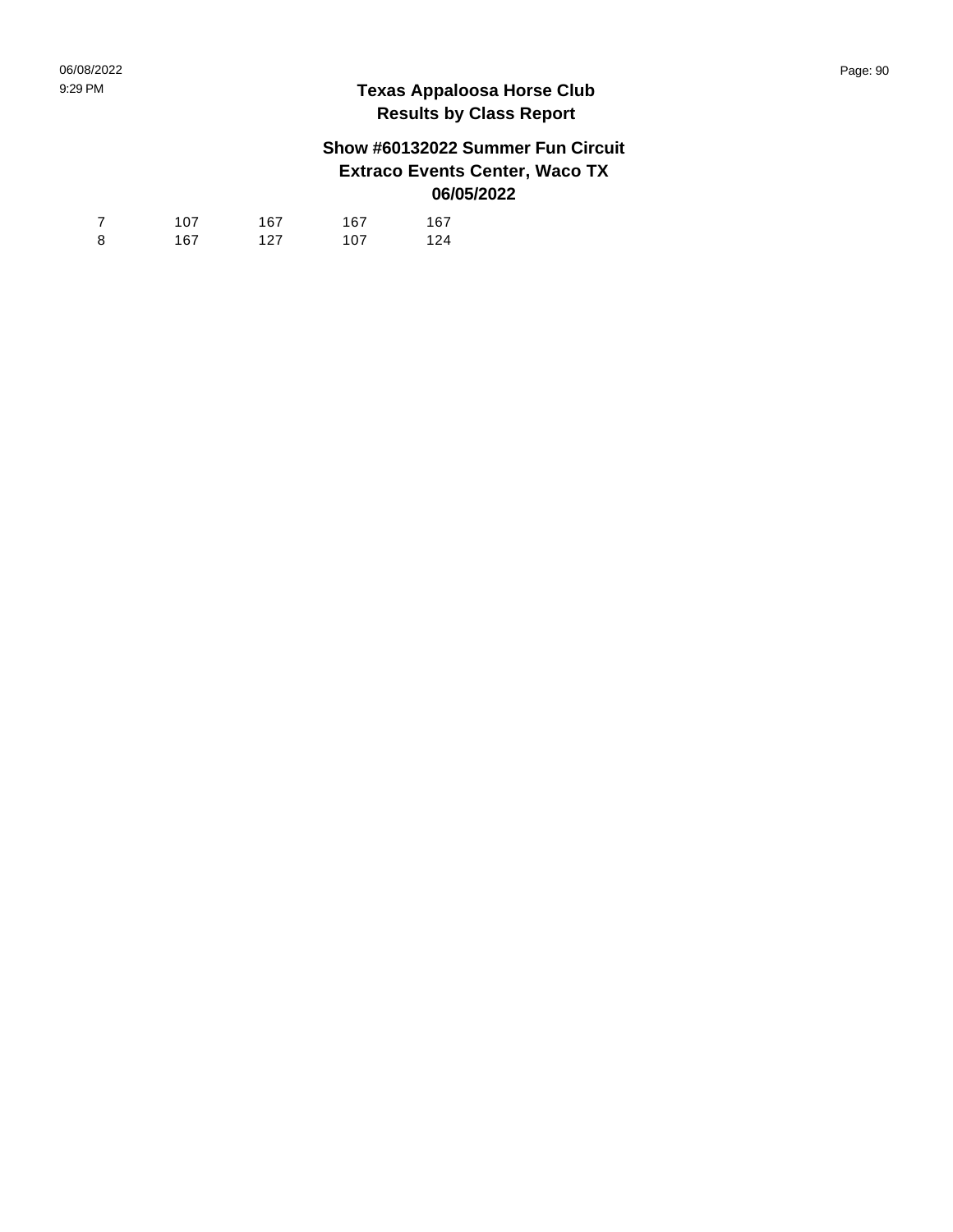#### **Show #60132022 Summer Fun Circuit Extraco Events Center, Waco TX 06/05/2022**

#### **Showbill: 121 Class: ApHC O022 Hunter In Hand Mares, all ages** 1 shown **Go: 1**

Judge(s): HEATHER YOUNG, CHERYL OGLE, KATHRYN ERICKSON, DOUG LASOTA

| <b>Place</b> | Back # Horse's Name                | <b>Exhibitor's Name</b> | Owner(s)                              |  |
|--------------|------------------------------------|-------------------------|---------------------------------------|--|
|              | Horse Reg #<br><b>Foal Year</b>    | Exhib Assn#             | <b>Birthdate</b><br>Rel               |  |
|              | <b>BOLD N FANCY LEGACY</b><br>179. | KARISSA LUBY            | KARISSA LUBY                          |  |
|              | 2021<br>ApHC - 690889              | ApHC - PEDIG            | 07/15/2004 Z WACO, TX<br>ApHC - PEDIG |  |
|              | 1st Judge: 2nd Judge: 3rd Judge:   | 4th Judge:              |                                       |  |

| <b>Place</b> | <b>HEATHER</b> | CHERYL | KATHRYN         | <b>DOUG</b> |
|--------------|----------------|--------|-----------------|-------------|
|              | <b>YOUNG</b>   | OGLE   | <b>ERICKSON</b> | LASOTA      |
|              | 179            | 179    | 179             | 179         |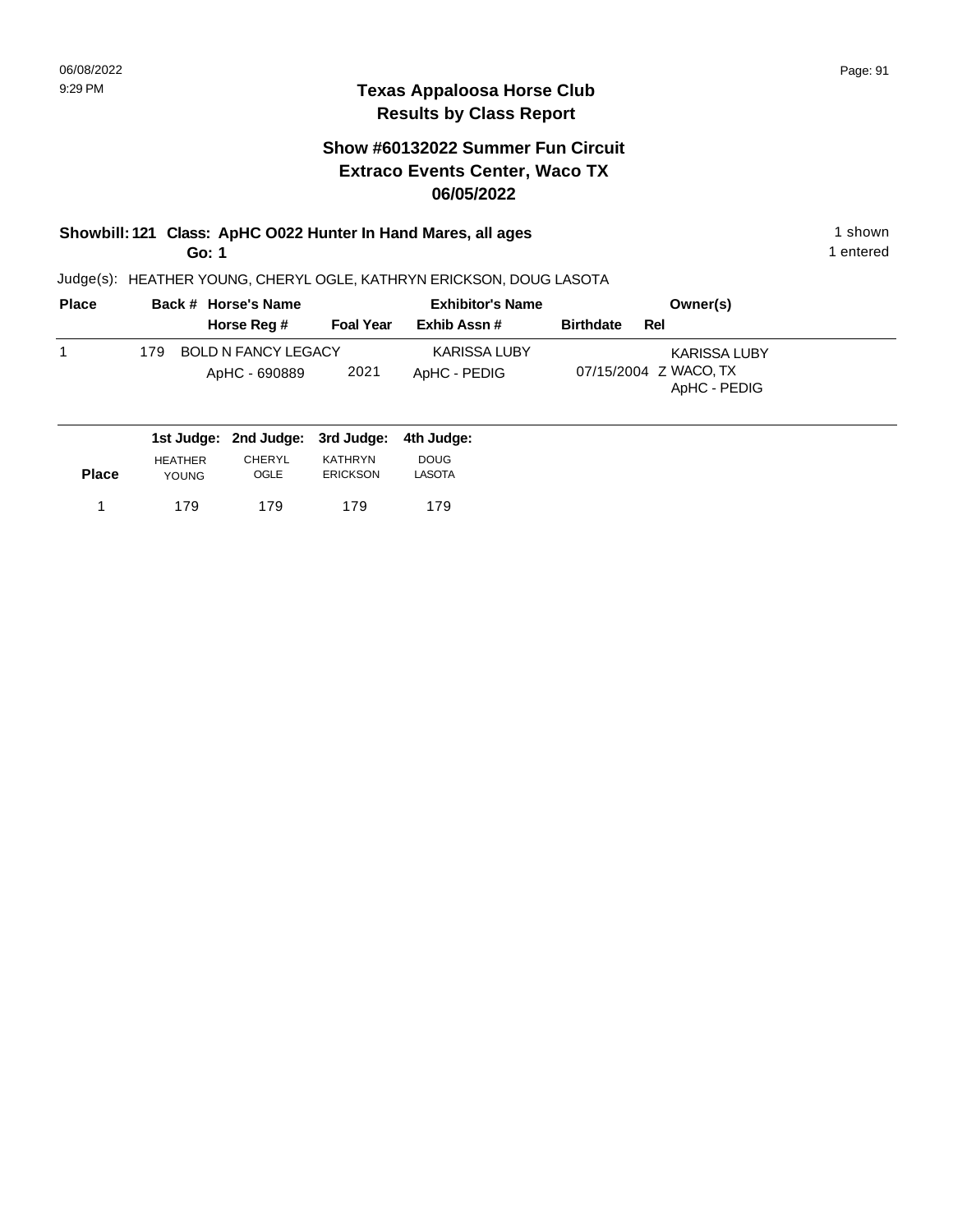#### **Texas Appaloosa Horse Club Results by Class Report**

#### **Show #60132022 Summer Fun Circuit Extraco Events Center, Waco TX 06/05/2022**

**Showbill: 122 Class: ApHC Y530 Youth Halter Mares, Hunter in Hand** 1 shown 1 shown **Go: 1**

| <b>Place</b> | Back # Horse's Name                          |                  | <b>Exhibitor's Name</b>             | Owner(s)                                                     |
|--------------|----------------------------------------------|------------------|-------------------------------------|--------------------------------------------------------------|
|              | Horse Reg #                                  | <b>Foal Year</b> | Exhib Assn #                        | <b>Birthdate</b><br>Rel                                      |
|              | BOLD N FANCY LEGACY<br>179.<br>ApHC - 690889 | 2021             | <b>KARISSA LUBY</b><br>ApHC - PEDIG | <b>KARISSA LUBY</b><br>07/15/2004 Z WACO, TX<br>ApHC - PEDIG |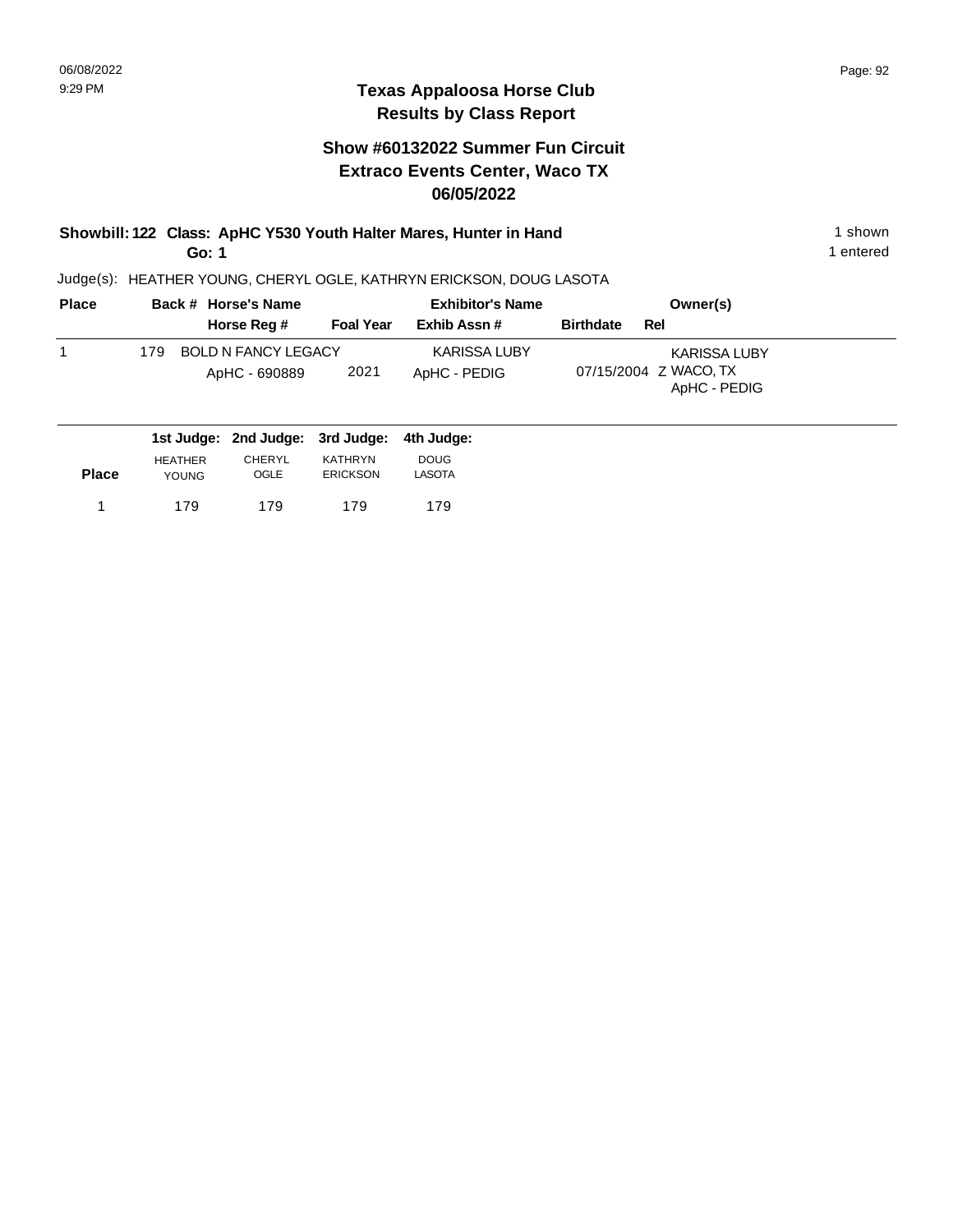#### **Show #60132022 Summer Fun Circuit Extraco Events Center, Waco TX 06/05/2022**

**Showbill: 124 Class: ApHC Y120 English Showmanship, 18 & Under** 3 shown **Go: 1**

Judge(s): HEATHER YOUNG, CHERYL OGLE, KATHRYN ERICKSON, DOUG LASOTA

| <b>Place</b>            |     |                                | Back # Horse's Name                     |                                   | <b>Exhibitor's Name</b>                |                  | Owner(s)                                                                 |
|-------------------------|-----|--------------------------------|-----------------------------------------|-----------------------------------|----------------------------------------|------------------|--------------------------------------------------------------------------|
|                         |     |                                | Horse Reg #                             | <b>Foal Year</b>                  | Exhib Assn#                            | <b>Birthdate</b> | Rel                                                                      |
| $\mathbf{1}$            | 106 |                                | <b>HES ALL SONNY</b><br>ApHC - CN634181 | 2004                              | <b>MELISSA MAUNEY</b><br>ApHC - 974120 |                  | <b>WILLIAM S MAUNEY JR</b><br>04/29/2003 C MAGNOLIA, TX<br>ApHC - 959253 |
| 2                       | 161 |                                | ART WORTH WAITING FOR                   |                                   | <b>OLIVE HOLM</b>                      |                  | <b>OLIVE HOLM</b>                                                        |
|                         |     | ApHC - N680622                 |                                         | 2016                              | ApHC - 1023046                         |                  | 02/10/2006 Z ISSAQUAH, WA<br>ApHC - 1023046                              |
| 3                       | 167 | <b>JUST ASK</b>                |                                         |                                   | KINSLEY MIKAYLA MIMS                   | MICHELLE MIMS    |                                                                          |
|                         |     |                                | ApHC - N692214                          | 2019                              | ApHC - 1038452                         | 12/28/2008       | MAGNOLIA, TX<br>ApHC - 1038451                                           |
|                         |     | 1st Judge:                     | 2nd Judge:                              | 3rd Judge:                        | 4th Judge:                             |                  |                                                                          |
| <b>Place</b>            |     | <b>HEATHER</b><br><b>YOUNG</b> | <b>CHERYL</b><br>OGLE                   | <b>KATHRYN</b><br><b>ERICKSON</b> | <b>DOUG</b><br><b>LASOTA</b>           |                  |                                                                          |
|                         |     | 106                            | 106                                     | 106                               | 106                                    |                  |                                                                          |
| $\overline{\mathbf{c}}$ |     | 161                            | 167                                     | 161                               | 161                                    |                  |                                                                          |
| 3                       |     | 167                            | 161                                     | 167                               | 167                                    |                  |                                                                          |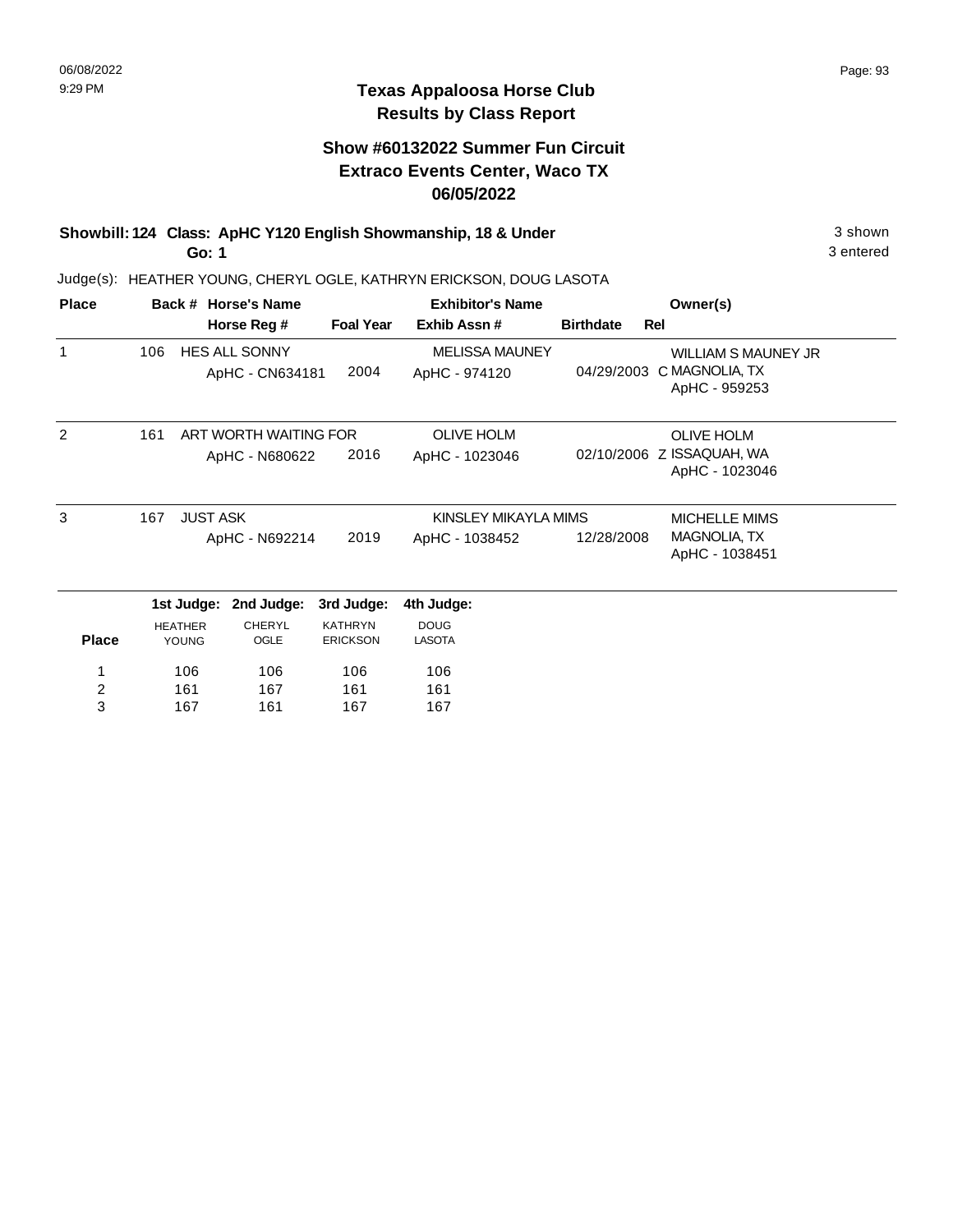#### **Texas Appaloosa Horse Club Results by Class Report**

## **Show #60132022 Summer Fun Circuit Extraco Events Center, Waco TX 06/05/2022**

#### **Showbill: 127 Class: ApHC O523 Pre-Green Hunter** 2 shown

**Go: 1**

| <b>Place</b>  |     |                                | Back # Horse's Name                   |                                   | <b>Exhibitor's Name</b>                | Owner(s)                                                              |  |
|---------------|-----|--------------------------------|---------------------------------------|-----------------------------------|----------------------------------------|-----------------------------------------------------------------------|--|
|               |     |                                | Horse Reg #                           | <b>Foal Year</b>                  | Exhib Assn#                            | Rel                                                                   |  |
| 1             | 124 |                                | TOTALLY HOT MOVES<br>ApHC - 679048    | 2016                              | <b>JENNIFER STONE</b><br>ApHC - 881468 | <b>JENNIFER STONE</b><br>03/04/1964 Z WILDOMAR, CA<br>ApHC - 881468   |  |
| $\mathcal{P}$ | 125 |                                | CYA LATER ALLOCATOR<br>ApHC - N681999 | 2016                              | <b>MOLLIE CRAYTON</b><br>ApHC - 814389 | <b>MOLLIE CRAYTON</b><br>01/01/1982 Z CHARLESTON, SC<br>ApHC - 814389 |  |
|               |     | 1st Judge:                     | 2nd Judge:                            | 3rd Judge:                        | 4th Judge:                             |                                                                       |  |
| <b>Place</b>  |     | <b>HEATHER</b><br><b>YOUNG</b> | <b>CHERYL</b><br>OGLE                 | <b>KATHRYN</b><br><b>ERICKSON</b> | <b>DOUG</b><br><b>LASOTA</b>           |                                                                       |  |
|               |     | 124                            | 124                                   | 124                               | 124                                    |                                                                       |  |
| 2             |     | 125                            | 125                                   | 125                               | 125                                    |                                                                       |  |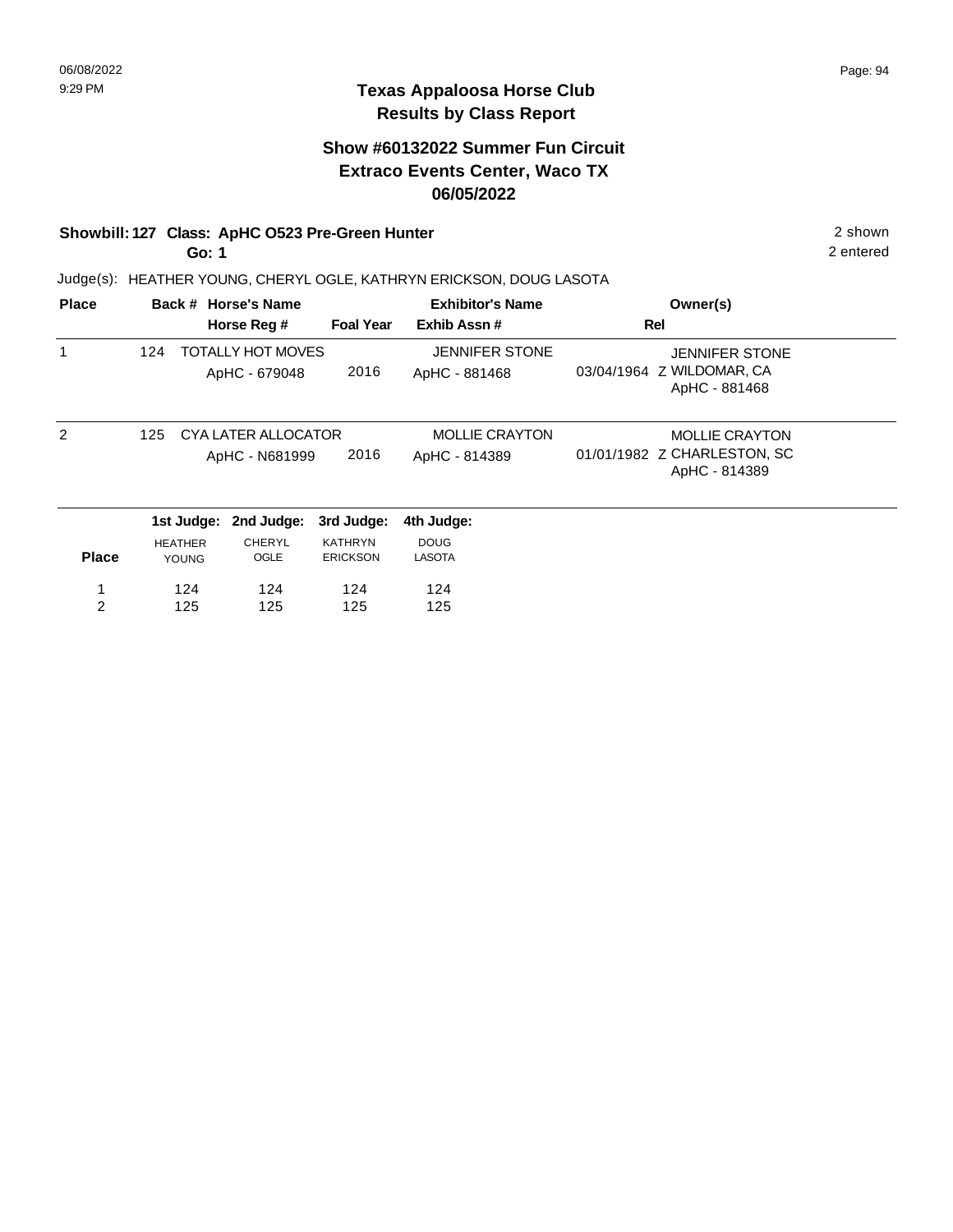#### **Show #60132022 Summer Fun Circuit Extraco Events Center, Waco TX 06/05/2022**

**Showbill: 128 Class: ApHC O520 Green Hunter, combined - all ages** 1 shown **Go: 1**

1 entered

| <b>Place</b> | Back # Horse's Name                         |                  | <b>Exhibitor's Name</b>                 | Owner(s)                                                                |
|--------------|---------------------------------------------|------------------|-----------------------------------------|-------------------------------------------------------------------------|
|              | Horse Reg #                                 | <b>Foal Year</b> | Exhib Assn #                            | Rel                                                                     |
|              | PERFECT SPOT<br>107<br>ApHC - 656911        | 2008             | <b>MARGARET NELSON</b><br>ApHC - 980759 | <b>MARGARET NELSON</b><br>06/27/2002 Z GAINESVILLE, TX<br>ApHC - 980759 |
|              | 1st Judge: 2nd Judge: 3rd Judge: 4th Judge: |                  |                                         |                                                                         |

| <b>Place</b> | <b>HFATHER</b> | CHERYL | KATHRYN         | <b>DOUG</b> |
|--------------|----------------|--------|-----------------|-------------|
|              | YOUNG          | OGLE   | <b>ERICKSON</b> | LASOTA      |
| 1            | 107            | 107    | 107             | 107         |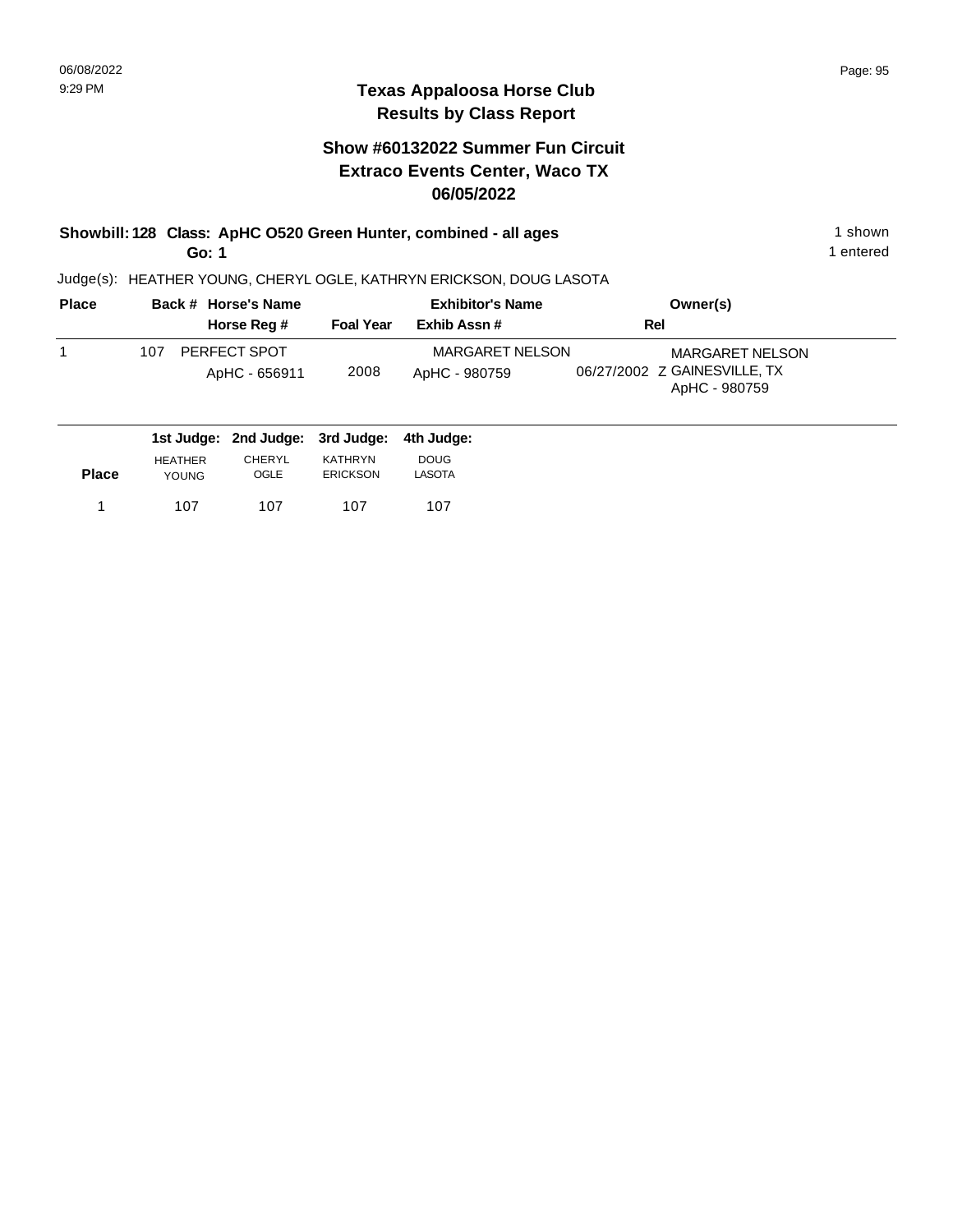## **Show #60132022 Summer Fun Circuit Extraco Events Center, Waco TX 06/05/2022**

## **Showbill: 129 Class: ApHC N170 Non-Pro Working Hunter** 2 shown

**Go: 1**

Judge(s): HEATHER YOUNG, CHERYL OGLE, KATHRYN ERICKSON, DOUG LASOTA

| <b>Place</b>  |     |                                | Back # Horse's Name                   |                                   | <b>Exhibitor's Name</b>                 |     | Owner(s)                                                                |
|---------------|-----|--------------------------------|---------------------------------------|-----------------------------------|-----------------------------------------|-----|-------------------------------------------------------------------------|
|               |     |                                | Horse Reg #                           | <b>Foal Year</b>                  | Exhib Assn#                             | Rel |                                                                         |
|               | 107 |                                | PERFECT SPOT<br>ApHC - 656911         | 2008                              | <b>MARGARET NELSON</b><br>ApHC - 980759 |     | <b>MARGARET NELSON</b><br>06/27/2002 Z GAINESVILLE, TX<br>ApHC - 980759 |
| $\mathcal{P}$ | 125 |                                | CYA LATER ALLOCATOR<br>ApHC - N681999 | 2016                              | <b>MOLLIE CRAYTON</b><br>ApHC - 814389  |     | <b>MOLLIE CRAYTON</b><br>01/01/1982 Z CHARLESTON, SC<br>ApHC - 814389   |
|               |     | 1st Judge:                     | 2nd Judge:                            | 3rd Judge:                        | 4th Judge:                              |     |                                                                         |
| <b>Place</b>  |     | <b>HEATHER</b><br><b>YOUNG</b> | <b>CHERYL</b><br>OGLE                 | <b>KATHRYN</b><br><b>ERICKSON</b> | <b>DOUG</b><br><b>LASOTA</b>            |     |                                                                         |
| 1             |     | 107                            | 107                                   | 107                               | 107                                     |     |                                                                         |
| 2             |     | 125                            | 125                                   | 125                               | 125                                     |     |                                                                         |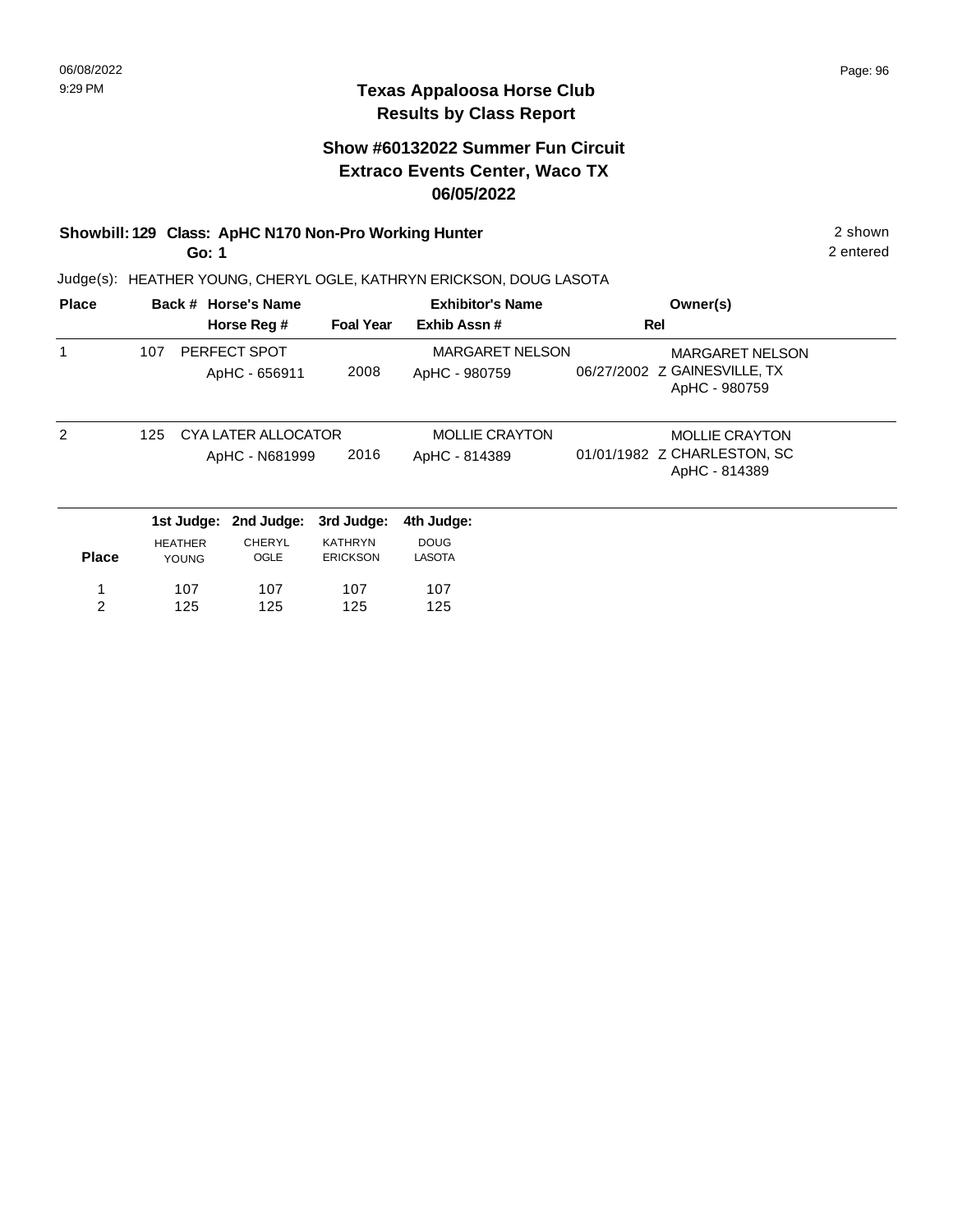## **Show #60132022 Summer Fun Circuit Extraco Events Center, Waco TX 06/05/2022**

#### **Showbill: 132 Class: ApHC N160 Non-Pro Hunt Seat Equitation Over Fences** 2 shown **Go: 1**

2 entered

| <b>Place</b>   |     |                | Back # Horse's Name |                  | <b>Exhibitor's Name</b> | Owner(s)                                      |  |
|----------------|-----|----------------|---------------------|------------------|-------------------------|-----------------------------------------------|--|
|                |     |                | Horse Reg #         | <b>Foal Year</b> | Exhib Assn#             | Rel                                           |  |
|                | 107 |                | PERFECT SPOT        |                  | <b>MARGARET NELSON</b>  | <b>MARGARET NELSON</b>                        |  |
|                |     |                | ApHC - 656911       | 2008             | ApHC - 980759           | 06/27/2002 Z GAINESVILLE, TX<br>ApHC - 980759 |  |
| 2              | 125 |                | CYA LATER ALLOCATOR |                  | <b>MOLLIE CRAYTON</b>   | <b>MOLLIE CRAYTON</b>                         |  |
|                |     |                | ApHC - N681999      | 2016             | ApHC - 814389           | 01/01/1982 Z CHARLESTON, SC<br>ApHC - 814389  |  |
|                |     | 1st Judge:     | 2nd Judge:          | 3rd Judge:       | 4th Judge:              |                                               |  |
|                |     | <b>HEATHER</b> | CHERYL              | <b>KATHRYN</b>   | <b>DOUG</b>             |                                               |  |
| <b>Place</b>   |     | <b>YOUNG</b>   | OGLE                | <b>ERICKSON</b>  | <b>LASOTA</b>           |                                               |  |
| 1              |     | 107            | 107                 | 107              | 107                     |                                               |  |
| $\overline{2}$ |     | 125            | 125                 | 125              | 125                     |                                               |  |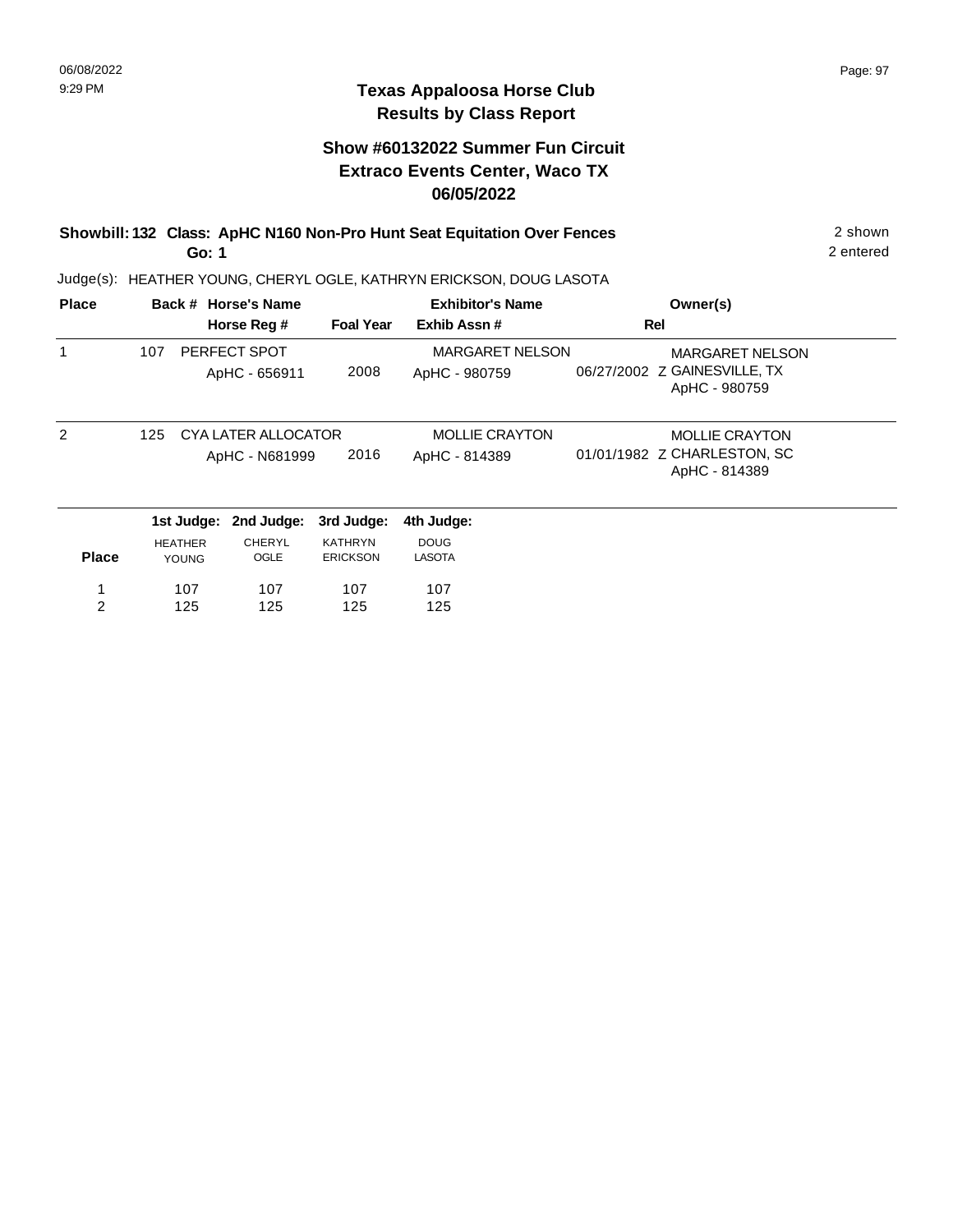## **Show #60132022 Summer Fun Circuit Extraco Events Center, Waco TX 06/05/2022**

#### **Showbill: 138 Class: ApHC N150 Non-Pro Hunter Hack** 2 shown

**Go: 1**

Judge(s): HEATHER YOUNG, CHERYL OGLE, KATHRYN ERICKSON, DOUG LASOTA

| <b>Place</b>  |     |                                | Back # Horse's Name                   |                                   | <b>Exhibitor's Name</b>                 | Owner(s)                                                                |
|---------------|-----|--------------------------------|---------------------------------------|-----------------------------------|-----------------------------------------|-------------------------------------------------------------------------|
|               |     |                                | Horse Reg #                           | <b>Foal Year</b>                  | Exhib Assn#                             | Rel                                                                     |
|               | 107 |                                | PERFECT SPOT<br>ApHC - 656911         | 2008                              | <b>MARGARET NELSON</b><br>ApHC - 980759 | <b>MARGARET NELSON</b><br>06/27/2002 Z GAINESVILLE, TX<br>ApHC - 980759 |
| $\mathcal{P}$ | 125 |                                | CYA LATER ALLOCATOR<br>ApHC - N681999 | 2016                              | <b>MOLLIE CRAYTON</b><br>ApHC - 814389  | <b>MOLLIE CRAYTON</b><br>01/01/1982 Z CHARLESTON, SC<br>ApHC - 814389   |
|               |     | 1st Judge:                     | 2nd Judge:                            | 3rd Judge:                        | 4th Judge:                              |                                                                         |
| <b>Place</b>  |     | <b>HEATHER</b><br><b>YOUNG</b> | <b>CHERYL</b><br>OGLE                 | <b>KATHRYN</b><br><b>ERICKSON</b> | <b>DOUG</b><br><b>LASOTA</b>            |                                                                         |
| 1             |     | 107                            | 107                                   | 107                               | 107                                     |                                                                         |
| 2             |     | 125                            | 125                                   | 125                               | 125                                     |                                                                         |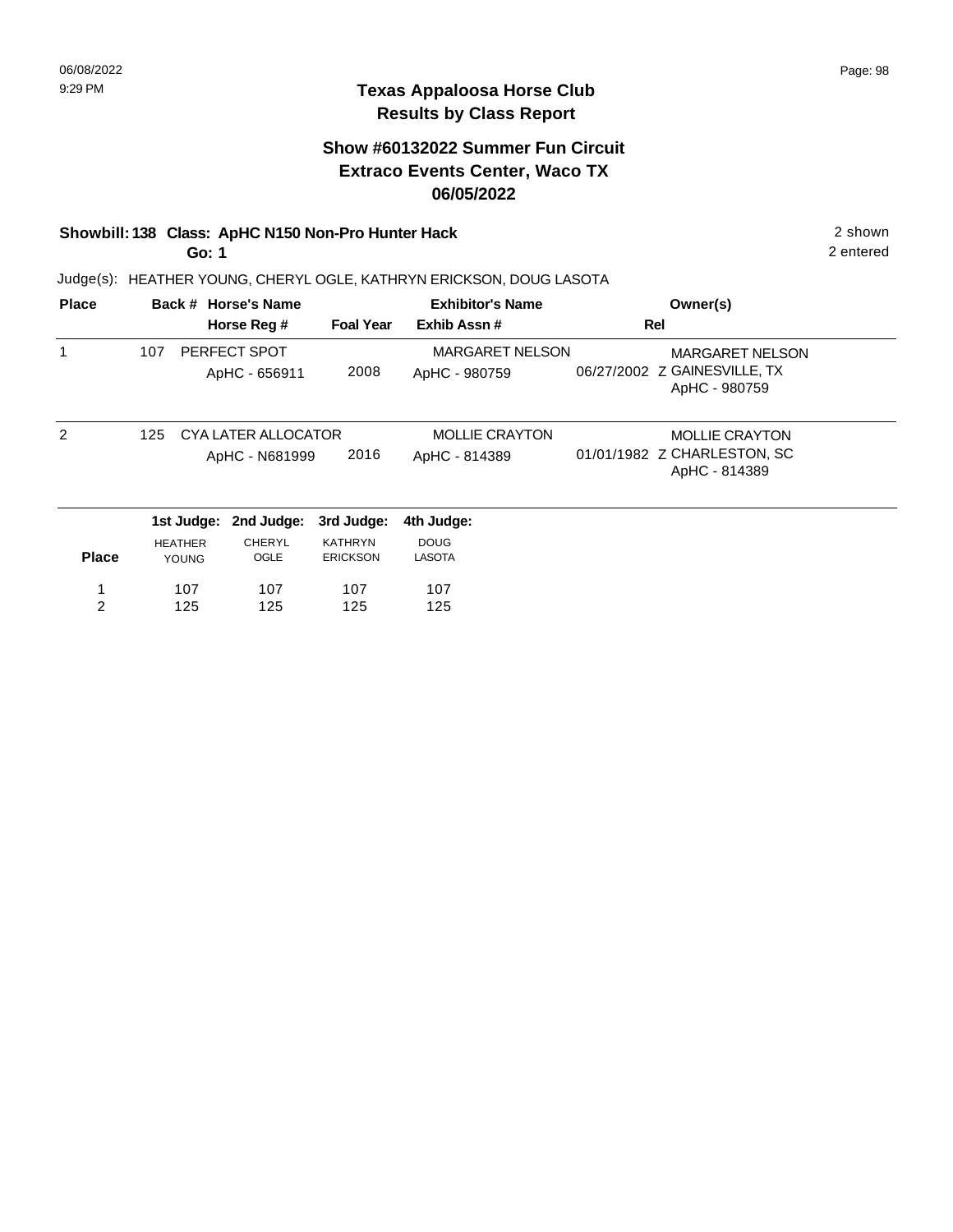#### **Texas Appaloosa Horse Club Results by Class Report**

## **Show #60132022 Summer Fun Circuit Extraco Events Center, Waco TX 06/05/2022**

## **Showbill: 140 Class: ApHC O402 Hunter Hack - Senior** 3 shown

**Go: 1**

| <b>Place</b>            |     |                | Back # Horse's Name                       |                  | <b>Exhibitor's Name</b>                | Owner(s)   |                                                                     |  |
|-------------------------|-----|----------------|-------------------------------------------|------------------|----------------------------------------|------------|---------------------------------------------------------------------|--|
|                         |     |                | Horse Reg #                               | <b>Foal Year</b> | Exhib Assn#                            |            | <b>Rel</b>                                                          |  |
| 1                       | 124 |                | <b>TOTALLY HOT MOVES</b><br>ApHC - 679048 | 2016             | <b>JENNIFER STONE</b><br>ApHC - 881468 |            | <b>JENNIFER STONE</b><br>03/04/1964 Z WILDOMAR, CA<br>ApHC - 881468 |  |
| 2                       | 125 |                | CYA LATER ALLOCATOR                       |                  | <b>JUDE CRAYTON</b>                    |            | <b>MOLLIE CRAYTON</b>                                               |  |
|                         |     |                | ApHC - N681999                            | 2016             | ApHC - 1036239                         | 01/01/1974 | CHARLESTON, SC<br>ApHC - 814389                                     |  |
| 3                       | 107 |                | PERFECT SPOT                              |                  | <b>MARGARET NELSON</b>                 |            | <b>MARGARET NELSON</b>                                              |  |
|                         |     |                | ApHC - 656911                             | 2008             | ApHC - 980759                          |            | 06/27/2002 Z GAINESVILLE, TX<br>ApHC - 980759                       |  |
|                         |     | 1st Judge:     | 2nd Judge:                                | 3rd Judge:       | 4th Judge:                             |            |                                                                     |  |
|                         |     | <b>HEATHER</b> | <b>CHERYL</b>                             | <b>KATHRYN</b>   | <b>DOUG</b>                            |            |                                                                     |  |
| <b>Place</b>            |     | <b>YOUNG</b>   | OGLE                                      | <b>ERICKSON</b>  | LASOTA                                 |            |                                                                     |  |
|                         |     | 124            | 125                                       | 125              | 124                                    |            |                                                                     |  |
| $\overline{\mathbf{c}}$ |     | 125            | 124                                       | 124              | 107                                    |            |                                                                     |  |
| 3                       |     | 107            | 107                                       | 107              | 125                                    |            |                                                                     |  |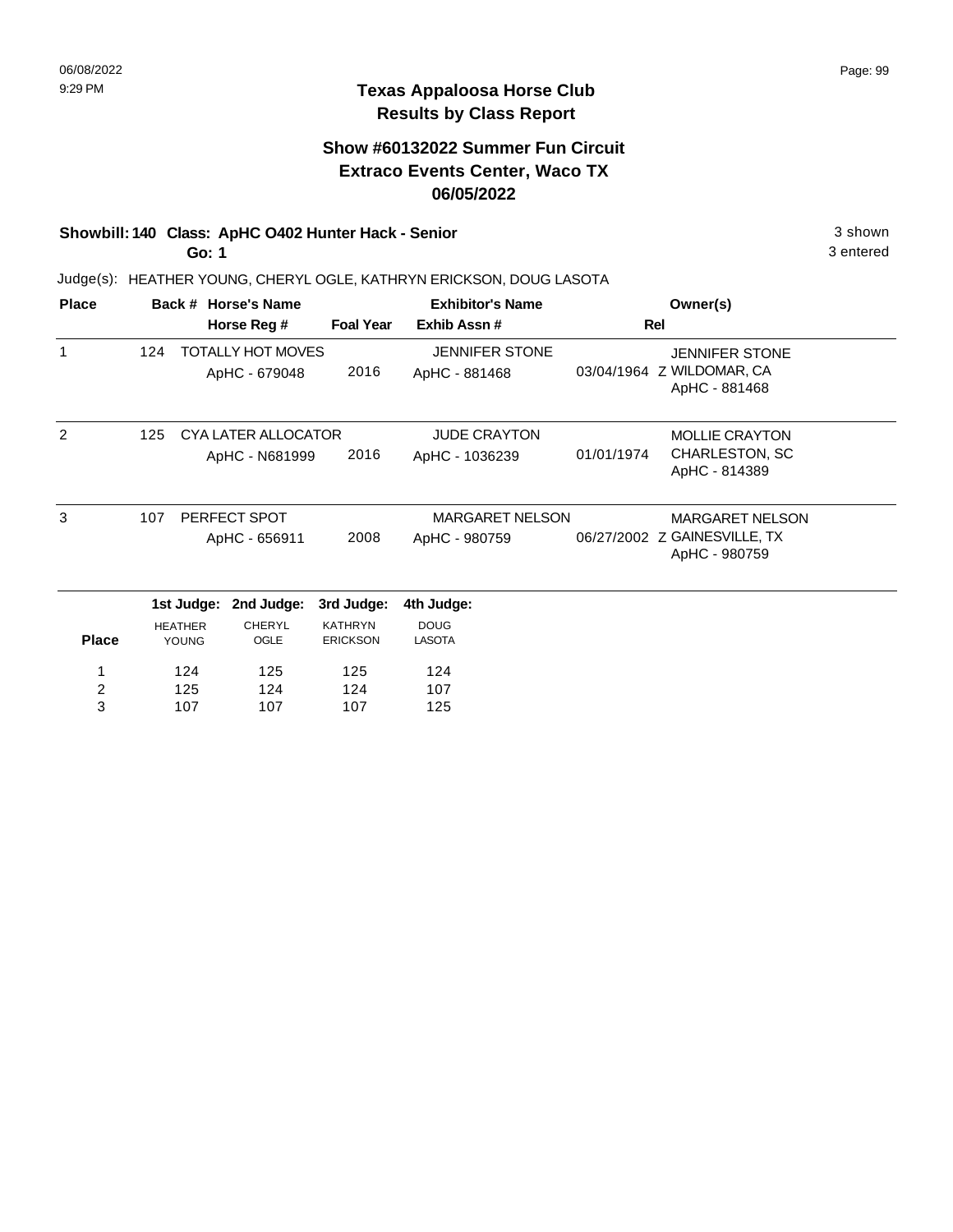## **Show #60132022 Summer Fun Circuit Extraco Events Center, Waco TX 06/05/2022**

#### **Showbill: 141 Class: ApHC O442 Senior Hunter Under Saddle** 3 shown **Go: 1**

Judge(s): HEATHER YOUNG, CHERYL OGLE, KATHRYN ERICKSON, DOUG LASOTA

| <b>Place</b>   |            |                | Back # Horse's Name      |                  | <b>Exhibitor's Name</b> | Owner(s)                                   |  |  |
|----------------|------------|----------------|--------------------------|------------------|-------------------------|--------------------------------------------|--|--|
|                |            |                | Horse Reg #              | <b>Foal Year</b> | Exhib Assn#             | Rel                                        |  |  |
| 1              | 123        |                | <b>WILLIAM GRANT</b>     |                  | <b>HOLLY JANAK</b>      | <b>HOLLY JANAK</b>                         |  |  |
|                |            |                | ApHC - N675202           | 2013             | ApHC - 931392           | 01/01/1985 Z<br>ApHC - 931392              |  |  |
| $\overline{2}$ | 125        |                | CYA LATER ALLOCATOR      |                  | <b>DALE SULLENS</b>     | <b>MOLLIE CRAYTON</b>                      |  |  |
|                |            |                | ApHC - N681999           | 2016             | ApHC - 902227           | CHARLESTON, SC                             |  |  |
|                |            |                |                          |                  |                         | ApHC - 814389                              |  |  |
|                | DQ.<br>124 |                | <b>TOTALLY HOT MOVES</b> |                  | <b>JENNIFER STONE</b>   | <b>JENNIFER STONE</b>                      |  |  |
|                |            |                | ApHC - 679048            | 2016             | ApHC - 881468           | 03/04/1964 Z WILDOMAR, CA<br>ApHC - 881468 |  |  |
|                |            | 1st Judge:     | 2nd Judge:               | 3rd Judge:       | 4th Judge:              |                                            |  |  |
|                |            | <b>HEATHER</b> | <b>CHERYL</b>            | <b>KATHRYN</b>   | <b>DOUG</b>             |                                            |  |  |
| <b>Place</b>   |            | <b>YOUNG</b>   | OGLE                     | <b>ERICKSON</b>  | <b>LASOTA</b>           |                                            |  |  |
|                |            | 123            | 123                      | 123              | 123                     |                                            |  |  |
| $\overline{2}$ |            | 125            | 125                      | 125              | 125                     |                                            |  |  |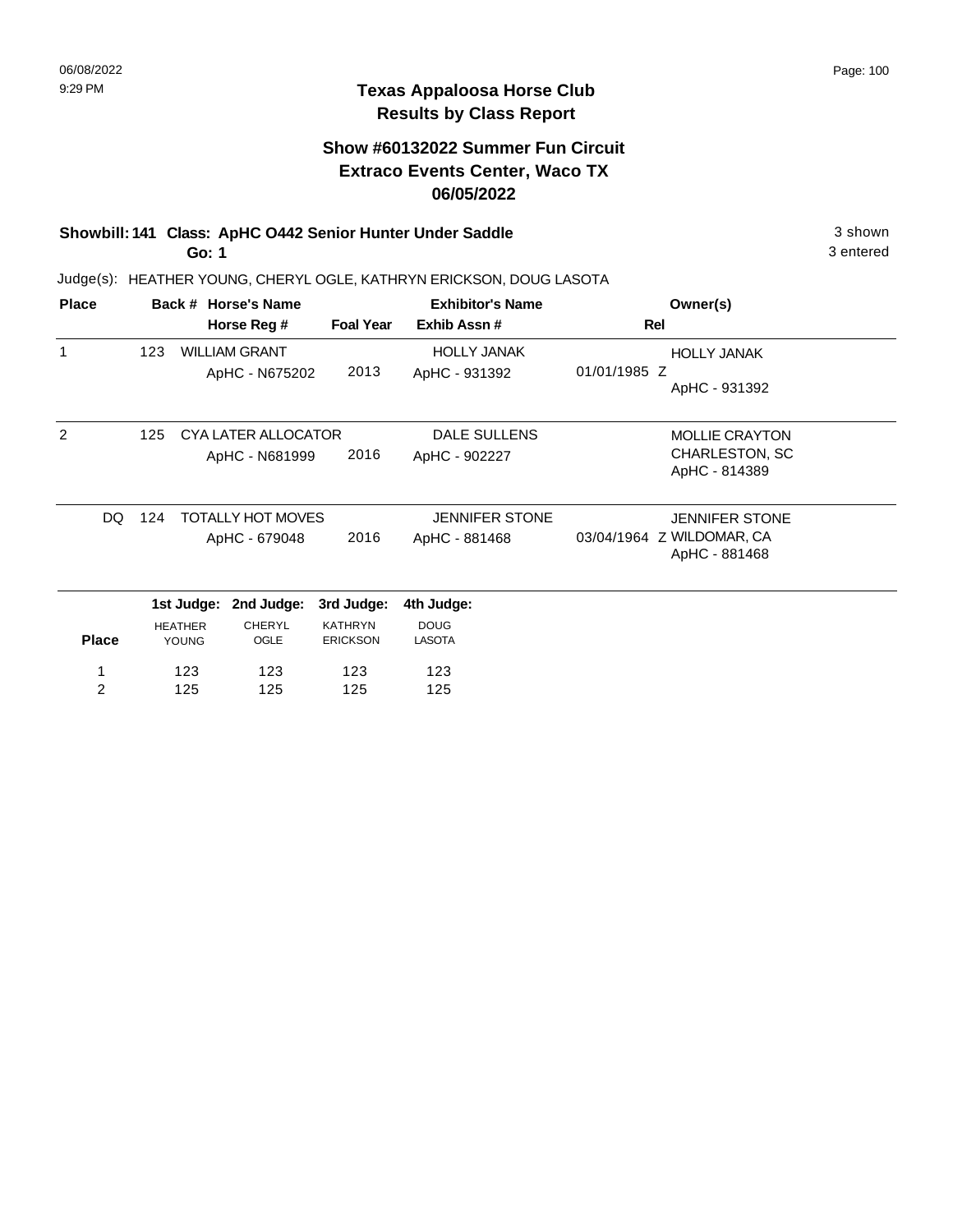## **Show #60132022 Summer Fun Circuit Extraco Events Center, Waco TX 06/05/2022**

#### **Showbill: 142 Class: ApHC Y322 Hunter Under Saddle - 14 - 18** 3 shown **Go: 1**

Judge(s): HEATHER YOUNG, CHERYL OGLE, KATHRYN ERICKSON, DOUG LASOTA

| <b>Place</b>  |     |                                | Back # Horse's Name                        |                                   | <b>Exhibitor's Name</b>                |                  | Owner(s)                                                                  |
|---------------|-----|--------------------------------|--------------------------------------------|-----------------------------------|----------------------------------------|------------------|---------------------------------------------------------------------------|
|               |     |                                | Horse Reg #                                | <b>Foal Year</b>                  | Exhib Assn#                            | <b>Birthdate</b> | Rel                                                                       |
| 1             | 101 |                                | <b>LOPIN IN CHOCOLATE</b><br>ApHC - 661964 | 2009                              | <b>TAYLOR SMITH</b><br>ApHC - 1007706  |                  | <b>TAYLOR SMITH</b><br>08/06/2004 Z COLLEGE STATION, TX<br>ApHC - 1007706 |
| $\mathcal{P}$ | 106 |                                | <b>HES ALL SONNY</b><br>ApHC - CN634181    | 2004                              | <b>MELISSA MAUNEY</b><br>ApHC - 974120 | 04/29/2003       | <b>WILLIAM S MAUNEY JR</b><br>C MAGNOLIA, TX<br>ApHC - 959253             |
| 3             | 161 |                                | ART WORTH WAITING FOR<br>ApHC - N680622    | 2016                              | <b>OLIVE HOLM</b><br>ApHC - 1023046    |                  | <b>OLIVE HOLM</b><br>02/10/2006 Z ISSAQUAH, WA<br>ApHC - 1023046          |
|               |     | 1st Judge:                     | 2nd Judge:                                 | 3rd Judge:                        | 4th Judge:                             |                  |                                                                           |
| <b>Place</b>  |     | <b>HEATHER</b><br><b>YOUNG</b> | <b>CHERYL</b><br>OGLE                      | <b>KATHRYN</b><br><b>ERICKSON</b> | <b>DOUG</b><br><b>LASOTA</b>           |                  |                                                                           |
| 1<br>2<br>3   |     | 101<br>106<br>161              | 101<br>106<br>161                          | 106<br>101<br>161                 | 101<br>106<br>161                      |                  |                                                                           |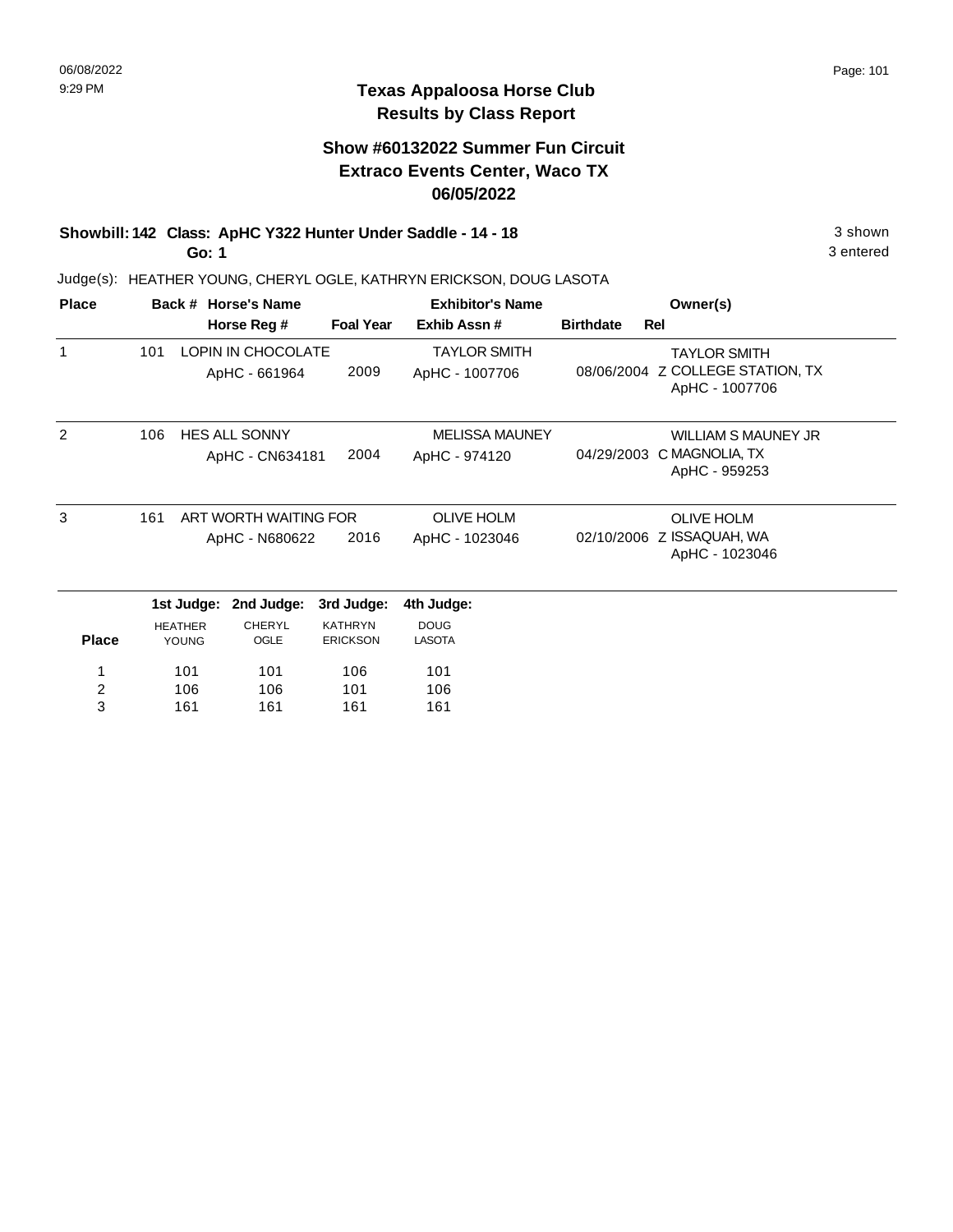#### **Show #60132022 Summer Fun Circuit Extraco Events Center, Waco TX 06/05/2022**

#### **Showbill: 144 Class: ApHC N120 Non Pro Hunter Under Saddle** 5 shown **Go: 1**

107 102 124

3 4 5

124 102 107 124 102 107

102 124 125

Judge(s): HEATHER YOUNG, CHERYL OGLE, KATHRYN ERICKSON, DOUG LASOTA

| <b>Place</b>   |     |                                 | Back # Horse's Name        |                  | <b>Exhibitor's Name</b> | Owner(s)     |                                               |  |
|----------------|-----|---------------------------------|----------------------------|------------------|-------------------------|--------------|-----------------------------------------------|--|
|                |     |                                 | Horse Reg #                | <b>Foal Year</b> | Exhib Assn#             |              | <b>Rel</b>                                    |  |
| $\mathbf{1}$   | 123 |                                 | <b>WILLIAM GRANT</b>       |                  | <b>HOLLY JANAK</b>      |              | <b>HOLLY JANAK</b>                            |  |
|                |     |                                 | ApHC - N675202             | 2013             | ApHC - 931392           | 01/01/1985 Z | ApHC - 931392                                 |  |
| 2              | 125 |                                 | <b>CYA LATER ALLOCATOR</b> |                  | <b>MOLLIE CRAYTON</b>   |              | <b>MOLLIE CRAYTON</b>                         |  |
|                |     |                                 | ApHC - N681999             | 2016             | ApHC - 814389           |              | 01/01/1982 Z CHARLESTON, SC<br>ApHC - 814389  |  |
| 3              | 102 | <b>MY BENTLEY</b>               |                            |                  | <b>CARISSA MONTES</b>   |              | <b>CARISSA MONTES</b>                         |  |
|                |     |                                 | ApHC - N659934             | 2009             | ApHC - 858525           |              | 01/21/1990 Z LEAGUE CITY, TX<br>ApHC - 858525 |  |
| 3              | 107 |                                 | PERFECT SPOT               |                  | <b>MARGARET NELSON</b>  |              | <b>MARGARET NELSON</b>                        |  |
|                |     |                                 | ApHC - 656911              | 2008             | ApHC - 980759           |              | 06/27/2002 Z GAINESVILLE, TX<br>ApHC - 980759 |  |
| 3              | 124 |                                 | <b>TOTALLY HOT MOVES</b>   |                  | <b>JENNIFER STONE</b>   |              | <b>JENNIFER STONE</b>                         |  |
|                |     |                                 | ApHC - 679048              | 2016             | ApHC - 881468           |              | 03/04/1964 Z WILDOMAR, CA<br>ApHC - 881468    |  |
|                |     | 1st Judge:                      | 2nd Judge:                 | 3rd Judge:       | 4th Judge:              |              |                                               |  |
| <b>Place</b>   |     | <b>CHERYL</b><br><b>HEATHER</b> |                            | <b>KATHRYN</b>   | <b>DOUG</b><br>LASOTA   |              |                                               |  |
|                |     | <b>YOUNG</b>                    | OGLE                       | <b>ERICKSON</b>  |                         |              |                                               |  |
| 1              |     | 123                             | 123                        | 123              | 123                     |              |                                               |  |
| $\overline{2}$ | 125 |                                 | 125                        | 125              | 107                     |              |                                               |  |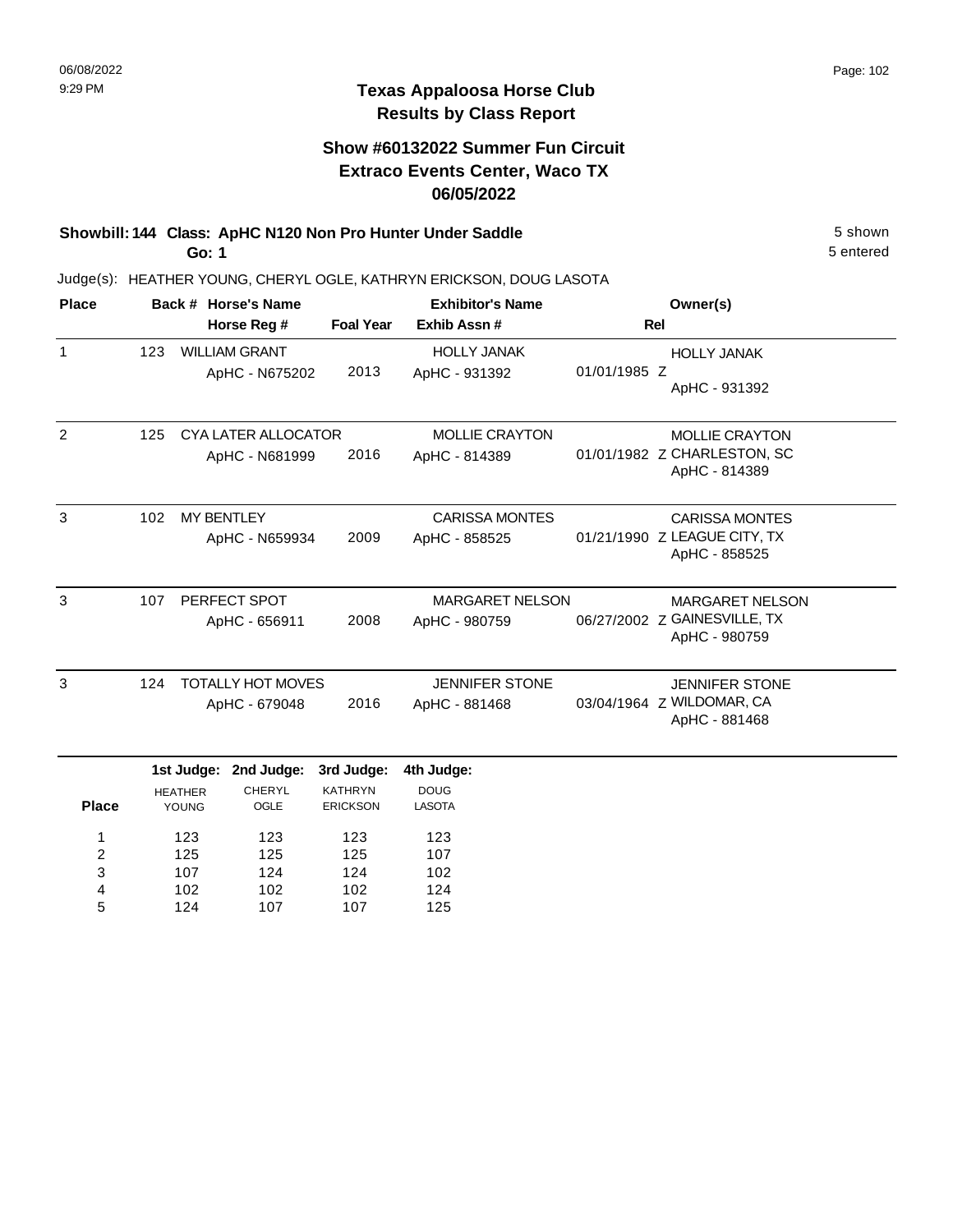## **Show #60132022 Summer Fun Circuit Extraco Events Center, Waco TX 06/05/2022**

#### **Showbill: 145 Class: ApHC 0441 Junior Hunter Under Saddle** 1 shown **Go: 1**

Judge(s): HEATHER YOUNG, CHERYL OGLE, KATHRYN ERICKSON, DOUG LASOTA

| <b>Place</b> | Back # Horse's Name                      |                  | <b>Exhibitor's Name</b>          |            | Owner(s)                                            |
|--------------|------------------------------------------|------------------|----------------------------------|------------|-----------------------------------------------------|
|              | Horse Reg #                              | <b>Foal Year</b> | Exhib Assn#                      | Rel        |                                                     |
|              | COME GET YA SOME<br>188<br>ApHC - 684733 | 2018             | SANDY JIRKOVSKY<br>ApHC - 579741 | 08/25/1955 | JENNA PASTOUR<br>W. DES MOINES, IA<br>ApHC - 995219 |
|              | 1st Judge: 2nd Judge: 3rd Judge:         |                  | 4th Judae:                       |            |                                                     |

| <b>Place</b> | <b>HFATHER</b> | CHERYL | <b>KATHRYN</b>  | <b>DOUG</b> |
|--------------|----------------|--------|-----------------|-------------|
|              | <b>YOUNG</b>   | OGLE   | <b>ERICKSON</b> | LASOTA      |
| 1            | 188            | 188    | 188             | 188         |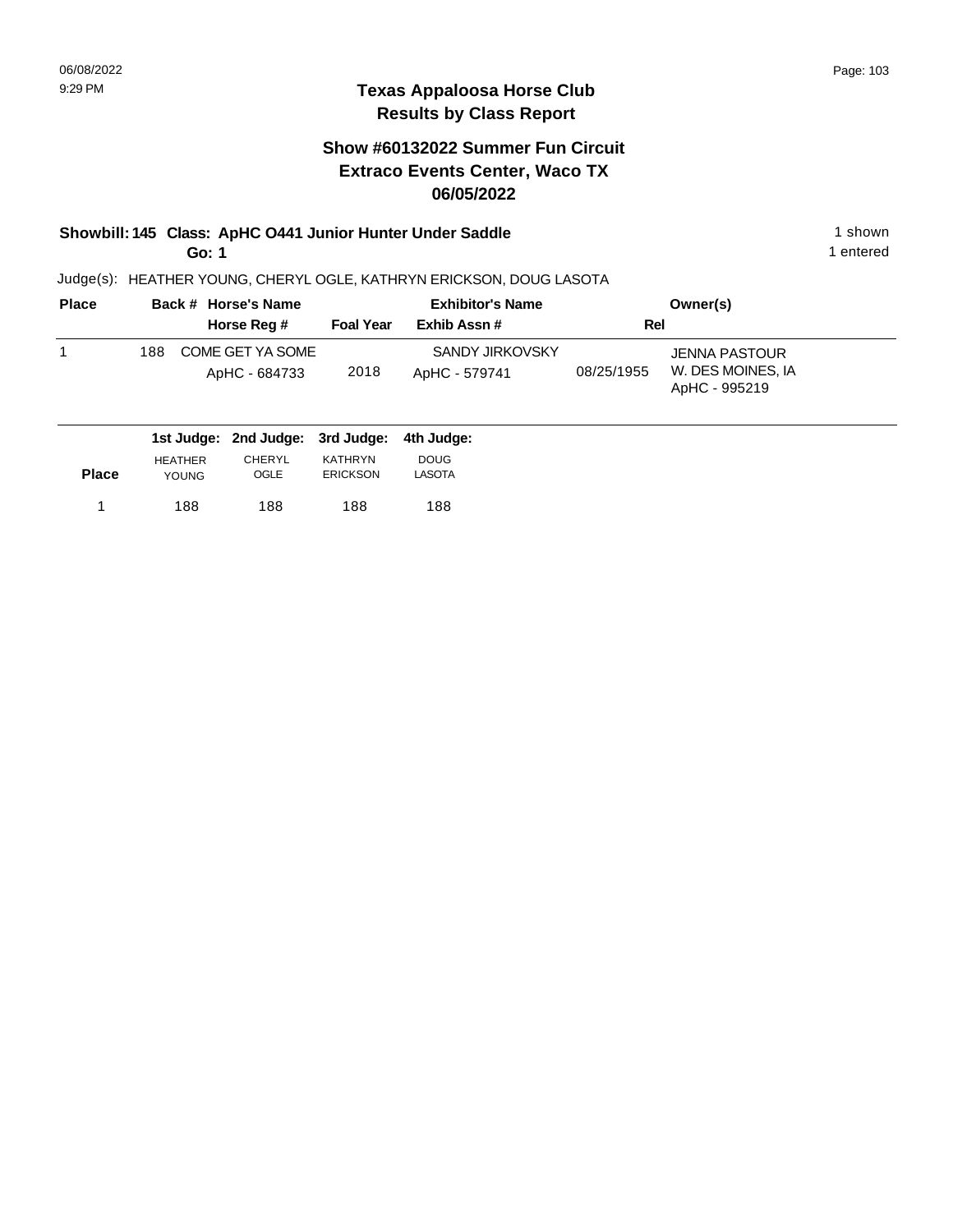#### **Texas Appaloosa Horse Club Results by Class Report**

#### **Show #60132022 Summer Fun Circuit Extraco Events Center, Waco TX 06/05/2022**

**Showbill: 146 Class: ApHC N125 Non-Pro 35 & Over Hunter Under Saddle** 3 shown **Go: 1**

| <b>Place</b>                 |                                |            | Back # Horse's Name                       |                                   | <b>Exhibitor's Name</b>                | Owner(s)                                                              |
|------------------------------|--------------------------------|------------|-------------------------------------------|-----------------------------------|----------------------------------------|-----------------------------------------------------------------------|
|                              |                                |            | Horse Reg #                               | <b>Foal Year</b>                  | Exhib Assn#                            | Rel                                                                   |
|                              | 125                            |            | CYA LATER ALLOCATOR<br>ApHC - N681999     | 2016                              | <b>MOLLIE CRAYTON</b><br>ApHC - 814389 | <b>MOLLIE CRAYTON</b><br>01/01/1982 Z CHARLESTON, SC<br>ApHC - 814389 |
| 2                            | 123                            |            | <b>WILLIAM GRANT</b><br>ApHC - N675202    | 2013                              | <b>HOLLY JANAK</b><br>ApHC - 931392    | <b>HOLLY JANAK</b><br>01/01/1985 Z<br>ApHC - 931392                   |
| 3                            | 105                            |            | <b>WILLIE B AN AGGIE</b><br>ApHC - 664630 | 2010                              | <b>BRANDY KINES</b><br>ApHC - 706196   | <b>BRANDY KINES</b><br>05/02/2083 Z BRYAN, TX<br>ApHC - 706196        |
|                              |                                | 1st Judge: | 2nd Judge:                                | 3rd Judge:                        | 4th Judge:                             |                                                                       |
| <b>Place</b>                 | <b>HEATHER</b><br><b>YOUNG</b> |            | <b>CHERYL</b><br>OGLE                     | <b>KATHRYN</b><br><b>ERICKSON</b> | <b>DOUG</b><br><b>LASOTA</b>           |                                                                       |
| $\overline{\mathbf{c}}$<br>3 | 125<br>123<br>105              |            | 125<br>123<br>105                         | 125<br>123<br>105                 | 123<br>125<br>105                      |                                                                       |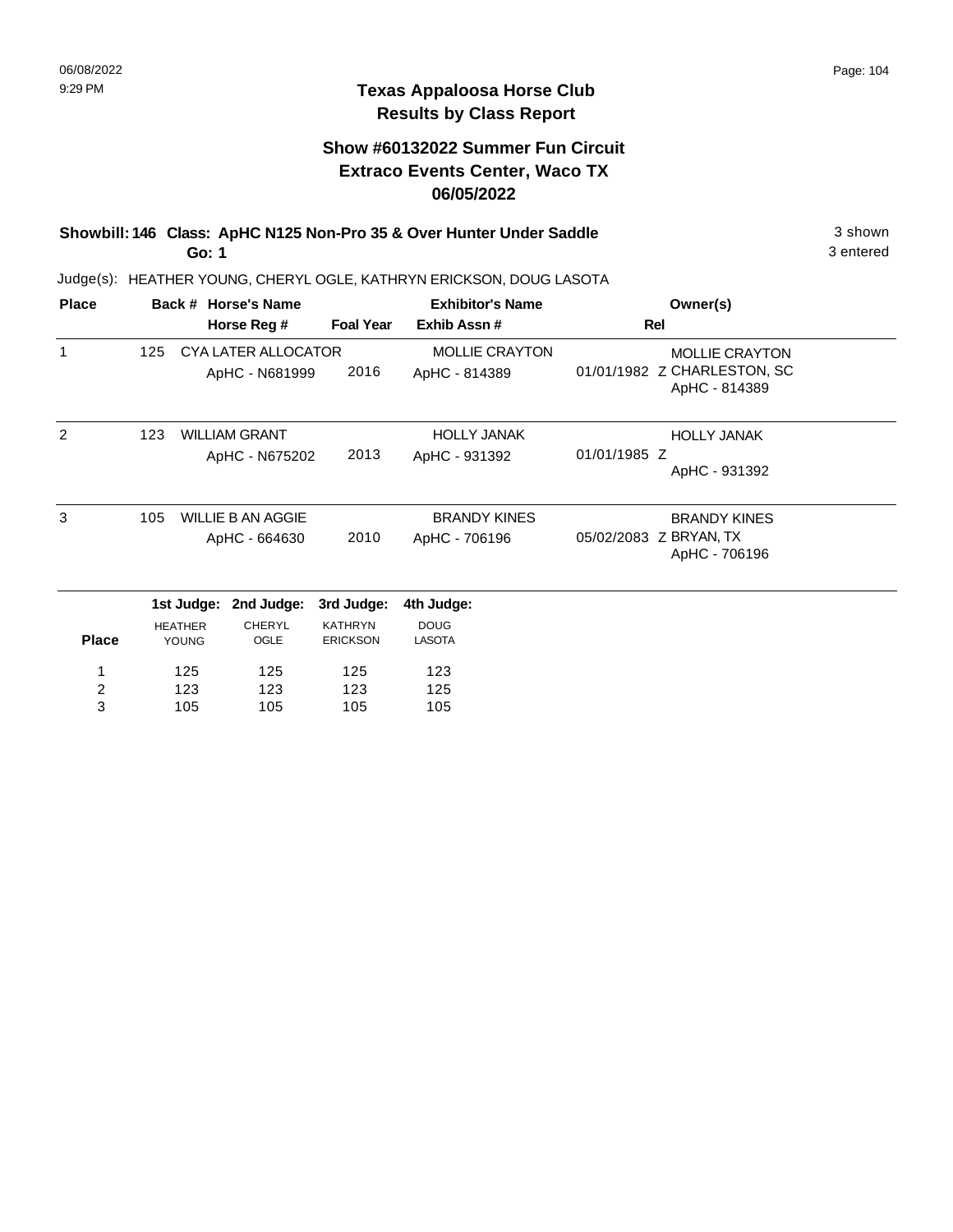#### **Texas Appaloosa Horse Club Results by Class Report**

## **Show #60132022 Summer Fun Circuit Extraco Events Center, Waco TX 06/05/2022**

#### **Showbill: 147 Class: ApHC O447 Green Hunter Under Saddle** 3 shown **Go: 1**

| <b>Place</b>   |     |                         | Back # Horse's Name<br>Horse Reg #        | <b>Foal Year</b>                  | <b>Exhibitor's Name</b><br>Exhib Assn#  | Rel        | Owner(s)                                                   |
|----------------|-----|-------------------------|-------------------------------------------|-----------------------------------|-----------------------------------------|------------|------------------------------------------------------------|
| $\mathbf 1$    | 118 |                         | <b>LAZY IN MILANO</b><br>ApHC - N687355   | 2018                              | <b>EMMA WIDNER</b><br>ApHC - 1040913    |            | <b>BECK FARMS</b><br>STOCKTON, CA<br>ApHC - 860017         |
|                | 188 |                         | COME GET YA SOME<br>ApHC - 684733         | 2018                              | <b>SANDY JIRKOVSKY</b><br>ApHC - 579741 | 08/25/1955 | <b>JENNA PASTOUR</b><br>W. DES MOINES, IA<br>ApHC - 995219 |
| DQ             | 124 |                         | <b>TOTALLY HOT MOVES</b><br>ApHC - 679048 | 2016                              | <b>DALE SULLENS</b><br>ApHC - 902227    |            | <b>JENNIFER STONE</b><br>WILDOMAR, CA<br>ApHC - 881468     |
|                |     | 1st Judge:              | 2nd Judge:                                | 3rd Judge:                        | 4th Judge:                              |            |                                                            |
| <b>Place</b>   |     | <b>HEATHER</b><br>YOUNG | <b>CHERYL</b><br>OGLE                     | <b>KATHRYN</b><br><b>ERICKSON</b> | <b>DOUG</b><br><b>LASOTA</b>            |            |                                                            |
| $\overline{2}$ |     | 188<br>118              | 188<br>118                                | 118<br>188                        | 118<br>188<br>124                       |            |                                                            |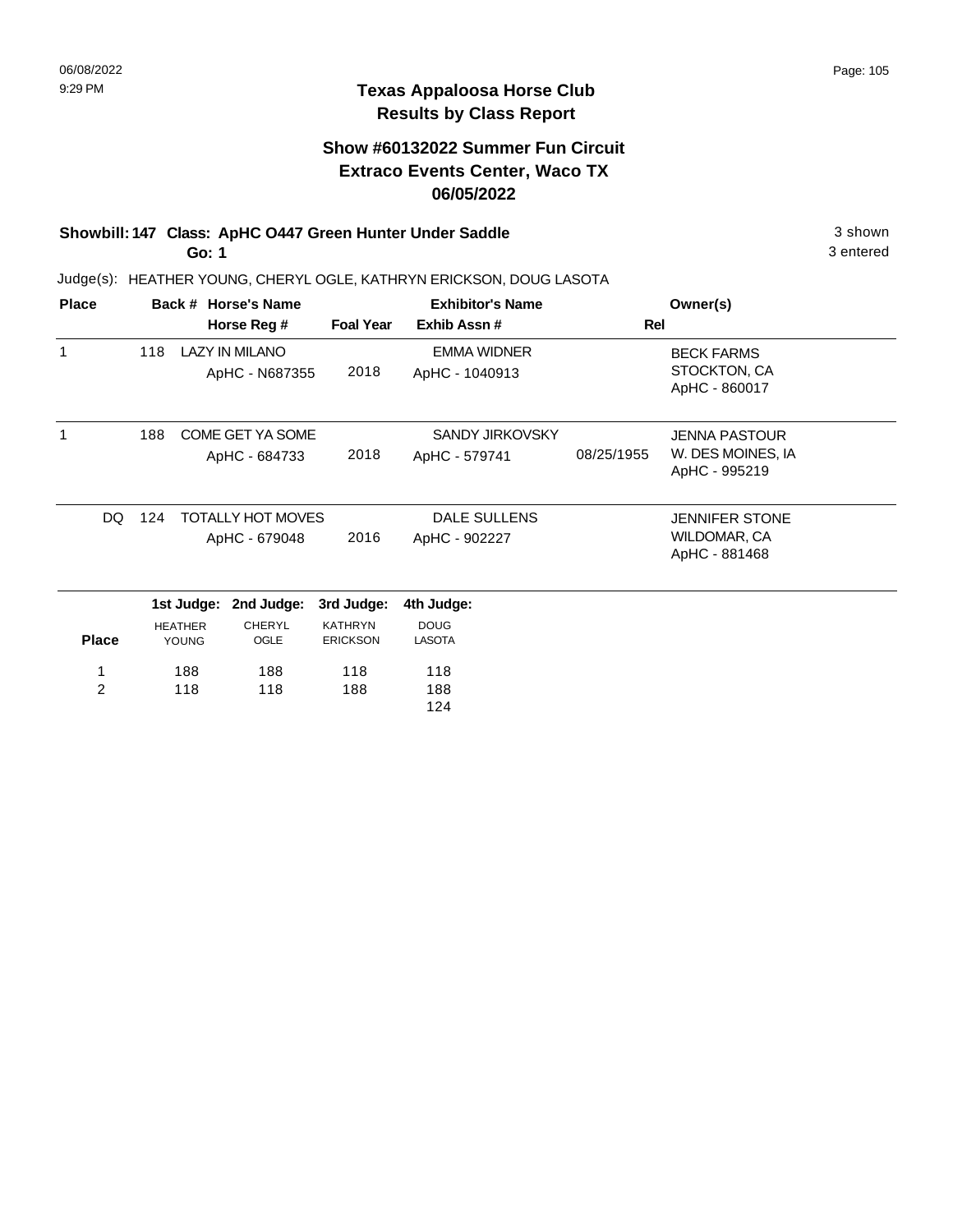#### **Texas Appaloosa Horse Club Results by Class Report**

## **Show #60132022 Summer Fun Circuit Extraco Events Center, Waco TX 06/05/2022**

**Showbill: 148 Class: ApHC N128 Masters Non-Pro Hunter Under Saddle** 3 shown **Go: 1**

| <b>Place</b> |     |                         | Back # Horse's Name        |                                   | <b>Exhibitor's Name</b>      | Owner(s)                                      |  |
|--------------|-----|-------------------------|----------------------------|-----------------------------------|------------------------------|-----------------------------------------------|--|
|              |     |                         | Horse Reg #                | <b>Foal Year</b>                  | Exhib Assn#                  | Rel                                           |  |
| 1            | 142 |                         | <b>RIPPLE N ZIP</b>        |                                   | <b>KRISTI ALBIN</b>          | <b>KRISTI ALBIN</b>                           |  |
|              |     |                         | ApHC - N641644             | 2005                              | ApHC - 873952                | 04/12/1967 Z SAN ANTONIO, TX<br>ApHC - 873952 |  |
| 2            | 159 |                         | <b>HEROES ADORE JOVANI</b> |                                   | <b>LORA MARSHALL</b>         | <b>LORA MARSHALL</b>                          |  |
|              |     |                         | ApHC - 682314              | 2016                              | ApHC - 739559                | 01/17/1962 Z SAN ANTONIO, TX<br>ApHC - 739559 |  |
| 3            | 127 |                         | <b>HANDWRITTEN N DUST</b>  |                                   | <b>DEBORAH RASCH</b>         | <b>DEBORAH RASCH</b>                          |  |
|              |     |                         | ApHC - 652822              | 2007                              | ApHC - 750735                | 02/24/1955 Z BOERNE, TX<br>ApHC - 750735      |  |
|              |     | 1st Judge:              | 2nd Judge:                 | 3rd Judge:                        | 4th Judge:                   |                                               |  |
| <b>Place</b> |     | <b>HEATHER</b><br>YOUNG | <b>CHERYL</b><br>OGLE      | <b>KATHRYN</b><br><b>ERICKSON</b> | <b>DOUG</b><br><b>LASOTA</b> |                                               |  |
| 1            |     | 159                     | 142                        | 142                               | 142                          |                                               |  |
| 2            |     | 142                     | 159                        | 159                               | 159                          |                                               |  |
| 3            |     | 127                     | 127                        | 127                               | 127                          |                                               |  |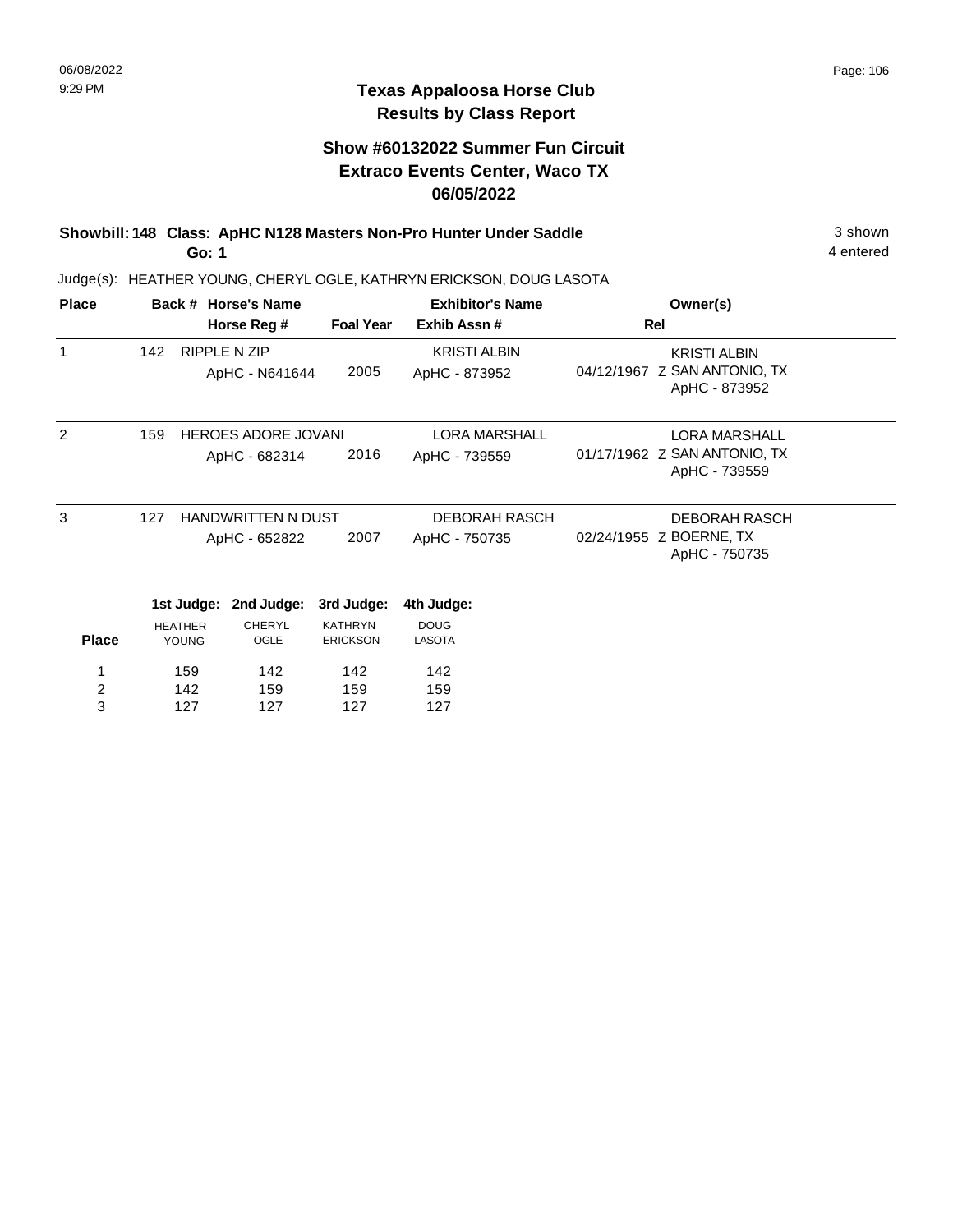#### **Show #60132022 Summer Fun Circuit Extraco Events Center, Waco TX 06/05/2022**

**Showbill: 150 Class: ApHC N129 Novice Non-Pro Hunter Under Saddle** 1 shown 1 shown **Go: 1**

1 entered

| <b>Place</b> | Back # Horse's Name                         | <b>Exhibitor's Name</b> |                                         | Owner(s)                                                                |
|--------------|---------------------------------------------|-------------------------|-----------------------------------------|-------------------------------------------------------------------------|
|              | Horse Reg #                                 | <b>Foal Year</b>        | Exhib Assn#                             | Rel                                                                     |
|              | PERFECT SPOT<br>107<br>ApHC - 656911        | 2008                    | <b>MARGARET NELSON</b><br>ApHC - 980759 | <b>MARGARET NELSON</b><br>06/27/2002 Z GAINESVILLE, TX<br>ApHC - 980759 |
|              | 1st Judge: 2nd Judge: 3rd Judge: 4th Judge: |                         |                                         |                                                                         |

| <b>Place</b> | <b>HEATHER</b> | CHERYL | <b>KATHRYN</b> | <b>DOUG</b> |
|--------------|----------------|--------|----------------|-------------|
|              | <b>YOUNG</b>   | OGLE   | ERICKSON       | LASOTA      |
|              | 107            | 107    | 107            | 107         |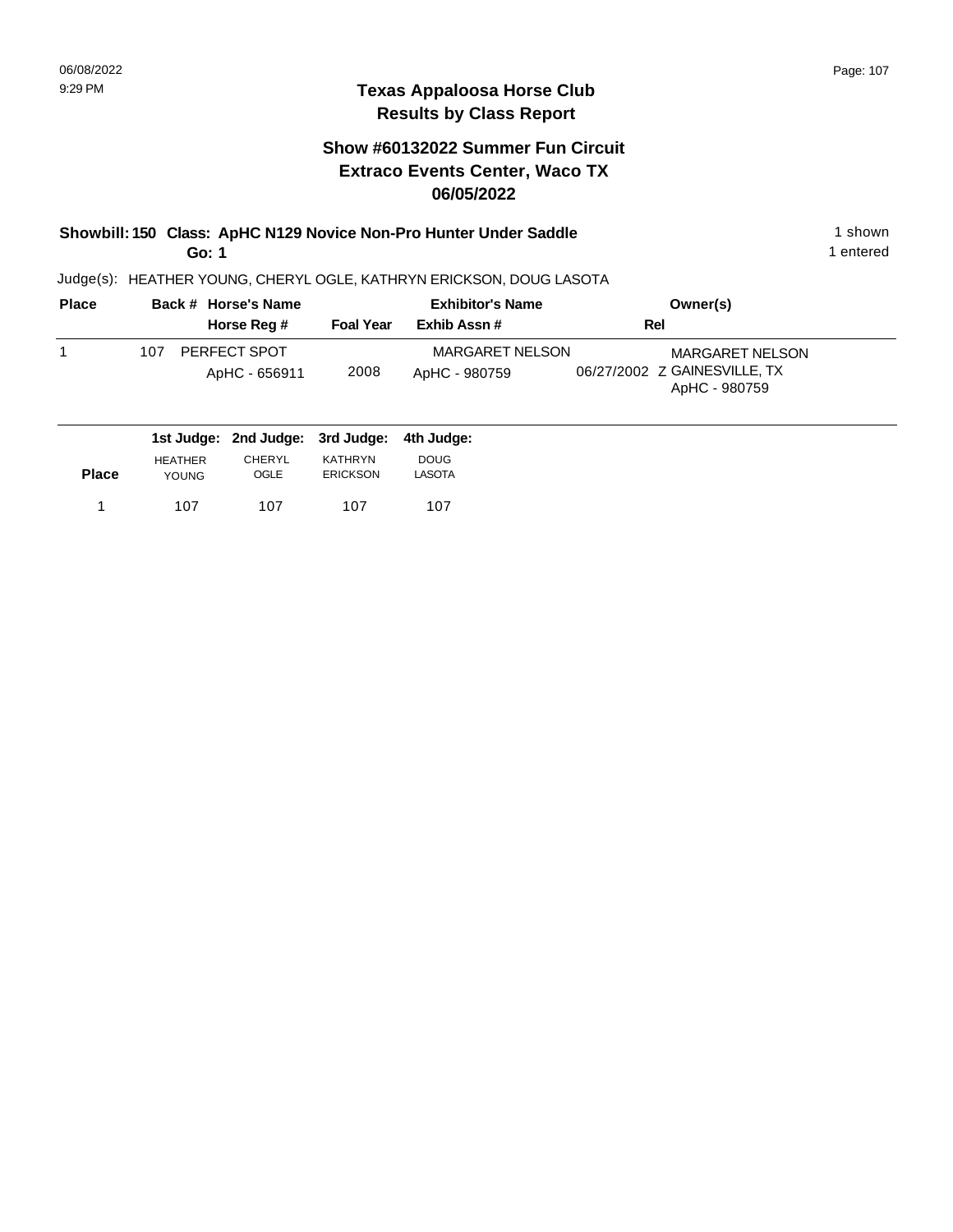#### **Texas Appaloosa Horse Club Results by Class Report**

## **Show #60132022 Summer Fun Circuit Extraco Events Center, Waco TX 06/05/2022**

**Showbill: 152 Class: ApHC N127 Non Pro Walk/TrotHunter Under Saddle** 4 shown **Go: 1**

| <b>Place</b> | Back # Horse's Name |                                       |                                           |                                                                             | <b>Exhibitor's Name</b>                                                | Owner(s)                                                             |  |
|--------------|---------------------|---------------------------------------|-------------------------------------------|-----------------------------------------------------------------------------|------------------------------------------------------------------------|----------------------------------------------------------------------|--|
|              |                     |                                       | Horse Reg #                               | <b>Foal Year</b>                                                            | Exhib Assn #                                                           | Rel                                                                  |  |
| $\mathbf{1}$ | 181                 |                                       | <b>U BETCHA IM HOT</b><br>ApHC - 687253   | 2019                                                                        | <b>JESSICA HADDEN</b><br>ApHC - 915047                                 | <b>JESSICA HADDEN</b><br>01/02/1986 Z BURTON, MI<br>ApHC - 915047    |  |
| 2            | 135                 |                                       | ARTY DREAMED COLORS<br>ApHC - 676953      | 2014                                                                        | <b>CANDACE KREBS</b><br>ApHC - 926929                                  | <b>CANDACE KREBS</b><br>10/11/1952 Z ROUND TOP, TX<br>ApHC - 926929  |  |
| 3            | 162                 |                                       | EYESA HOT SMOKINCHIP<br>ApHC - 661582     | 2009                                                                        | <b>JENCY COKER</b><br>ApHC - 1036121                                   | <b>JENCY COKER</b><br>03/17/1965 Z HOWE, TX<br>ApHC - 1036121        |  |
| 3            | 164                 |                                       | <b>VALENTINOS PRINCE</b><br>ApHC - 686677 | 2018                                                                        | <b>LYNSIE BUTLER</b><br>ApHC - 1040102                                 | <b>LYNSIE BUTLER</b><br>02/09/1985 Z FRUITRADE, TX<br>ApHC - 1040102 |  |
| <b>Place</b> |                     | 1st Judge:<br><b>HEATHER</b><br>YOUNG | 2nd Judge:<br><b>CHERYL</b><br>OGLE       | 3rd Judge:<br><b>KATHRYN</b><br><b>ERICKSON</b><br>181<br>135<br>162<br>164 | 4th Judge:<br><b>DOUG</b><br><b>LASOTA</b><br>181<br>135<br>164<br>162 |                                                                      |  |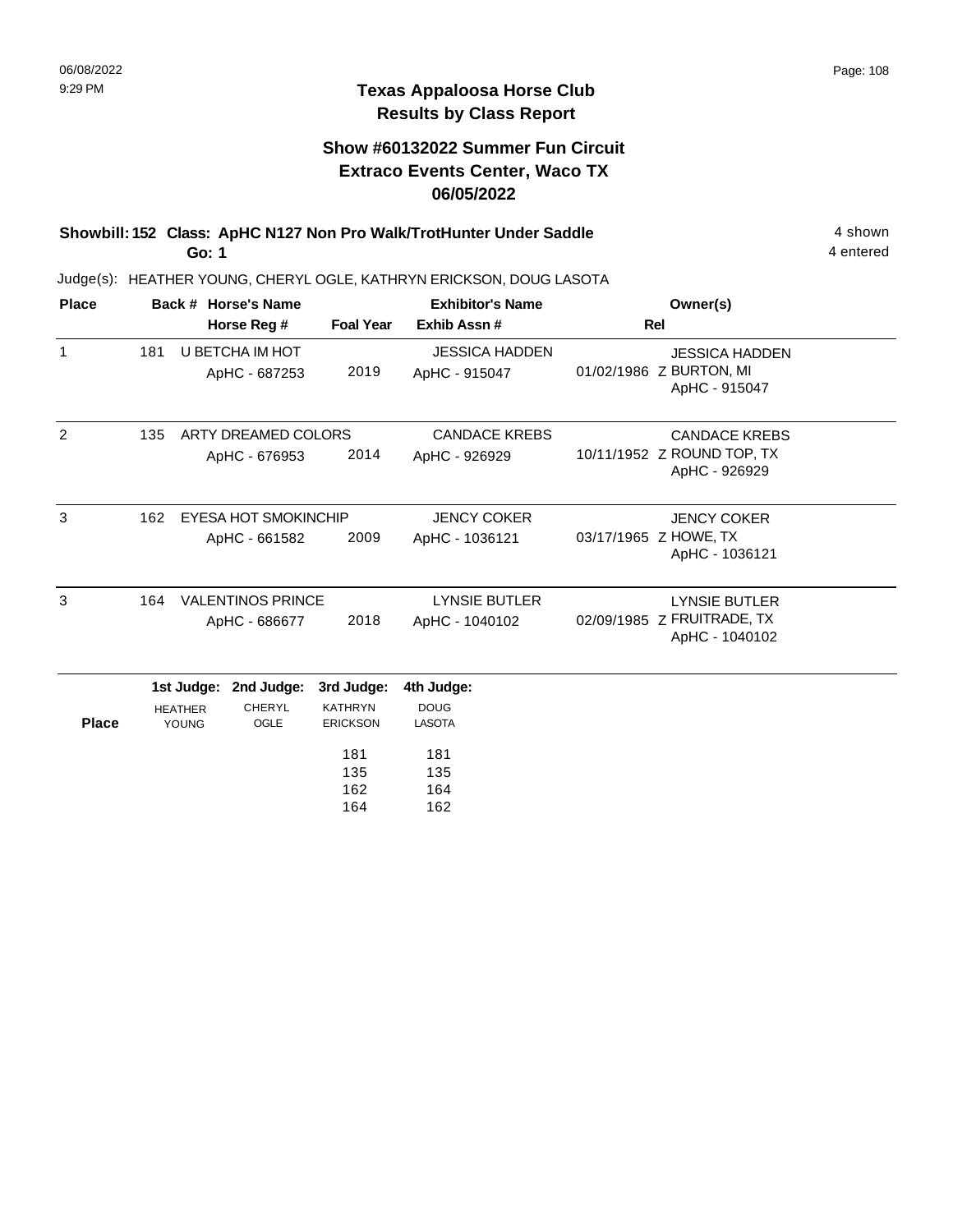### **Texas Appaloosa Horse Club Results by Class Report**

# **Show #60132022 Summer Fun Circuit Extraco Events Center, Waco TX 06/05/2022**

**Showbill: 155 Class: ApHC N117 Non Pro Walk/Trot Hunter Seat Equit.** 2 shown **Go: 1**

| <b>Place</b>  |                | Back # Horse's Name  |                  | <b>Exhibitor's Name</b> | Owner(s)                                    |  |
|---------------|----------------|----------------------|------------------|-------------------------|---------------------------------------------|--|
|               |                | Horse Reg #          | <b>Foal Year</b> | Exhib Assn#             | Rel                                         |  |
|               | 162            | EYESA HOT SMOKINCHIP |                  | <b>JENCY COKER</b>      | JENCY COKER                                 |  |
|               |                | ApHC - 661582        | 2009             | ApHC - 1036121          | 03/17/1965 Z HOWE, TX<br>ApHC - 1036121     |  |
| $\mathcal{P}$ | 135            | ARTY DREAMED COLORS  |                  | <b>CANDACE KREBS</b>    | <b>CANDACE KREBS</b>                        |  |
|               |                | ApHC - 676953        | 2014             | ApHC - 926929           | 10/11/1952 Z ROUND TOP, TX<br>ApHC - 926929 |  |
|               | 1st Judge:     | 2nd Judge:           | 3rd Judge:       | 4th Judge:              |                                             |  |
|               | <b>HEATHER</b> | CHERYL               | <b>KATHRYN</b>   | <b>DOUG</b>             |                                             |  |
| <b>Place</b>  | <b>YOUNG</b>   | OGLE                 | <b>ERICKSON</b>  | <b>LASOTA</b>           |                                             |  |
|               |                | 162                  | 162              |                         |                                             |  |
|               |                | 135                  | 135              |                         |                                             |  |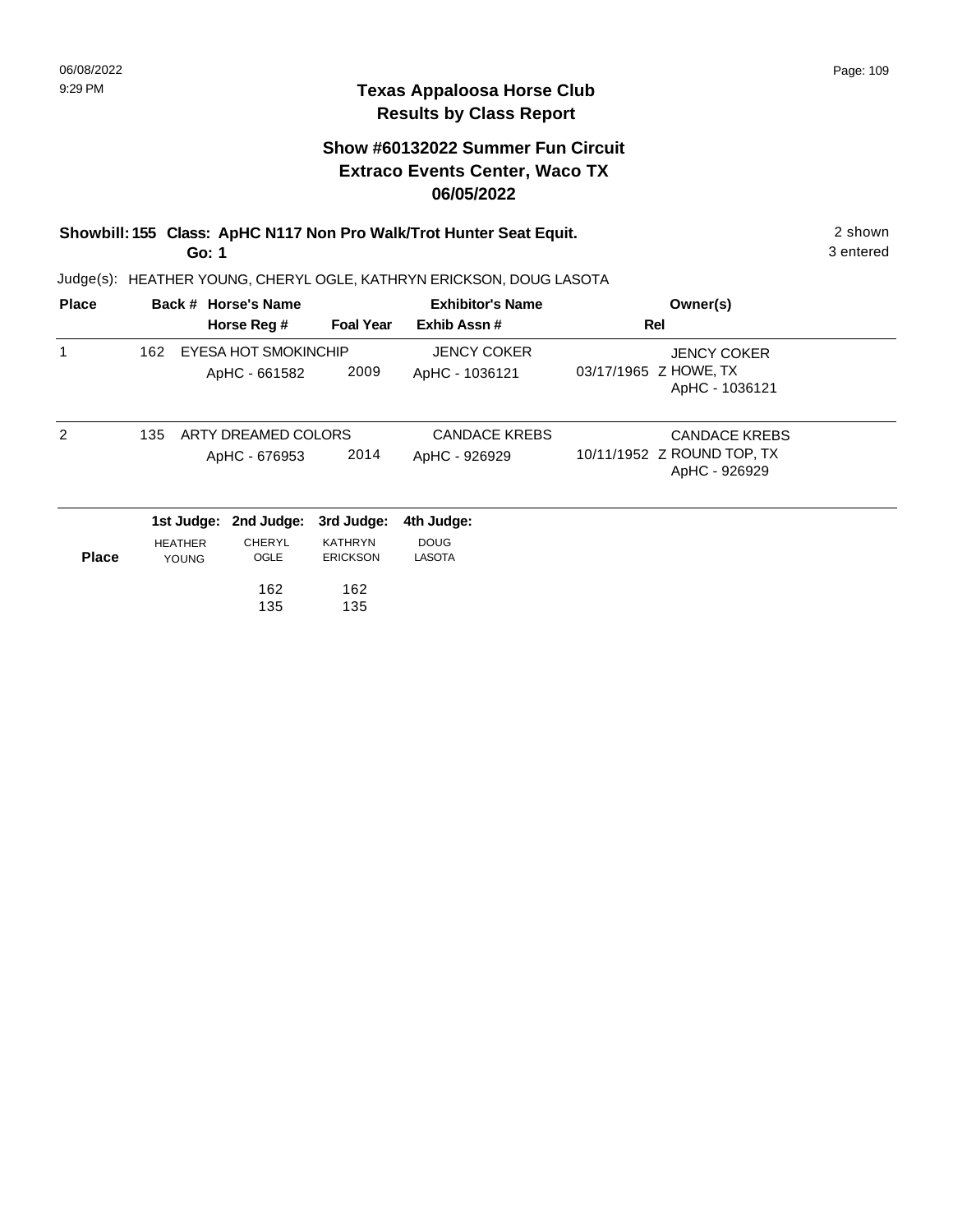### **Texas Appaloosa Horse Club Results by Class Report**

# **Show #60132022 Summer Fun Circuit Extraco Events Center, Waco TX 06/05/2022**

# **Showbill: 158 Class: ApHC N110 Non Pro Hunter Seat Equit.** 3 shown

**Go: 1**

| <b>Place</b>   |     |                   | Back # Horse's Name  |                  | <b>Exhibitor's Name</b> |            | Owner(s)                                      |
|----------------|-----|-------------------|----------------------|------------------|-------------------------|------------|-----------------------------------------------|
|                |     |                   | Horse Reg #          | <b>Foal Year</b> | Exhib Assn#             |            | Rel                                           |
|                | 122 | <b>INVALUABLE</b> |                      |                  | <b>MEGAN HOLTMEYER</b>  |            | <b>MEGAN HOLTMEYER</b>                        |
|                |     |                   | ApHC - 657097        | 2007             | ApHC - 919682           |            | 01/15/1984 Z PARKER, CO<br>ApHC - 919682      |
| 2              | 106 |                   | <b>HES ALL SONNY</b> |                  | <b>ASHLEY MAUNEY</b>    |            | <b>WILLIAM S MAUNEY JR</b>                    |
|                |     |                   | ApHC - CN634181      | 2004             | ApHC - 958931           | 11/28/1996 | C MAGNOLIA, TX<br>ApHC - 959253               |
| 3              | 102 |                   | <b>MY BENTLEY</b>    |                  | <b>CARISSA MONTES</b>   |            | <b>CARISSA MONTES</b>                         |
|                |     |                   | ApHC - N659934       | 2009             | ApHC - 858525           |            | 01/21/1990 Z LEAGUE CITY, TX<br>ApHC - 858525 |
|                |     | 1st Judge:        | 2nd Judge:           | 3rd Judge:       | 4th Judge:              |            |                                               |
|                |     | <b>HEATHER</b>    | <b>CHERYL</b>        | <b>KATHRYN</b>   | <b>DOUG</b>             |            |                                               |
| <b>Place</b>   |     | <b>YOUNG</b>      | OGLE                 | <b>ERICKSON</b>  | <b>LASOTA</b>           |            |                                               |
|                |     | 122               | 122                  | 122              | 106                     |            |                                               |
| $\overline{c}$ |     | 106               | 106                  | 106              | 102                     |            |                                               |
| 3              |     | 102               | 102                  | 102              | 122                     |            |                                               |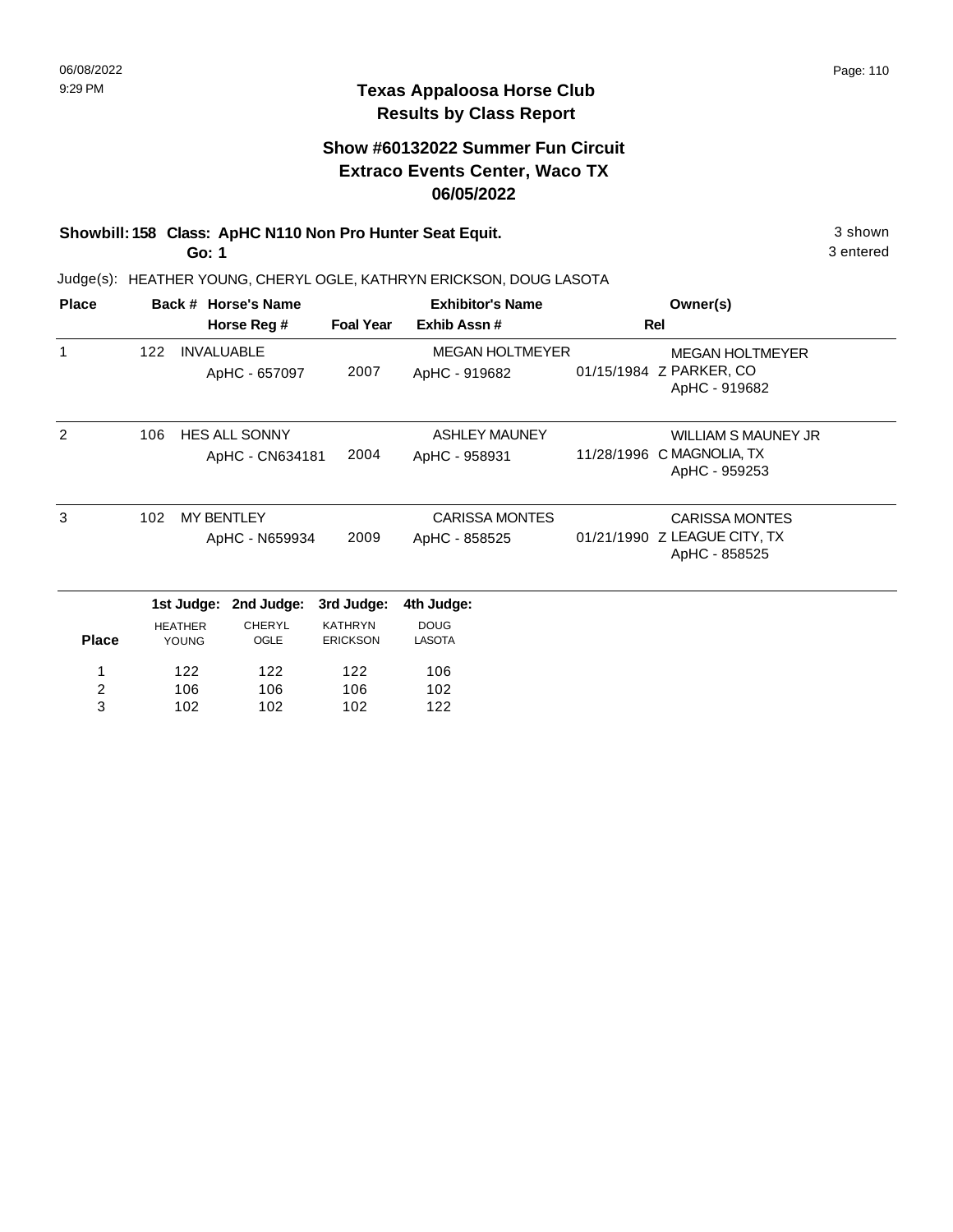# **Show #60132022 Summer Fun Circuit Extraco Events Center, Waco TX 06/05/2022**

# **Showbill: 159 Class: ApHC Y152 Hunt Seat Equitation - 14-18** 3 shown

**Go: 1**

Judge(s): HEATHER YOUNG, CHERYL OGLE, KATHRYN ERICKSON, DOUG LASOTA

| <b>Place</b>  |     |                                | Back # Horse's Name                     |                                   | <b>Exhibitor's Name</b>                |                  | Owner(s)                                                                  |
|---------------|-----|--------------------------------|-----------------------------------------|-----------------------------------|----------------------------------------|------------------|---------------------------------------------------------------------------|
|               |     |                                | Horse Reg #                             | <b>Foal Year</b>                  | Exhib Assn#                            | <b>Birthdate</b> | <b>Rel</b>                                                                |
| 1             | 101 |                                | LOPIN IN CHOCOLATE<br>ApHC - 661964     | 2009                              | <b>TAYLOR SMITH</b><br>ApHC - 1007706  |                  | <b>TAYLOR SMITH</b><br>08/06/2004 Z COLLEGE STATION, TX<br>ApHC - 1007706 |
| $\mathcal{P}$ | 106 |                                | <b>HES ALL SONNY</b><br>ApHC - CN634181 | 2004                              | <b>MELISSA MAUNEY</b><br>ApHC - 974120 | 04/29/2003       | WILLIAM S MAUNEY JR<br>C MAGNOLIA, TX<br>ApHC - 959253                    |
| 3             | 161 |                                | ART WORTH WAITING FOR<br>ApHC - N680622 | 2016                              | <b>OLIVE HOLM</b><br>ApHC - 1023046    |                  | <b>OLIVE HOLM</b><br>02/10/2006 Z ISSAQUAH, WA<br>ApHC - 1023046          |
|               |     | 1st Judge:                     | 2nd Judge:                              | 3rd Judge:                        | 4th Judge:                             |                  |                                                                           |
| <b>Place</b>  |     | <b>HEATHER</b><br><b>YOUNG</b> | <b>CHERYL</b><br>OGLE                   | <b>KATHRYN</b><br><b>ERICKSON</b> | <b>DOUG</b><br><b>LASOTA</b>           |                  |                                                                           |
| 1<br>2<br>3   |     | 101<br>106<br>161              | 101<br>106<br>161                       | 101<br>106<br>161                 | 101<br>106<br>161                      |                  |                                                                           |

3 entered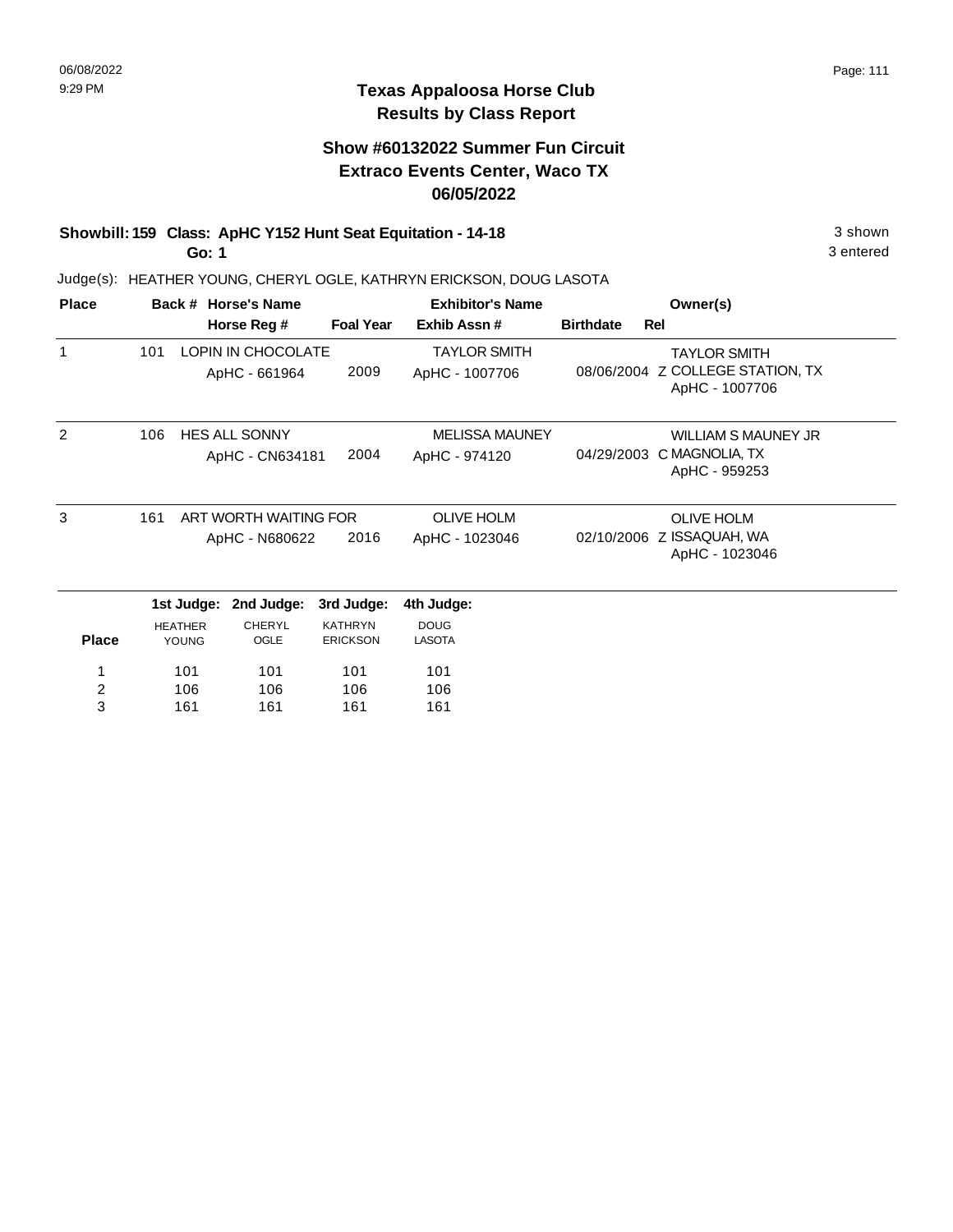### **Texas Appaloosa Horse Club Results by Class Report**

# **Show #60132022 Summer Fun Circuit Extraco Events Center, Waco TX 06/05/2022**

#### **Showbill: 161 Class: ApHC N115 Non-Pro 35 & Over Hunt Seat Equitation** 2 shown **Go: 1**

| <b>Place</b>  |     |                | Back # Horse's Name |                  | <b>Exhibitor's Name</b> | Owner(s)                                      |
|---------------|-----|----------------|---------------------|------------------|-------------------------|-----------------------------------------------|
|               |     |                | Horse Reg #         | <b>Foal Year</b> | Exhib Assn#             | Rel                                           |
|               | 105 |                | WILLIE B AN AGGIE   |                  | <b>BRANDY KINES</b>     | <b>BRANDY KINES</b>                           |
|               |     |                | ApHC - 664630       | 2010             | ApHC - 706196           | 05/02/2083 Z BRYAN, TX<br>ApHC - 706196       |
| $\mathcal{P}$ | 142 |                | <b>RIPPLE N ZIP</b> |                  | <b>KRISTI ALBIN</b>     | KRISTI ALBIN                                  |
|               |     |                | ApHC - N641644      | 2005             | ApHC - 873952           | 04/12/1967 Z SAN ANTONIO, TX<br>ApHC - 873952 |
|               |     | 1st Judge:     | 2nd Judge:          | 3rd Judge:       | 4th Judge:              |                                               |
|               |     | <b>HEATHER</b> | CHERYL              | <b>KATHRYN</b>   | <b>DOUG</b>             |                                               |
| <b>Place</b>  |     | <b>YOUNG</b>   | OGLE                | <b>ERICKSON</b>  | LASOTA                  |                                               |
| 1             |     | 105            | 105                 | 142              | 105                     |                                               |
| 2             |     | 142            | 142                 | 105              | 142                     |                                               |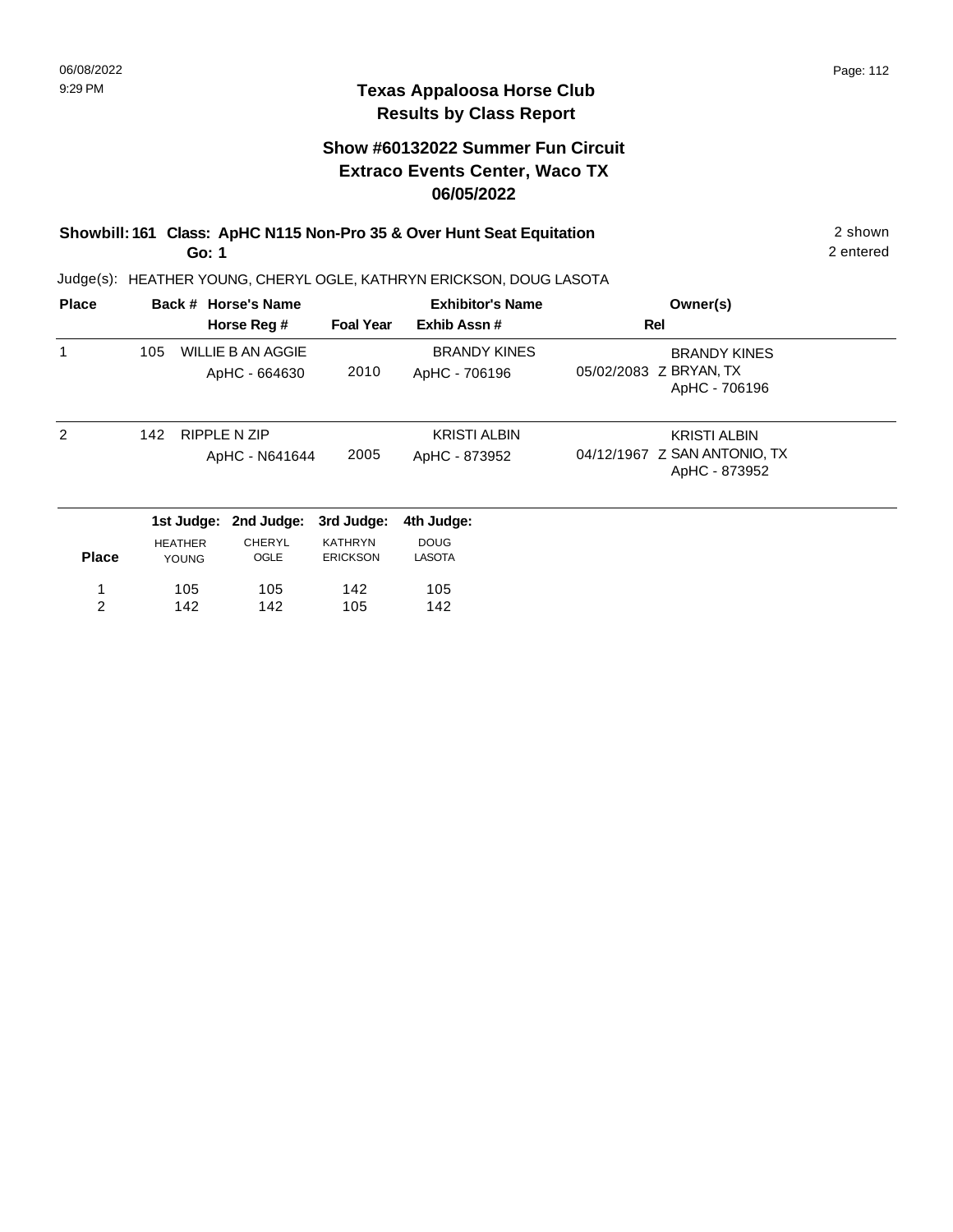# **Show #60132022 Summer Fun Circuit Extraco Events Center, Waco TX 06/05/2022**

**Showbill: 164 Class: ApHC N118 Masters Non Pro Hunter Seat Equit.** 2 shown **Go: 1**

Judge(s): HEATHER YOUNG, CHERYL OGLE, KATHRYN ERICKSON, DOUG LASOTA

| <b>Place</b> |                |              | Back # Horse's Name                         |                                   | <b>Exhibitor's Name</b>              | Owner(s)                                                              |  |
|--------------|----------------|--------------|---------------------------------------------|-----------------------------------|--------------------------------------|-----------------------------------------------------------------------|--|
|              |                |              | Horse Reg #                                 | <b>Foal Year</b>                  | Exhib Assn#                          | Rel                                                                   |  |
|              | 142            |              | <b>RIPPLE N ZIP</b><br>ApHC - N641644       | 2005                              | <b>KRISTI ALBIN</b><br>ApHC - 873952 | <b>KRISTI ALBIN</b><br>04/12/1967 Z SAN ANTONIO, TX<br>ApHC - 873952  |  |
| 2            | 159            |              | <b>HEROES ADORE JOVANI</b><br>ApHC - 682314 | 2016                              | LORA MARSHALL<br>ApHC - 739559       | <b>LORA MARSHALL</b><br>01/17/1962 Z SAN ANTONIO, TX<br>ApHC - 739559 |  |
|              |                | 1st Judge:   | 2nd Judge:                                  | 3rd Judge:                        | 4th Judge:                           |                                                                       |  |
| <b>Place</b> | <b>HEATHER</b> | <b>YOUNG</b> | <b>CHERYL</b><br>OGLE                       | <b>KATHRYN</b><br><b>ERICKSON</b> | <b>DOUG</b><br><b>LASOTA</b>         |                                                                       |  |
| 1            |                | 142          | 142                                         | 142                               | 142                                  |                                                                       |  |
| 2            |                | 159          | 159                                         | 159                               | 159                                  |                                                                       |  |

2 entered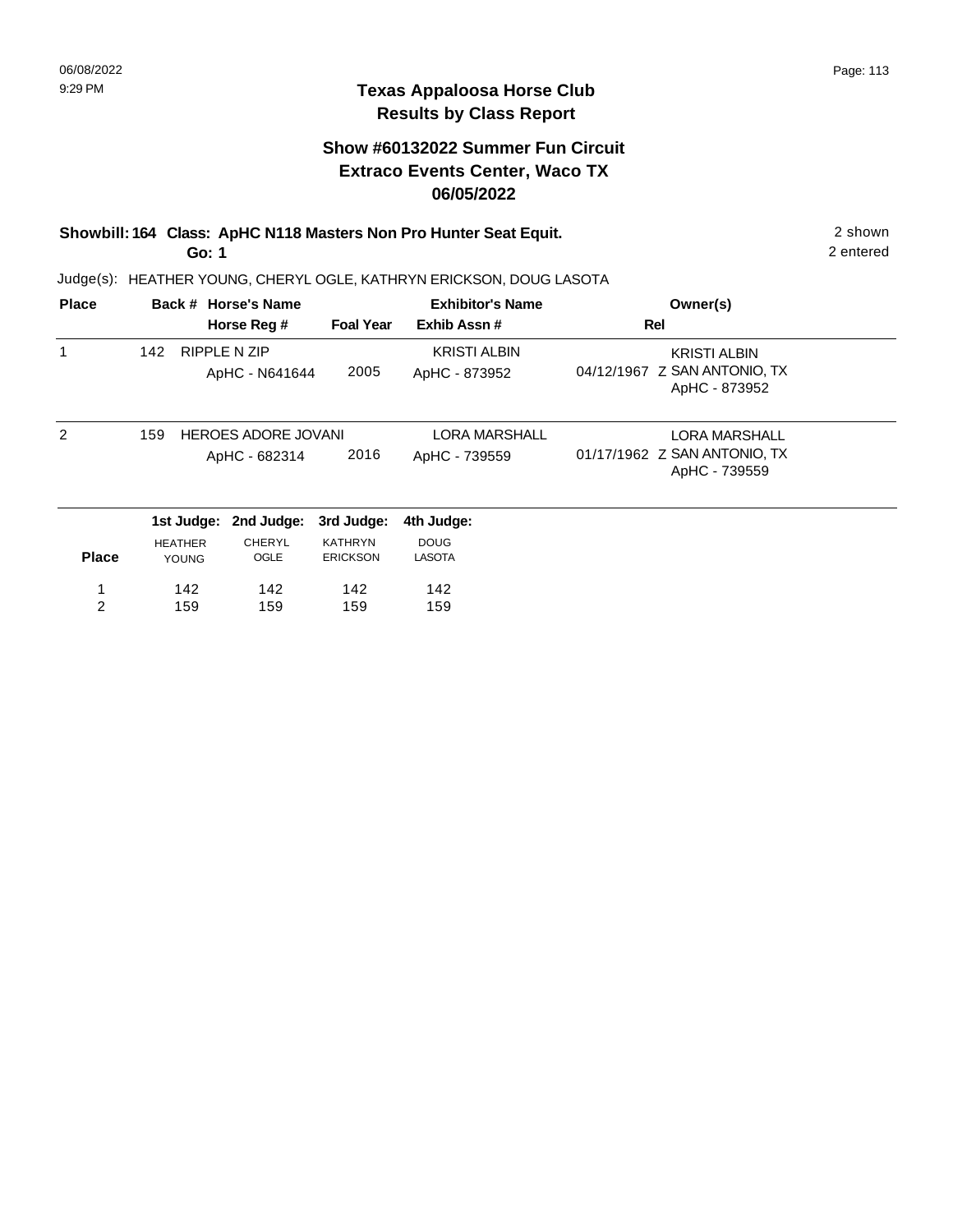# **Show #60132022 Summer Fun Circuit Extraco Events Center, Waco TX 06/05/2022**

# **Showbill: 165 Class: ApHC O460 Saddle Seat Pleasure** 1 shown

**Go: 1**

1 entered

| <b>Place</b> | Back # Horse's Name                  |                  | <b>Exhibitor's Name</b>          | Owner(s)                                                                |  |
|--------------|--------------------------------------|------------------|----------------------------------|-------------------------------------------------------------------------|--|
|              | Horse Reg #                          | <b>Foal Year</b> | Exhib Assn#                      | Rel                                                                     |  |
|              | PERFECT SPOT<br>107<br>ApHC - 656911 | 2008             | MARGARET NELSON<br>ApHC - 980759 | <b>MARGARET NELSON</b><br>06/27/2002 Z GAINESVILLE, TX<br>ApHC - 980759 |  |
|              | 1st Judge: 2nd Judge: 3rd Judge:     |                  | 4th Judge:                       |                                                                         |  |

| <b>Place</b> | <b>HEATHER</b> | CHERYL | KATHRYN         | <b>DOUG</b> |
|--------------|----------------|--------|-----------------|-------------|
|              | <b>YOUNG</b>   | OGLE   | <b>ERICKSON</b> | LASOTA      |
|              | 107            | 107    | 107             | 107         |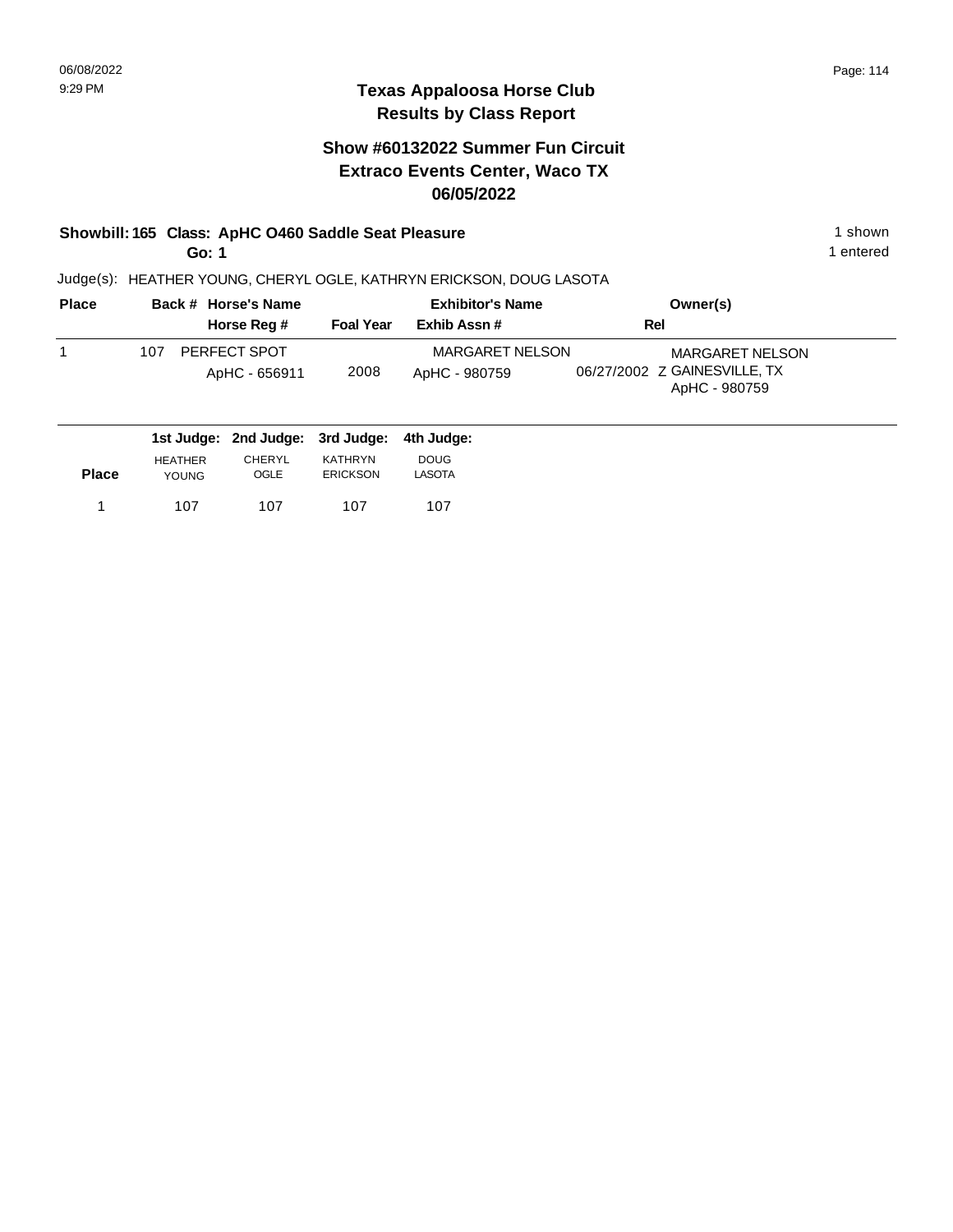# **Texas Appaloosa Horse Club Results by Class Report**

|              | Go: 1          |                                  |                  | Showbill: 166 Class: ApHC N130 Non-Pro Saddle Seat Pleasure         |          | 1 shown<br>1 entered |
|--------------|----------------|----------------------------------|------------------|---------------------------------------------------------------------|----------|----------------------|
|              |                |                                  |                  | Judge(s): HEATHER YOUNG, CHERYL OGLE, KATHRYN ERICKSON, DOUG LASOTA |          |                      |
| <b>Place</b> |                | Back # Horse's Name              |                  | <b>Exhibitor's Name</b>                                             | Owner(s) |                      |
|              |                | Horse Reg #                      | <b>Foal Year</b> | Exhib Assn#                                                         | Rel      |                      |
|              |                | 1st Judge: 2nd Judge: 3rd Judge: |                  | 4th Judae:                                                          |          |                      |
| <b>Place</b> | <b>HEATHER</b> | <b>CHERYL</b>                    | KATHRYN          | <b>DOUG</b>                                                         |          |                      |
|              | <b>YOUNG</b>   | OGLE                             | <b>ERICKSON</b>  | LASOTA                                                              |          |                      |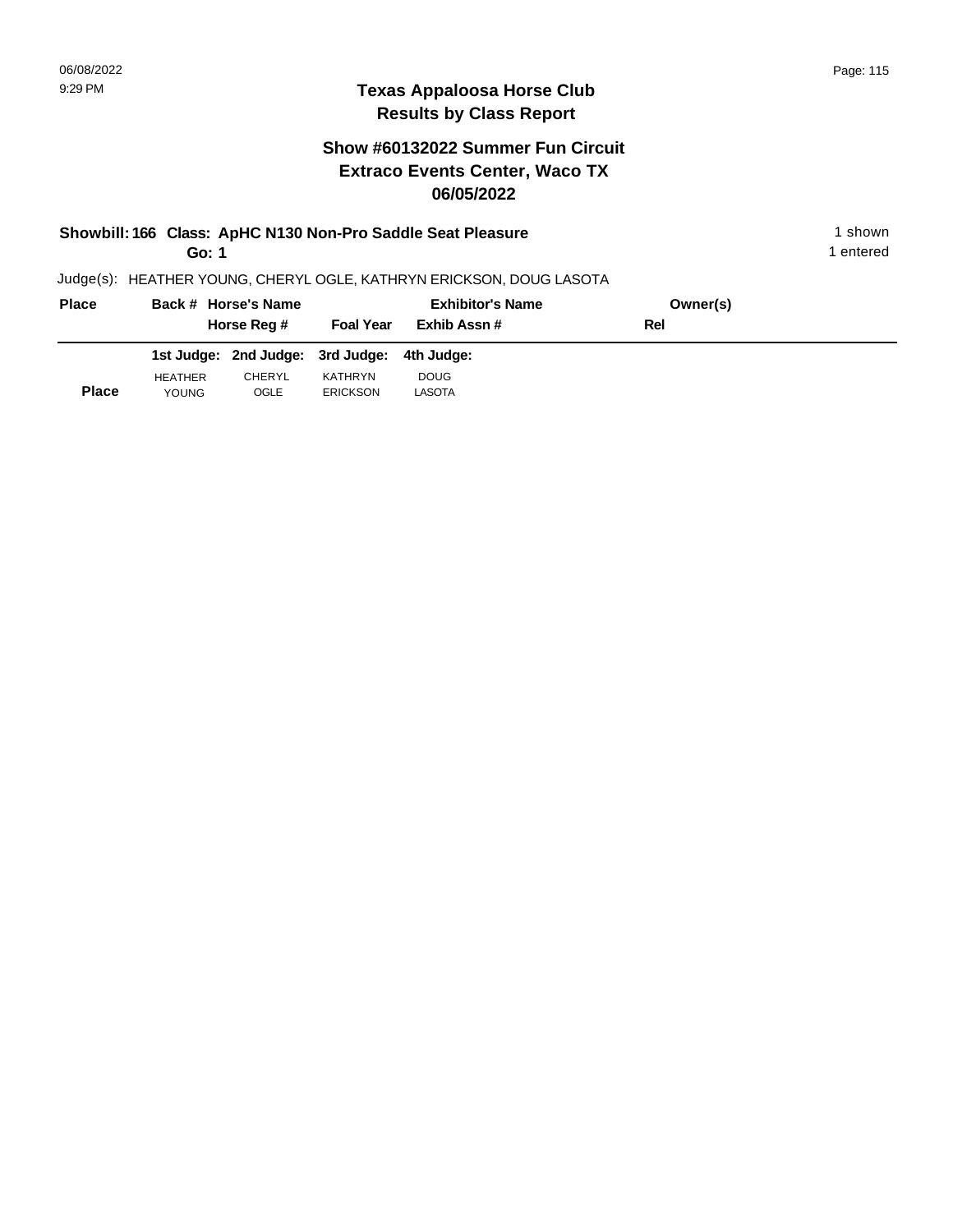# **Show #60132022 Summer Fun Circuit Extraco Events Center, Waco TX 06/05/2022**

#### **Showbill: 168 Class: ApHC N140 Non-Pro Saddle Seat Equitation** 1 shown 1 shown **Go: 1**

1 entered

| <b>Place</b> | Back # Horse's Name                  |                  | <b>Exhibitor's Name</b>                 | Owner(s)                                                                |
|--------------|--------------------------------------|------------------|-----------------------------------------|-------------------------------------------------------------------------|
|              | Horse Reg #                          | <b>Foal Year</b> | Exhib Assn#                             | Rel                                                                     |
|              | PERFECT SPOT<br>107<br>ApHC - 656911 | 2008             | <b>MARGARET NELSON</b><br>ApHC - 980759 | <b>MARGARET NELSON</b><br>06/27/2002 Z GAINESVILLE, TX<br>ApHC - 980759 |
|              | 1st Judge: 2nd Judge: 3rd Judge:     |                  | 4th Judae:                              |                                                                         |

| <b>Place</b> | <b>HEATHER</b> | CHERYL | KATHRYN         | <b>DOUG</b> |
|--------------|----------------|--------|-----------------|-------------|
|              | <b>YOUNG</b>   | OGLE   | <b>ERICKSON</b> | LASOTA      |
| 1            | 107            | 107    | 107             | 107         |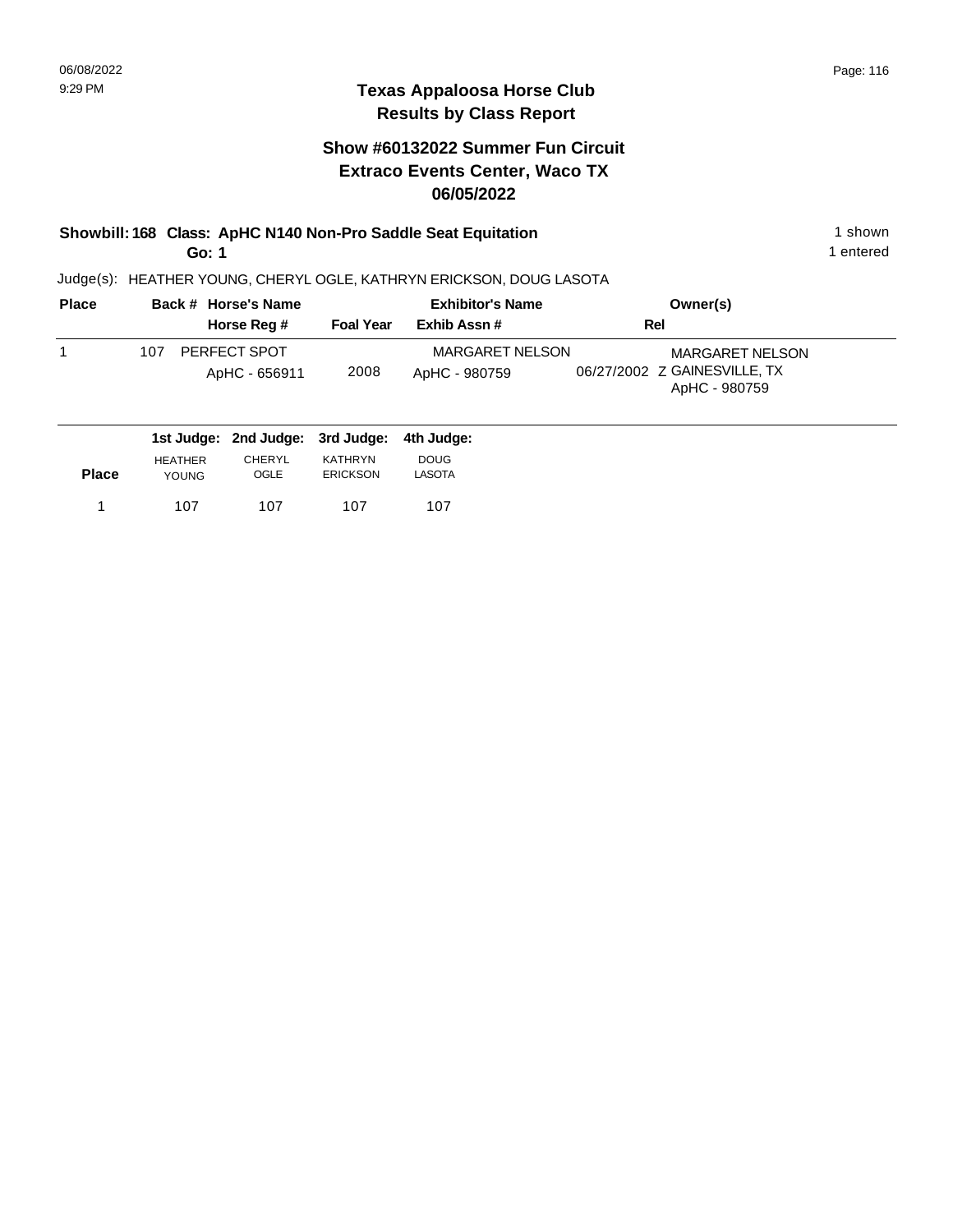### **Texas Appaloosa Horse Club Results by Class Report**

# **Show #60132022 Summer Fun Circuit Extraco Events Center, Waco TX 06/04/2022**

### **Showbill: 187 Class: ApHC 0058 Broodmares** 1 shown

**Go: 1**

| <b>Place</b> |     | Back # Horse's Name              | <b>Exhibitor's Name</b> |                                     | Owner(s)                                               |
|--------------|-----|----------------------------------|-------------------------|-------------------------------------|--------------------------------------------------------|
|              |     | Horse Reg #                      | <b>Foal Year</b>        | Exhib Assn#                         | Rel                                                    |
|              | 155 | SUCHA COOL MAID<br>ApHC - 680950 | 2016                    | <b>STEVE CRUSE</b><br>ApHC - 105279 | <b>RICHARD HAWKINS</b><br>FREMONT, CA<br>ApHC - 503801 |

|              |                | 1st Judge: 2nd Judge: 3rd Judge: 4th Judge: |                 |               |
|--------------|----------------|---------------------------------------------|-----------------|---------------|
|              | <b>HEATHER</b> | <b>CHERYL</b>                               | KATHRYN         | <b>DOUG</b>   |
| <b>Place</b> | <b>YOUNG</b>   | OGLE                                        | <b>ERICKSON</b> | <b>LASOTA</b> |
|              | 155            | 155                                         | 155             | 155           |
|              |                |                                             |                 |               |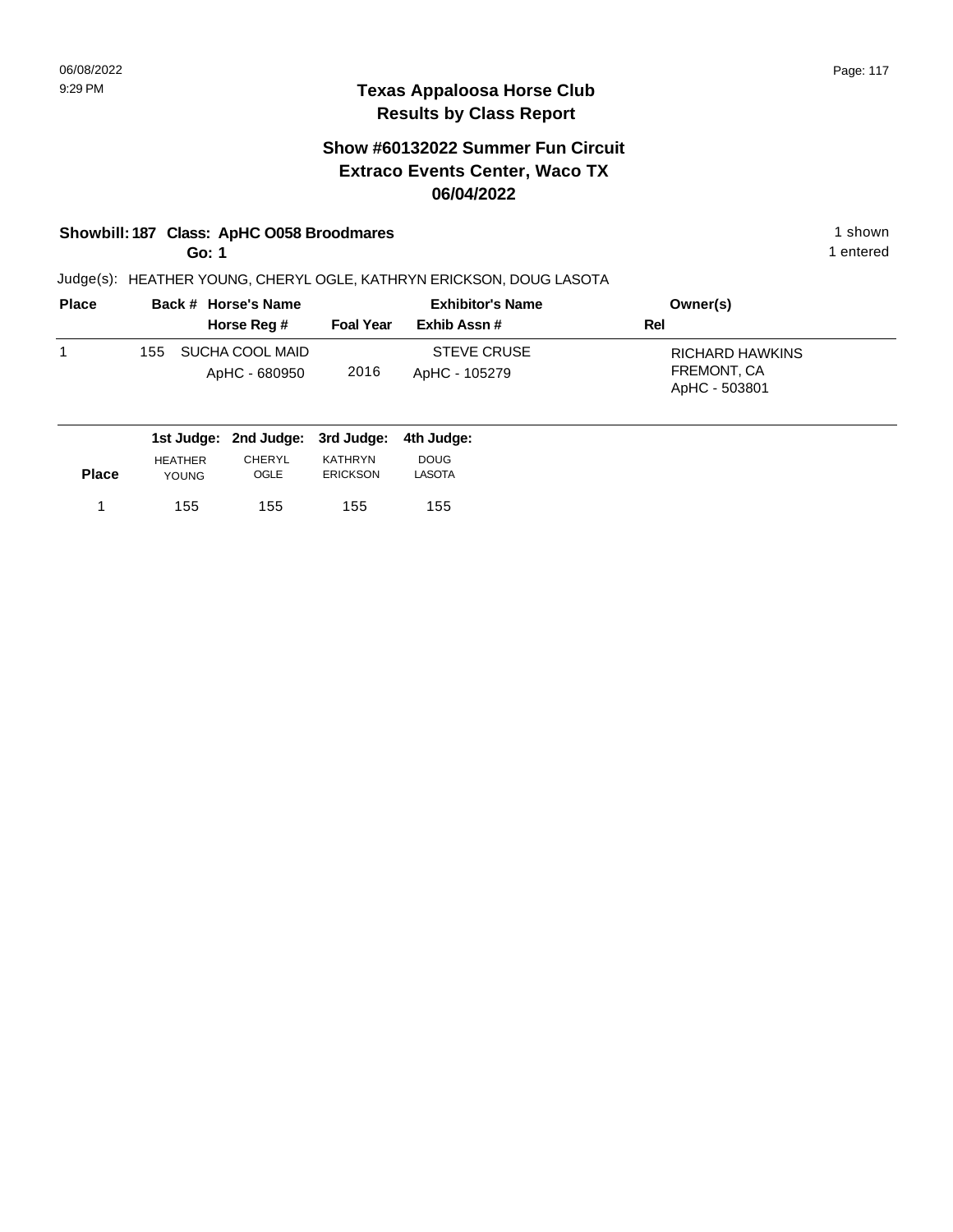### **Texas Appaloosa Horse Club Results by Class Report**

# **Show #60132022 Summer Fun Circuit Extraco Events Center, Waco TX 06/03/2022**

# **Showbill: 188 Class: ApHC O388 Yearling In-Hand Trail** 2 shown

**Go: 1**

| <b>Place</b>   |                |              | Back # Horse's Name<br>Horse Reg #        | <b>Foal Year</b>                  | <b>Exhibitor's Name</b><br>Exhib Assn# | Rel        | Owner(s)                                         |
|----------------|----------------|--------------|-------------------------------------------|-----------------------------------|----------------------------------------|------------|--------------------------------------------------|
|                | 153            |              | IM FLEETWOOD MAX<br>ApHC - N691391        | 2021                              | PETRA CRUSE<br>ApHC - 995461           | 03/17/1981 | <b>PATTI KANEGAE &amp; PETRA</b><br><b>CRUSE</b> |
| 2              | 152            |              | <b>GOOD BETTER BEST</b><br>ApHC - N690888 | 2021                              | PETRA CRUSE<br>ApHC - 995461           | 03/17/1981 | TAMI RADNEY & PETRA CRUSE                        |
|                |                |              | 1st Judge: 2nd Judge:                     | 3rd Judge:                        | 4th Judge:                             |            |                                                  |
| <b>Place</b>   | <b>HEATHER</b> | <b>YOUNG</b> | <b>CHERYL</b><br>OGLE                     | <b>KATHRYN</b><br><b>ERICKSON</b> | <b>DOUG</b><br><b>LASOTA</b>           |            |                                                  |
| 1              |                | 153          | 153                                       | 153                               | 153                                    |            |                                                  |
| $\overline{2}$ |                | 152          | 152                                       | 152                               | 152                                    |            |                                                  |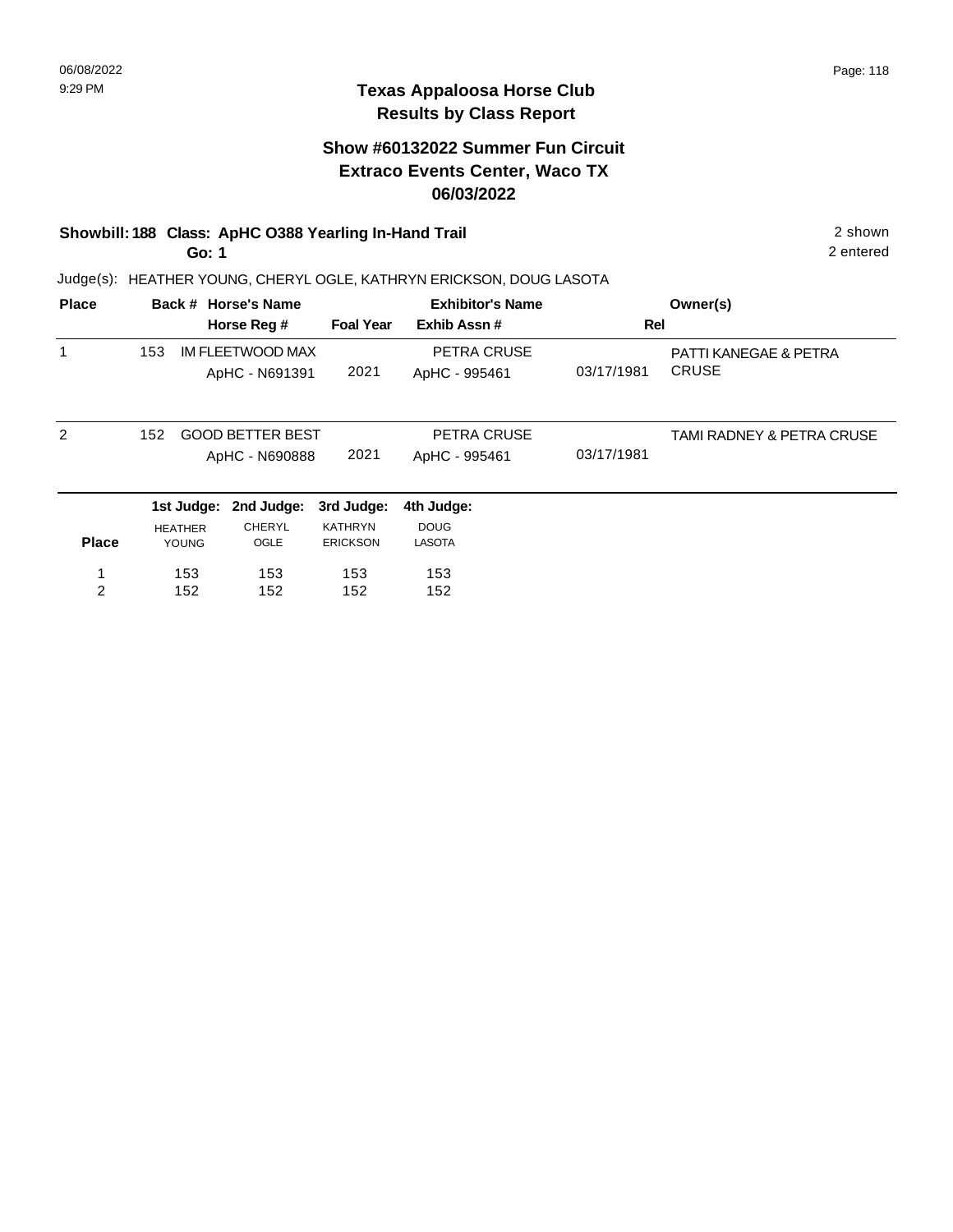# **Show #60132022 Summer Fun Circuit Extraco Events Center, Waco TX 06/04/2022**

# **Showbill: 191 Class: ApHC 0094 FPD Halter Stallions** 1 shown

**Go: 1**

1 entered

| <b>Place</b> | Back # Horse's Name<br>Horse Reg # |        | <b>Exhibitor's Name</b><br><b>Foal Year</b><br>Exhib Assn # |             | Owner(s)<br>Rel |  |
|--------------|------------------------------------|--------|-------------------------------------------------------------|-------------|-----------------|--|
|              |                                    |        | 1st Judge: 2nd Judge: 3rd Judge: 4th Judge:                 |             |                 |  |
|              | <b>HEATHER</b>                     | CHERYL | KATHRYN                                                     | <b>DOUG</b> |                 |  |
| Place        | <b>YOUNG</b>                       | OGLE   | <b>ERICKSON</b>                                             | LASOTA      |                 |  |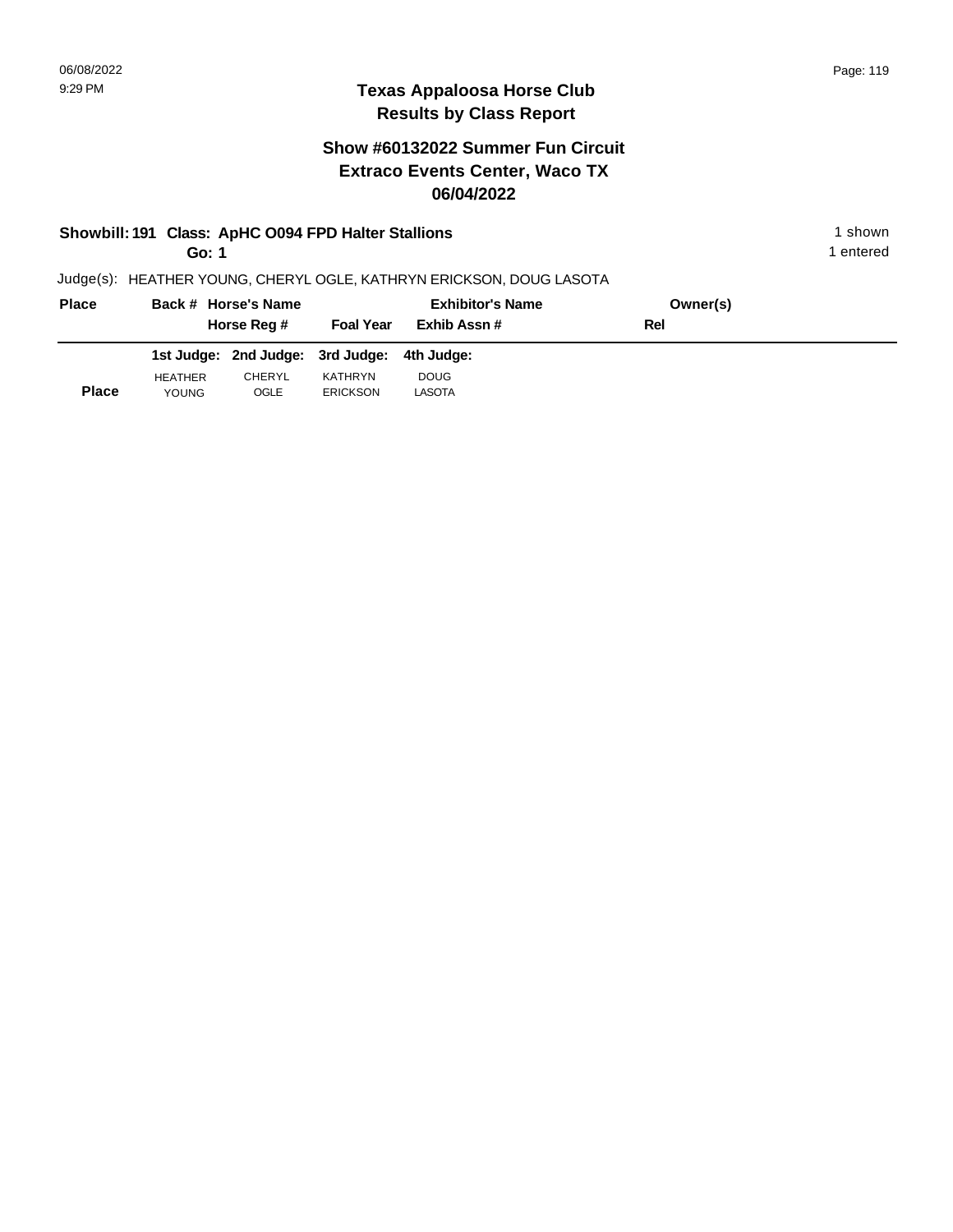### **Texas Appaloosa Horse Club Results by Class Report**

# **Show #60132022 Summer Fun Circuit Extraco Events Center, Waco TX 06/03/2022**

# **Showbill: 801 Class: OPEN 40ABT All Breed Ranch Trail** 4 shown

**Go: 1**

| <b>Place</b>            |     |                 | Back # Horse's Name       |                  | <b>Exhibitor's Name</b>  | Owner(s)                  |
|-------------------------|-----|-----------------|---------------------------|------------------|--------------------------|---------------------------|
|                         |     |                 | Horse Reg #               | <b>Foal Year</b> | Exhib Assn #             | Rel                       |
| $\mathbf{1}$            | 147 |                 | <b>ILLUSTRATED MOCHA</b>  |                  | <b>LINDSEY DANIEL</b>    | <b>LINDSEY DANIEL</b>     |
|                         |     |                 |                           | 2013             |                          | 05/04/1994 Z DENTON, TX   |
| 2                       | 133 | <b>MOBSCENE</b> |                           |                  | <b>MEREDITH BUCKNER</b>  | <b>MEREDITH BUCKNER</b>   |
|                         |     |                 |                           | 2017             |                          | 01/01/1990 Z CYPRESS, TX  |
| 3                       | 146 |                 | <b>ILLUSTRATED GOSSIP</b> |                  | <b>KRISTEN GRABLE</b>    | <b>KRISTEN GRABLE</b>     |
|                         |     |                 |                           | 2014             |                          | 07/06/1967 Z ROCKWALL, TX |
| 4                       | 126 |                 | <b>MASTERS MOONSHINE</b>  |                  | <b>JENNIFER OVERPECK</b> | <b>JENNIFER OVERPECK</b>  |
|                         |     |                 |                           | 2012             |                          | Z BOERNE, TX              |
|                         |     |                 | 1st Judge: 2nd Judge:     | 3rd Judge:       | 4th Judge:               |                           |
|                         |     | <b>HEATHER</b>  | <b>CHERYL</b>             | <b>KATHRYN</b>   | <b>DOUG</b>              |                           |
| <b>Place</b>            |     | YOUNG           | OGLE                      | <b>ERICKSON</b>  | <b>LASOTA</b>            |                           |
| 1                       |     | 147             |                           |                  |                          |                           |
| $\overline{\mathbf{c}}$ |     | 133             |                           |                  |                          |                           |
| 3                       |     | 146             |                           |                  |                          |                           |
| 4                       |     | 126             |                           |                  |                          |                           |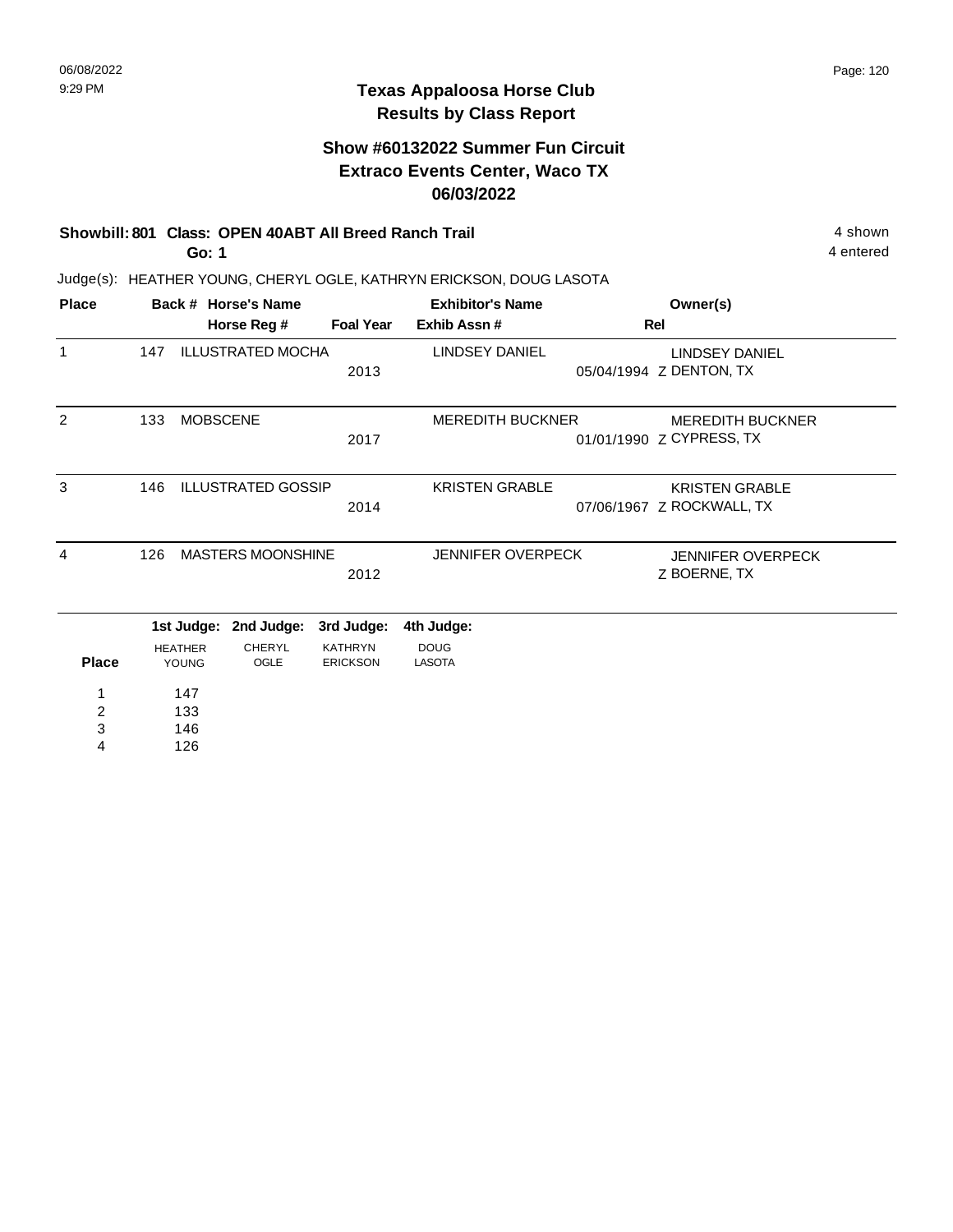# **Show #60132022 Summer Fun Circuit Extraco Events Center, Waco TX 06/03/2022**

**Showbill: 802 Class: OPEN 28AB All Breed Ranch Rail Pleasure** 3 shown

5 entered

Judge(s): KATHRYN ERICKSON

**Go: 1**

| <b>Place</b>   |     | Back # Horse's Name               |                  | <b>Exhibitor's Name</b> | Owner(s)                                            |
|----------------|-----|-----------------------------------|------------------|-------------------------|-----------------------------------------------------|
|                |     | Horse Reg #                       | <b>Foal Year</b> | Exhib Assn#             | Rel                                                 |
| 1              | 139 | THE POKER FACE                    | 2011             | <b>SUSAN ENSOR</b>      | <b>SUSAN ENSOR</b><br>01/01/1965 Z WEATHERFORD, TX  |
| 2              | 133 | <b>MOBSCENE</b>                   | 2017             | <b>MEREDITH BUCKNER</b> | <b>MEREDITH BUCKNER</b><br>01/01/1990 Z CYPRESS, TX |
| 3              | 146 | <b>ILLUSTRATED GOSSIP</b>         | 2014             | <b>KRISTEN GRABLE</b>   | <b>KRISTEN GRABLE</b><br>07/06/1967 Z ROCKWALL, TX  |
|                |     | 1st Judge:                        |                  |                         |                                                     |
| <b>Place</b>   |     | <b>KATHRYN</b><br><b>ERICKSON</b> |                  |                         |                                                     |
| 1              |     | 139                               |                  |                         |                                                     |
| $\overline{2}$ |     | 133                               |                  |                         |                                                     |
| 3              |     | 146                               |                  |                         |                                                     |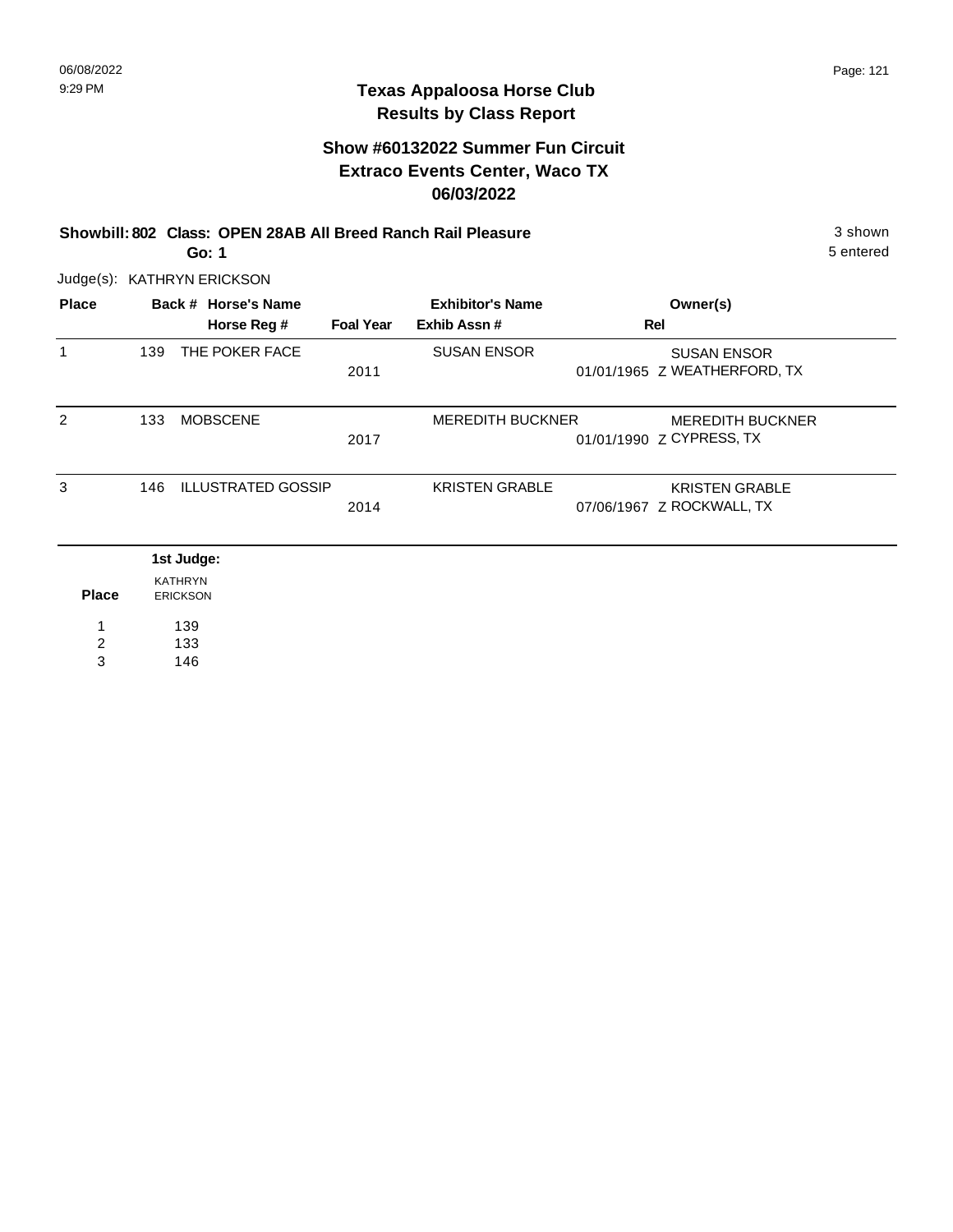# **Show #60132022 Summer Fun Circuit Extraco Events Center, Waco TX 06/03/2022**

#### **Showbill: 803 Class: OPEN 15AB All Breed Ranch Riding 6 shown 6 shown 6 shown Go: 1**

8 entered

Judge(s): HEATHER YOUNG

| <b>Place</b> |     | Back # Horse's Name       |                  | <b>Exhibitor's Name</b>  | Owner(s)                                            |
|--------------|-----|---------------------------|------------------|--------------------------|-----------------------------------------------------|
|              |     | Horse Reg #               | <b>Foal Year</b> | Exhib Assn#              | Rel                                                 |
| 1            | 129 | MR PEPPA ROANIE           | 2018             | <b>JIM JIRKOVSKY</b>     | DENNIS & CHRIS BUSBOOM<br>04/29/2042                |
| 2            | 133 | <b>MOBSCENE</b>           | 2017             | <b>MEREDITH BUCKNER</b>  | <b>MEREDITH BUCKNER</b><br>01/01/1990 Z CYPRESS, TX |
| 3            | 146 | <b>ILLUSTRATED GOSSIP</b> | 2014             | <b>KRISTEN GRABLE</b>    | <b>KRISTEN GRABLE</b><br>07/06/1967 Z ROCKWALL, TX  |
| 4            | 136 | DARCYS PROPOSAL           | 2011             | <b>SUSAN ABERNETHY</b>   | <b>SUSAN ABERNETHY</b><br>01/23/1955 Z PLANO, TX    |
| 5            | 139 | THE POKER FACE            | 2011             | <b>SUSAN ENSOR</b>       | <b>SUSAN ENSOR</b><br>01/01/1965 Z WEATHERFORD, TX  |
| 6            | 126 | <b>MASTERS MOONSHINE</b>  | 2012             | <b>JENNIFER OVERPECK</b> | <b>JENNIFER OVERPECK</b><br>Z BOERNE, TX            |

|              | 1st Judge:     |
|--------------|----------------|
|              | <b>HEATHER</b> |
| <b>Place</b> | <b>YOUNG</b>   |
| 1            | 129            |
| 2            | 133            |
| 3            | 146            |
| 4            | 136            |
| 5            | 139            |
| 6            | 126            |
|              |                |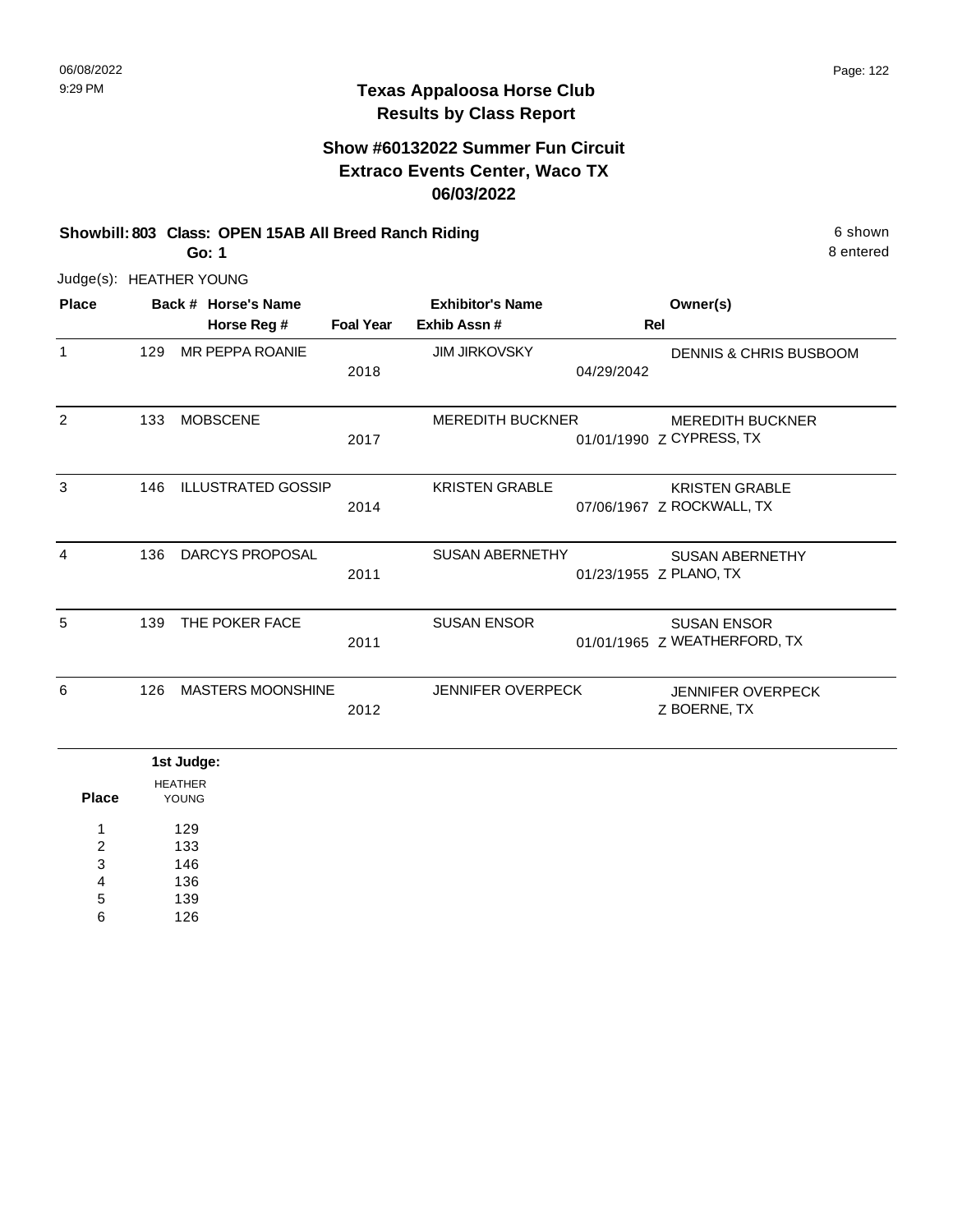### **Texas Appaloosa Horse Club Results by Class Report**

# **Show #60132022 Summer Fun Circuit Extraco Events Center, Waco TX 06/03/2022**

#### **Showbill: 805 Class: OPEN 154ABT All Breed Trail** 2 shown

**Go: 1**

Judge(s): KATHRYN ERICKSON

| <b>Place</b> | Back # Horse's Name |                  | <b>Exhibitor's Name</b> | Owner(s)                     |
|--------------|---------------------|------------------|-------------------------|------------------------------|
|              | Horse Reg #         | <b>Foal Year</b> | Exhib Assn #            | Rel                          |
|              | SUPERMANN<br>109    |                  | MAEGAN ALEXANDER        | MAEGAN ALEXANDER             |
|              |                     | 2013             |                         | 02/14/1996 Z PILOT POINT, TX |

|              | 1st Judge:      |
|--------------|-----------------|
|              | KATHRYN         |
| <b>Place</b> | <b>ERICKSON</b> |
|              | 109             |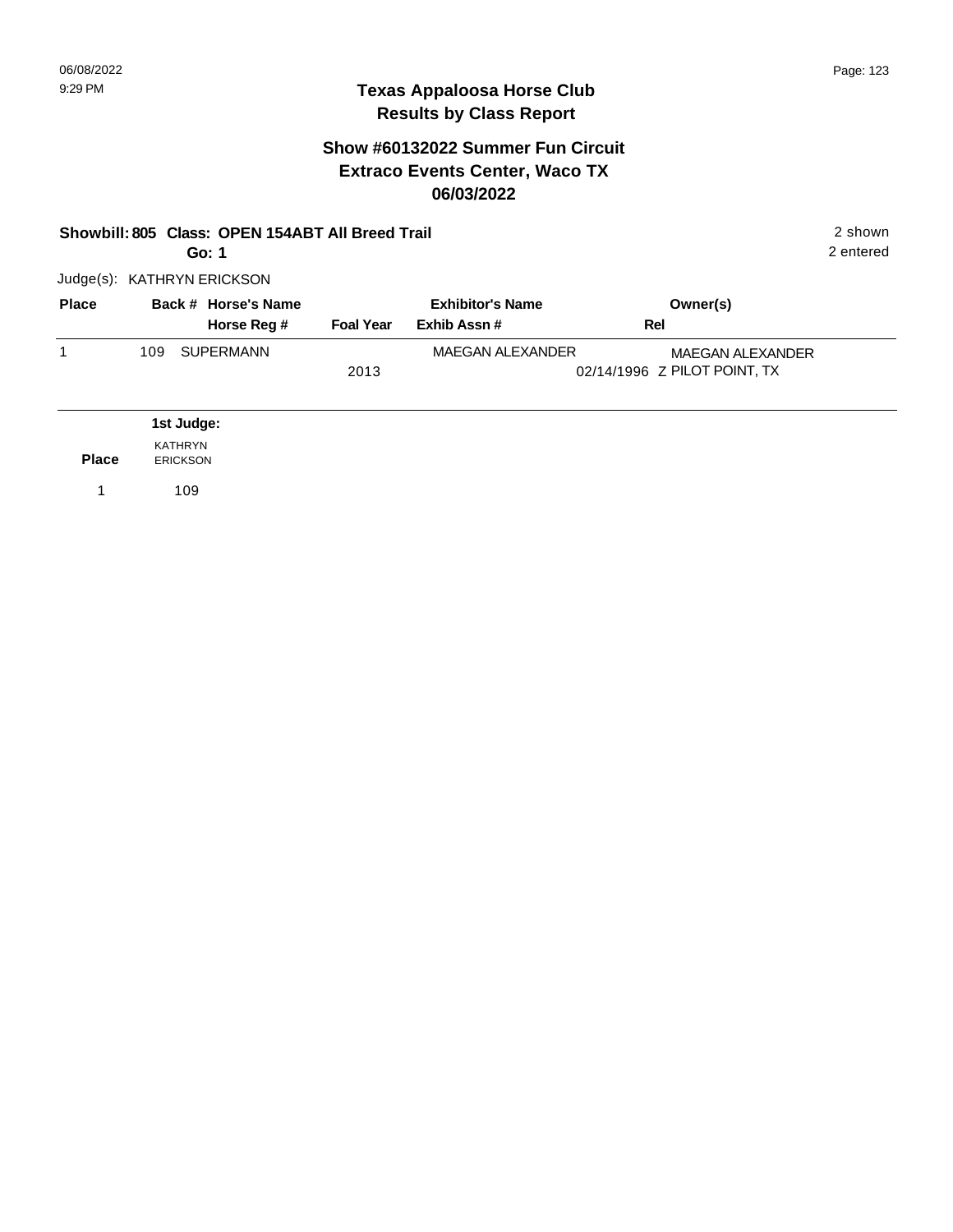|              |     | Go: 1                          |                  | Showbill: 806 Class: OPEN 819AB ALL BREED AMATEUR SHOWMANSHIP |                                                         | 3 shown<br>3 entered |
|--------------|-----|--------------------------------|------------------|---------------------------------------------------------------|---------------------------------------------------------|----------------------|
|              |     | Judge(s): HEATHER YOUNG        |                  |                                                               |                                                         |                      |
| <b>Place</b> |     | Back # Horse's Name            |                  | <b>Exhibitor's Name</b>                                       | Owner(s)                                                |                      |
|              |     | Horse Reg #                    | <b>Foal Year</b> | Exhib Assn#                                                   | Rel                                                     |                      |
| 1            | 109 | <b>SUPERMANN</b>               | 2013             | <b>MAEGAN ALEXANDER</b>                                       | <b>MAEGAN ALEXANDER</b><br>02/14/1996 Z PILOT POINT, TX |                      |
| 2            | 122 | <b>INVALUABLE</b>              | 2007             | <b>MEGAN HOLTMEYER</b>                                        | <b>MEGAN HOLTMEYER</b><br>01/15/1984 Z PARKER, CO       |                      |
| 3            | 112 | MR AOKTALKIN COOPER            | 2007             | CHUCK ARTYMOVICH                                              | CHUCK ARTYMOVICH<br>Z FLOWER MOUND, TX                  |                      |
|              |     | 1st Judge:                     |                  |                                                               |                                                         |                      |
| <b>Place</b> |     | <b>HEATHER</b><br><b>YOUNG</b> |                  |                                                               |                                                         |                      |
| 1            |     | 109                            |                  |                                                               |                                                         |                      |
| 2            |     | 122                            |                  |                                                               |                                                         |                      |
| 3            |     | 112                            |                  |                                                               |                                                         |                      |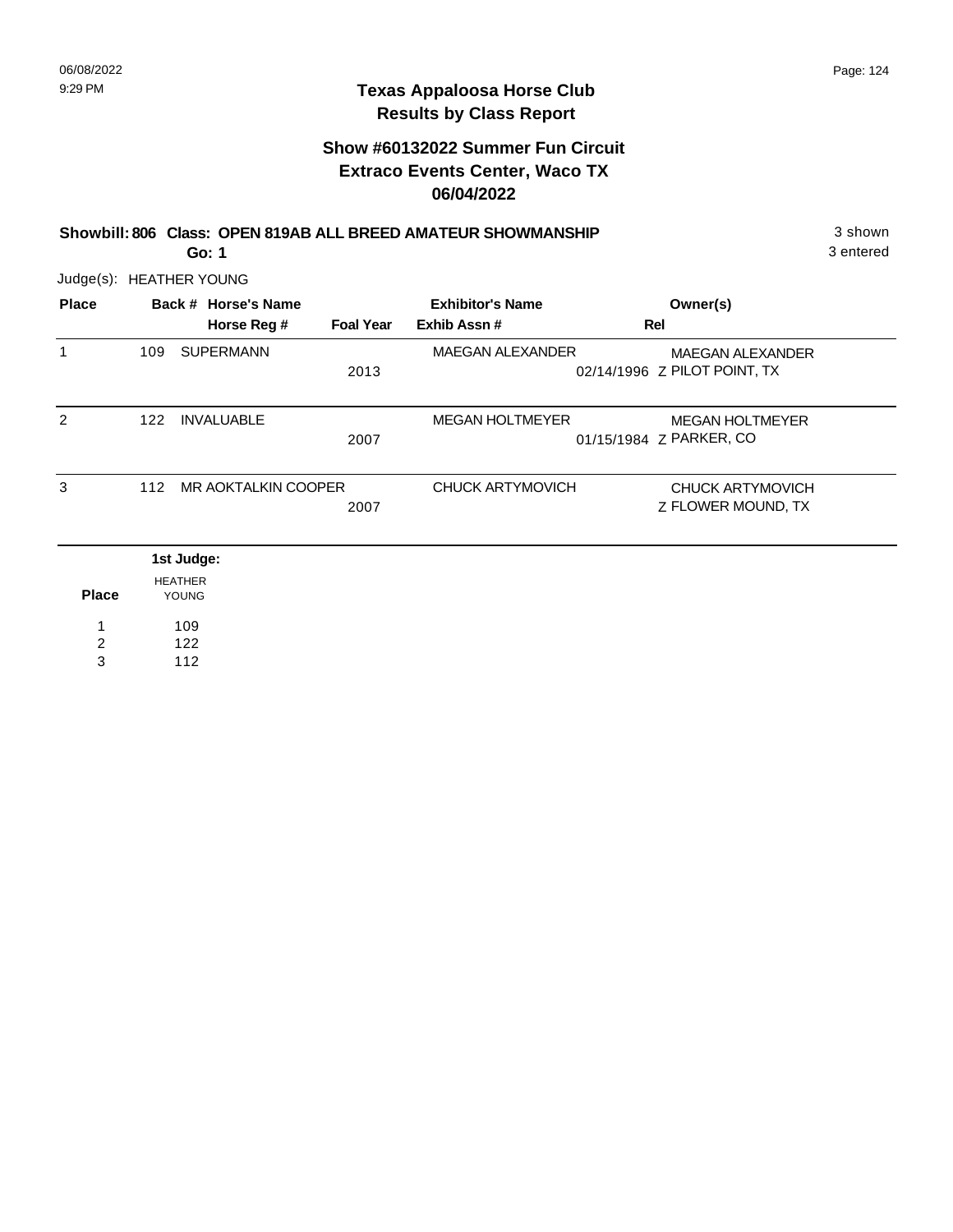# **Show #60132022 Summer Fun Circuit Extraco Events Center, Waco TX 06/04/2022**

**Showbill: 807 Class: OPEN 820AB All Breed Youth Showmanship** 6 Shown 6 shown **Go: 1**

6 entered

Judge(s): HEATHER YOUNG

| <b>Place</b> |     | Back # Horse's Name<br>Horse Reg # | <b>Foal Year</b> | <b>Exhibitor's Name</b><br>Exhib Assn# | Rel        | Owner(s)                                                |
|--------------|-----|------------------------------------|------------------|----------------------------------------|------------|---------------------------------------------------------|
| $\mathbf{1}$ | 101 | <b>LOPIN IN CHOCOLATE</b>          | 2009             | <b>TAYLOR SMITH</b>                    |            | <b>TAYLOR SMITH</b><br>08/06/2004 Z COLLEGE STATION, TX |
| 2            | 161 | ART WORTH WAITING FOR              | 2016             | <b>OLIVE HOLM</b>                      |            | <b>OLIVE HOLM</b><br>02/10/2006 Z ISSAQUAH, WA          |
| 3            | 174 | <b>WHOS THE BLONDE</b>             | 2011             | <b>JACEI DUNCAN</b>                    |            | <b>JACEI DUNCAN</b><br>Z                                |
| 4            | 173 | <b>DEFINATELY CHIPPED</b>          | 2011             | <b>ADDISON ALFORD</b>                  | 05/20/2010 | AMBER ALFORD                                            |
| 5            | 167 | <b>JUST ASK</b>                    | 2019             | KINSLEY MIKAYLA MIMS                   | 12/28/2008 | <b>MICHELLE MIMS</b><br>MAGNOLIA, TX                    |
| 6            | 143 | SKIP THE BONANZA                   | 2003             | <b>KARISSA LUBY</b>                    | 07/15/2004 | <b>GIANNA BROWN</b><br>WACO, TX                         |
|              |     | 1st Judge:                         |                  |                                        |            |                                                         |

| Place | <b>HEATHER</b><br>YOUNG |
|-------|-------------------------|
| 1     | 101                     |
| 2     | 161                     |
| 3     | 174                     |
| 4     | 173                     |
| 5     | 167                     |
| 6     | 143                     |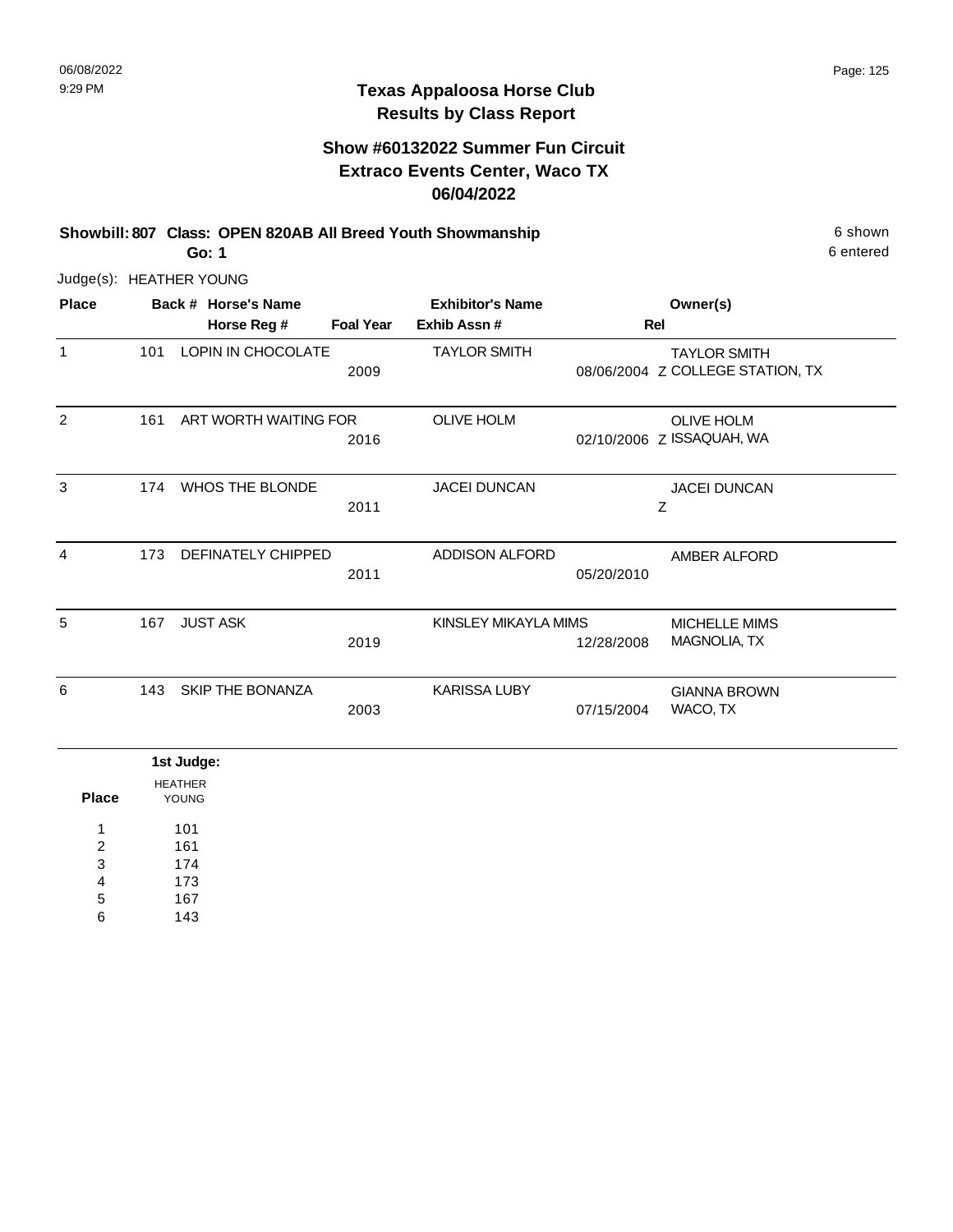# **Show #60132022 Summer Fun Circuit Extraco Events Center, Waco TX 06/04/2022**

#### **Showbill: 808 Class: OPEN 3AB All Breed Reining 1 shown 1 shown 1 shown Go: 1**

1 entered

Judge(s): HEATHER YOUNG

| <b>Place</b> | Back # Horse's Name    | <b>Exhibitor's Name</b> |                    | Owner(s)                     |
|--------------|------------------------|-------------------------|--------------------|------------------------------|
|              | Horse Reg #            | <b>Foal Year</b>        | Exhib Assn #       | Rel                          |
|              | THE POKER FACE<br>139. |                         | <b>SUSAN ENSOR</b> | <b>SUSAN ENSOR</b>           |
|              |                        | 2011                    |                    | 01/01/1965 Z WEATHERFORD, TX |

|              | 1st Judge:              |
|--------------|-------------------------|
| <b>Place</b> | <b>HEATHER</b><br>YOUNG |
|              | 139                     |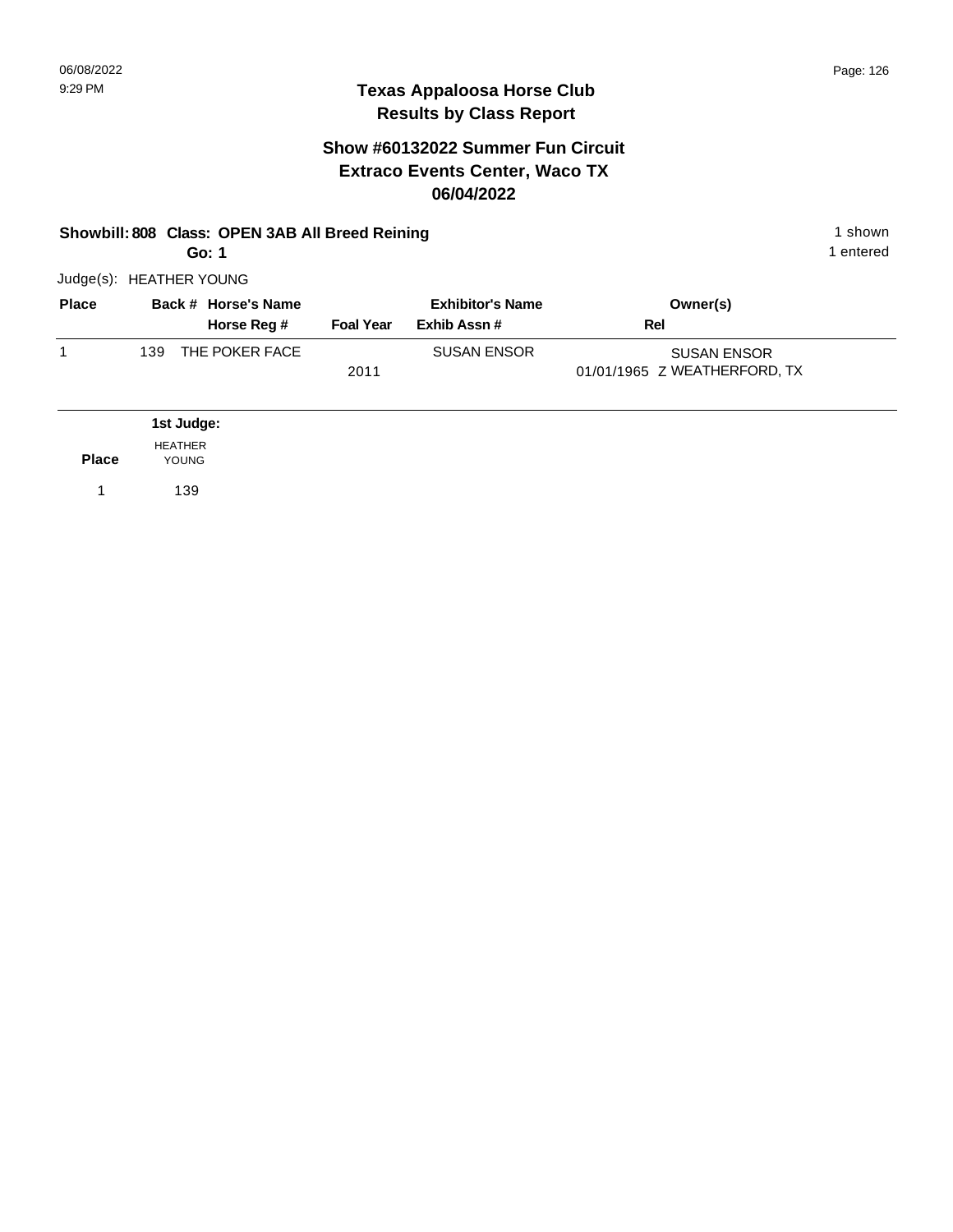|              | Showbill: 809 Class: OPEN 834AB All Breed Walk Trot Youth Trail<br>Go: 1 |                                    |                  |                                        |            |                                      |  |  |
|--------------|--------------------------------------------------------------------------|------------------------------------|------------------|----------------------------------------|------------|--------------------------------------|--|--|
|              | Judge(s): HEATHER YOUNG                                                  |                                    |                  |                                        |            |                                      |  |  |
| <b>Place</b> |                                                                          | Back # Horse's Name<br>Horse Reg # | <b>Foal Year</b> | <b>Exhibitor's Name</b><br>Exhib Assn# | Rel        | Owner(s)                             |  |  |
| 1            | 167                                                                      | <b>JUST ASK</b>                    | 2019             | KINSLEY MIKAYLA MIMS                   | 12/28/2008 | MICHELLE MIMS<br><b>MAGNOLIA, TX</b> |  |  |
|              | 1st Judge:                                                               |                                    |                  |                                        |            |                                      |  |  |
| <b>Place</b> | <b>HEATHER</b><br><b>YOUNG</b>                                           |                                    |                  |                                        |            |                                      |  |  |
|              | 167                                                                      |                                    |                  |                                        |            |                                      |  |  |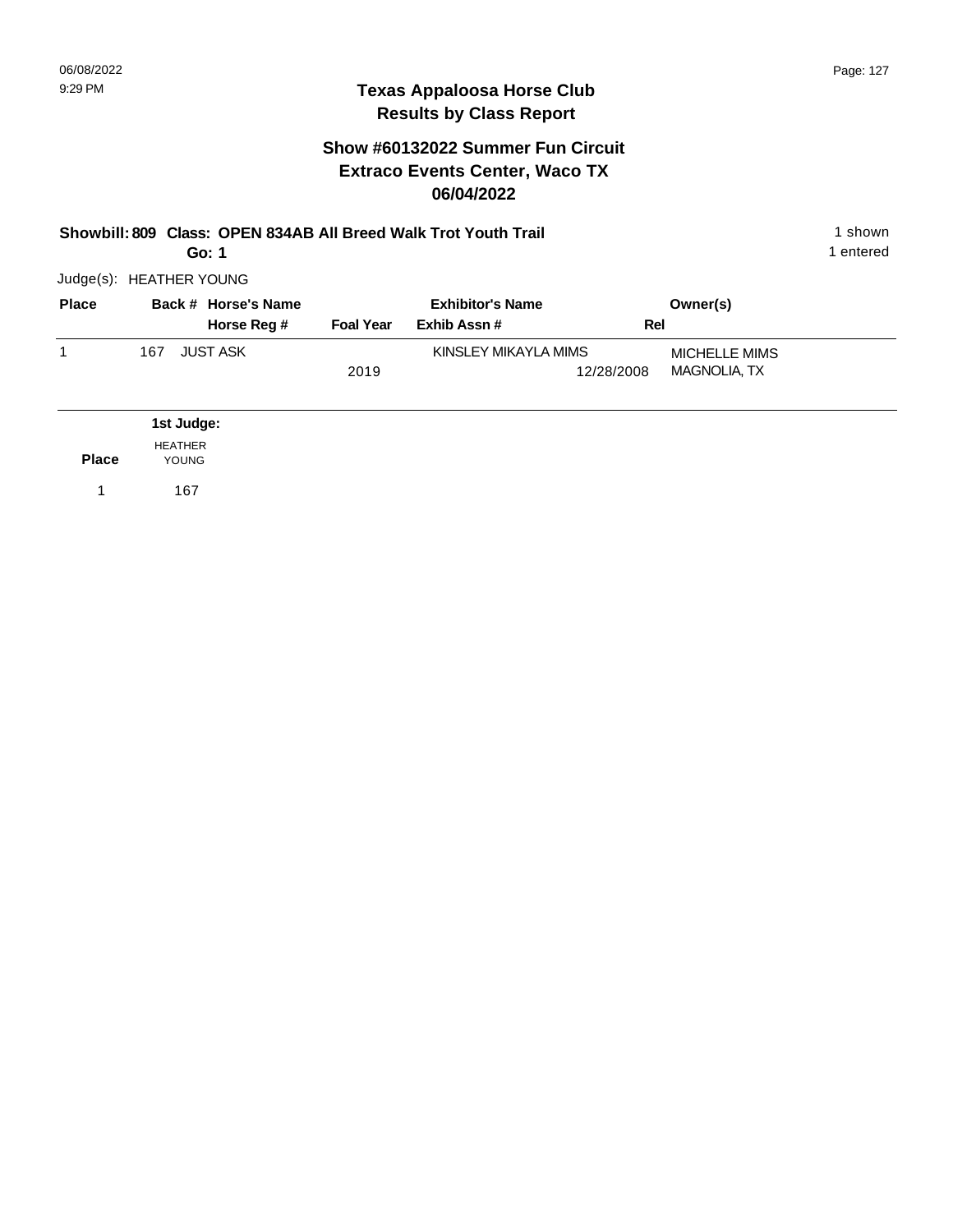# **Show #60132022 Summer Fun Circuit Extraco Events Center, Waco TX 06/04/2022**

#### **Showbill: 812 Class: OPEN 809ABT ALL BREED AMATEUR TRAIL** 2 shown

4 entered

Judge(s): HEATHER YOUNG

**Go: 1**

| <b>Place</b> |                | Back # Horse's Name<br>Horse Reg # | <b>Foal Year</b> | <b>Exhibitor's Name</b><br>Exhib Assn# | Owner(s)<br>Rel                                         |
|--------------|----------------|------------------------------------|------------------|----------------------------------------|---------------------------------------------------------|
| 1            | 109            | <b>SUPERMANN</b>                   | 2013             | <b>MAEGAN ALEXANDER</b>                | <b>MAEGAN ALEXANDER</b><br>02/14/1996 Z PILOT POINT, TX |
| 2            | 105            | <b>WILLIE B AN AGGIE</b>           | 2010             | <b>BRANDY KINES</b>                    | <b>BRANDY KINES</b><br>05/02/2083 Z BRYAN, TX           |
|              |                | 1st Judge:                         |                  |                                        |                                                         |
| <b>Place</b> | <b>HEATHER</b> | YOUNG                              |                  |                                        |                                                         |
| 2            |                | 109<br>105                         |                  |                                        |                                                         |

2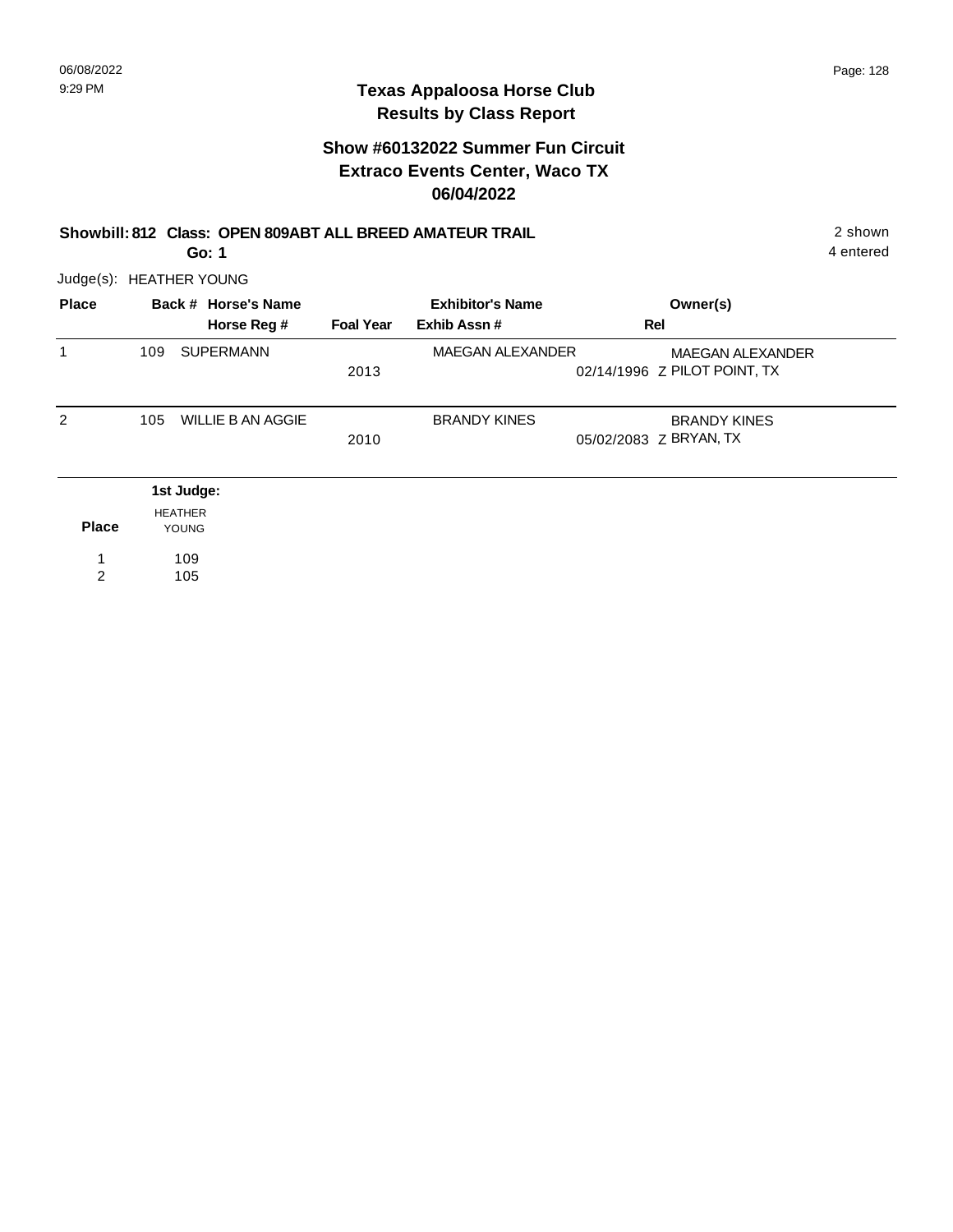# **Show #60132022 Summer Fun Circuit Extraco Events Center, Waco TX 06/04/2022**

**Showbill: 813 Class: OPEN 102AB All Breed Western Pleasure** 4 shown **Go: 1**

5 entered

Judge(s): HEATHER YOUNG

| <b>Place</b>   |     | Back # Horse's Name            |                  | <b>Exhibitor's Name</b> | Owner(s)                     |
|----------------|-----|--------------------------------|------------------|-------------------------|------------------------------|
|                |     | Horse Reg #                    | <b>Foal Year</b> | Exhib Assn #            | Rel                          |
| 1              | 183 | SCENE IT EYE TO EYE            |                  | MIKE HACHTEL            |                              |
|                |     |                                | 2018             |                         |                              |
| 2              | 187 | <b>LAZY BY CHOICE</b>          |                  | SANDY JIRKOVSKY         | <b>MACY HOGGET</b>           |
|                |     |                                | 2014             |                         | GARLAND, TX<br>08/25/1955    |
| 3              | 109 | <b>SUPERMANN</b>               |                  | MAEGAN ALEXANDER        | <b>MAEGAN ALEXANDER</b>      |
|                |     |                                | 2013             |                         | 02/14/1996 Z PILOT POINT, TX |
| 4              | 186 | VS BEAUTYSKOOLDROPOUT          |                  | <b>KENSY MAXWELL</b>    | <b>KENNETH MAXWELL</b>       |
|                |     |                                | 2018             | OPEN-1                  |                              |
|                |     | 1st Judge:                     |                  |                         |                              |
| <b>Place</b>   |     | <b>HEATHER</b><br><b>YOUNG</b> |                  |                         |                              |
| 1              |     | 183                            |                  |                         |                              |
| $\overline{c}$ |     | 187                            |                  |                         |                              |
| 3              |     | 109                            |                  |                         |                              |

186 4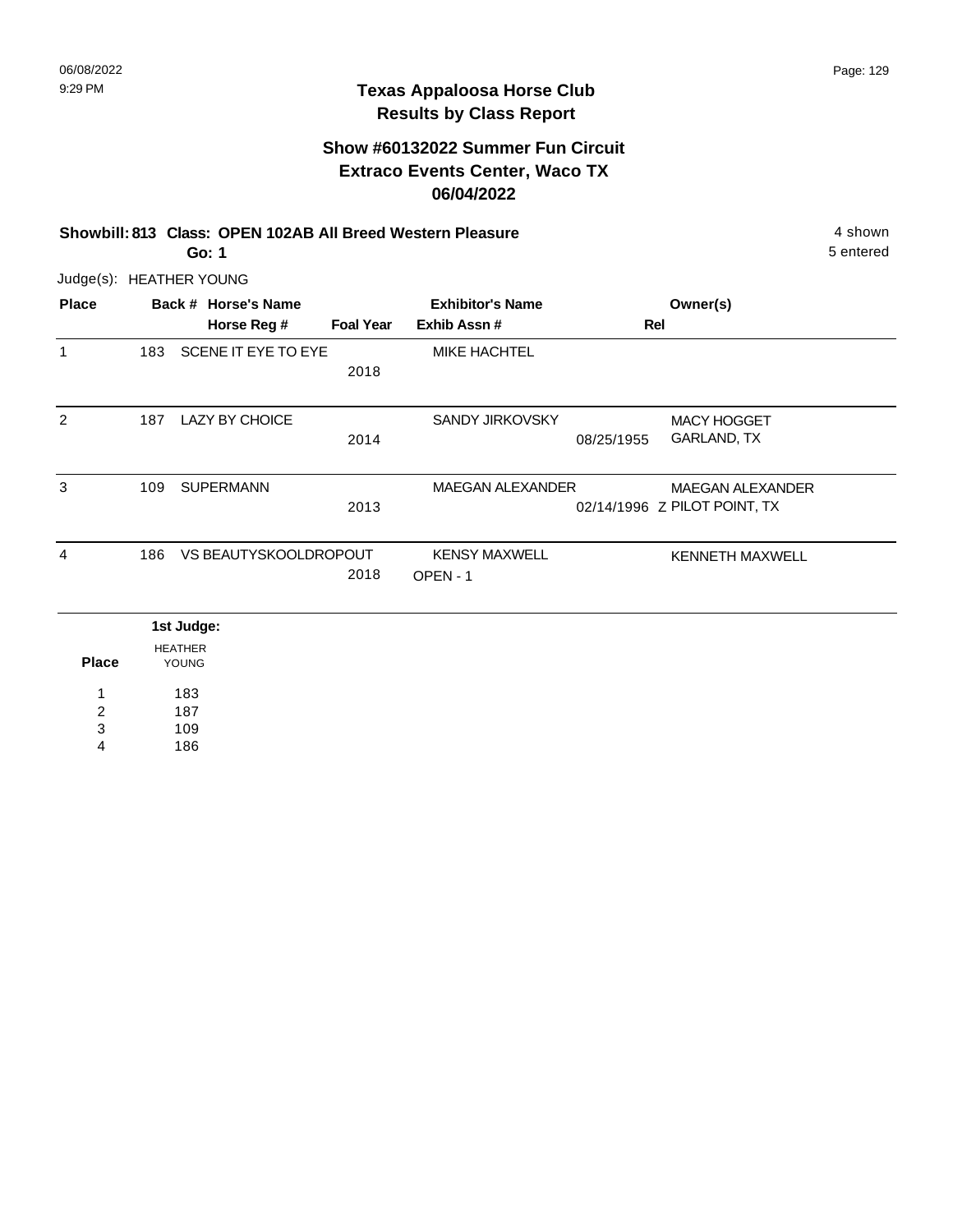|                         | 2 shown<br>Showbill: 815 Class: OPEN 812AB All Breed Amateur Western Pleasure<br>3 entered<br>Go: 1 |                                |                       |                  |                         |                              |  |  |
|-------------------------|-----------------------------------------------------------------------------------------------------|--------------------------------|-----------------------|------------------|-------------------------|------------------------------|--|--|
| Judge(s): HEATHER YOUNG |                                                                                                     |                                |                       |                  |                         |                              |  |  |
| <b>Place</b>            |                                                                                                     |                                | Back # Horse's Name   |                  | <b>Exhibitor's Name</b> | Owner(s)                     |  |  |
|                         |                                                                                                     |                                | Horse Reg #           | <b>Foal Year</b> | Exhib Assn#             | Rel                          |  |  |
| 1                       | 186                                                                                                 |                                | VS BEAUTYSKOOLDROPOUT |                  | <b>KENSY MAXWELL</b>    | <b>KENNETH MAXWELL</b>       |  |  |
|                         |                                                                                                     |                                |                       | 2018             | OPEN-1                  |                              |  |  |
| $\overline{2}$          | 109                                                                                                 |                                | <b>SUPERMANN</b>      |                  | <b>MAEGAN ALEXANDER</b> | <b>MAEGAN ALEXANDER</b>      |  |  |
|                         |                                                                                                     |                                |                       | 2013             |                         | 02/14/1996 Z PILOT POINT, TX |  |  |
|                         |                                                                                                     | 1st Judge:                     |                       |                  |                         |                              |  |  |
| <b>Place</b>            |                                                                                                     | <b>HEATHER</b><br><b>YOUNG</b> |                       |                  |                         |                              |  |  |
|                         |                                                                                                     | 186                            |                       |                  |                         |                              |  |  |
| $\overline{2}$          |                                                                                                     | 109                            |                       |                  |                         |                              |  |  |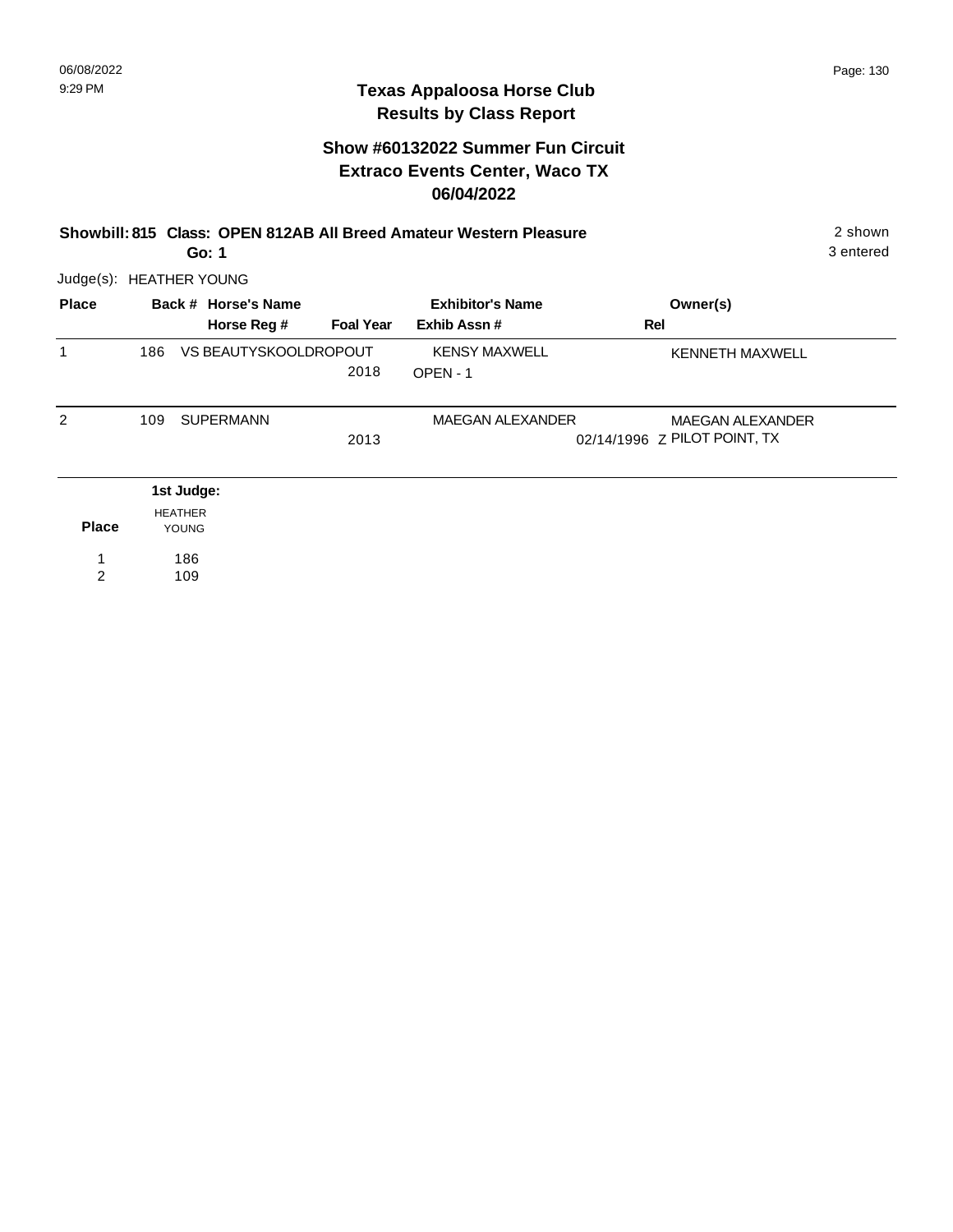# **Show #60132022 Summer Fun Circuit Extraco Events Center, Waco TX 06/04/2022**

**Showbill: 817 Class: OPEN 121AB All Breed Walk/Trot Western Pleasure** 8 shown

10 entered

Judge(s): HEATHER YOUNG

**Go: 1**

112 173

7 8

| <b>Place</b>                                      |     | Back # Horse's Name      |                  | <b>Exhibitor's Name</b> |            | Owner(s)                                           |
|---------------------------------------------------|-----|--------------------------|------------------|-------------------------|------------|----------------------------------------------------|
|                                                   |     | Horse Reg #              | <b>Foal Year</b> | Exhib Assn #            | Rel        |                                                    |
| $\mathbf{1}$                                      | 109 | <b>SUPERMANN</b>         | 2013             | <b>COLTON ALEXANDER</b> | 01/30/1995 | <b>MAEGAN ALEXANDER</b><br>PILOT POINT, TX         |
| $\overline{2}$                                    |     | 175 FANCY                | 2011             | PARKER ALFORD           | 03/20/2005 | AMBER ALFORD                                       |
| 3                                                 | 176 | <b>YOSHI</b>             |                  | DAWN FRYE               |            | <b>KENT &amp; LISA STEFFEL</b>                     |
| 4                                                 | 167 | <b>JUST ASK</b>          | 2019             | KINSLEY MIKAYLA MIMS    | 12/28/2008 | MICHELLE MIMS<br>MAGNOLIA, TX                      |
| $\sqrt{5}$                                        | 134 | SAUL GOOD                | 2016             | <b>CANDACE KREBS</b>    |            | <b>CANDACE KREBS</b><br>10/11/1952 Z ROUND TOP, TX |
| 6                                                 |     | 174 WHOS THE BLONDE      | 2011             | JACEI DUNCAN            |            | JACEI DUNCAN<br>Z                                  |
| $\overline{7}$                                    | 112 | MR AOKTALKIN COOPER      | 2007             | CHUCK ARTYMOVICH        |            | CHUCK ARTYMOVICH<br>Z FLOWER MOUND, TX             |
| 8                                                 | 173 | DEFINATELY CHIPPED       | 2011             | ADDISON ALFORD          | 05/20/2010 | AMBER ALFORD                                       |
|                                                   |     | 1st Judge:               |                  |                         |            |                                                    |
| <b>Place</b>                                      |     | <b>HEATHER</b><br>YOUNG  |                  |                         |            |                                                    |
| $\mathbf{1}$<br>$\overline{\mathbf{c}}$<br>3<br>4 |     | 109<br>175<br>176<br>167 |                  |                         |            |                                                    |
| 5<br>6                                            |     | 134<br>174               |                  |                         |            |                                                    |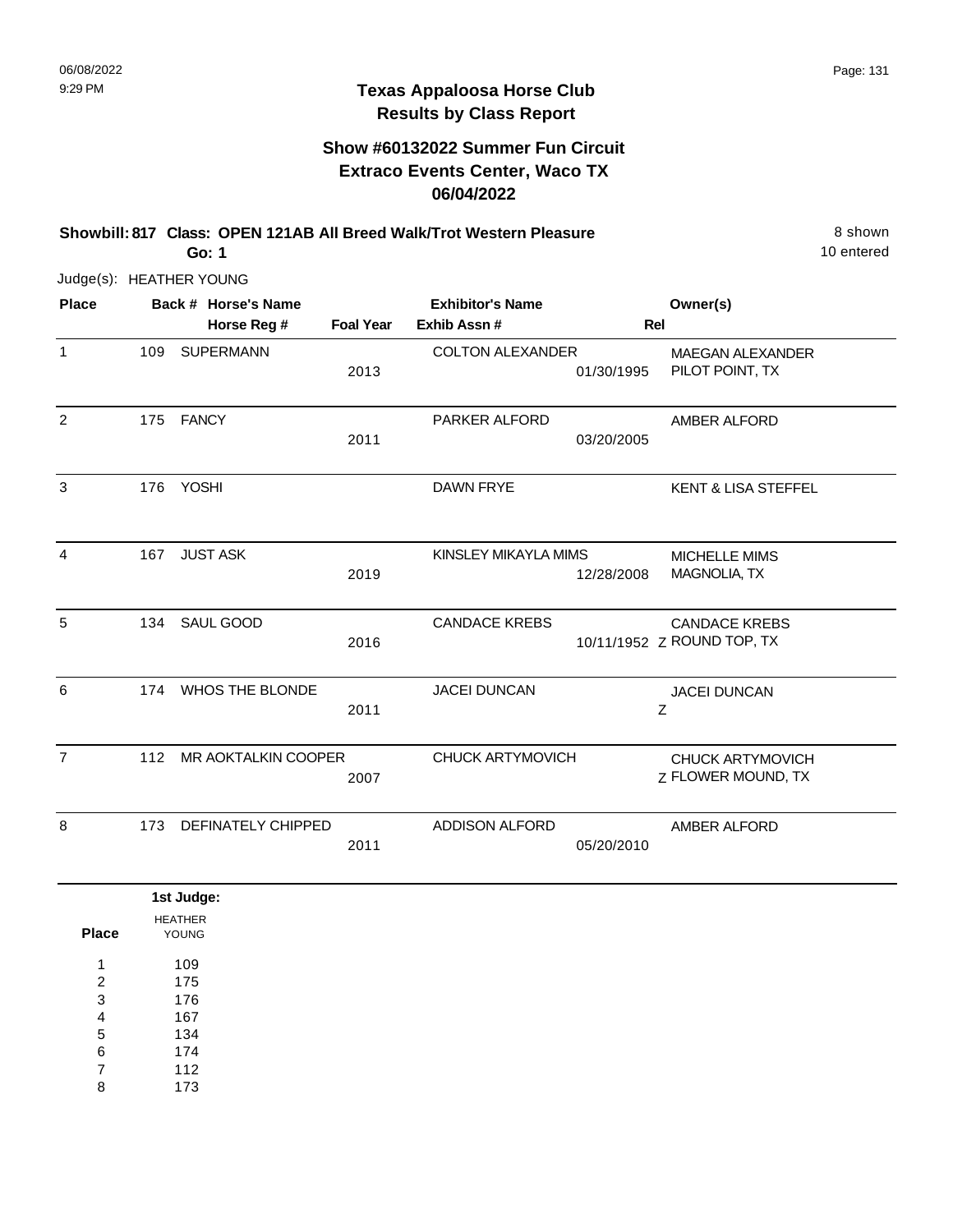$\sim$ 

## **Texas Appaloosa Horse Club Results by Class Report**

|                         |           |                                | Go: 1                              |                  | Showbill: 818 Class: OPEN 814AB All Breed Walk Trot Western Horsemanship |            |                                                    | 7 shown<br>9 entered |
|-------------------------|-----------|--------------------------------|------------------------------------|------------------|--------------------------------------------------------------------------|------------|----------------------------------------------------|----------------------|
| Judge(s): HEATHER YOUNG |           |                                |                                    |                  |                                                                          |            |                                                    |                      |
| <b>Place</b>            |           |                                | Back # Horse's Name<br>Horse Reg # | <b>Foal Year</b> | <b>Exhibitor's Name</b><br>Exhib Assn#                                   | Rel        | Owner(s)                                           |                      |
| $\mathbf{1}$            | 167       |                                | <b>JUST ASK</b>                    | 2019             | KINSLEY MIKAYLA MIMS                                                     | 12/28/2008 | MICHELLE MIMS<br>MAGNOLIA, TX                      |                      |
| 2                       | 174       |                                | <b>WHOS THE BLONDE</b>             | 2011             | <b>JACEI DUNCAN</b>                                                      |            | <b>JACEI DUNCAN</b><br>Ζ                           |                      |
| 3                       | 175 FANCY |                                |                                    | 2011             | <b>PARKER ALFORD</b>                                                     | 03/20/2005 | AMBER ALFORD                                       |                      |
| 4                       | 173       |                                | <b>DEFINATELY CHIPPED</b>          | 2011             | <b>ADDISON ALFORD</b>                                                    | 05/20/2010 | AMBER ALFORD                                       |                      |
| 5                       | 176       | <b>YOSHI</b>                   |                                    |                  | <b>DAWN FRYE</b>                                                         |            | <b>KENT &amp; LISA STEFFEL</b>                     |                      |
| 6                       |           |                                | 112 MR AOKTALKIN COOPER            | 2007             | <b>CHUCK ARTYMOVICH</b>                                                  |            | <b>CHUCK ARTYMOVICH</b><br>Z FLOWER MOUND, TX      |                      |
| $\overline{7}$          | 164       |                                | <b>VALENTINOS PRINCE</b>           | 2018             | <b>LYNSIE BUTLER</b>                                                     |            | <b>LYNSIE BUTLER</b><br>02/09/1985 Z FRUITRADE, TX |                      |
|                         |           | 1st Judge:                     |                                    |                  |                                                                          |            |                                                    |                      |
| <b>Place</b><br>1       |           | <b>HEATHER</b><br>YOUNG<br>167 |                                    |                  |                                                                          |            |                                                    |                      |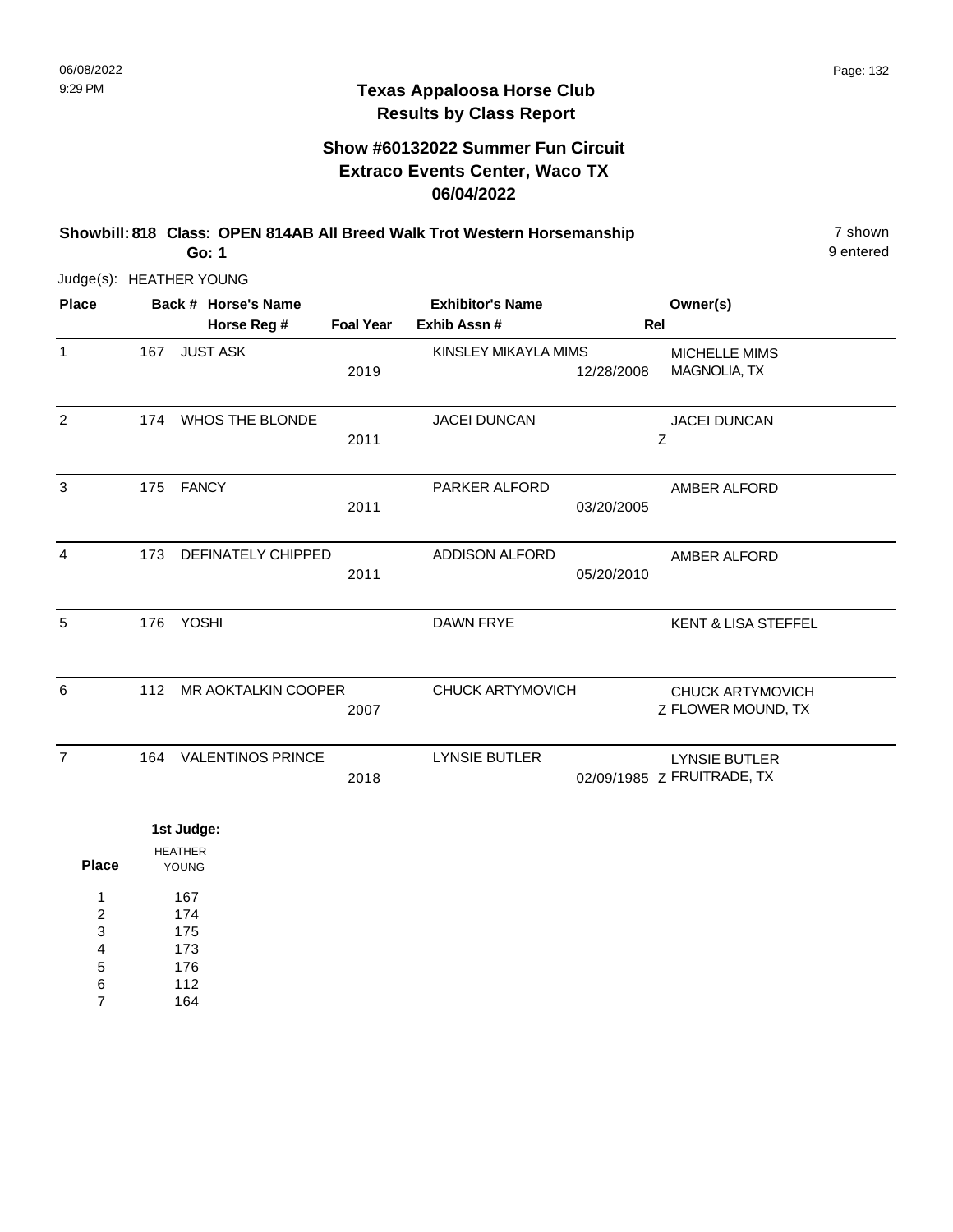# **Show #60132022 Summer Fun Circuit Extraco Events Center, Waco TX 06/04/2022**

#### **Showbill: 819 Class: OPEN 137AB All Breed Horsemanship** 3 shown 3 shown

3 entered

**Go: 1**

| Judge(s): HEATHER YOUNG |            |                         |                       |                  |                         |     |                                  |
|-------------------------|------------|-------------------------|-----------------------|------------------|-------------------------|-----|----------------------------------|
| <b>Place</b>            |            |                         | Back # Horse's Name   |                  | <b>Exhibitor's Name</b> |     | Owner(s)                         |
|                         |            |                         | Horse Reg #           | <b>Foal Year</b> | Exhib Assn#             | Rel |                                  |
| 1                       | 150        |                         | HOT CHOCOLATE BLAZE   |                  | <b>MATT GRAVES</b>      |     | <b>MATT GRAVES</b>               |
|                         |            |                         |                       | 2014             |                         |     | 01/01/1998 Z GRAND ISLAND, NE    |
| $\overline{2}$          | 161        |                         | ART WORTH WAITING FOR |                  | <b>OLIVE HOLM</b>       |     | <b>OLIVE HOLM</b>                |
|                         |            |                         |                       | 2016             |                         |     | 02/10/2006 Z ISSAQUAH, WA        |
| DQ                      | 101        |                         | LOPIN IN CHOCOLATE    |                  | <b>TAYLOR SMITH</b>     |     | <b>TAYLOR SMITH</b>              |
|                         |            |                         |                       | 2009             |                         |     | 08/06/2004 Z COLLEGE STATION, TX |
|                         | 1st Judge: |                         |                       |                  |                         |     |                                  |
| <b>Place</b>            |            | <b>HEATHER</b><br>YOUNG |                       |                  |                         |     |                                  |
| 1                       |            | 150                     |                       |                  |                         |     |                                  |
| $\overline{c}$          |            | 161                     |                       |                  |                         |     |                                  |
| 3                       |            | 101                     |                       |                  |                         |     |                                  |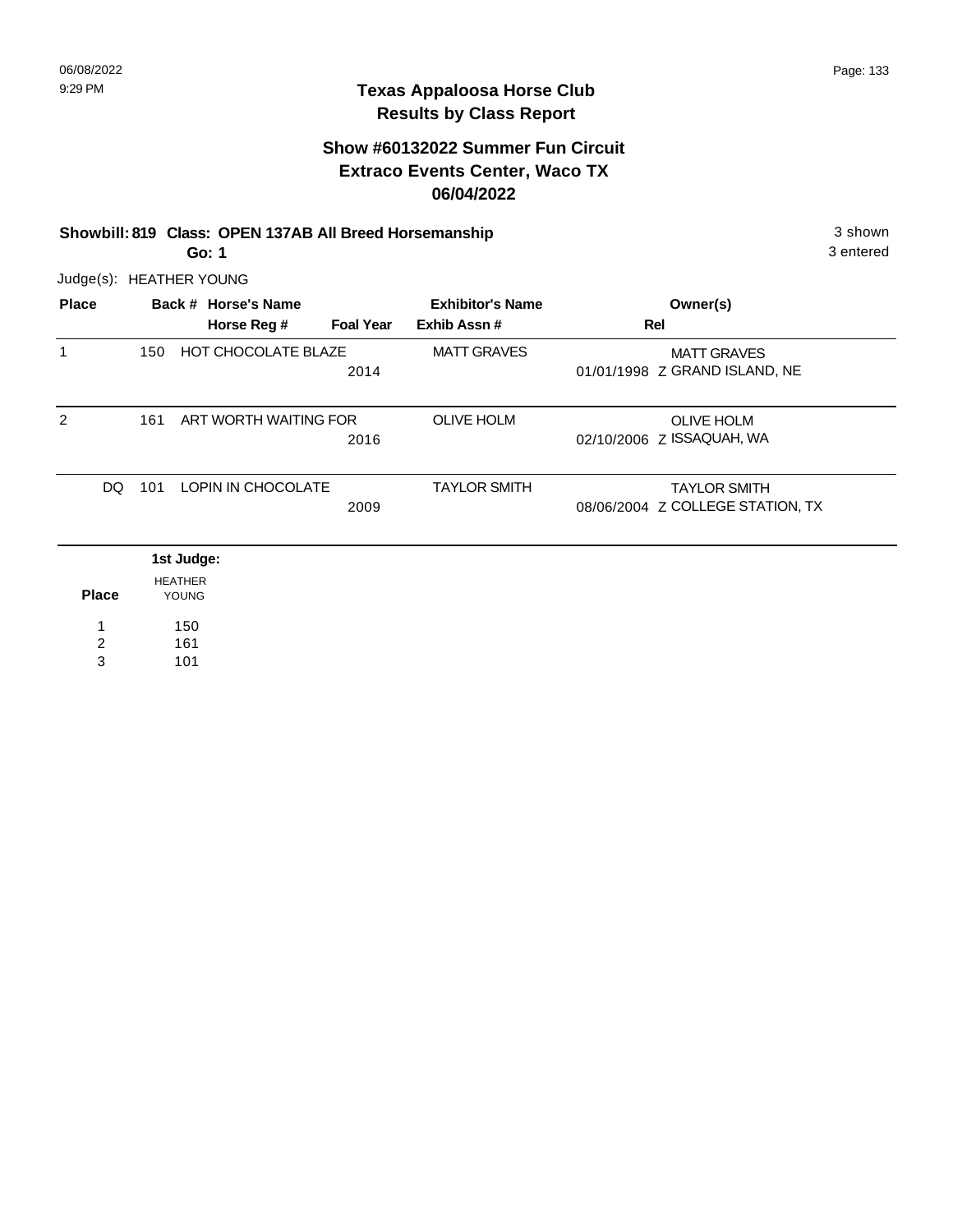|              | Go: 1          |                                  |                  | Showbill: 823 Class: OPEN 189ABF All Breed Working Hunter           |          | shown<br>1 entered |  |
|--------------|----------------|----------------------------------|------------------|---------------------------------------------------------------------|----------|--------------------|--|
|              |                |                                  |                  | Judge(s): HEATHER YOUNG, CHERYL OGLE, KATHRYN ERICKSON, DOUG LASOTA |          |                    |  |
| <b>Place</b> |                | Back # Horse's Name              |                  | <b>Exhibitor's Name</b>                                             | Owner(s) |                    |  |
|              |                | Horse Reg #                      | <b>Foal Year</b> | Exhib Assn#                                                         | Rel      |                    |  |
|              |                | 1st Judge: 2nd Judge: 3rd Judge: |                  | 4th Judae:                                                          |          |                    |  |
|              | <b>HEATHER</b> | <b>CHERYL</b>                    | KATHRYN          | <b>DOUG</b>                                                         |          |                    |  |
| <b>Place</b> | <b>YOUNG</b>   | OGLE                             | <b>ERICKSON</b>  | <b>LASOTA</b>                                                       |          |                    |  |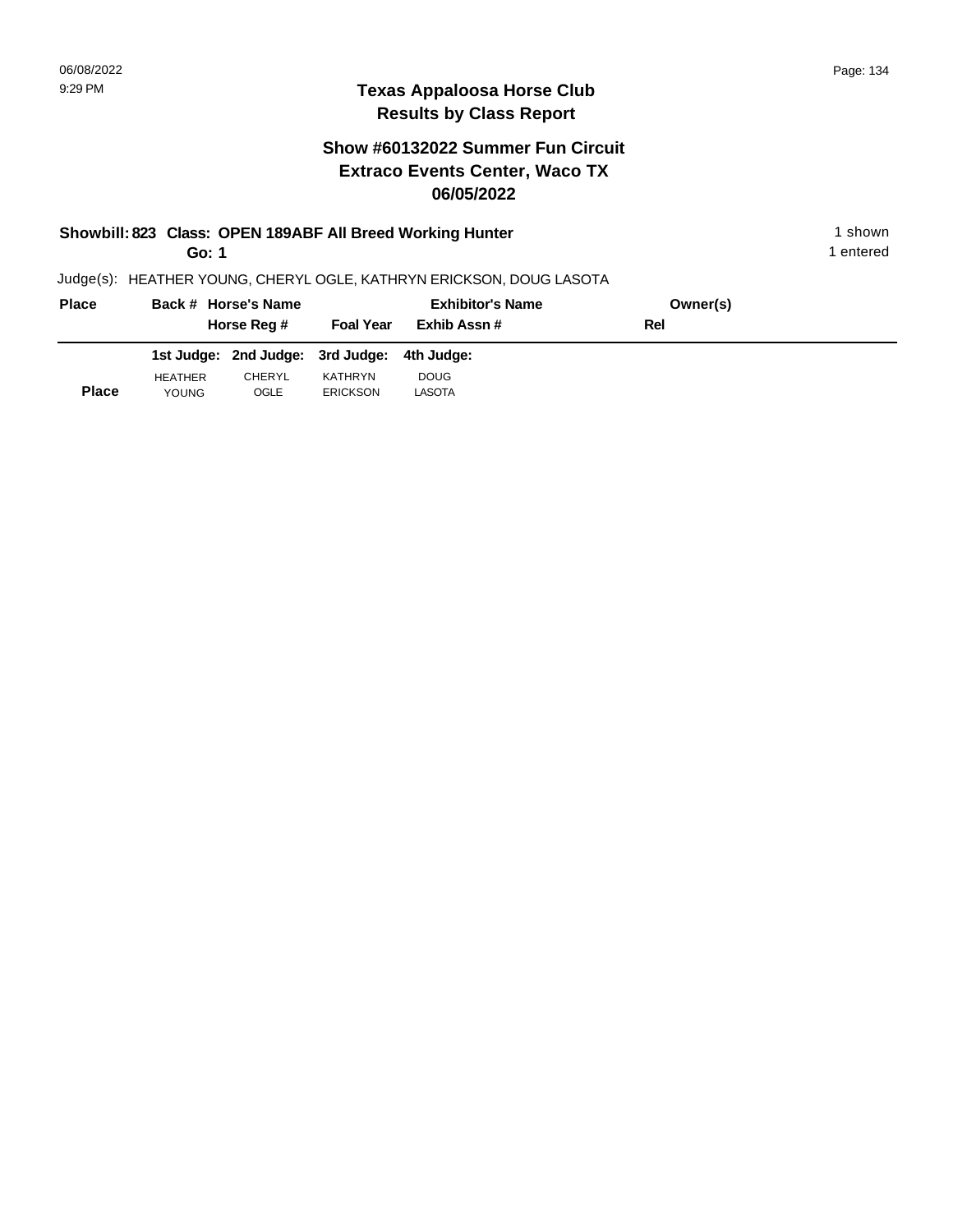### **Texas Appaloosa Horse Club Results by Class Report**

# **Show #60132022 Summer Fun Circuit Extraco Events Center, Waco TX 06/05/2022**

| Showbill: 824 Class: OPEN 207ABF All Breed Hunter Hack              | 2 shown   |
|---------------------------------------------------------------------|-----------|
| Go: 1                                                               | 2 entered |
| Judge(s): HEATHER YOUNG, CHERYL OGLE, KATHRYN ERICKSON, DOUG LASOTA |           |

**Back # Horse's Name Place Owner(s) Horse Reg # Exhib Assn # Foal Year Rel Exhibitor's Name 2nd Judge: 1st Judge: 3rd Judge: 4th Judge: Place** HEATHER YOUNG CHERYL OGLE KATHRYN ERICKSON DOUG LASOTA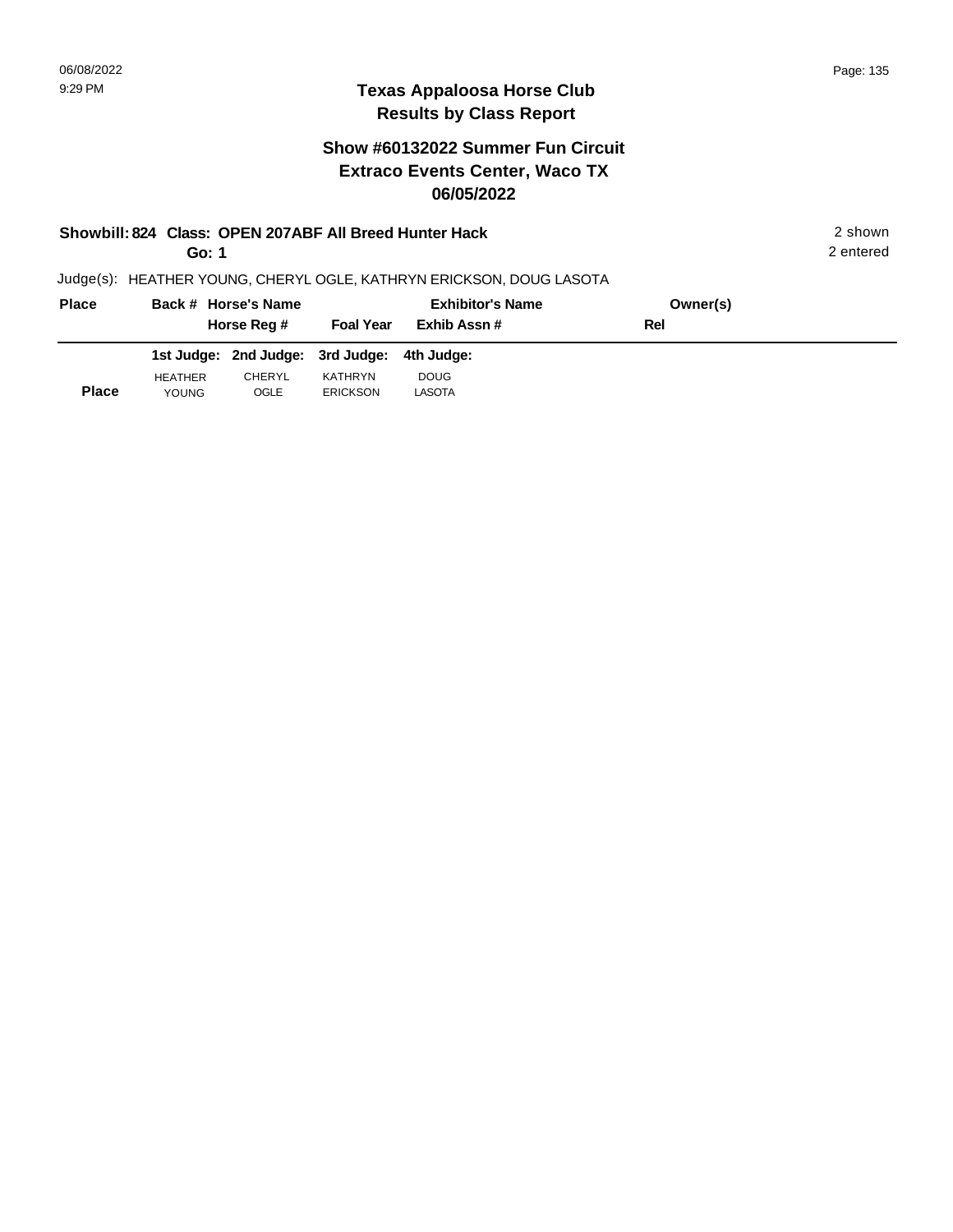# **Texas Appaloosa Horse Club Results by Class Report**

|              | Go: 1                          |                                  |                            | Showbill: 825 Class: OPEN 250AB All Breed Hunter Under Saddle       |          | 2 shown<br>3 entered |  |
|--------------|--------------------------------|----------------------------------|----------------------------|---------------------------------------------------------------------|----------|----------------------|--|
|              |                                |                                  |                            | Judge(s): HEATHER YOUNG, CHERYL OGLE, KATHRYN ERICKSON, DOUG LASOTA |          |                      |  |
| <b>Place</b> |                                | Back # Horse's Name              |                            | <b>Exhibitor's Name</b>                                             | Owner(s) |                      |  |
|              |                                | Horse Reg #                      | <b>Foal Year</b>           | Exhib Assn#                                                         | Rel      |                      |  |
|              |                                | 1st Judge: 2nd Judge: 3rd Judge: |                            | 4th Judae:                                                          |          |                      |  |
| <b>Place</b> | <b>HEATHER</b><br><b>YOUNG</b> | CHERYL<br>OGLE                   | KATHRYN<br><b>ERICKSON</b> | <b>DOUG</b><br>LASOTA                                               |          |                      |  |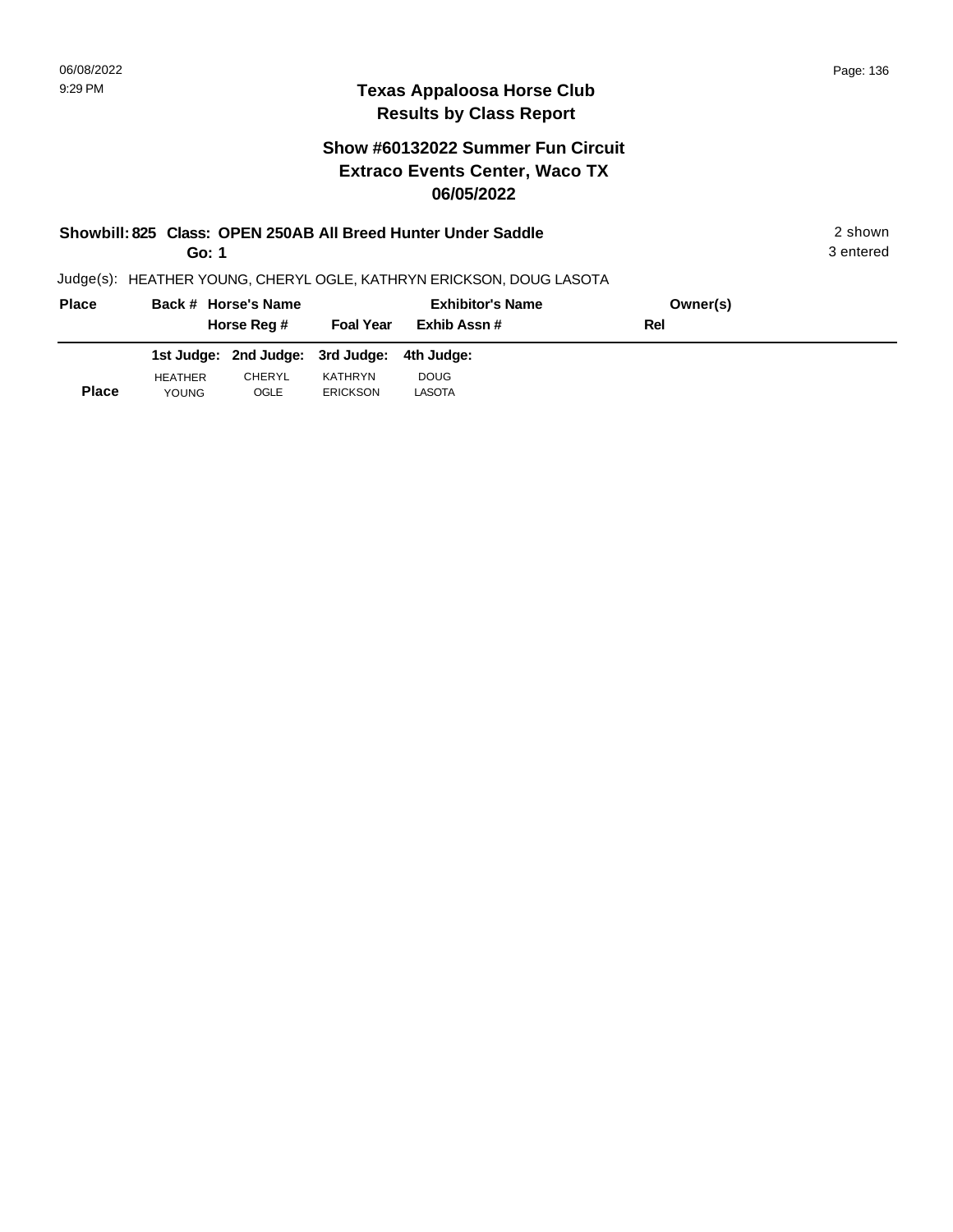YOUNG

## **Texas Appaloosa Horse Club Results by Class Report**

|              | Go: 1                          |                                  |                            | Showbill: 826 Class: OPEN 822AB All Breed Youth Hunter Under Saddle |          | 1 shown<br>2 entered |
|--------------|--------------------------------|----------------------------------|----------------------------|---------------------------------------------------------------------|----------|----------------------|
|              |                                |                                  |                            | Judge(s): HEATHER YOUNG, CHERYL OGLE, KATHRYN ERICKSON, DOUG LASOTA |          |                      |
| <b>Place</b> |                                | Back # Horse's Name              |                            | <b>Exhibitor's Name</b>                                             | Owner(s) |                      |
|              |                                | Horse Reg #                      | <b>Foal Year</b>           | Exhib Assn#                                                         | Rel      |                      |
|              |                                | 1st Judge: 2nd Judge: 3rd Judge: |                            | 4th Judge:                                                          |          |                      |
| <b>Place</b> | <b>HEATHER</b><br><b>YOUNG</b> | CHERYL<br>OGLE                   | KATHRYN<br><b>ERICKSON</b> | <b>DOUG</b><br><b>LASOTA</b>                                        |          |                      |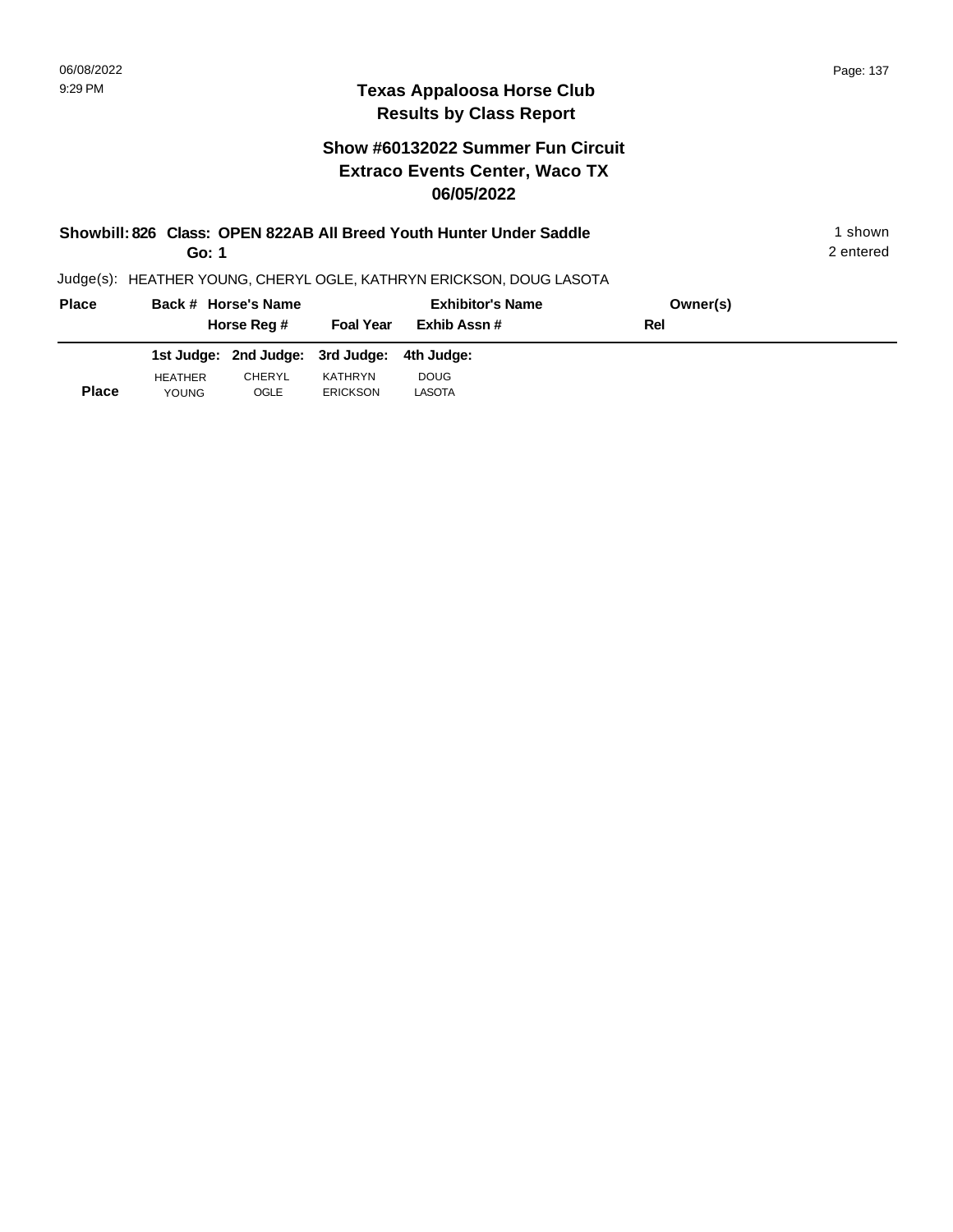| Showbill: 828 Class: OPEN 829AB All Breed Walk Trot Hunter Under Saddle<br>Go: 1 |                                |                                  |                            |                                                                     |          |  |  |  |
|----------------------------------------------------------------------------------|--------------------------------|----------------------------------|----------------------------|---------------------------------------------------------------------|----------|--|--|--|
|                                                                                  |                                |                                  |                            | Judge(s): HEATHER YOUNG, CHERYL OGLE, KATHRYN ERICKSON, DOUG LASOTA |          |  |  |  |
| <b>Place</b>                                                                     |                                | Back # Horse's Name              |                            | <b>Exhibitor's Name</b>                                             | Owner(s) |  |  |  |
|                                                                                  |                                | Horse Reg #                      | <b>Foal Year</b>           | Exhib Assn#                                                         | Rel      |  |  |  |
|                                                                                  |                                | 1st Judge: 2nd Judge: 3rd Judge: |                            | 4th Judae:                                                          |          |  |  |  |
| <b>Place</b>                                                                     | <b>HEATHER</b><br><b>YOUNG</b> | <b>CHERYL</b><br>OGLE            | KATHRYN<br><b>ERICKSON</b> | <b>DOUG</b><br><b>LASOTA</b>                                        |          |  |  |  |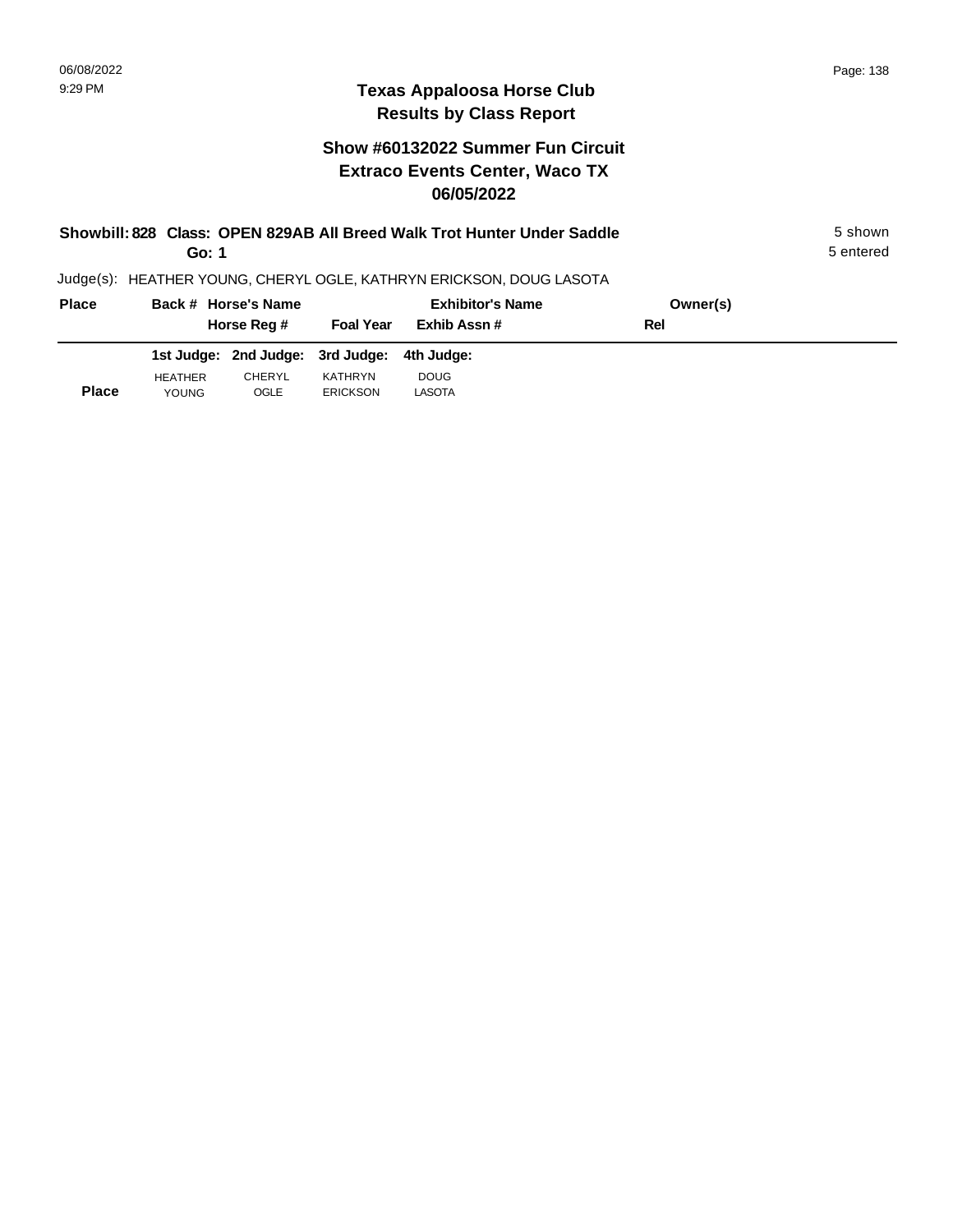# **Texas Appaloosa Horse Club Results by Class Report**

| Showbill: 829 Class: OPEN 280AB All Breed Walk Trot Hunt Seat Equitation<br>Go: 1 |                                |                                  |                            |                                                                     |          |  |  |  |
|-----------------------------------------------------------------------------------|--------------------------------|----------------------------------|----------------------------|---------------------------------------------------------------------|----------|--|--|--|
|                                                                                   |                                |                                  |                            | Judge(s): HEATHER YOUNG, CHERYL OGLE, KATHRYN ERICKSON, DOUG LASOTA |          |  |  |  |
| <b>Place</b>                                                                      |                                | Back # Horse's Name              |                            | <b>Exhibitor's Name</b>                                             | Owner(s) |  |  |  |
|                                                                                   |                                | Horse Reg #                      | <b>Foal Year</b>           | Exhib Assn#                                                         | Rel      |  |  |  |
|                                                                                   |                                | 1st Judge: 2nd Judge: 3rd Judge: |                            | 4th Judae:                                                          |          |  |  |  |
| <b>Place</b>                                                                      | <b>HEATHER</b><br><b>YOUNG</b> | <b>CHERYL</b><br>OGLE            | KATHRYN<br><b>ERICKSON</b> | <b>DOUG</b><br>LASOTA                                               |          |  |  |  |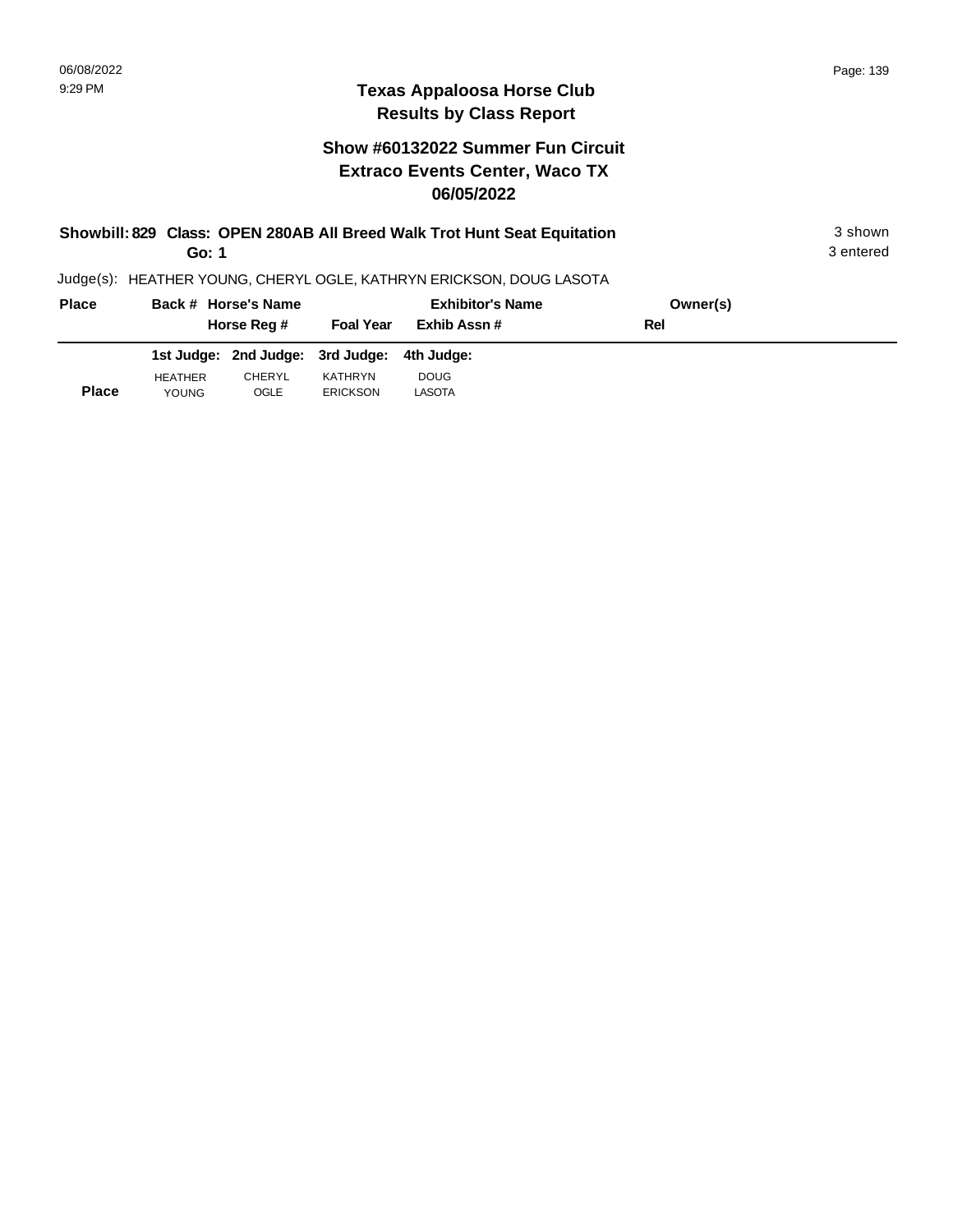**Place**

YOUNG

OGLE

ERICKSON

## **Texas Appaloosa Horse Club Results by Class Report**

# **Show #60132022 Summer Fun Circuit Extraco Events Center, Waco TX 06/05/2022**

| Showbill: 830 Class: OPEN 826AB All Breed Amateur Hunt Seat Equitation | 2 shown<br>2 entered |                                  |                  |                                                                     |          |  |
|------------------------------------------------------------------------|----------------------|----------------------------------|------------------|---------------------------------------------------------------------|----------|--|
|                                                                        |                      |                                  |                  | Judge(s): HEATHER YOUNG, CHERYL OGLE, KATHRYN ERICKSON, DOUG LASOTA |          |  |
| <b>Place</b>                                                           |                      | Back # Horse's Name              |                  | <b>Exhibitor's Name</b>                                             | Owner(s) |  |
|                                                                        |                      | Horse Reg #                      | <b>Foal Year</b> | Exhib Assn#                                                         | Rel      |  |
|                                                                        |                      | 1st Judge: 2nd Judge: 3rd Judge: |                  | 4th Judae:                                                          |          |  |
|                                                                        | <b>HEATHER</b>       | CHERYL                           | KATHRYN          | <b>DOUG</b>                                                         |          |  |

LASOTA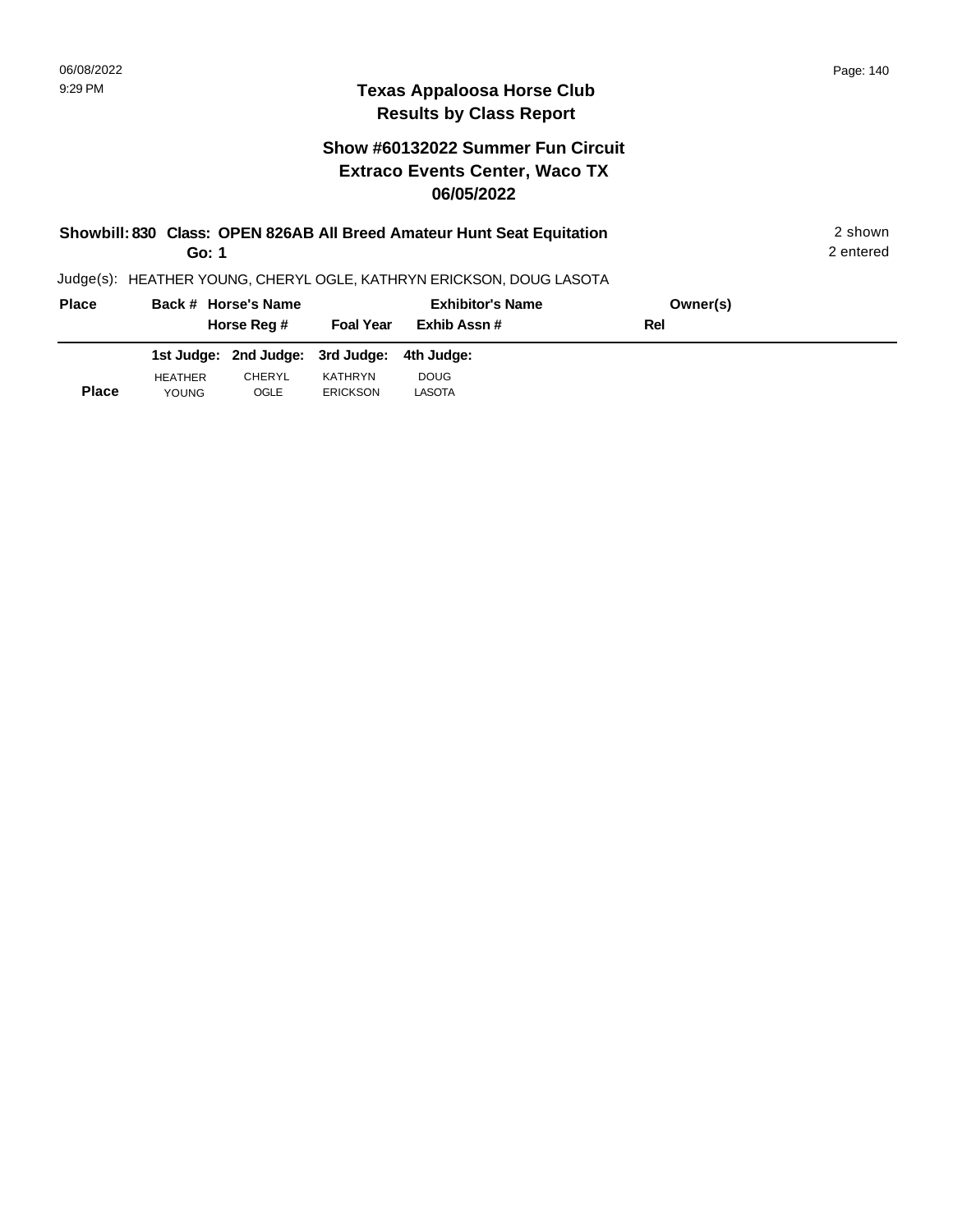**Place**

YOUNG

OGLE

ERICKSON

## **Texas Appaloosa Horse Club Results by Class Report**

# **Show #60132022 Summer Fun Circuit Extraco Events Center, Waco TX 06/05/2022**

| Showbill: 831 Class: OPEN 827AB All Breed Youth Hunt Seat Equitation<br>Go: 1 |                |                                  |                  |                                                                     |          |  |  |
|-------------------------------------------------------------------------------|----------------|----------------------------------|------------------|---------------------------------------------------------------------|----------|--|--|
|                                                                               |                |                                  |                  | Judge(s): HEATHER YOUNG, CHERYL OGLE, KATHRYN ERICKSON, DOUG LASOTA |          |  |  |
| <b>Place</b>                                                                  |                | Back # Horse's Name              |                  | <b>Exhibitor's Name</b>                                             | Owner(s) |  |  |
|                                                                               |                | Horse Reg #                      | <b>Foal Year</b> | Exhib Assn#                                                         | Rel      |  |  |
|                                                                               |                | 1st Judge: 2nd Judge: 3rd Judge: |                  | 4th Judae:                                                          |          |  |  |
|                                                                               | <b>HEATHER</b> | CHERYL                           | KATHRYN          | <b>DOUG</b>                                                         |          |  |  |

LASOTA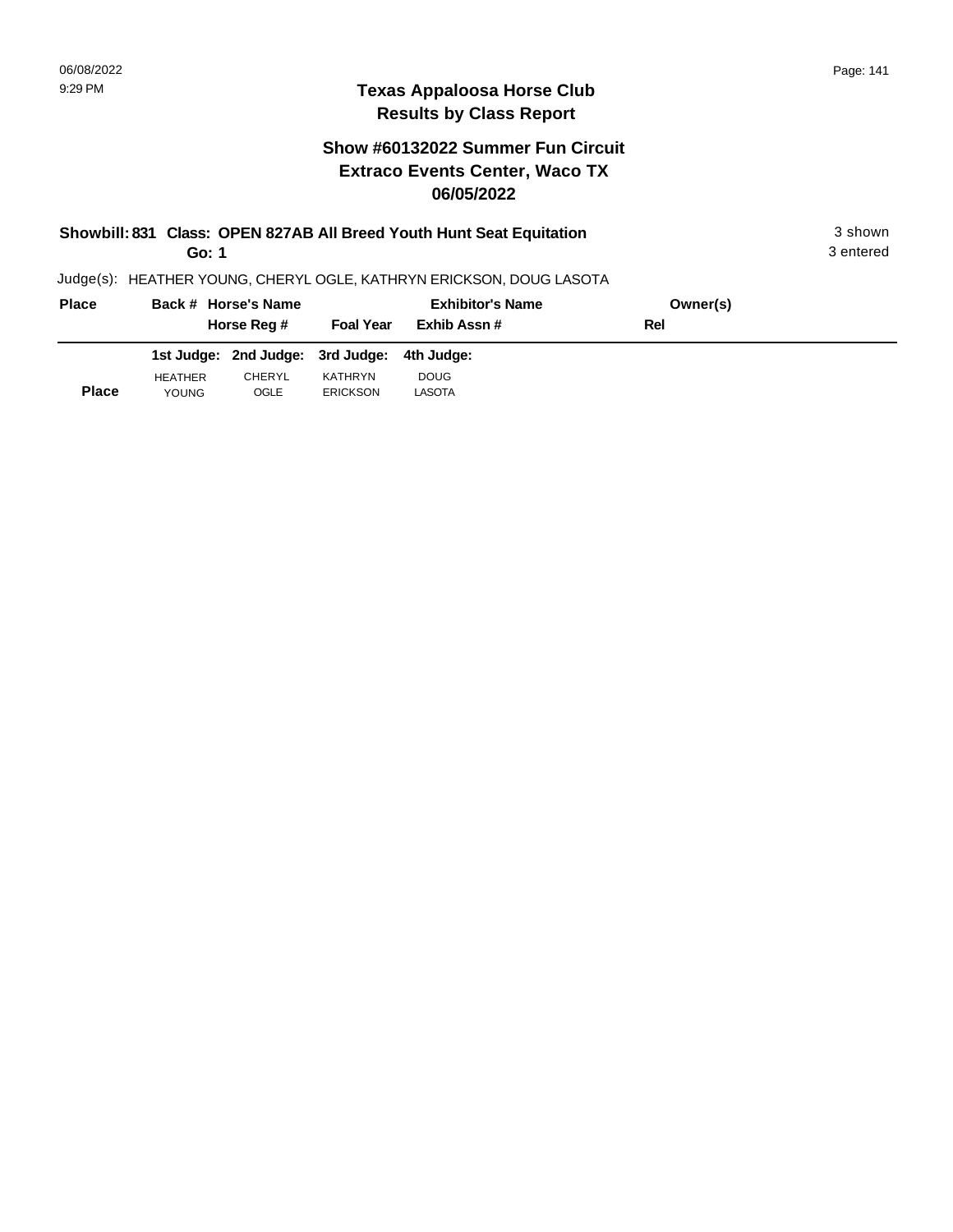# **Show #60132022 Summer Fun Circuit Extraco Events Center, Waco TX 06/03/2022**

| Showbill: 834 Class: OPEN 839AB ALL BREED RANCH REINING | 3 shown   |
|---------------------------------------------------------|-----------|
| Go: 1                                                   | 3 entered |

Judge(s): HEATHER YOUNG

| <b>Place</b>   |     | Back # Horse's Name      |                  | <b>Exhibitor's Name</b>  | Owner(s)                     |
|----------------|-----|--------------------------|------------------|--------------------------|------------------------------|
|                |     | Horse Reg #              | <b>Foal Year</b> | Exhib Assn#              | Rel                          |
| 1              | 139 | THE POKER FACE           |                  | <b>SUSAN ENSOR</b>       | <b>SUSAN ENSOR</b>           |
|                |     |                          | 2011             |                          | 01/01/1965 Z WEATHERFORD, TX |
| 2              | 133 | <b>MOBSCENE</b>          |                  | <b>MEREDITH BUCKNER</b>  | <b>MEREDITH BUCKNER</b>      |
|                |     |                          | 2017             |                          | 01/01/1990 Z CYPRESS, TX     |
| 3              | 126 | <b>MASTERS MOONSHINE</b> |                  | <b>JENNIFER OVERPECK</b> | <b>JENNIFER OVERPECK</b>     |
|                |     |                          | 2012             |                          | Z BOERNE, TX                 |
|                |     | 1st Judge:               |                  |                          |                              |
|                |     | <b>HEATHER</b>           |                  |                          |                              |
| <b>Place</b>   |     | <b>YOUNG</b>             |                  |                          |                              |
| 1              |     | 139                      |                  |                          |                              |
| $\overline{c}$ |     | 133                      |                  |                          |                              |
| 3              |     | 126                      |                  |                          |                              |